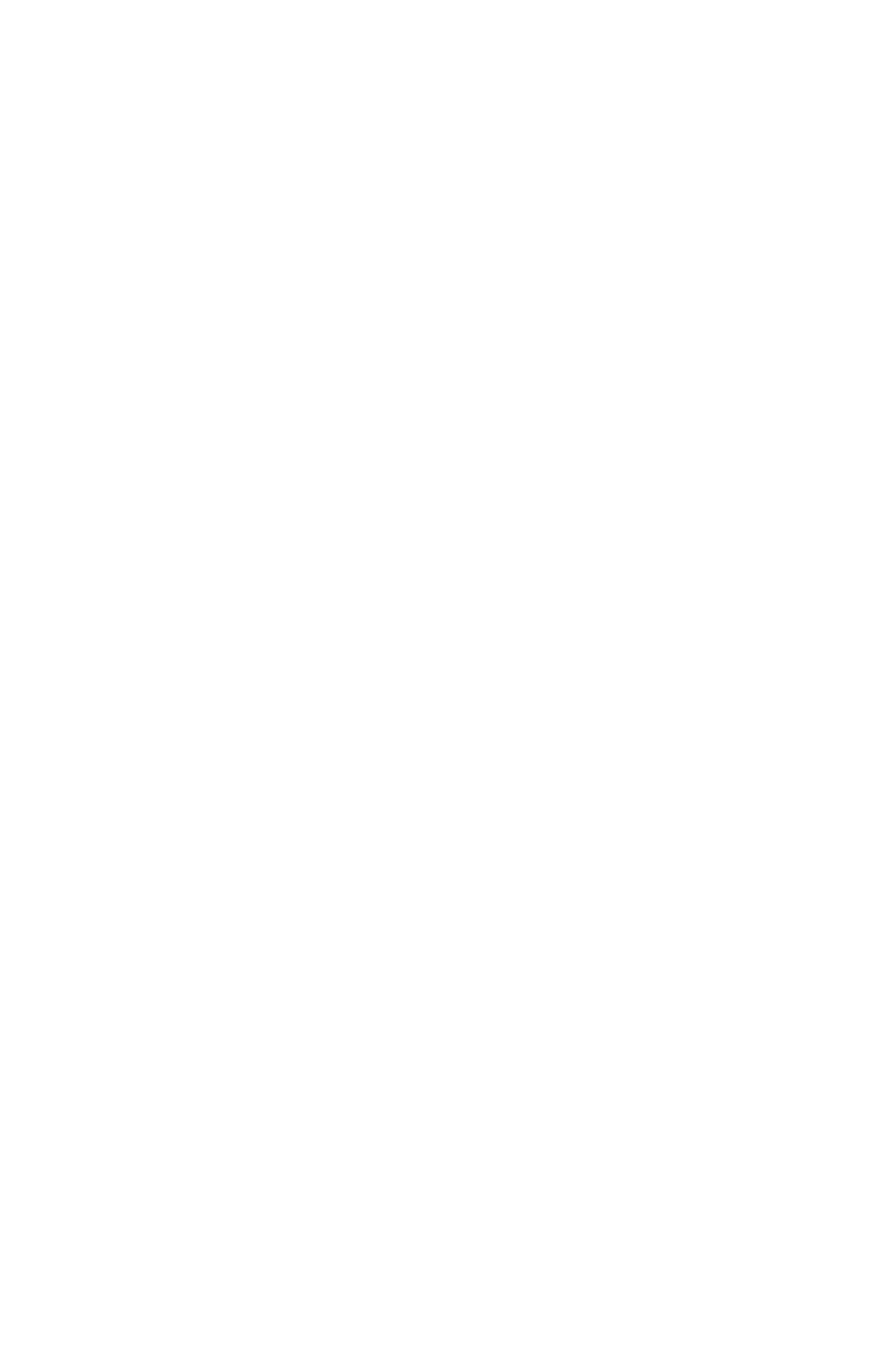| <b>PAGE</b> |
|-------------|
|             |
|             |
|             |
|             |
|             |
|             |
|             |
|             |
|             |
|             |
|             |
|             |
|             |
|             |
|             |
|             |
|             |
|             |
|             |
|             |
|             |
|             |
|             |
|             |
|             |
|             |
|             |
|             |
|             |
|             |
|             |
|             |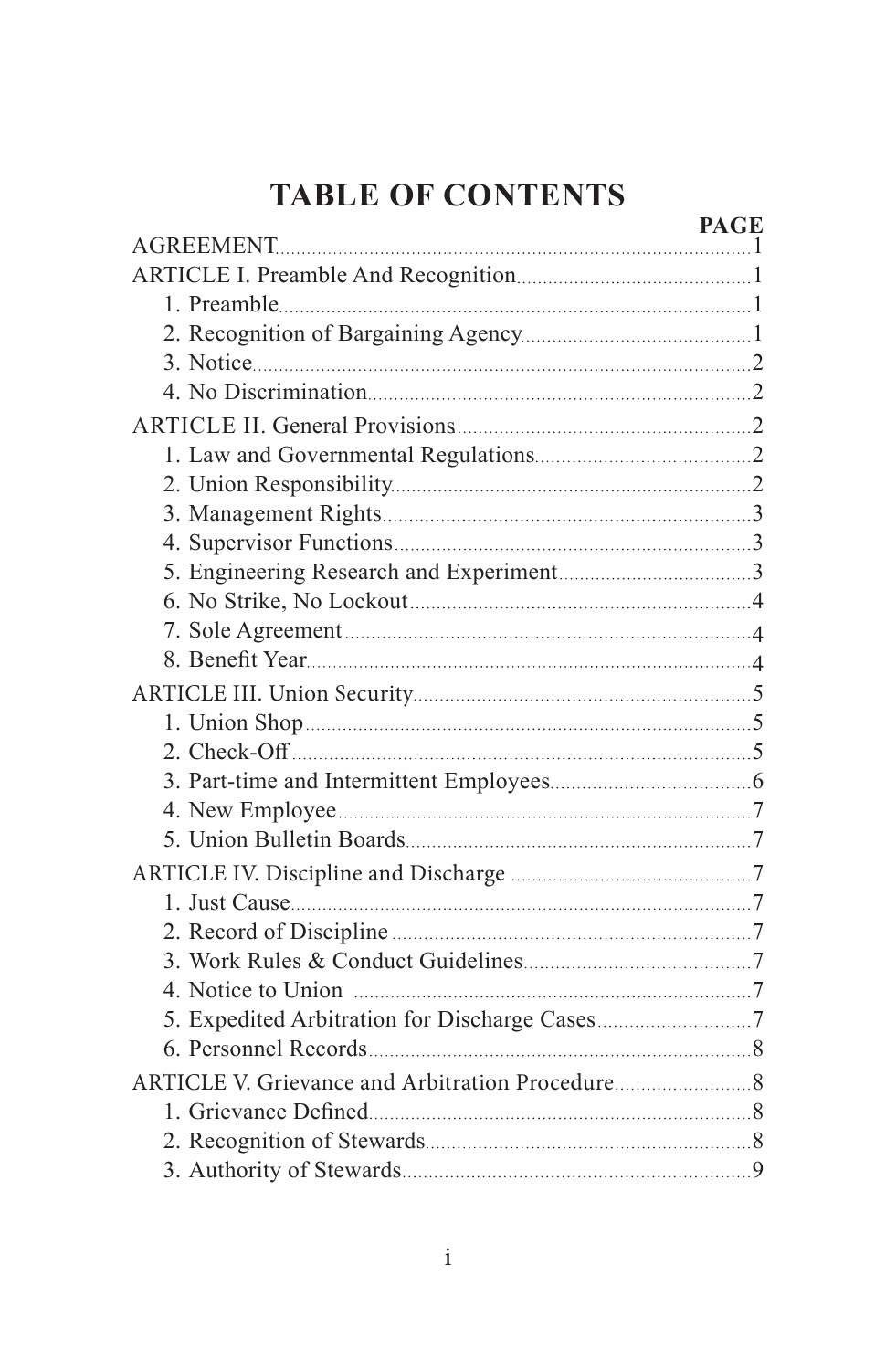|                                               | <b>PAGE</b> |
|-----------------------------------------------|-------------|
|                                               |             |
| 5. Additional Claims Subject to Grievance and |             |
|                                               |             |
|                                               |             |
|                                               |             |
|                                               |             |
|                                               |             |
|                                               |             |
| 3. Above-Scale Wages & Incentive Program17    |             |
|                                               |             |
|                                               |             |
|                                               |             |
|                                               |             |
|                                               |             |
|                                               |             |
|                                               |             |
|                                               |             |
|                                               |             |
|                                               |             |
|                                               |             |
|                                               |             |
|                                               |             |
|                                               |             |
|                                               |             |
|                                               |             |
|                                               |             |
|                                               |             |
|                                               |             |
|                                               |             |
|                                               |             |
|                                               |             |
|                                               |             |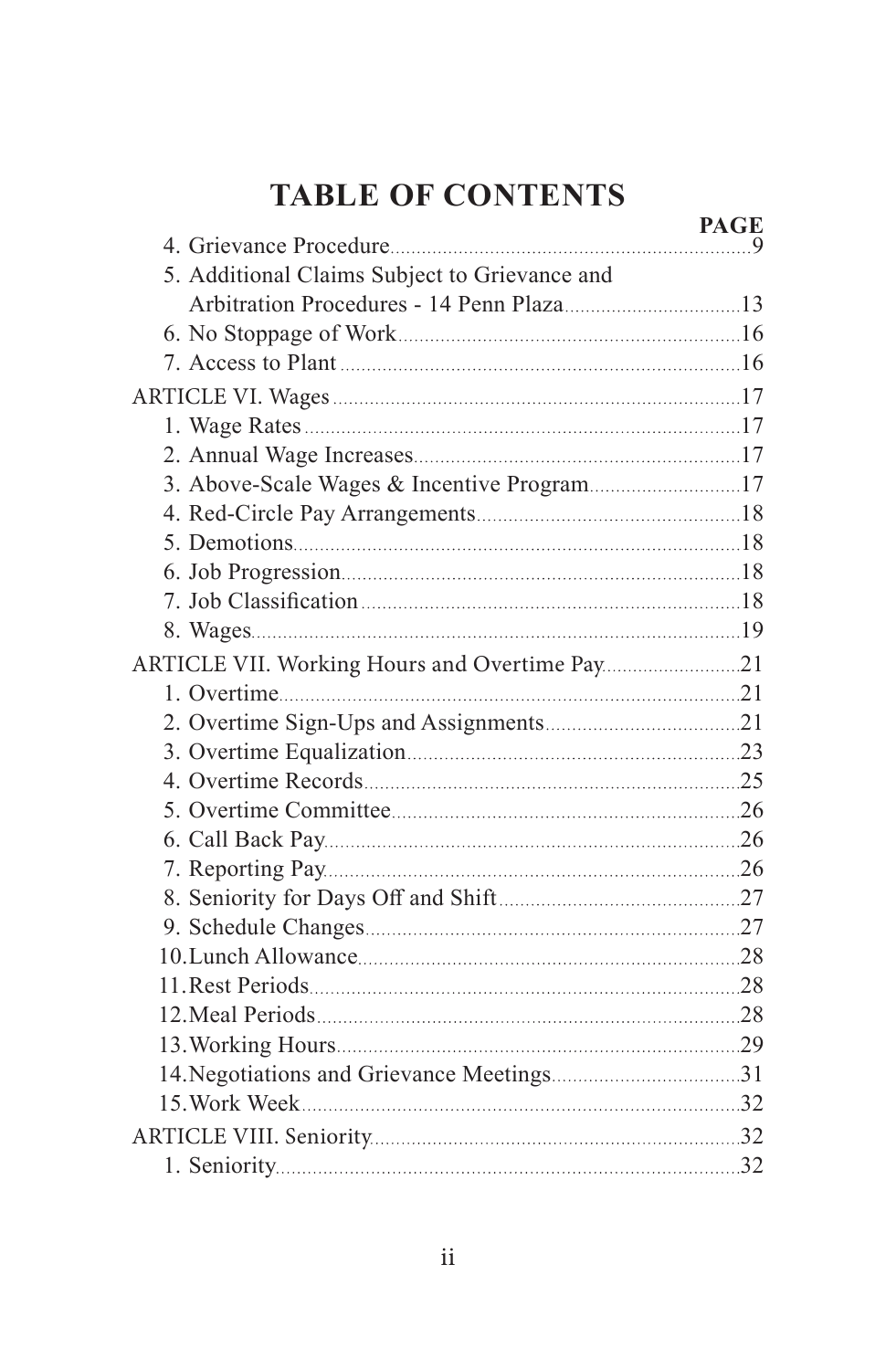|                                                           | <b>PAGE</b> |
|-----------------------------------------------------------|-------------|
|                                                           |             |
|                                                           |             |
|                                                           |             |
| 5. Rules Applicable to Promotion, Demotion and Transfer36 |             |
|                                                           |             |
|                                                           |             |
|                                                           |             |
|                                                           |             |
|                                                           |             |
|                                                           |             |
|                                                           |             |
|                                                           |             |
|                                                           |             |
|                                                           |             |
|                                                           |             |
|                                                           |             |
|                                                           |             |
|                                                           |             |
|                                                           |             |
|                                                           |             |
|                                                           |             |
|                                                           |             |
|                                                           |             |
|                                                           |             |
|                                                           |             |
|                                                           |             |
|                                                           |             |
|                                                           |             |
|                                                           |             |
|                                                           |             |
|                                                           |             |
|                                                           |             |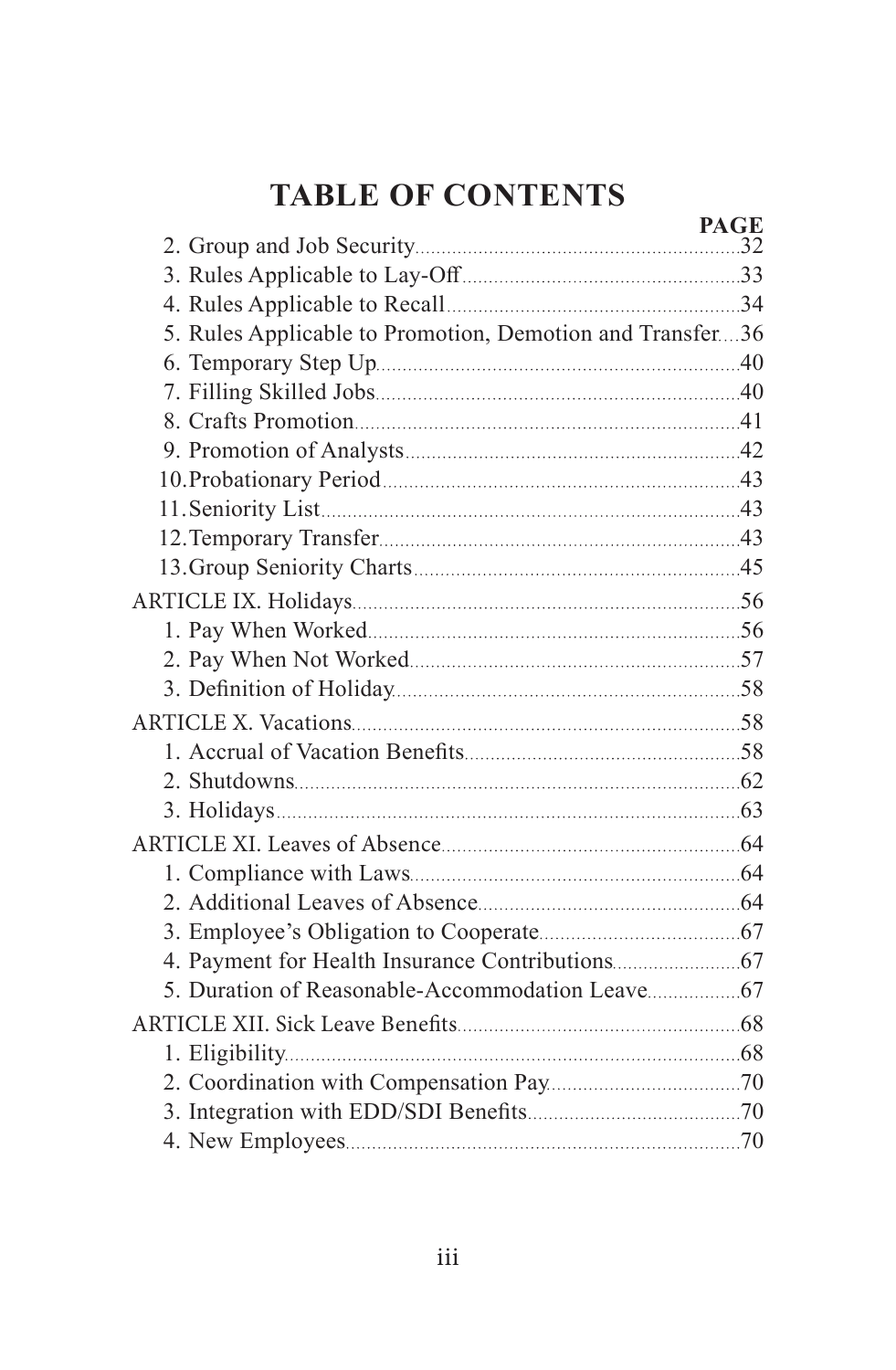|                                                    | <b>PAGE</b> |
|----------------------------------------------------|-------------|
| ARTICLE XIII. Disability Indemnity For             |             |
|                                                    |             |
|                                                    |             |
|                                                    |             |
|                                                    |             |
|                                                    |             |
|                                                    |             |
|                                                    |             |
|                                                    |             |
|                                                    |             |
|                                                    |             |
|                                                    |             |
|                                                    |             |
|                                                    |             |
|                                                    |             |
|                                                    |             |
|                                                    |             |
|                                                    |             |
|                                                    |             |
|                                                    |             |
| <b>ARTICLE XVII. Health &amp; Welfare Benefits</b> |             |
|                                                    |             |
|                                                    |             |
|                                                    |             |
| 3.                                                 |             |
|                                                    |             |
| 5.                                                 |             |
| 6.                                                 |             |
|                                                    |             |
|                                                    |             |
|                                                    |             |
|                                                    |             |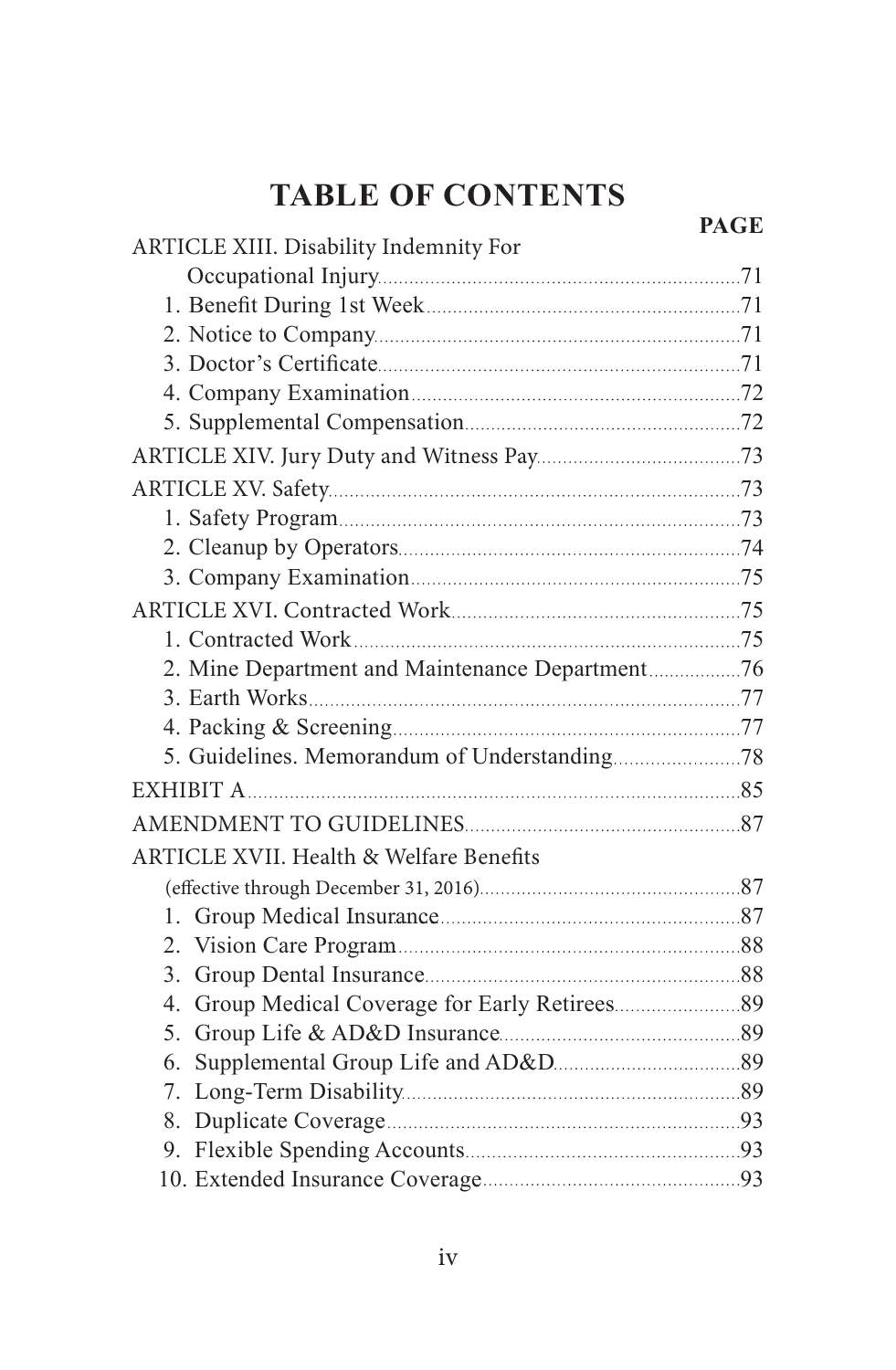|                                                       | <b>PAGE</b> |
|-------------------------------------------------------|-------------|
|                                                       |             |
| ARTICLE XVIII. Health & Welfare Benefits              |             |
|                                                       |             |
| 1. Group Medical & Prescription Drug Insurance94      |             |
|                                                       |             |
|                                                       |             |
| 4. Group Medical Coverage for Pre-65 Early Retirees96 |             |
|                                                       |             |
|                                                       |             |
|                                                       |             |
|                                                       |             |
|                                                       |             |
|                                                       |             |
|                                                       |             |
|                                                       |             |
| 13. Common Provisions as to Group Medical,            |             |
| Prescription Drug, Vision, Dental,                    |             |
| Wellness/Incentive and Voluntary Benefit Plans102     |             |
|                                                       |             |
|                                                       |             |
|                                                       |             |
|                                                       |             |
|                                                       |             |
|                                                       |             |
| ARTICLE XXI. Lay-Off Severance Pay Program 105        |             |
|                                                       |             |
|                                                       |             |
|                                                       |             |
|                                                       |             |
| 3. No Transfers Into The Bargaining Unit 111          |             |
|                                                       |             |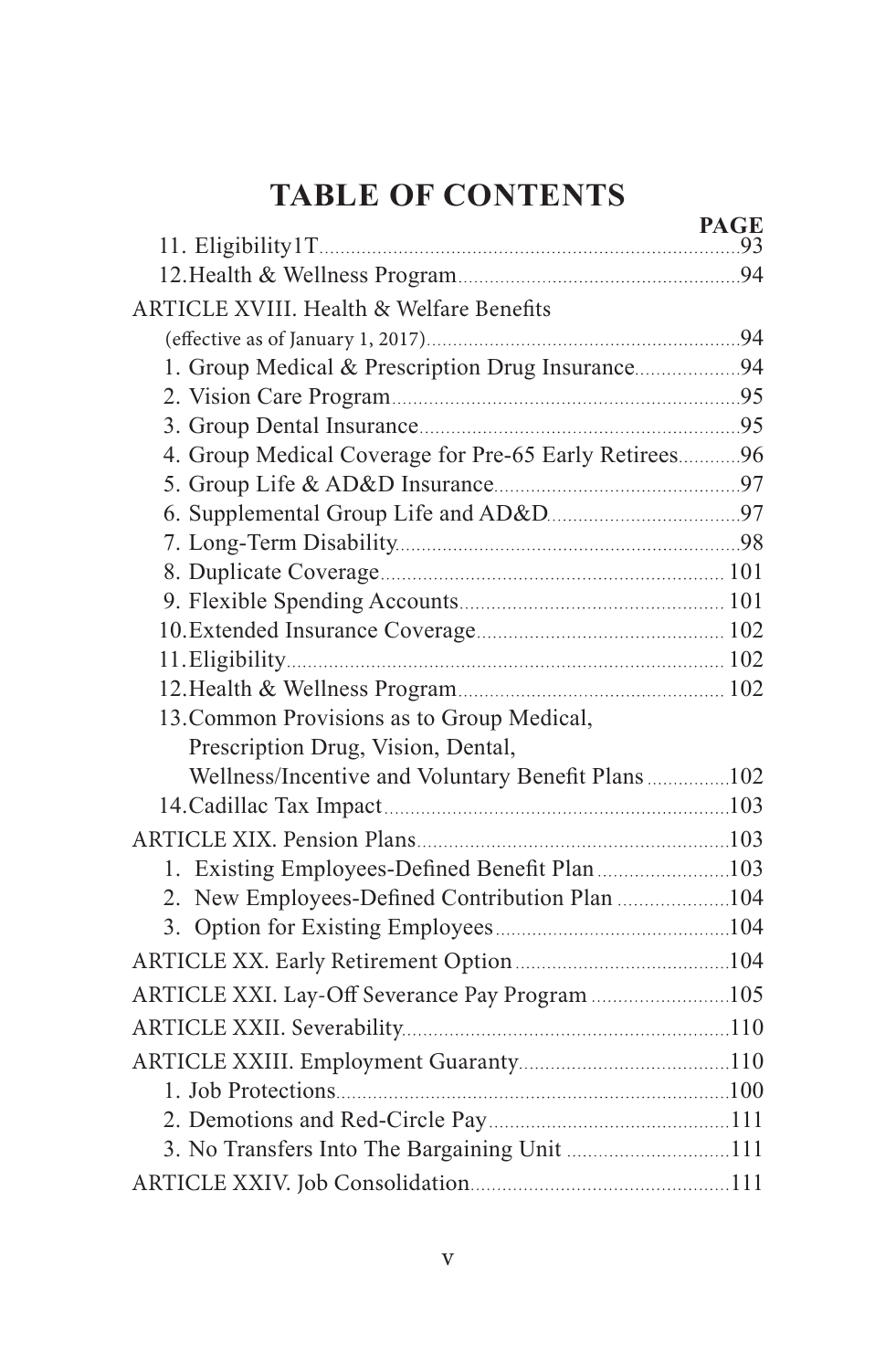**PAGE**

|                                                        | PAGE. |
|--------------------------------------------------------|-------|
|                                                        |       |
|                                                        |       |
|                                                        |       |
| APPENDIX A. Job Classifications & Pay Rates114         |       |
|                                                        |       |
|                                                        |       |
| APPENDIX D. Surviving Side Letters & Past Practices125 |       |
| <b>APPENDIX E Defined Contribution</b>                 |       |
|                                                        |       |
| LETTER OF UNDERSTANDING                                |       |
|                                                        |       |
| LETTER OF UNDERSTANDING                                |       |
|                                                        |       |
|                                                        |       |
|                                                        |       |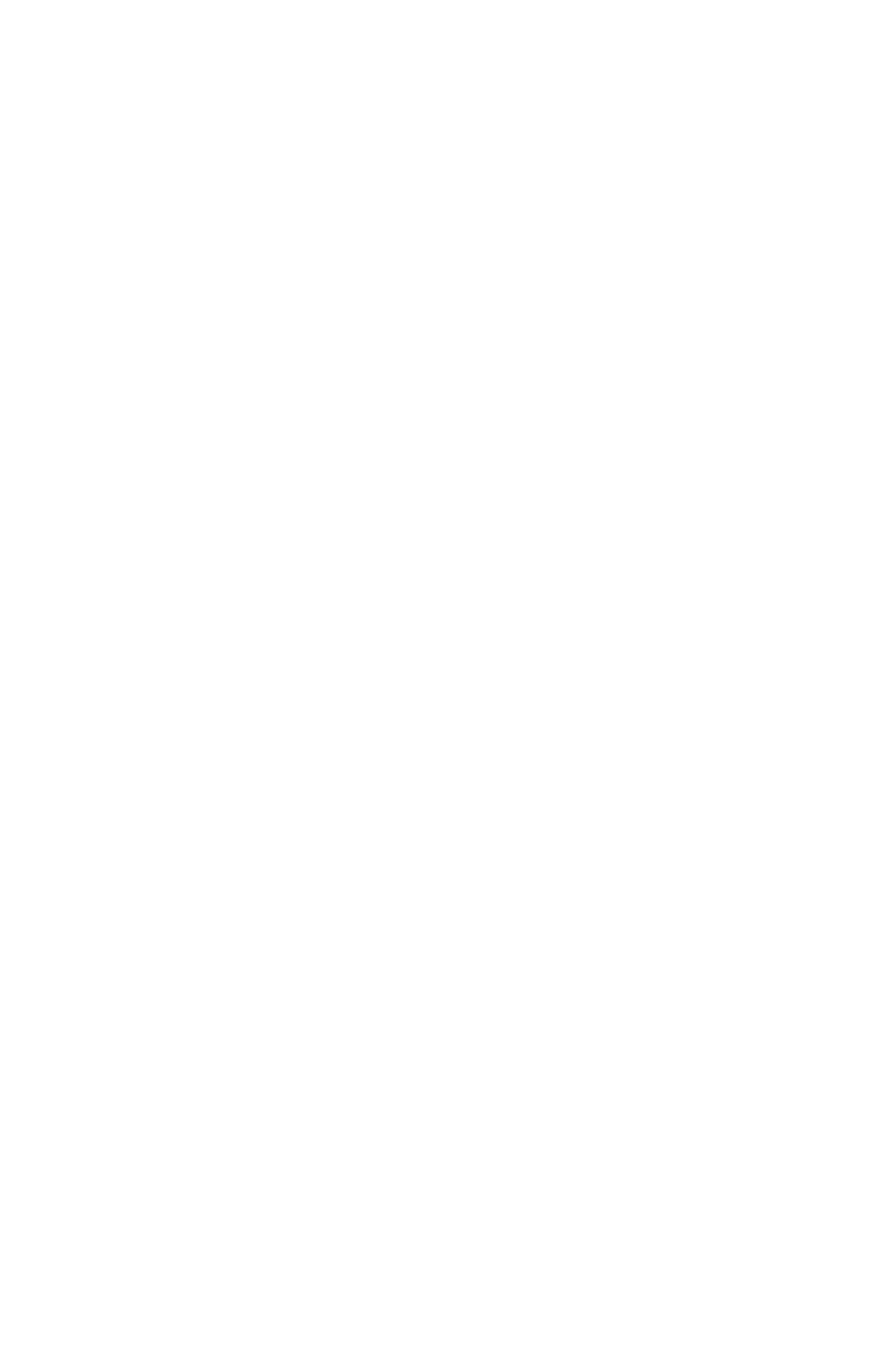#### **AGREEMENT**

THIS AGREEMENT, made and entered into as of the 17<sup>th</sup> day of May 2010, and extended on December 8, 2015, between U.S. BORAX INC., a Delaware corporation (hereinafter referred to as "Company") and MINE, MINERAL AND PROCESSING WORKERS, LOCAL 30, INTERNATIONAL LONGSHORE AND WAREHOUSE UNION (hereinafter referred to as "Union"), as the exclusive bargaining representative of the Company's employees at Boron, California.

#### **WITNESSETH:**

In consideration of the premises and mutual covenants hereinafter set forth, it is mutually agreed as follows:

#### **ARTICLE I**

#### **Preamble and Recognition**

**Section 1.** *Preamble***.** The purpose of this Agreement is to permit a harmonious and productive relationship between the Company and its employees and to set forth the wages, hours of work and other terms and conditions of employment. The obligation that rests upon the management to provide, and the employees to render productive, honest, courteous and efficient service is recognized. The obligation that rests upon the Company and the Union to refrain from exercising unfair discrimination against any employee is recognized.

S**ection 2.** *Recognition of Bargaining Agencies*. The Company recognizes Local 30, International Longshore and Warehouse Union as the exclusive representative for the purposes of collective bargaining in respect to rates of pay, wages, hours of employment, pensions, insurance and other conditions of employment for employees of the Company at the Company's plant and mine at Boron, California, with the exception of the following:

Employees who are members of the management or are in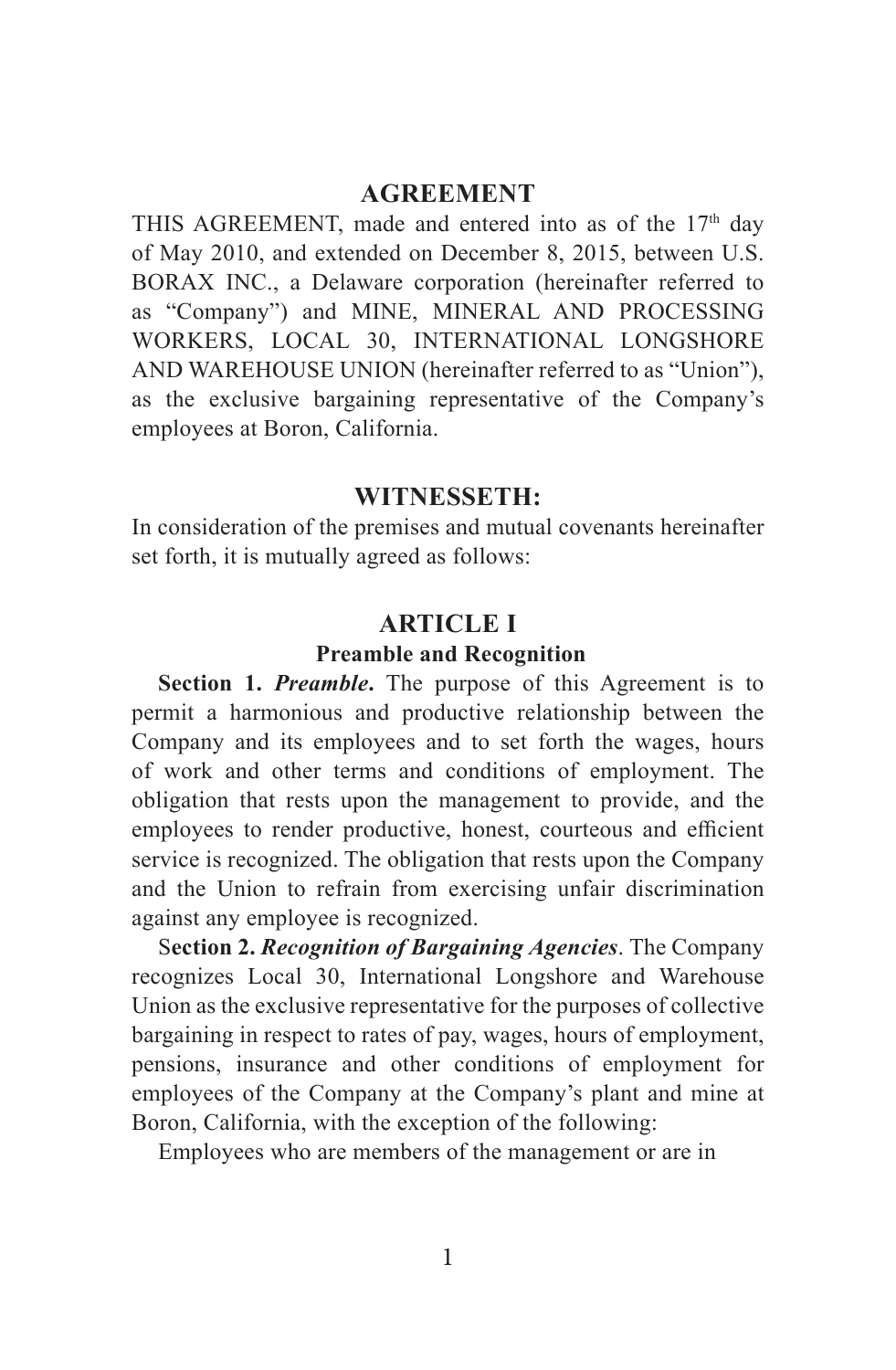supervisory positions above the rank of lead, or are in professional, administrative, managerial service or confidential clerical positions, including such positions as superintendents, supervisors, professional engineers, junior engineers, professional chemists, accountants, chief clerks, industrial hygiene technician, employees in the Human Resources office and plant guards and secretaries for such persons.

**Section 3.** *Notice***.** The Company has heretofore submitted to the Union a list of those positions with the names of the persons now occupying them which the Company does not now consider as coming within the bargaining unit and when changes are made in the list, the Company shall so notify the Union.

**Section 4.** *No Discrimination***.** It is policy to treat employees solely on the basis of qualifications and competence, without regard to the employee's age, sex, race, religious creed, color, national origin, ancestry, physical disability, mental disability, medical condition, marital status, or sexual orientation. Qualifications and competence shall be the only determinants.

#### **Article II.**

#### **General Provisions**

**Section 1.** *Law and Governmental Regulation***.** Nothing contained in this Agreement shall excuse any obligation of the parties from compliance with any applicable law, regulation, order or interpretive ruling issued by a governmental agency, and such compliance shall not constitute a breach of this Agreement. **Section 2.** *Union Responsibility***.** The Union recognizes the responsibility imposed upon it as the exclusive bargaining agent of the employees at Boron and realizes that in order to provide maximum opportunities for continuing employment, good working conditions, and fair wages, the Company must be in a strong market position, which means it must produce at the lowest possible cost consistent with fair labor standards. The Union therefore agrees that it will cooperate with the Company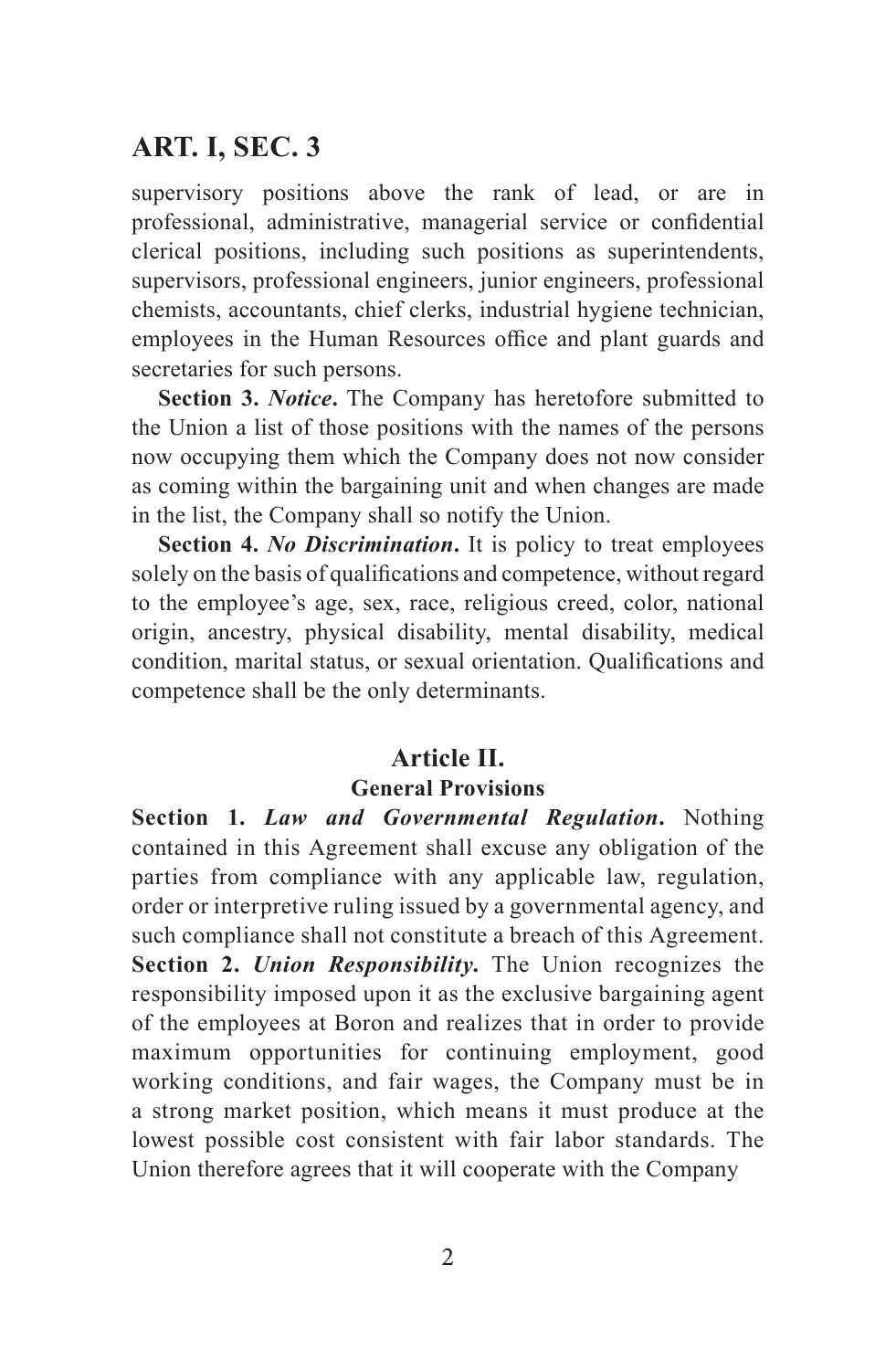and lend its support to assure a full day's honest effort on the part of all the members of the Union in return for day's pay, and that it will actively combat absenteeism and other practices which restrict production. It further agrees that it will support the Company in its efforts to eliminate waste in production, to conserve materials and supplies, to improve the quality of workmanship, to prevent accidents and strengthen good will between the Company, the employee, the customer and the public.

#### **Section 3.** *Management Rights*.

(a) Except as expressly and specifically limited by this Agreement, the Company shall have the right to hire, promote, and transfer employees, increase or decrease the work force, change materials, processes or products, and in all other respects conduct and operate the plant as it deems advisable.

(1) Each employee shall perform a reasonable day's work. The Company shall not, by decreasing the work force or otherwise speed up work so as to place an unreasonable burden on or to require an unreasonable day's work from any employee.

(2) In the operation of the plant, the Company shall establish such procedures, maintain such conditions, and generally operate the plant in a manner calculated to safeguard the health and safety of the employees and to provide working conditions as reasonably comfortable as the circumstances of the operation will reasonably permit.

**Section 4.** *Supervisor Functions***.** All supervisors shall serve in a supervisory capacity only and they shall not perform any work or operation normally performed by an employee in the bargaining unit at any time whatsoever, except in emergencies or in demonstrating operations, testing or inspecting equipment or instructing employees. An emergency is defined as times when immediate action is required to prevent loss of property or product and/or injury to persons.

**Section 5.** *Engineering, Research and Experiment*. It is recognized that research and experimental work is by nature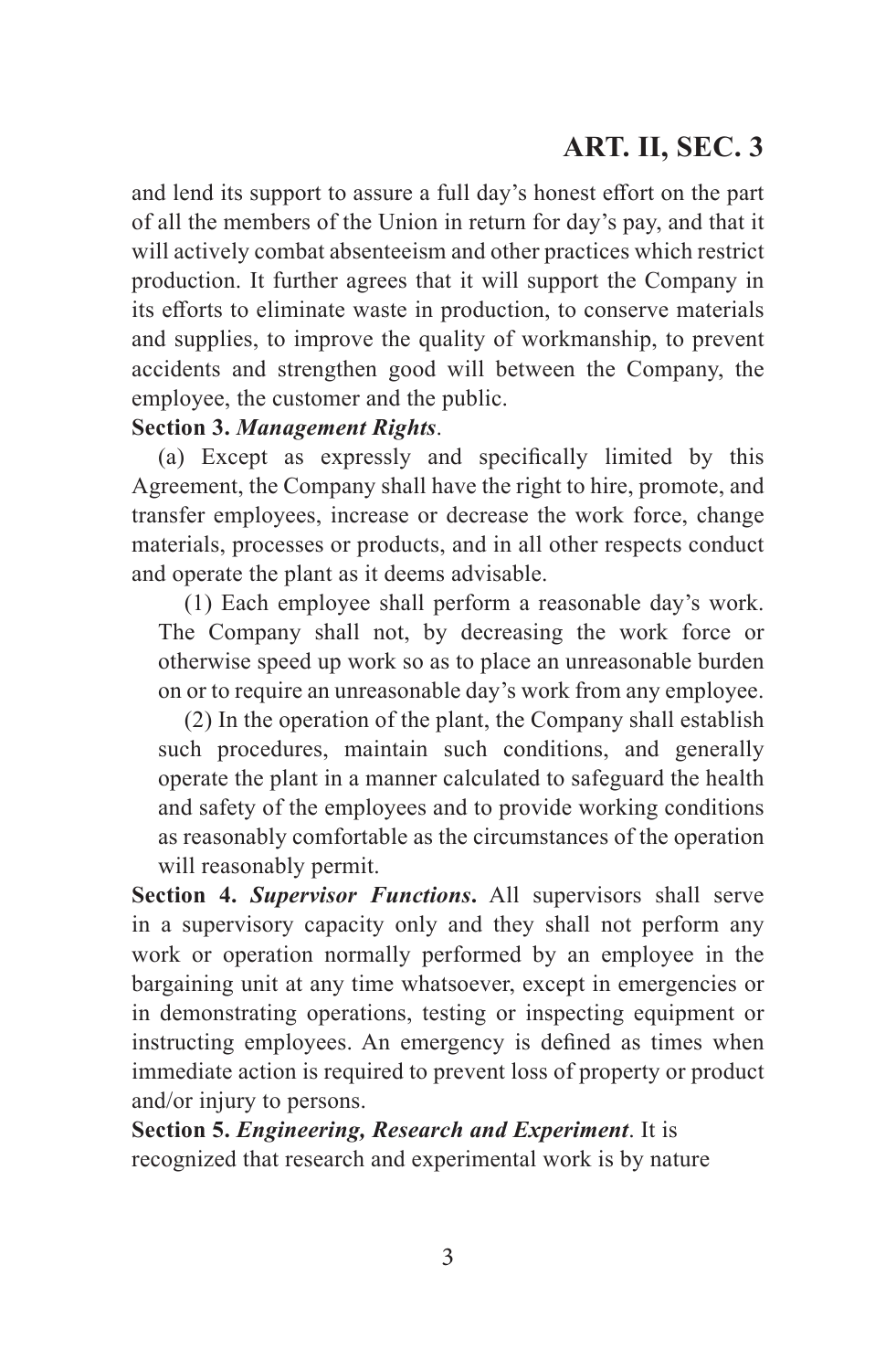non-routine and requires special skills and training usually possessed by persons with training and education which places them in professional categories not subject to membership in the bargaining unit. However, the Company will retain and use such employee members of the bargaining unit for such work as they can perform competently and efficiently. Selection of applicants for research and experimental work shall be based on general qualifications and when these qualifications of applicants are equal and sufficient, plant seniority shall govern. The participation by supervisory and professional personnel in such work shall not be limited except in no event shall it be to an extent that it prevents the hiring of technicians or other members of the bargaining unit or that it causes the lay-off, demotion or termination of a technician or other member of the bargaining unit so employed.

#### **Section 6.** *No Strike, No Lockout***.**

(a) During the life of this Agreement, the Union will not cause, or sanction any strike, slowdown or work stoppage during working hours, and no lockout of employees shall be caused, allowed or sanctioned by the Employer. Any employee who participates in any such strike, slowdown or work stoppage shall be subject to discipline or discharge for doing so.

(b) The Union will not be liable for damages in breach of contract in the event of strikes, slowdowns, or work stoppages, provided the Union immediately directs the employees to return to work and gives the Company a written disavowal of any such strikes, slowdowns or work stoppages.

**Section 7.** *Sole Agreement*. This contract is to be the sole Agreement between the parties and any and all special or side agreements existing prior to the execution hereof are hereby terminated, except as to those which are expressly incorporated in this Agreement.

**Section 8.** *Benefit Year***.** For the purpose of computing vacations and sick leave, the benefit year shall be understood, unless otherwise specified, to include the appropriate period of twelve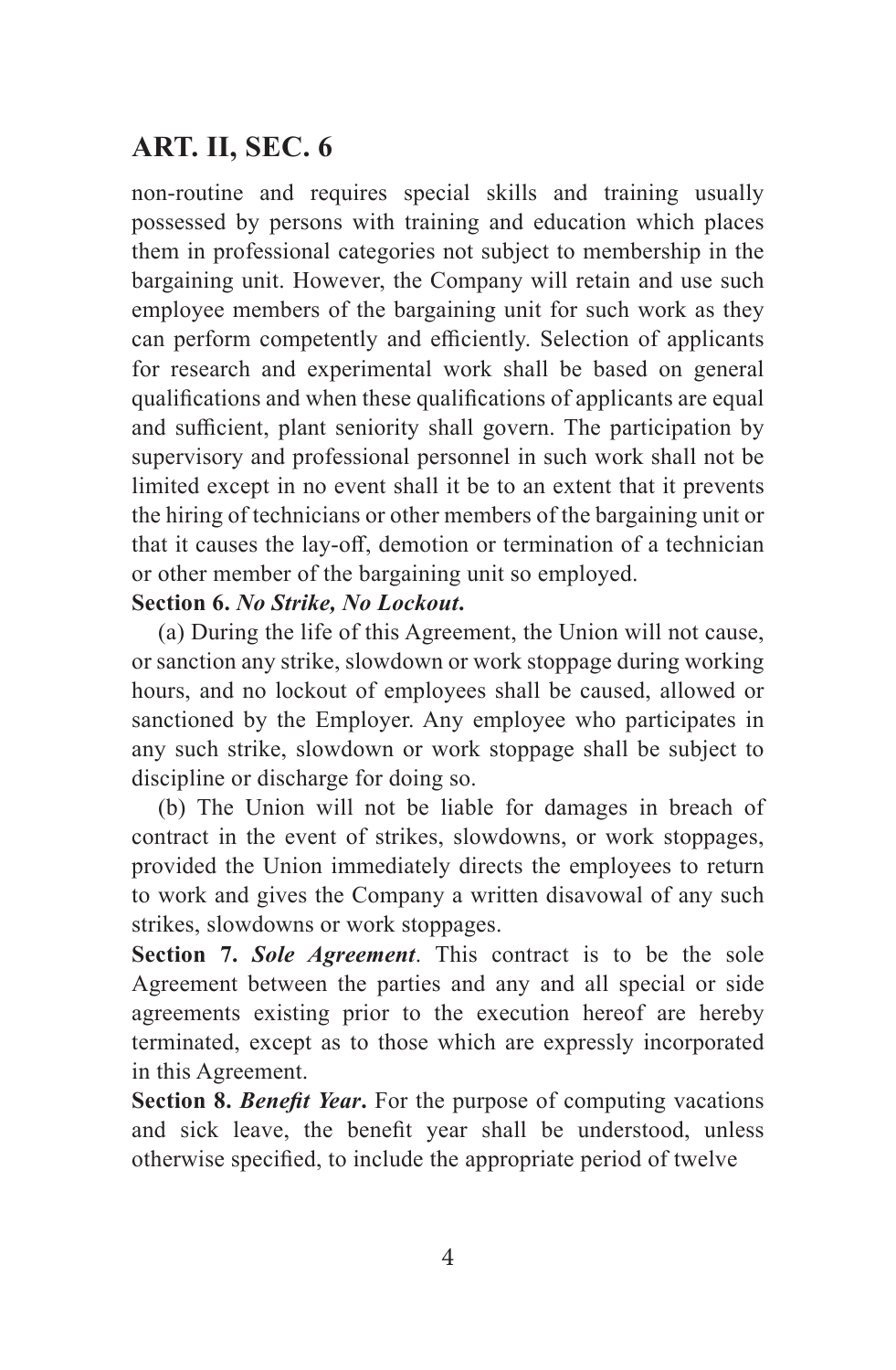(12) months commencing March 15 and concluding March 14 of the succeeding calendar year. Sick leave accrual notices will be published by March 15 of each year, and vacation accrual notices will be published by April 1st of each year.

#### **Article III. Union Security**

**Section 1.** *Union Shop***.** Membership in Local No. 30 shall be a condition of employment at Boron on or after the thirtieth (60th) day following the beginning of such employment or on or after the thirtieth (60th) day following the effective date of this Agreement, whichever is the later; provided that the Company shall not discharge an employee for non-membership in the Union (a) if it has reasonable grounds for believing that such membership was not available to the employee on the same terms and conditions generally applicable to other members of said Union, or (b) if it has reasonable grounds for believing that membership was denied or terminated for reasons other than the failure of the employee, to tender the periodic dues and the initiation fees uniformly required as a condition of acquiring or retaining membership in the Union. **Section 2.** *Check-Off***.** Upon the written individual authorization of any employee, the Company shall deduct from the paycheck of said employee for the first and last payroll period in each month his/her Union dues for the next succeeding month, and shall remit the same to the Financial Secretary of the Union.

This check-off shall apply only to regular union membership dues, including initiation fees and assessments, but shall have no applications to fines or other fees. The form of check-off should read substantially as follows:

#### **Authorization for Deduction and Assignment of Union Membership Dues**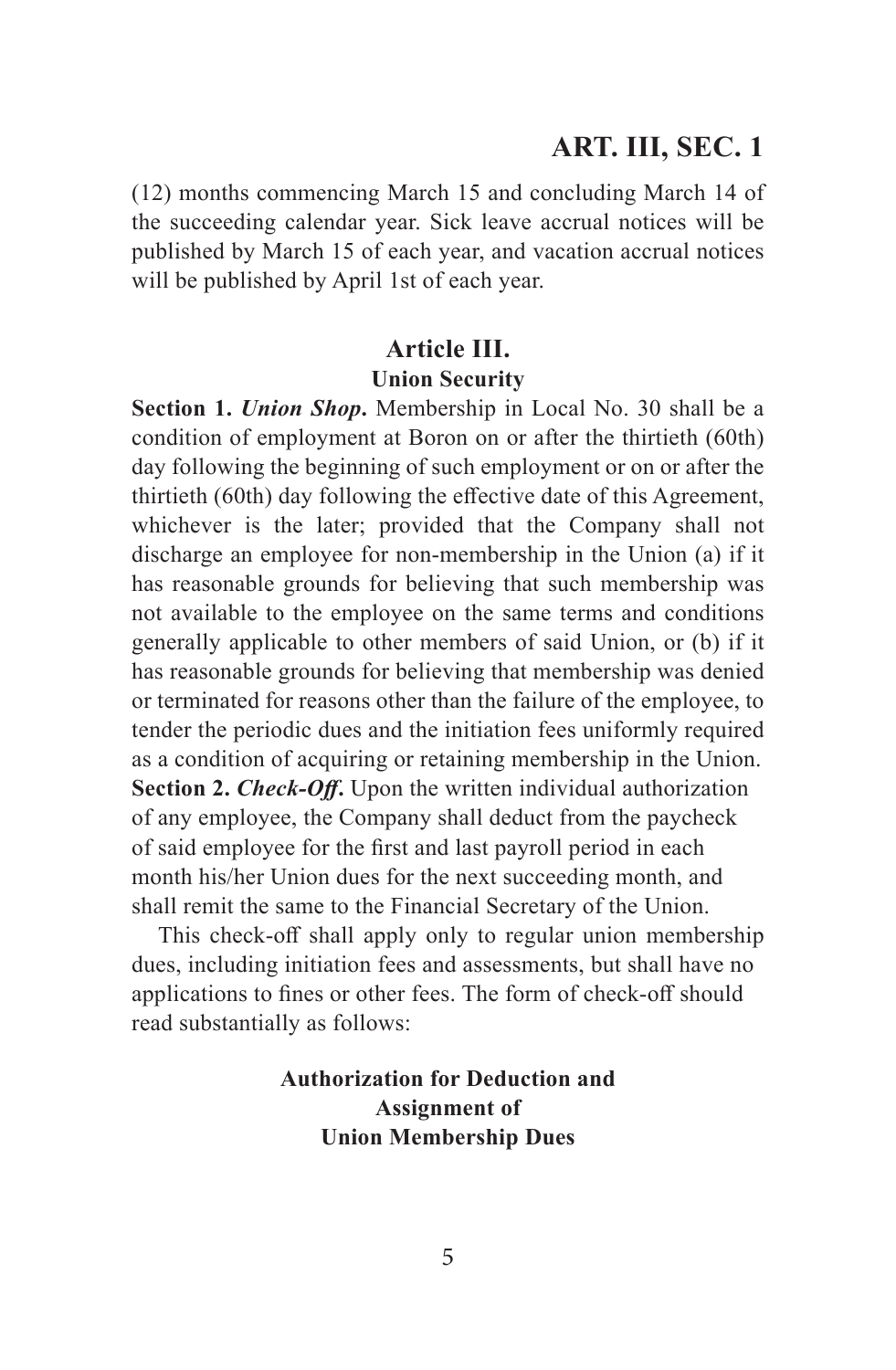I hereby authorize U.S. BORAX INC. to deduct from wages earned by me during each calendar month the amount of my initiation fee and all my membership dues in and for Local 30, ILWU, and I assign said amounts to Local 30, ILWU and direct they be remitted promptly to the Local.

This authorization and assignment is effective when signed and shall remain in effect for one year or for the duration of the existing contract between the Union and the Company, whichever is shorter. At the end of that period it shall be renewed automatically for an additional year or contract term, whichever is the shorter, and thereafter in the same way for like periods, unless I give written notice of revocation to the Union and the Companynot less than five nor more than ten days before any renewal date.

|            | My Signature |  |
|------------|--------------|--|
|            |              |  |
| Home Phone |              |  |
|            | Zip          |  |

**Section 3. Part-Time and Intermittent Employees.** Employees on regularly scheduled part-time jobs or intermittent jobs shall, after completion of 200 hours of actual employment (but not including 40 hours of newemployee training), be deemed to have accumulated the equivalent of twenty-nine (29) days of scheduled work for the purpose of completing their probationary period. Such employees, after accumulating 200 hours of actual employment (but not including 40 hours of new employee training), shall be credited with seniority dating from their first date of work, and shall be entitled to all benefits, including pro-rated vacation and sick leave, for which other employees with like periods of fulltime service are eligible.

Part-time and intermittent employees shall be required to join the Union as a condition of employment after they have completed thirty (30) days of actual employment.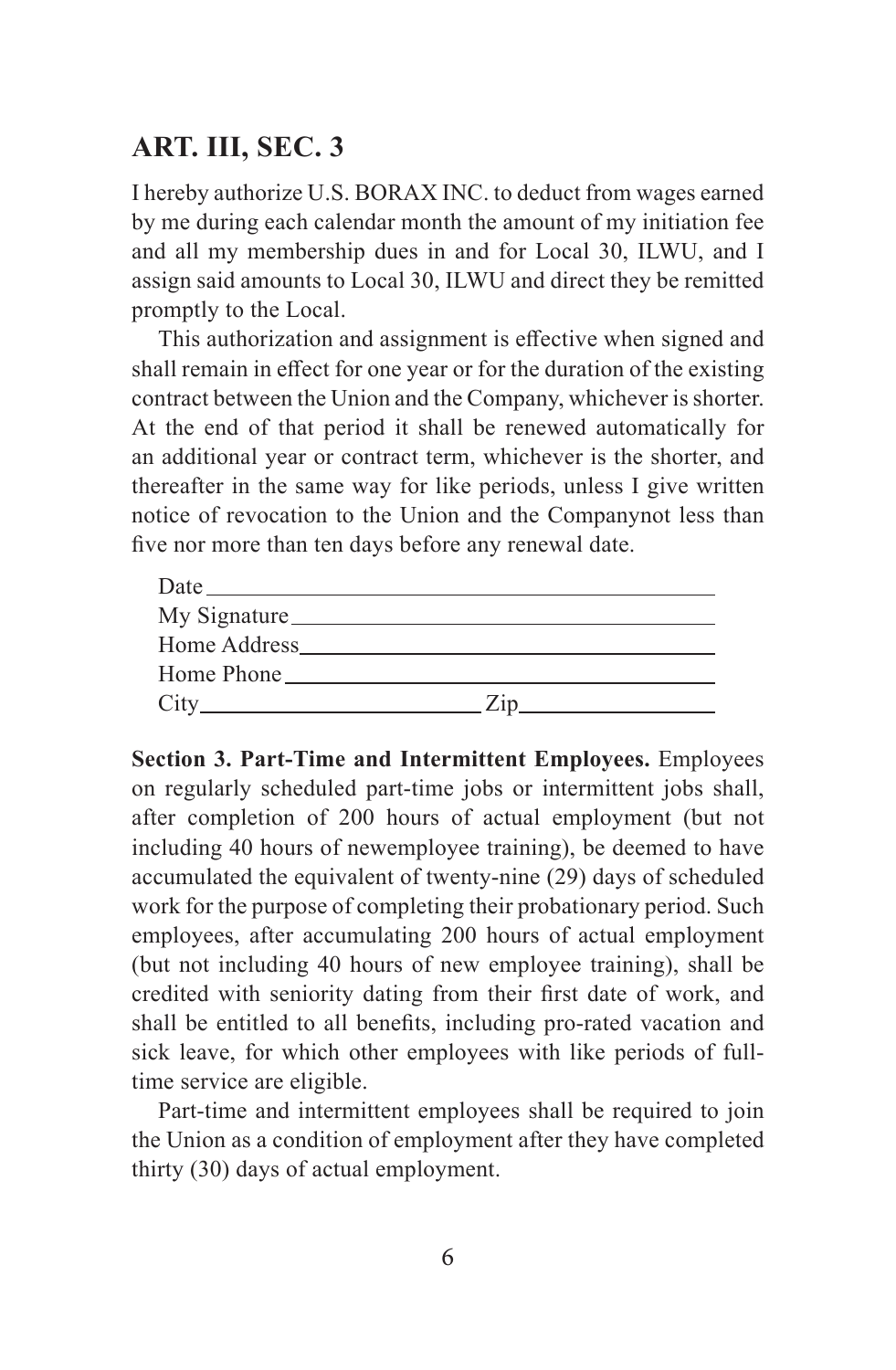**Section 4.** *New Employees***.** The Company agrees to advise each prospective employee of the existence of the Union Shop and that membership in the Union shall be a condition of employment after thirty (60) days. The Company also agrees to furnish each employee with a copy of the current labor Agreement.

**Section 5.** *Union Bulletin Boards***.** The Union shall be permitted to maintain thirteen (13) bulletin boards at locations to be agreed upon, for the purpose of posting notices of union meetings, elections, or results thereof, social, recreation or other such activities. Notices of a controversial nature or detrimental to company/union relationship shall not be considered proper matter for posting.

#### **Article IV.**

#### **Discipline and Discharge**

**Section 1. Just Cause.** No employee shall be disciplined or discharged without just cause, nor may the Company discriminate against any employee. Any dispute arising out of this Article shall be subject to the Grievance and Arbitration Procedure.

**Section 2.** *Record of Discipline***.** The record of any discipline that is in an employee's personnel file will not be considered for the purpose of future discipline or discharge beyond three (3) years from the date discipline was issued.

**Section 3.** *Work Rules & Conduct Guidelines***.** The parties have agreed upon a set of Work Rules & Conduct Guidelines, which are found at Appendix C hereof and are hereby incorporated by reference.

**Section 4.** *Notice to Union***.** Whenever the Company discharges or suspends any employee or employees, it shall thereupon so inform the Union in writing, stating the reason for such discharge or suspension. The Company agrees to confer with the Union for the purpose of discussing circumstances of such discharge or suspension in greater detail.

**Section 5.** *Expedited Arbitration for Discharge Cases*. In the event the parties are unable to come to agreement over the Union's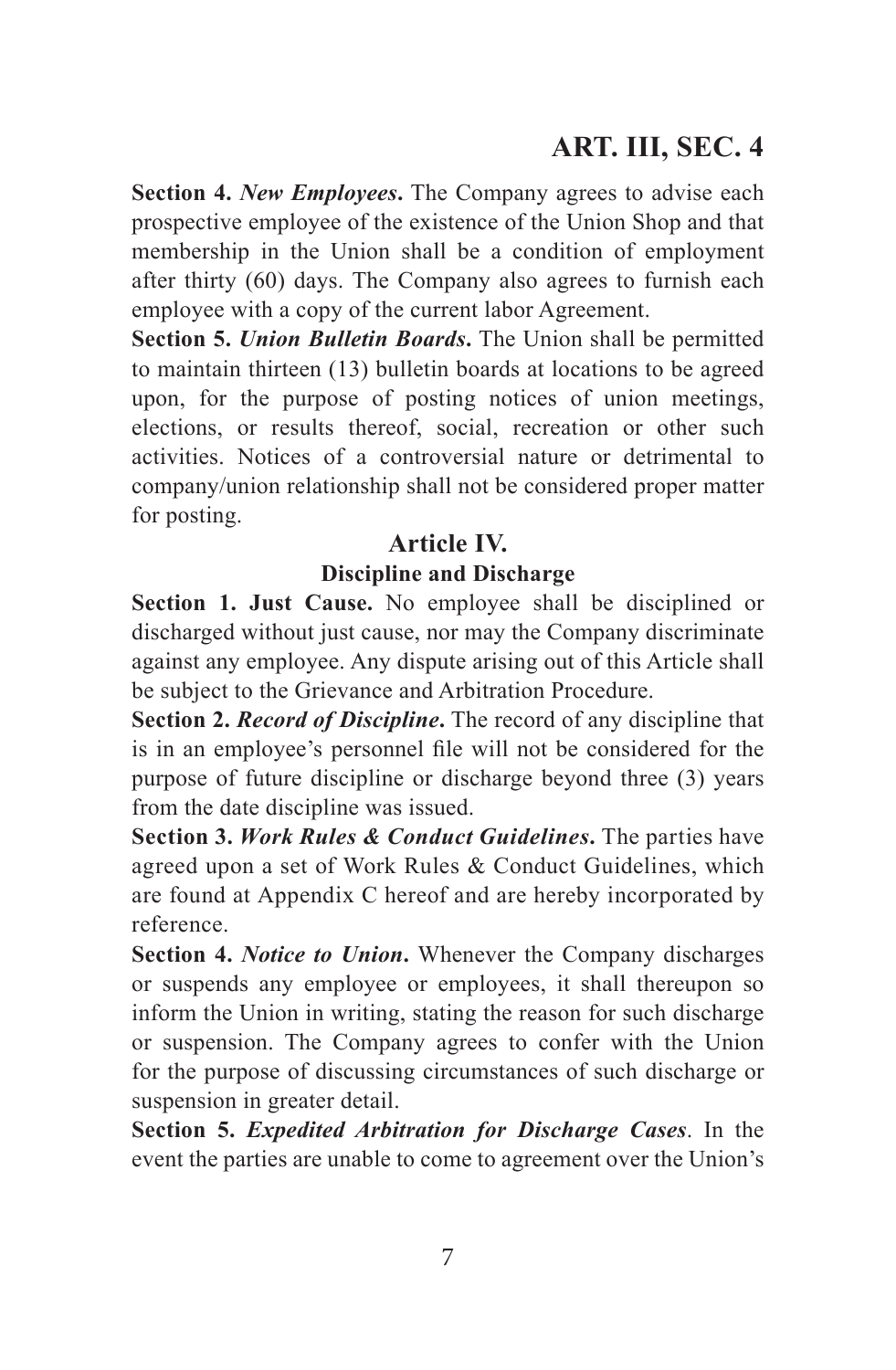objections to an employee's discharge, the Union may by-pass the first three (3) steps of the grievance procedure and go directly to expedited arbitration. The expedited arbitration shall take place not later than thirty (30) calendar days from the date the arbitrator is selected, pursuant to the Step 4 process of this Agreement, provided that the selected Arbitrator is available on such an expedited schedule. The arbitrator shall issue a short-form written decision within seven (7) calendar days after the hearing date. Either party may elect to use transcripts and/or submit written briefs in expedited arbitrations.

**Section 6.** *Personnel Records*. The Company agrees to give employees a copy of all Personnel Action Notices affecting the employee and agrees to allow any employee (with prior appointment) to see all P.A.N.s, letters of commendation and accident reports in his/her personnel history file. Any disciplinary record which will be used in future for disciplinary purposes will be kept in Personnel file.

#### **Article V.**

#### **Grievance and Arbitration Procedure**

**Section 1.** *Grievance Defined*. Except as provided in Section 5 below, a grievance is any dispute between the Company, on the one hand, and the Union or any member of the bargaining unit, or both, on the other hand, over the interpretation or application of the terms of the Agreement.

**Section 2.** *Recognition of Stewards.* The Company agrees to recognize a Chief Steward for Production, a Chief Steward for the Mine, a Chief Steward for Maintenance, Chief Steward Shipping, and Shop Steward(s) for each area as follows:

| Group II - Mine Mobile Maintenance3 (one each shift)       |  |
|------------------------------------------------------------|--|
| Group III – Dissolving/Thickening/Granulating (Combined).6 |  |
| Group IV – Cogen Departments3 (one each shift)             |  |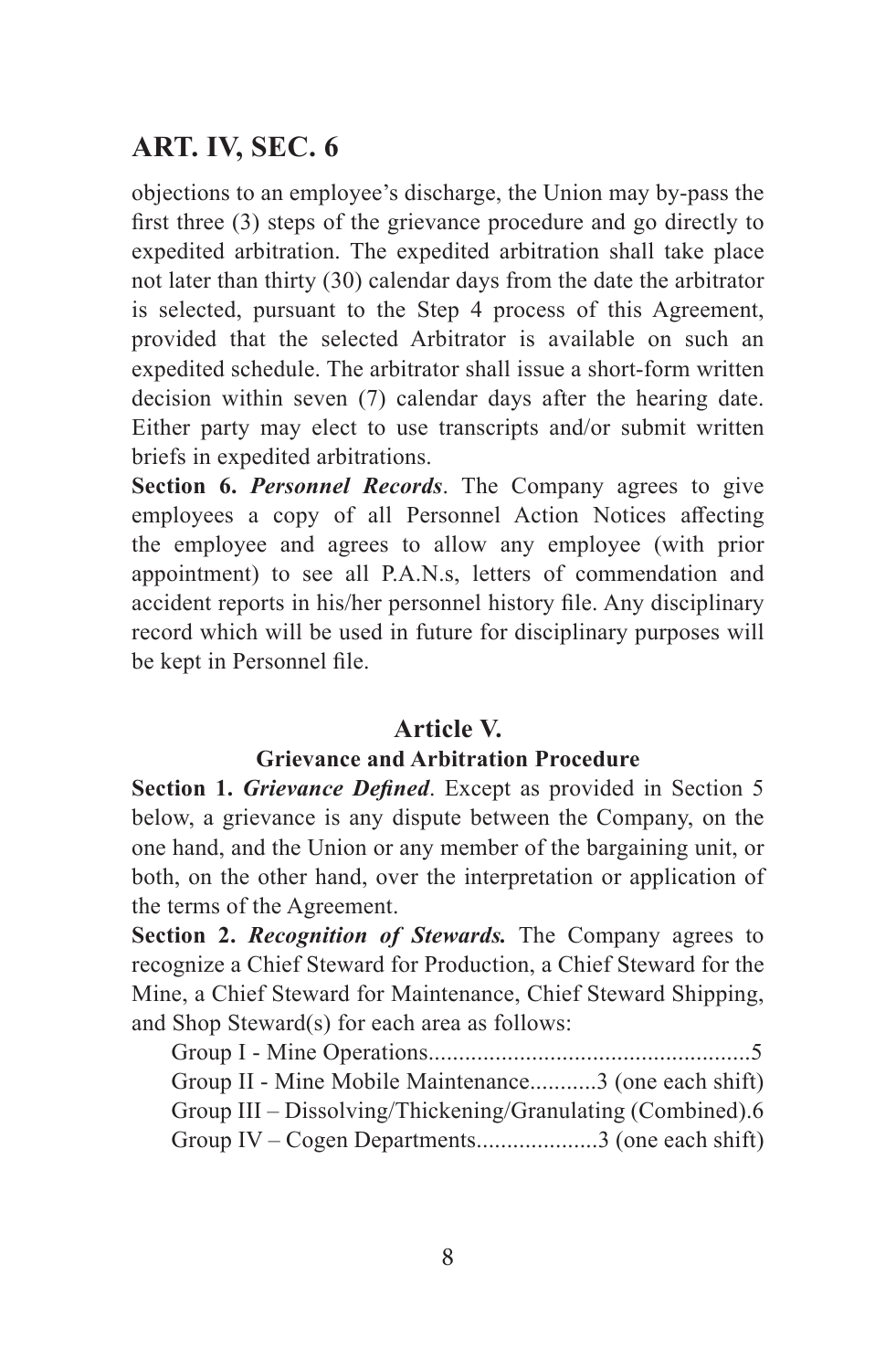| (two day, two swing)                                |
|-----------------------------------------------------|
|                                                     |
| (seven day, one swing, one graveyard)               |
| Group VII - Boric Acid Department3 (one each shift) |
|                                                     |
|                                                     |
|                                                     |
|                                                     |

**Section 3.** *Authority of Stewards***.** A Steward may request relief from his/her duties at any time to investigate and settle grievances and to present them to management. His/her supervisor shall grant such relief immediately, except when the supervisor finds that doing so might cause injury to persons, damage to property or interruption of production. If the supervisor so finds, the supervisor shall take immediately the necessary steps, short of calling in a replacement not on duty, to replace the Steward so that the Steward can be relieved without any of the aforementioned consequences. When any Steward is relieved from duty on the Steward's regularly scheduled shift to attend to grievance matters, the Steward shall not lose any pay therefrom; but the Steward shall complete his/her activity as promptly as possible and return to work as soon as his/her handling of the grievance is completed. No Steward shall go outside his/her group or area to solicit grievances, and if reasonably possible, will process grievances before or after his/her shift, or during his/her lunch periods.

**Section 4.** *Grievance Procedure***.** When grievance arises hereunder, the parties shall exercise every amicable means to settle it under the following procedure:

**(a) Step 1** – *Oral Grievance to Supervisor*.

Any employee affected by a grievance, or any Steward who chooses to do so, may present a grievance orally to the immediate supervisor, for purposes of adjustment. No employee shall be denied the presence of a Steward upon request. Any grievance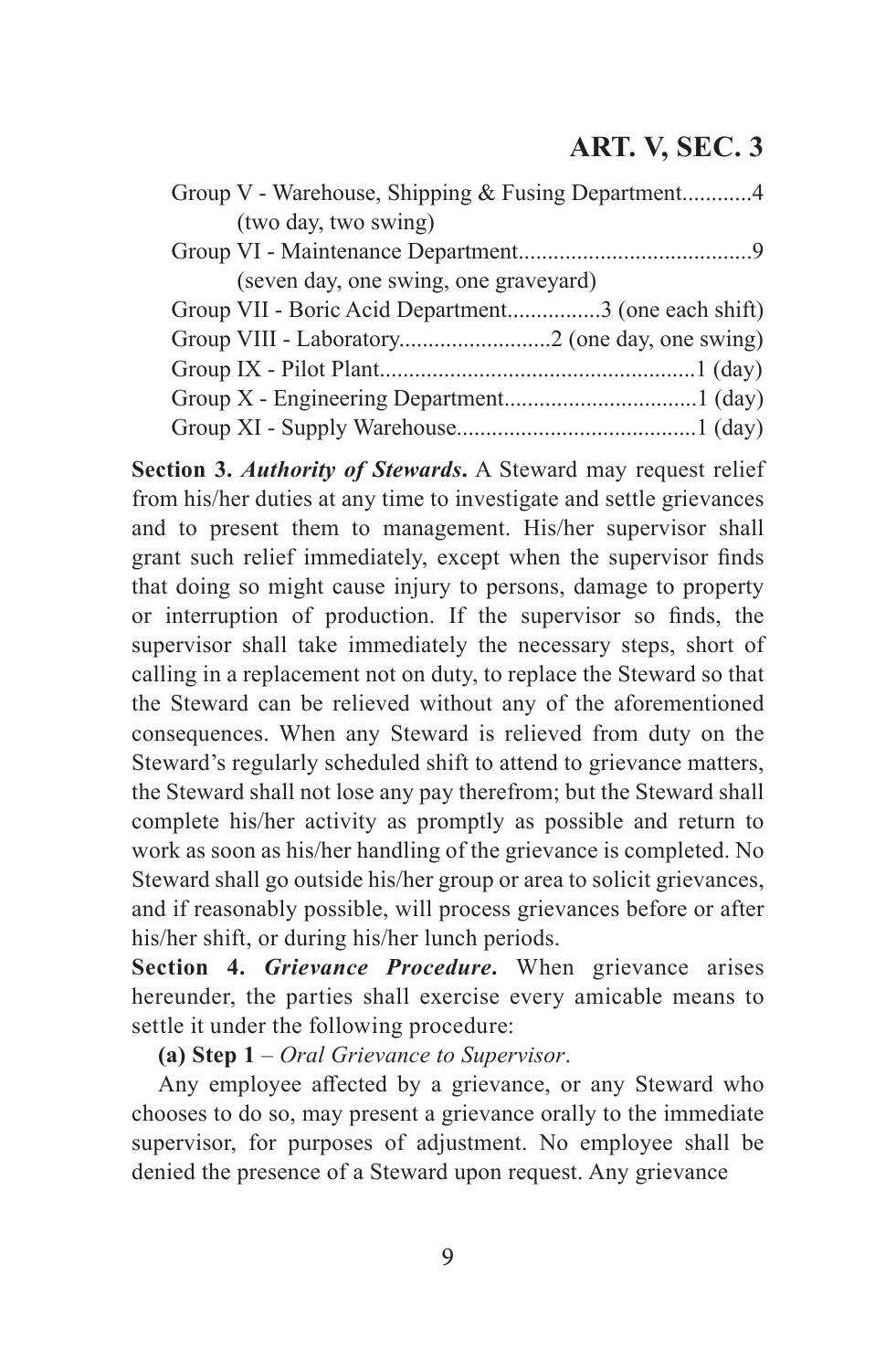which is not presented within ten (10) working days following the date of the incident giving rise to it or following the date when the basis for the grievance is first discovered by either the employee involved or by the Union need not be considered by the Company if the Company desires not to treat it as a grievance.

**(b) Step 2** – *Written Grievance*.

If no settlement is reached in the Step 1 proceeding within two (2) working days (exclusive of Saturday, Sunday, Holidays and the employee's days off) after the immediate supervisor has been presented the oral grievance, the grievance may be reduced to writing on forms furnished by the Company signed by the aggrieved employee, Steward, or Union representative, and must specify the factual basis for the grievance and the clauses of the contract claimed to have been violated. This writing shall be delivered to the Superintendent within five (5) working days (exclusive of Saturday, Sunday and holidays) from the date the oral grievance was first presented to the immediate supervisor. When the written grievance is initiated by the Union itself, it shall be submitted to the Human Resources Department within the time limits as set forth in Step 1 of this procedure. If the written grievance is not delivered within the time limits as set forth herein, it shall be treated by the Company as settled on the basis of the supervisor's decision or, if no decision, as having been denied.

**(c) Step 3** – *Grievance Meeting*.

(1) Within ten (10) working days of the receipt of the Step 2 written grievance, the Company will schedule a Step 3 grievance meeting to be held at a mutually convenient time. The meeting shall be attended by a grievance committee consisting of not more than four (4) persons named by the Union (including the Union President) and not more than four (4) named by the Company (including the Director of Human Resources and, in the case of a disciplinary grievance, the supervisor or manager who made the decision to discipline); however, in the event of an Employee Arbitrated Claim, the grievance meeting shall be held between the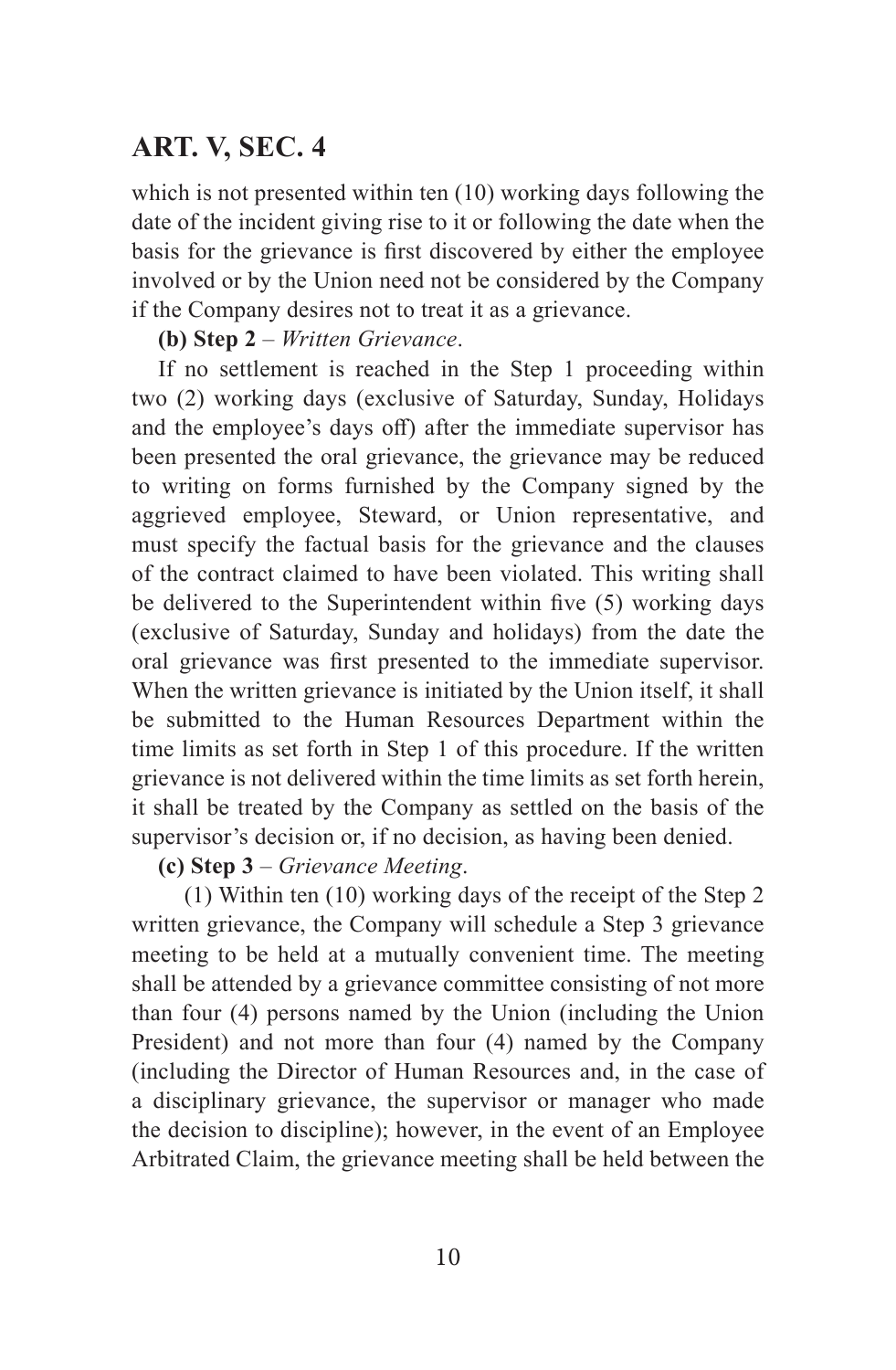employee and the employee's representative (if any) and the Company's representative. The parties will engage in full and frank discussion of grievances and share with each other the relevant facts and information. The parties' representatives at the grievance meeting shall possess full authority to settle a grievance.

(2) If no agreement is reached at the Step 3 grievance meeting, the Company shall have ten (10) working days from the date of the meeting to give the Union/grievant its written answer. The Company's written answer shall contain its explanation of the reasons surrounding its answer, and, in the case of a disciplinary grievance, shall set forth the reason giving rise to the employee's discipline. If the Company fails to provide the Union/grievant a written answer within ten (10) working days after the Step 3 meeting, the grievance shall be granted to the Union/grievant.

**(d) Step 4** – *Arbitration*.

(1) *Demand for Arbitration*. Within forty-five (45) working days after the Company's written Step 3 answer, the Union grievant must deliver a written demand for arbitration or the grievance shall be considered waived. The written demand for arbitration must specify the exact clauses of the contract claimed to have been violated, the specific events that form the basis for the grievance, and the remedies sought.

(2) *Permanent Pool of Arbitrators*. When a matter has been referred to arbitration, the parties shall mutually agree upon an arbitrator or, if they cannot mutually agree, will select an arbitrator from the permanent pool of arbitrators within ten (10) working days after the Union/grievant has requested arbitration of a grievance. The Company and the Union have selected the permanent pool of arbitrators and their identities are listed in a separate document. Either party may modify its list of arbitrators in the pool upon the arbitrator's inability to continue to serve.

(3) The parties shall select an arbitrator from the permanent pool by drawing three names from a "fishbowl" containing the names of the permanent arbitrators. Each party will strike one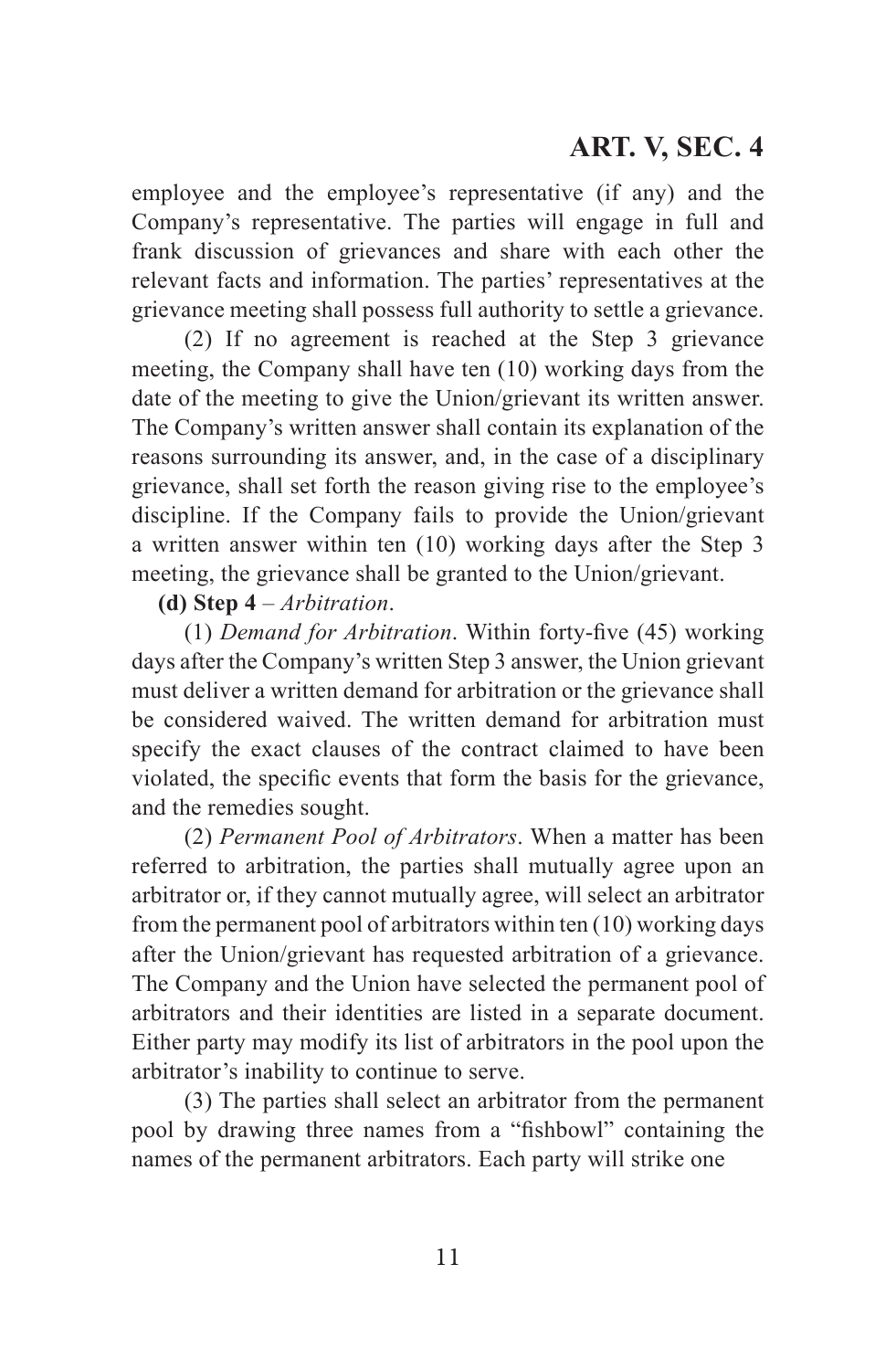arbitrator's name; the party who strikes first will be decided by the flip of a coin. The remaining name will be the arbitrator selected to hear the grievance.

(4) Within five (5) working days after his/her selection, the arbitrator shall be notified of his/her selection and will be asked for available hearing dates. Within ten (10) working days after their receipt of the arbitrator's available hearing dates, the Company and the Union/grievant shall jointly select a hearing date from among those offered by the arbitrator.

(5) Failure by the Union/grievant to timely participate in the selection of a hearing date shall result in the grievance being considered waived, and failure by the Company to timely participate in the selection of a hearing date shall result in the grievance being considered granted.

(6) The submission agreement shall provide in each case that a written decision shall be returned within thirty (30) days after the matter is submitted to arbitration. Each party shall bear its own fees and costs, except the parties shall share the costs of the arbitrator and any court reporter. The Company shall bear the cost of any location (e.g., a hotel room) reserved for the arbitration hearing, but each party shall bear the cost of its own, separate break-out room.

(7) The decision of the arbitrator shall be final and binding upon the Company, the Union/grievant, and the employees. The parties shall promptly comply with the terms of any arbitration award, provided the decision is limited to the issue or issues submitted and is covered by the terms of this Agreement.

(8) The arbitrator shall have initial authority to determine whether a particular grievance is arbitratable or not. The Company and the Union/grievant shall endeavor to arrive at a submission agreement setting forth the issue(s) to be submitted to arbitration. If no submission agreement can be reached between the parties, the arbitrator shall define the issue(s) in accordance with the written request for arbitration. Absent good cause established at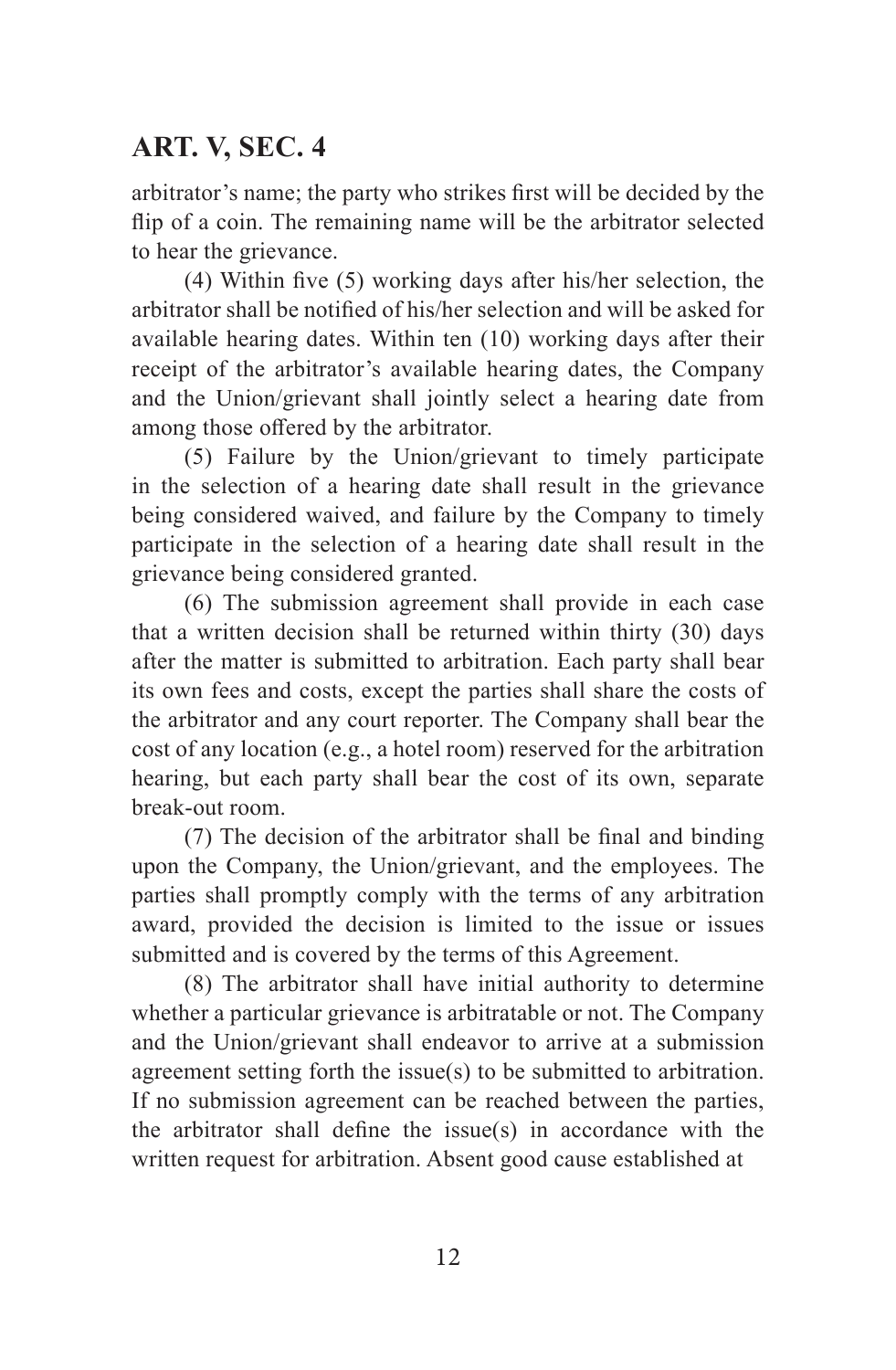hearing, the Arbitrator may only consider the exact clauses of the contract claimed to be violated, the specific events that form the basis for the grievance, and the specific remedies sought in the Union's/grievant's Step 4 written demand for arbitration; and, absent good cause established at hearing, the Arbitrator may only consider those disciplinary grounds set forth in the PAN and (assuming that the Union's/grievant's Step 3 written grievance contains the same information as the Step 4 written demand for arbitration) in the Company's Step 3 written answer to the grievance may be advanced and considered by the arbitrator, provided that the foregoing shall not apply in the event of a discharge-related, expedited arbitration.

(9) The arbitrator shall have no power to render a binding decision on any issue not submitted to him/her; and the arbitrator shall have no authority to add to, delete from, or alter in any respect any of the terms of this Agreement. The arbitrator shall not be empowered and shall have no jurisdiction to base his award on any alleged agreement, promise, custom, benefit, practice, or usage which occurred prior to the effective date of this Agreement.

(10) All awards of back wages shall be limited to the amount of wages the employee would otherwise have earned less any unemployment compensation or any other compensation for his services that he may have received from any source during the period.

(11) The provisions of Step 4 shall not be applicable to claims arising under Section 5 below.

#### **Section 5.** *Additional Claims Subject To Grievance & Arbitration Procedures – 14 Penn Plaza***.**

(a) All claims by the Company, by any employee, and by the Union, including in an individual, representative and/or class action capacity involving any covered employee, for any alleged violation of federal, state, or local laws and regulations governing employment, including without limiting the generality of the foregoing, any claim under Title VII of the Civil Rights Act of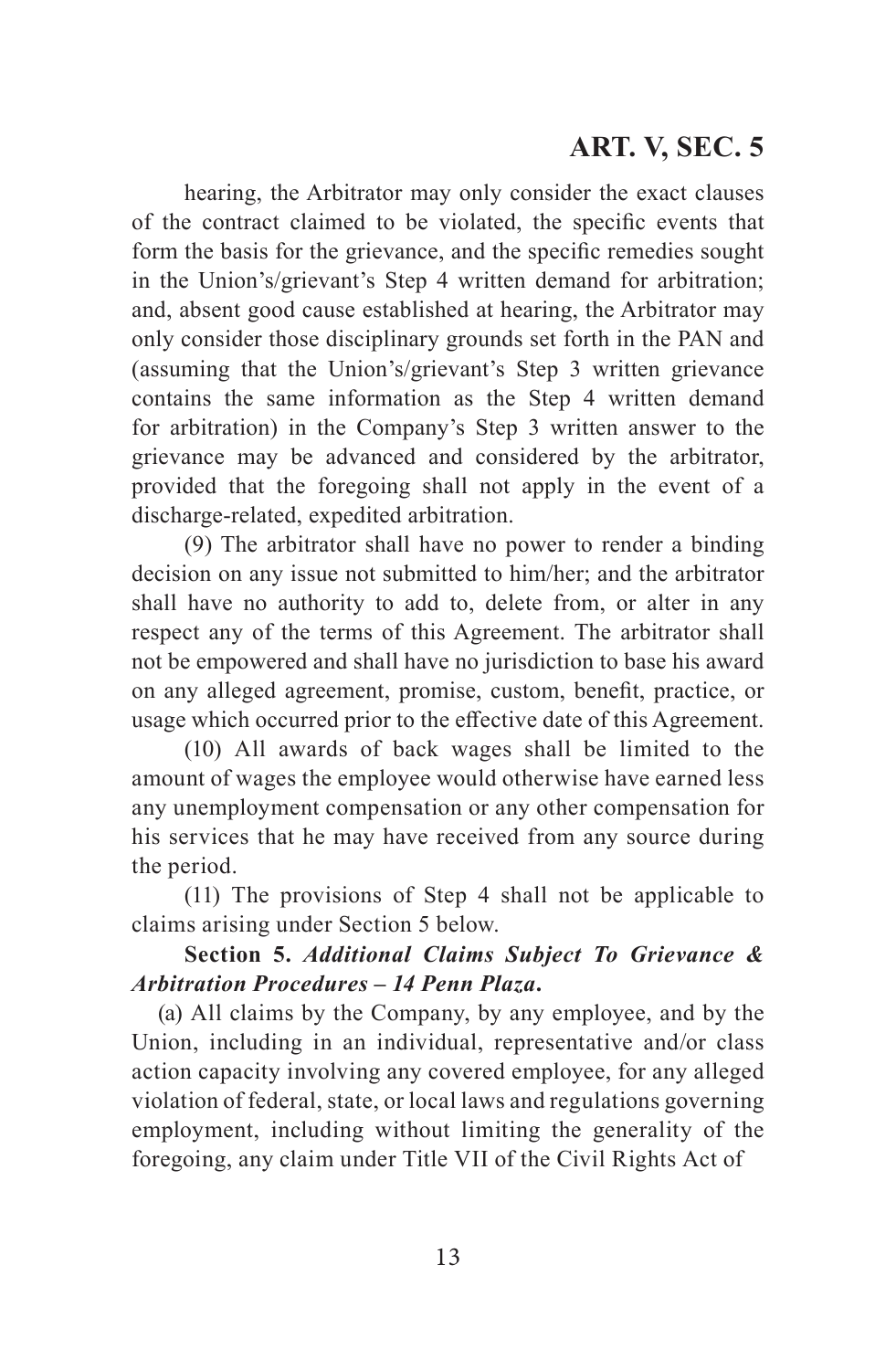1964, the Age Discrimination in Employment Act, the Fair Labor Standards Act, the Americans with Disabilities Act, the Family and Medical Leave Act, the Equal Pay Act, the Employee Retirement Income Security Act, the California Constitution, and the California Government, Labor, and Business & Professions Codes, shall be subject to the instant grievance and arbitration procedures, beginning at Step 3, except as expressly modified by this Section. The following claims shall be excluded from this provision: (a) any claim alleging a violation of the National Labor Relations Act; (b) any claim for workers' compensation benefits; (c) any claim for unemployment benefits; and (d) any claim that falls within the jurisdictional limits of the California Small Claims Court.

(b) *Exclusive Remedy*: The parties agree that the express incorporation of certain statutes in the collective bargaining agreement requires the Company, the Union and all covered employees to arbitrate, rather than litigate in court, all claims arising under these statutes. The arbitrators hearing such statutory claims shall apply the applicable statutory law and shall have full authority to remedy any violations in the manner provided for by the statute at issue, including, but not limited to, an award of attorneys fees and costs. Covered employees remain entitled to file charges with federal, state or local administrative agencies even with respect to claims that are subject to arbitration, but hereby waive any and all remedies that might be sought or awarded by such agency. The grievance and arbitration process of this Section shall be the parties' sole, exclusive, final and binding remedy for any alleged claim covered herein.

(c) *Union-Arbitrated Claims*. Where the Union takes an employee's statutory claim to arbitration under this arbitration procedure, that remedy shall constitute the Company's, Union's and employee(s)' sole, exclusive, final and binding remedy for the arbitrated claim. A Union-arbitrated claim shall be pursued under the AAA Employment Arbitration Rules applicable to Negotiated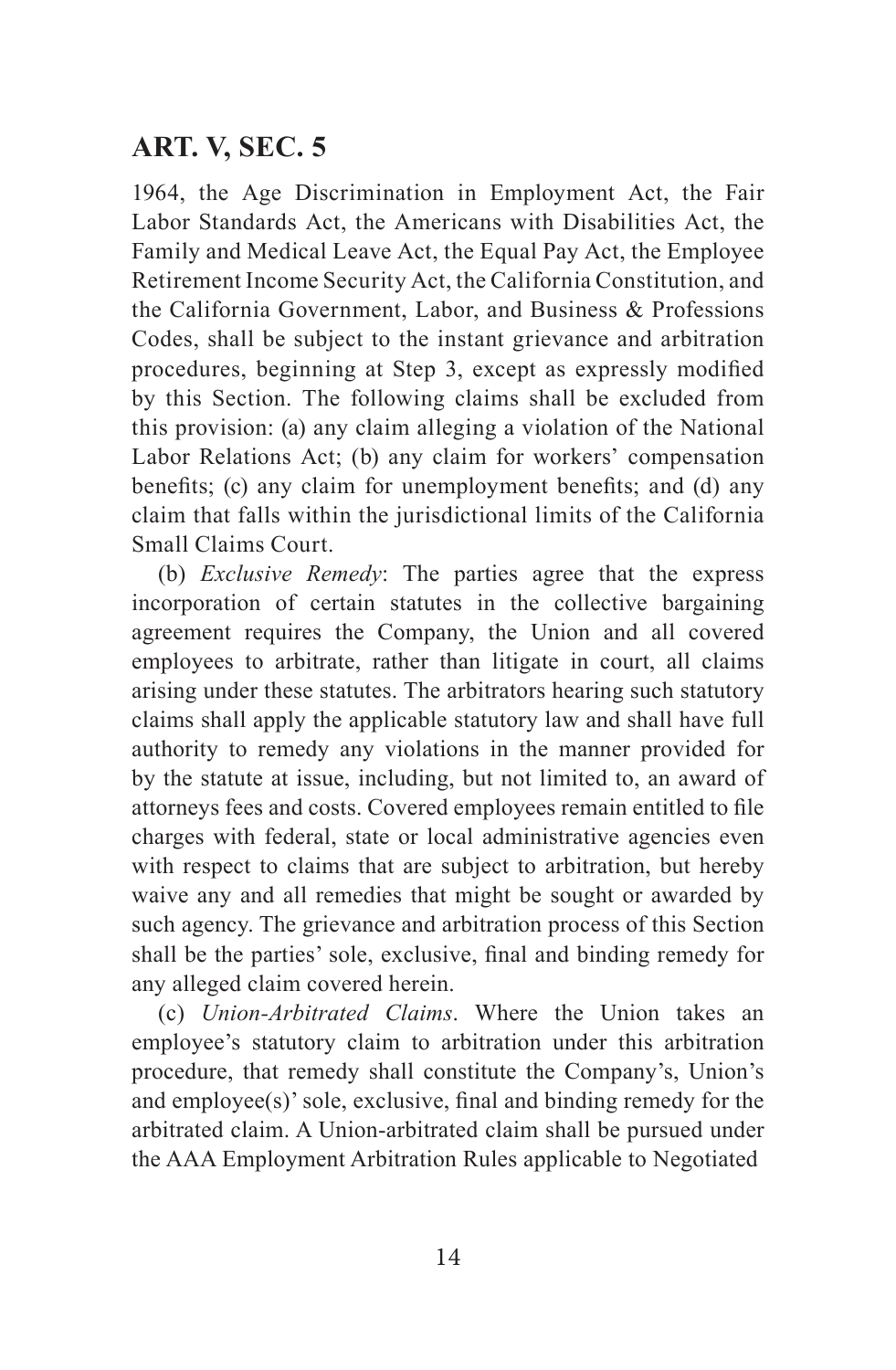Employment Agreements, and the award of the arbitrator shall be final and binding on the Company, Union and employee(s). If the parties are unable to agree upon an arbitrator for claims governed by this paragraph, they then shall utilize AAA for the selection of an arbitrator and the administrative processing of the arbitration. With regard to an employee's statutory claim(s), the employee will be allowed to have individual representation of his her own choosing in the arbitration with the employee bearing the cost of such individual representation.

(d) *Employee-Arbitrated Claims*. Statutory claims that the Union does not take to arbitration, either because the employee has not requested that the Union do so or because the Union has declined a request to do so, may be pursued by the employee acting on his/her own under the AAA Employment Arbitration Rules applicable to Company-promulgated plans ("individual arbitration procedure"), and the award of the arbitrator shall be final and binding on the Company, the Union, and the employee. If the parties are unable to agree upon an arbitrator for claims governed by this paragraph, they shall utilize AAA for the selection of an arbitrator and the administrative processing of the arbitration. The Union may intervene or may be joined as a party in the Employee-Arbitrated Claim on the same bases as would apply in a lawsuit brought in federal court.

(e) *Claims and Statute of Limitations*. Notwithstanding any time limits contained in this Article, any claim covered by this Section must be served in writing by the complainant prior to the expiration of the applicable statutes of limitations. Failure to timely serve the claim shall result is the claim being considered untimely and, therefore, barred.

(f) *Arbitrability*. Any dispute or challenge as to the arbitrability of any claim, or as to the validity, legality, or unconscionability of this Section, whether under federal or state law, shall be decided by the arbitrator.

(g) *Discovery*. As to any claim governed by this Section, and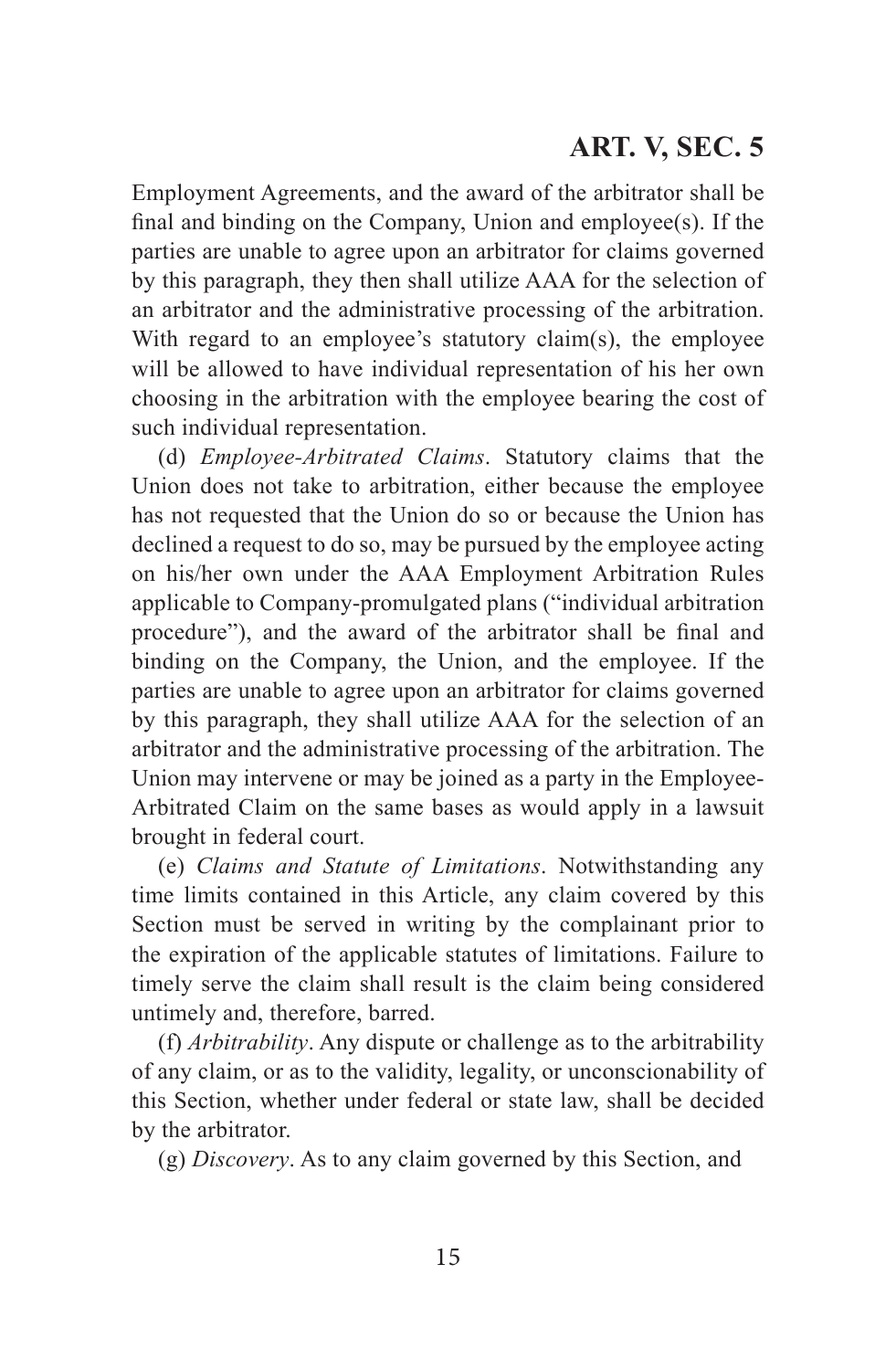notwithstanding the rules of AAA, the parties shall conduct discovery pursuant to the Federal Rules of Civil Procedure, as supplemented by the Local Rules of the United States District Court for the Central District of California, as such may be amended from time to time, with the arbitrator being authorized to enforce, and resolve disputes involving, those discovery procedures.

(h) *Company Notice To Employees*. The Company shall provide a notice to existing employees and to every new employee, by which each employee acknowledges being informed of their rights and responsibilities under this Section. This notice also shall be posted by the Company.

(i) *Appeals*. Appeal from an arbitrator's final judgment as to any claim governed by this Section shall be taken exclusively to a three-arbitrator panel. Each party shall select one of the initial two appellate arbitrators, with the third appellate arbitrator selector by the initial two arbitrators. The three-arbitrator appellate panel shall sit as if a federal Court of Appeals and be governed by all rules and procedures applicable thereto, unless and to the extent that the parties mutually agree otherwise.

**Section 6.** *No Stoppage of Wor***k**. The aggrieved employee or employees shall continue to pursue their assigned work during the time grievances are pending decision at all levels of the grievance procedure.

**Section 7.** *Access to Plant*. Any official representative of the Union shall be allowed to visit the Company's Plant at all reasonable times for the purpose of ascertaining whether or not this Agreement is being observed. Each visitor shall obey all applicable plant rules while on the premises. S/he shall not interfere with the normal conduct of the work in the plant. At any time, should it become necessary in the administration of the Contract for the representative of the Union to interview a Steward and/or employee, such Steward and/or employee shall be excused from work by his/her immediate supervisor as soon as s/ he can reasonably be excused without interruption to production,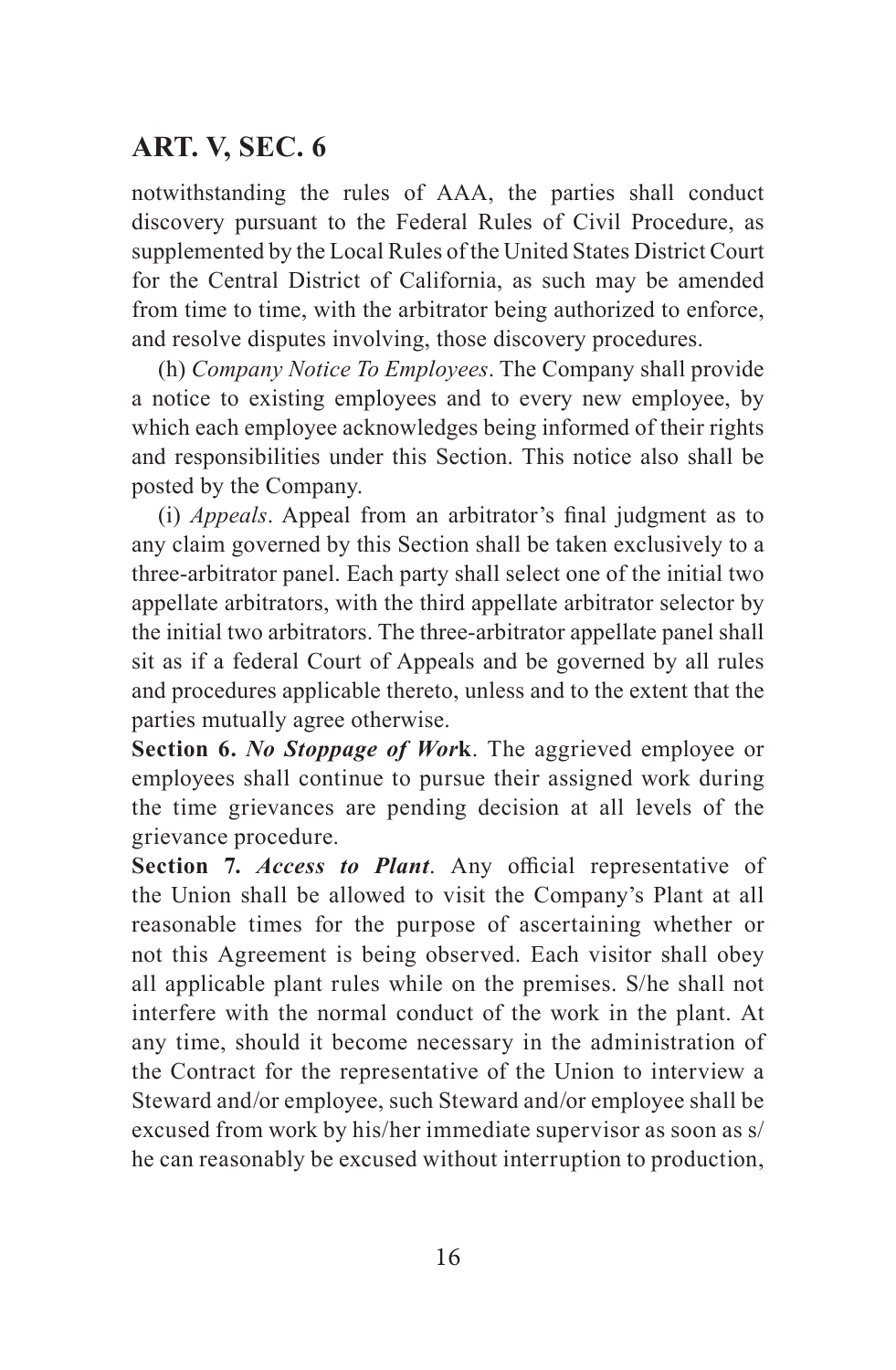and shall return to work as promptly as possible.

#### **Article VI. Wages**

**Section 1.** *Wage Rates*. During the first year of the term of this Agreement, the Company shall pay employees for all hours worked at the following, applicable rates of pay, but in no case may any bargaining-unit employee receive less than a 2.5% increase:

| (a) Utility:   | \$16.65/hour                                                      |
|----------------|-------------------------------------------------------------------|
| $(b)$ Level D: | \$19.97/hour                                                      |
| $(c)$ Level C: | \$25.52/hour                                                      |
| $(d)$ Level B: | \$28.29/hour                                                      |
| $(e)$ Level A: | \$31.07/hour                                                      |
|                | (f) Level A – Highly Skilled: $$35.00/h$ our (as of May 17, 2012) |

The Company and Union will meet to negotiate over which Level A job classifications shall be placed into the Level  $A$  – Highly Skilled wage rate and to develop how this new pay scale shall be implemented as to positions paid the Level A – Highly Skilled wage rate.

**Section 2.** *Annual Wage Increases*. The Company shall increase base wage rates in the Utility through Level A rates by two and one-half percent (2.5%) on May 17, 2011, May 17, 2012, May 17, 2013, May 17, 2014, May 17, 2015, May 17, 2016, May 17, 2017, May 17, 2018, May 17, 2019, and May 17, 2020, and the Company shall increase the base wage rates in the Level A – Highly Skilled wage rate by two and one-half percent (2.5%) on May 17, 2013, May 17, 2014, May 17, 2015, May 17, 2016, May 17, 2017, May 17, 2018, May 17, 2019, and May 17, 2020. The Wage Charts contained in Appendix A reflect this base wage-rate increase.

**Section 3.** *Above-Scale Wages & Incentive Program*. The Company shall have the right to pay above-scale wages, including bonuses and an incentive compensation program, in its sole discretion.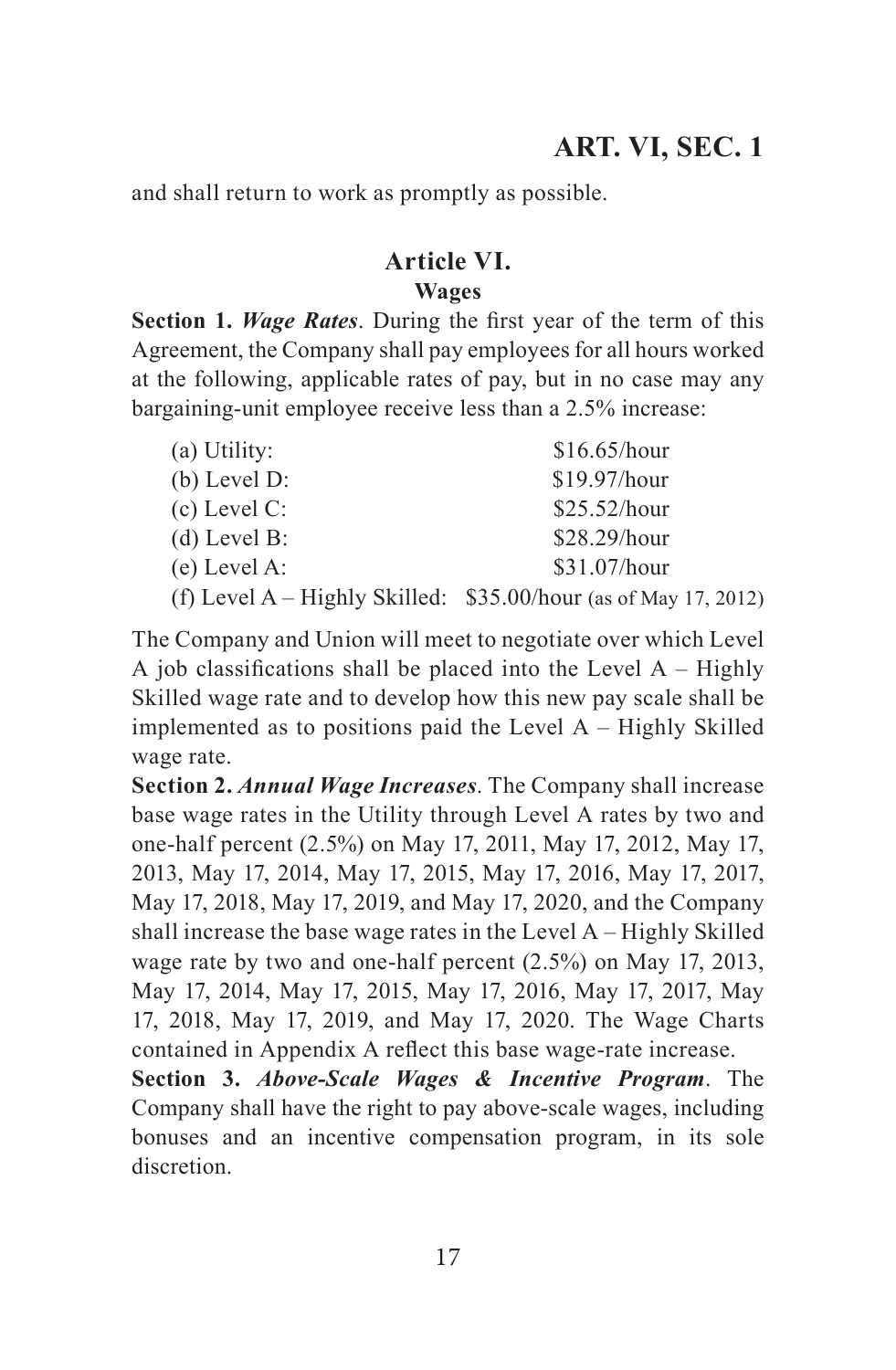**Section 4.** *Red-Circle Pay Arrangements*.All existing red-circle pay arrangements shall be void and without future force or effect, except as to those red-circle pay arrangements pursuant to Article XXII below, which shall continue in force and effect pursuant to that Article.

**Section 5.** *Demotions***.** No existing employee shall be demoted from their new pay level during the first two (2) years of this Agreement, other than for their failure to meet and maintain the pay level's qualifications and competency standards.

**Section 6.** *Job Progression***.** There shall be no automatic progression from one job classification to the next job classification. **Section 7. Job Classification.**

(a) Whenever a new job is created or there is a substantial change in job content of an existing job classification, the Union shall be entitled to confer, consult and negotiate with the Company in order that a new wage rate applicable thereto may be established by mutual agreement of the parties. If agreement is not reached in thirty (30) days, the matter may be referred by either party to arbitration in accordance with Article V, Section 4 above. Any increase in wage rate respecting any such change shall be retroactive to the date of such change, but the Company shall be under no obligation to increase an existing wage rate by any amount pending the establishment or award of the new wage rate hereunder.

(b) For purposes of this contract, a new job means a new classification with a title not already listed in Section 1 above. Notwithstanding anything to the contrary in this contract, it shall be within the sole discretion of the Company whether or not to create a new job classification.

(c) "Substantial change in job content" means the addition to any classification, during the term of this contract, of new duties which were not performed by that classification at any time during the term of the previous contract, (or announced to the Union during negotiations for this contract), and which cause the job to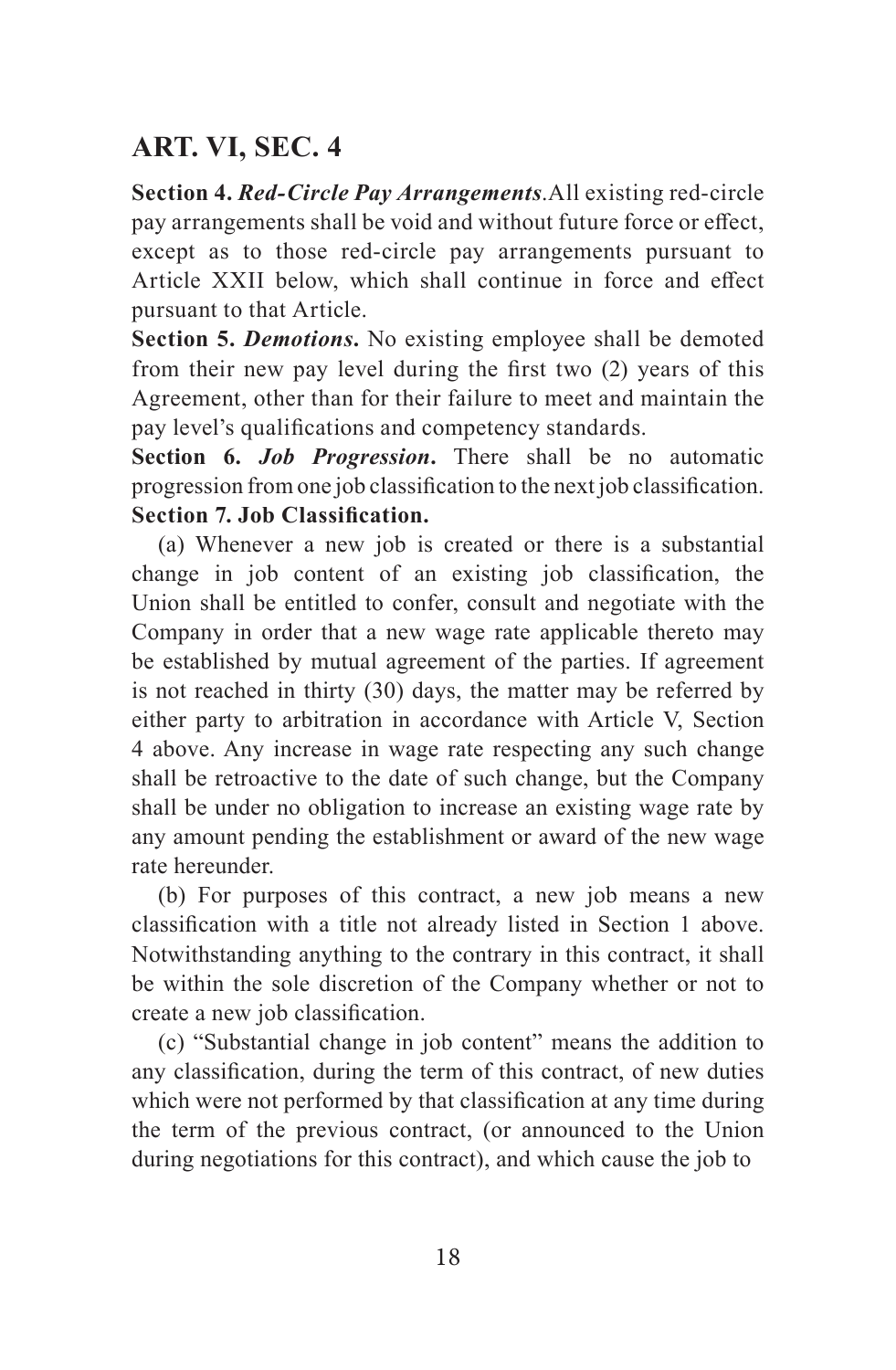require significantly more skill, effort or responsibility than before the change.

(d) Some examples of items which shall not be considered a substantial change in job content are:

(1) Any change in the equipment operated, maintained or repaired by the classification affected, which is similar to the changes involved in grievance numbers: 12.107.79, 3.34.82, 3.14.80, 8.113.82, 12.111.79, 1.7.79, 2.16.79 and 8.77.81.

(2) Any change in working conditions as opposed to actual job duties.

(3) A requirement that any employee or employees wear, carry or use any safety or protective devices, clothing or equipment.

(4) Using tools or instruments commonly required in the current practice of the trade.

(e) The past practices of the Company in granting or agreeing to wage adjustments, and any arbitration awards under previous contracts before the November 4, 1983 contract shall not be precedential.

(f) This Section is the only provision in this contract pursuant to which a wage rate increase may be established or awarded. No wage rate established or awarded pursuant to this Section shall be higher than the rate for any other job classification requiring the same or more skill, effort or responsibility, nor shall it take into account increased productivity. In any arbitration held pursuant to this Section, the arbitrator shall decide concurrently (1) whether there has been substantial change in job content, and (2) if so, what the appropriate wage rate is for the affected classification.

#### **Section 8.** *Wages***.**

(a) Shift premiums of eighty–five (\$0.85) cents per hour and one dollar and thirty-five cents (\$1.35) per hour, respectively, shall be paid for work on the swing and graveyard shifts. Swing and graveyard shifts differentials shall be paid for on the basis of the shift worked on as defined in Article VII.Section 13 below.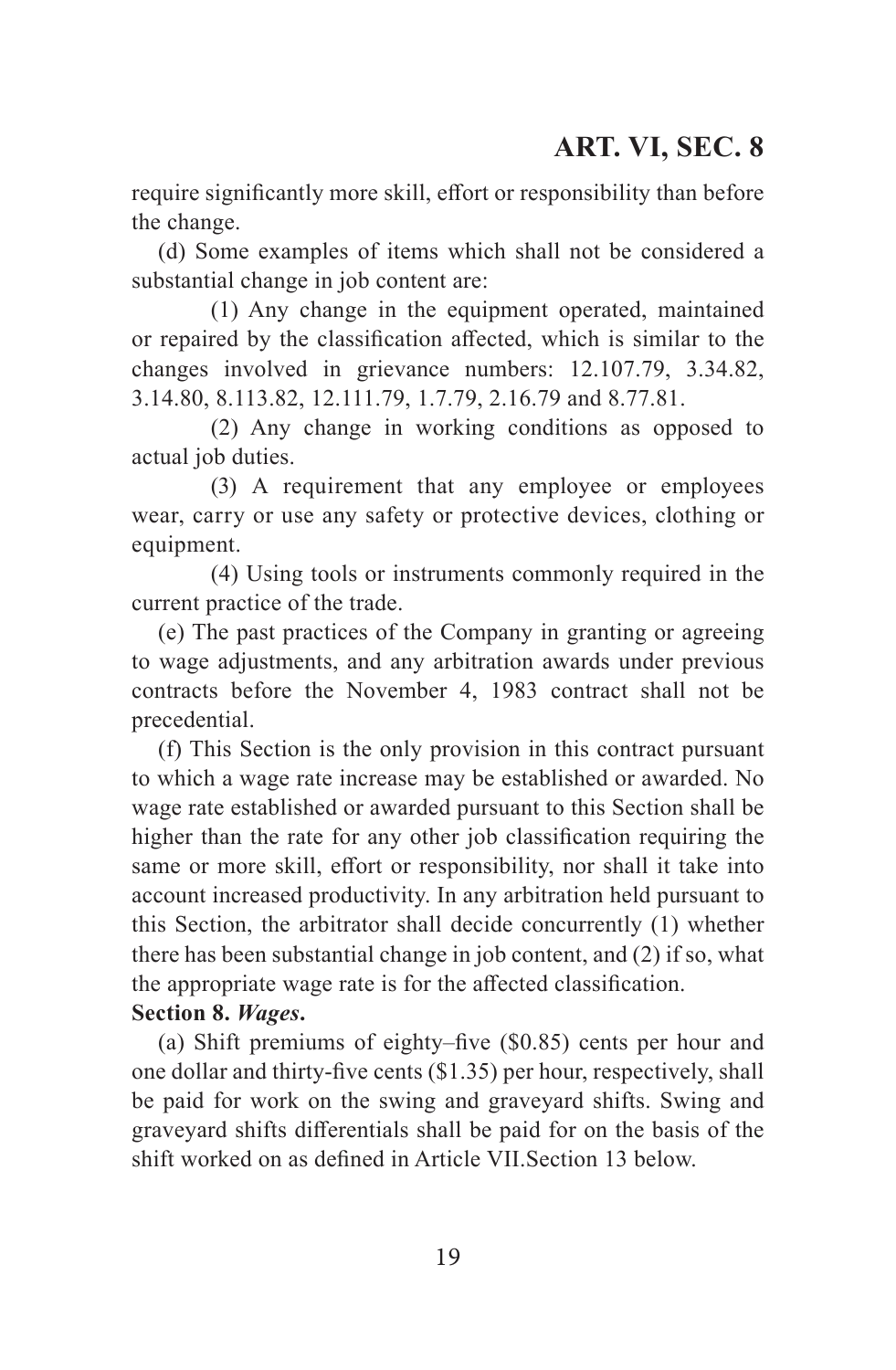(b) The Company shall not be required to increase the wages of any employee while s/he is in training for a job or position paying a higher wage than s/he is receiving; provided, however, that any such employee shall be deemed to be qualified for the rate of pay of the job or position in which s/he is employed when s/he can satisfactorily perform the duties thereof with no more supervision than is required over the work of other qualified employees performing the same duties.

(c) Wages shall be paid bi-weekly within ten (10) days following the end of each pay period. In the event any designated pay day shall fall on a holiday or on the regularly assigned days off of an employee, the Company will endeavor, if possible, to pay such employee on the day preceding pay day.

(d) The Company agrees to allow employees who live in other than Desert Lake and Boron to pick up their paychecks on a regular basis at the Personnel Office. Also, with legitimate reason, and at least 3 days advance notice, an employee may pick up his/ her check at the Personnel Office.

(e) If an employee works one (1) hour or more at a higher base rate of pay, s/he will be paid four (4) hours, if worked, at the higher rate. If an employee works four (4) hours or more at a higher base rate of pay, s/he will be paid for the total number of hours worked consecutively thereafter at the higher base rate.

(f) Any employee on the rolls as of July 29, 1977, who remains on the laborers job, or at a later date returns to the job of laborer will draw the higher laborer rate, i.e., \$14.580 plus negotiated rate increases. Employees hired on July 30, 1977 or later will draw the lower laborer rate of \$11.775 plus negotiated rate increases.

(g) The Company will offer a voluntary automatic payroll deposit plan whereby the employee's paycheck will be deposited directly into his/her personal checking or savings account. An employee enrolled in this plan must stay in for a minimum period of six (6) months.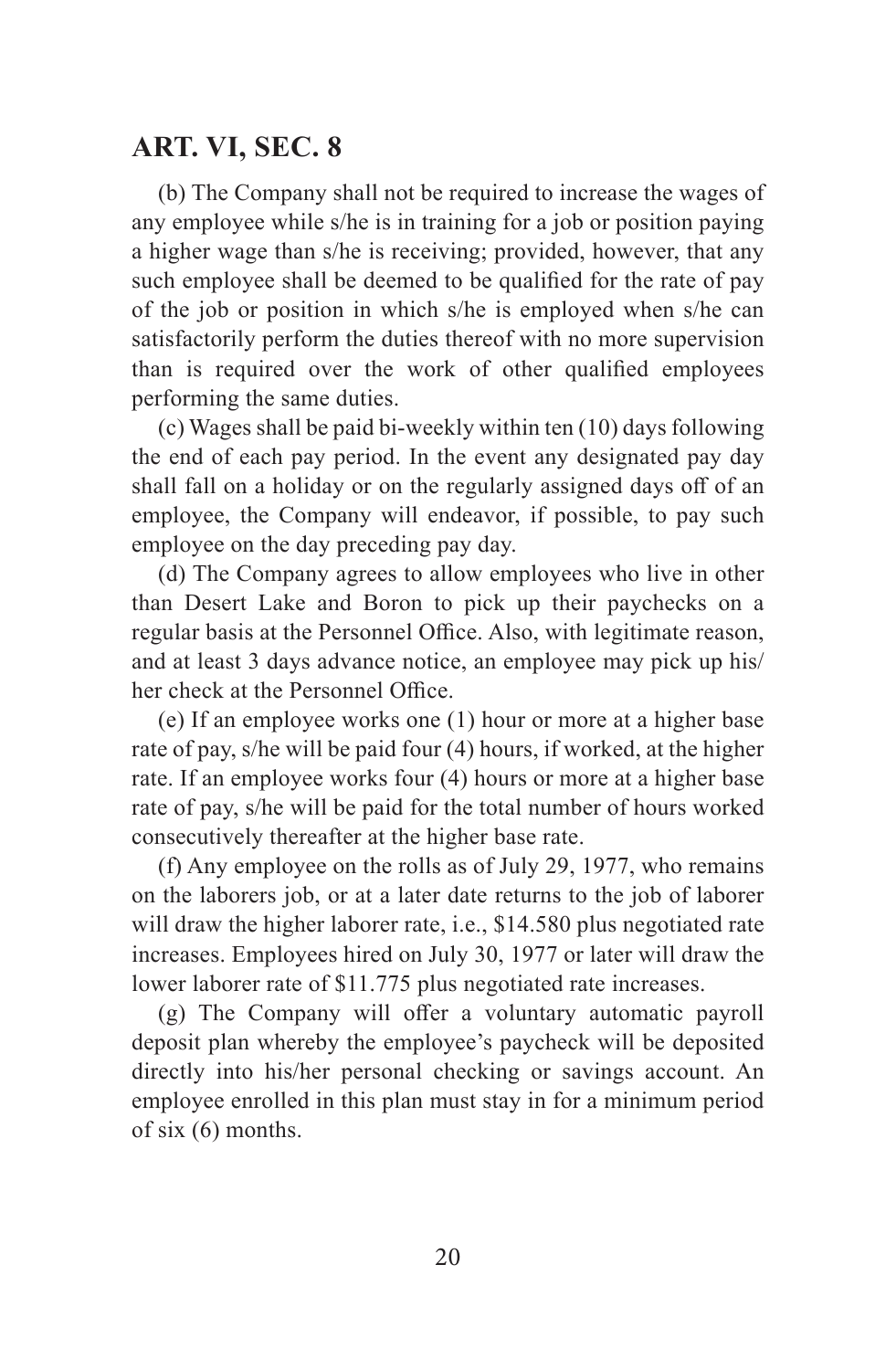#### **Article VII.**

#### **Working Hours and Overtime Pay**

**Section 1. Overtime.** The Company shall consider as overtime and pay wages at one and one-half times the regular minimum rate provided in Article VI.Section 1 above for the following:

(a) Time worked in excess of eight hours in that employee's work day. The work day of an employee consists of twenty-four (24) consecutive hours beginning at the employee's regularly scheduled shift starting time.

(b) Time worked by an employee when called back to work after the completion of his/her regular shift to perform work of an emergency nature;

(c) Time worked by an employee in excess of his/her normal forty hours in any one work week.

(d) Double time shall be paid for any time worked by an employee on the seventh consecutive day of work during the work week.

(e) A minimum of one hour's pay shall be paid to any employee working overtime in accordance with the above, provided the overtime work has been specifically authorized in each case by the supervisor in charge. If two or more premium rates are applicable to the same hours of work, the highest alone shall be paid. There shall be no pyramiding of overtime rates or hours. Time worked for which overtime premium has been paid during the work week shall not be counted for purposes of calculating time worked in excess of forty hours in the work week.

#### **Section 2.** *Overtime Sign-Ups and Assignments***.**

(a) There shall be a weekly obligation on the part of each employee to declare, by the Tuesday preceding the next workweek, his/her desire to be assigned overtime work for each day of that next workweek. Management will install and maintain an overtime assignment board in each group (i.e., the existing overtime boards), area, and plant-wide on which each employee's desire to be assigned overtime work for each day of the next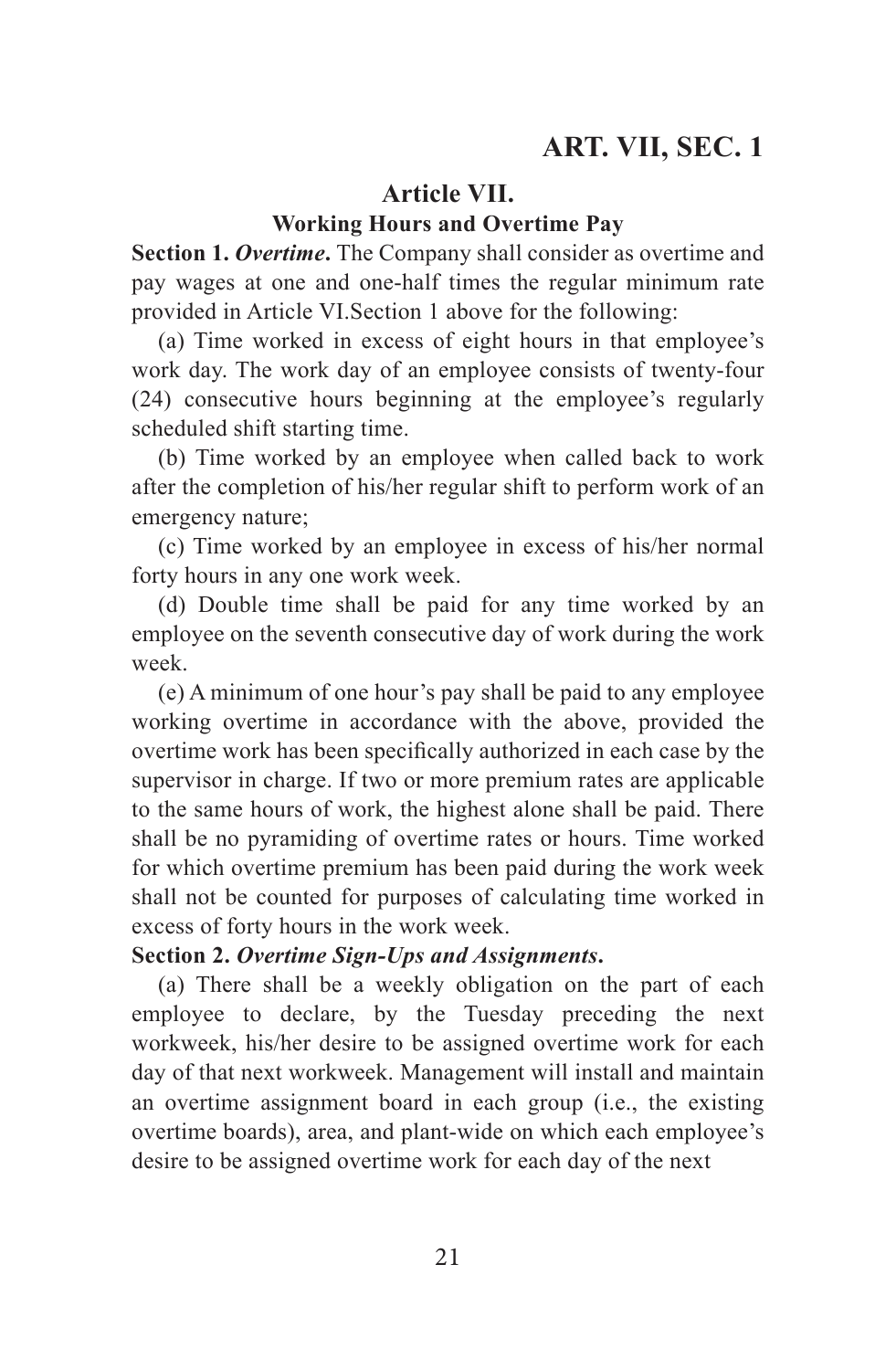workweek will be recorded. Employees will have the right to change their overtime availability declaration each week, by separately indicating their availability or non-availability on the group, area, and/or plant wide overtime board(s) for each day of the next workweek. The last prior declaration will control until changed.

(1) For purpose of this Article, the "groups" are the existing overtime boards and are not the Groups defined in Article VIII Section 2 below.

(2) For purpose of this Article, the "areas" are Mine Operations, Mine Mobile Maintenance, Boric Acid Plant, Shipping, Primary Process, and Refinery Services.

(b) *Scheduled & Unscheduled Overtime*

(1) Scheduled overtime within each overtime group shall be assigned to the classified or qualified employee within the group with the least amount of overtime, whose name appears on the overtime assignment board signifying his/her desire to be assigned overtime work. In case the employee asks to be excused, and is excused from working overtime by the supervisor requesting overtime work, or if employee is not present on duty sometime within a seventeen (17) hour period prior to the scheduled overtime, the overtime shall be assigned to the classified or qualified employee with the next lowest amount of accumulated overtime whose name appears on the overtime assignment board signifying his/her desire to be assigned overtime work.

(2) Unscheduled overtime may be assigned among those employees present in the plant to the classified or qualified employee with the least amount of overtime; however, if no such employee is available in the plant the Company will endeavor to call the classified or qualified employee whose name appears on the overtime assignment board, who is lowest in accumulated overtime, and who is "readily available."

(3) Definitions re: Scheduled & Unscheduled Overtime

a. The term "available" refers to an employee who has declared in advance his/her desire to be assigned overtime work.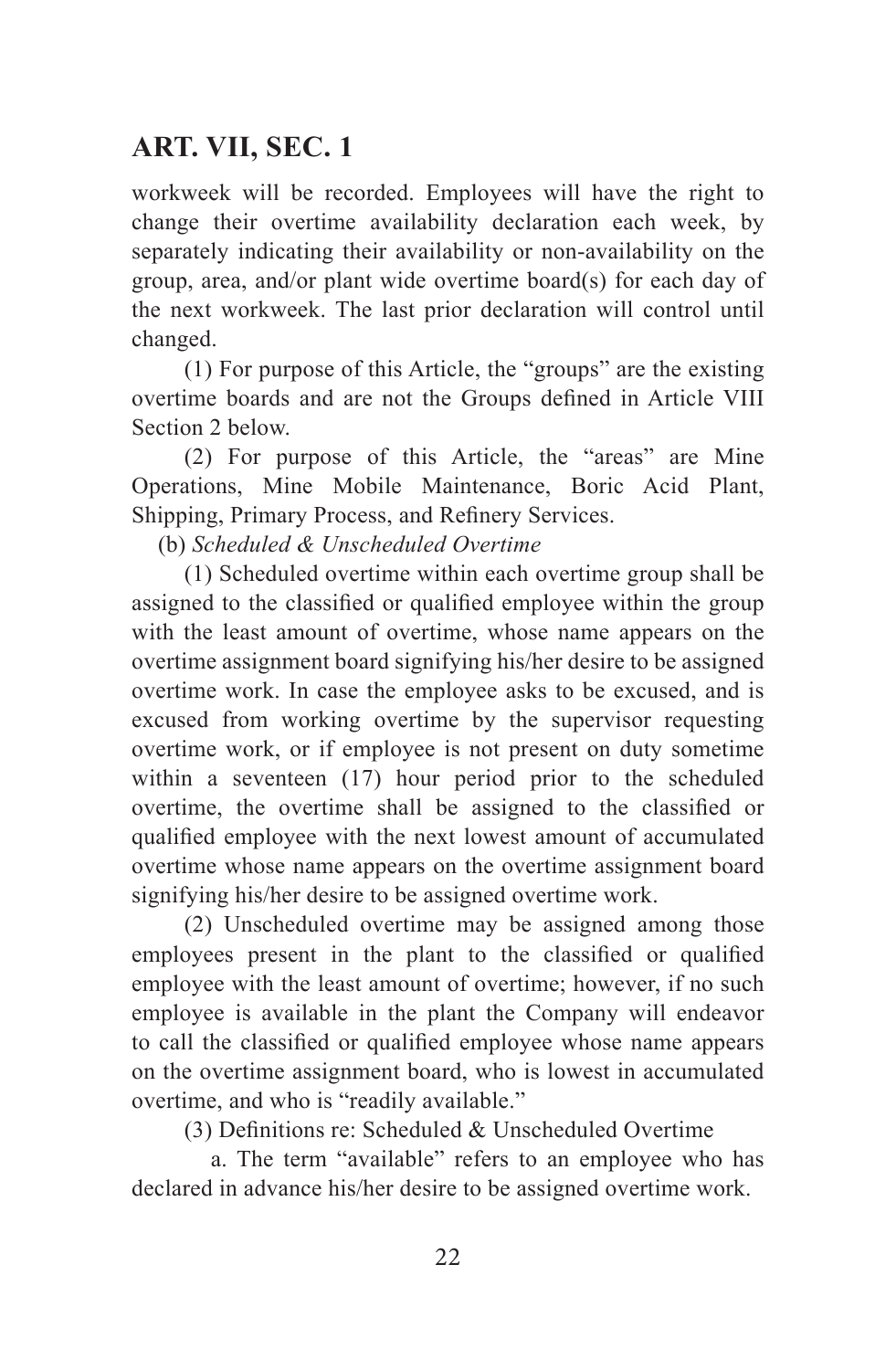b. The term "readily available" refers to employees who have a telephone and live within fifteen (15) miles of the plant.

c. The term "classified employee" refers to employees occupying job classifications in the Mining Department (Groups I and II), Maintenance Department (Group VI), and Laboratory (Group VIII).

d. The term "qualified employee" refers to employees occupying step-up positions in the Dissolving and Thickening Department and Granulating Department (Group III), Steam Plant Cogeneration Department (Group IV), Warehouse and Shipping Department (Group V), Boric Acid Department (Group VII), Supply Warehouse (Group XI), and similarly situated employees in other processing plants.

e. The term "unscheduled overtime" refers to overtime such as breakdowns, which cannot be anticipated seventeen  $(17)$ hours in advance. f. The term "scheduled overtime" refers to that overtime known to be necessary at least seventeen (17) hours in advance.

(c) The Company shall assign overtime work from the overtime-assignment boards in the following order: Job continuation (where applicable, as discussed below), then to the qualified volunteers in the group, then area, then plant-wide. If there are an insufficient number of qualified employees who have volunteered to work overtime, then the Company shall force assign overtime to the low, qualified employee in the group, then area, then plant-wide.

(d) No employee who has been assigned to work overtime may refuse to work that assignment; failure of any employee to work assigned overtime will result in a chargeable absence incident, except that if there is a verifiable medical emergency for the employee or the employee's immediate family, then, upon proof of same, there shall be no attendance incident charged to the employee if the employee cannot work the assigned overtime. Employees whose names do not appear on the overtime assignment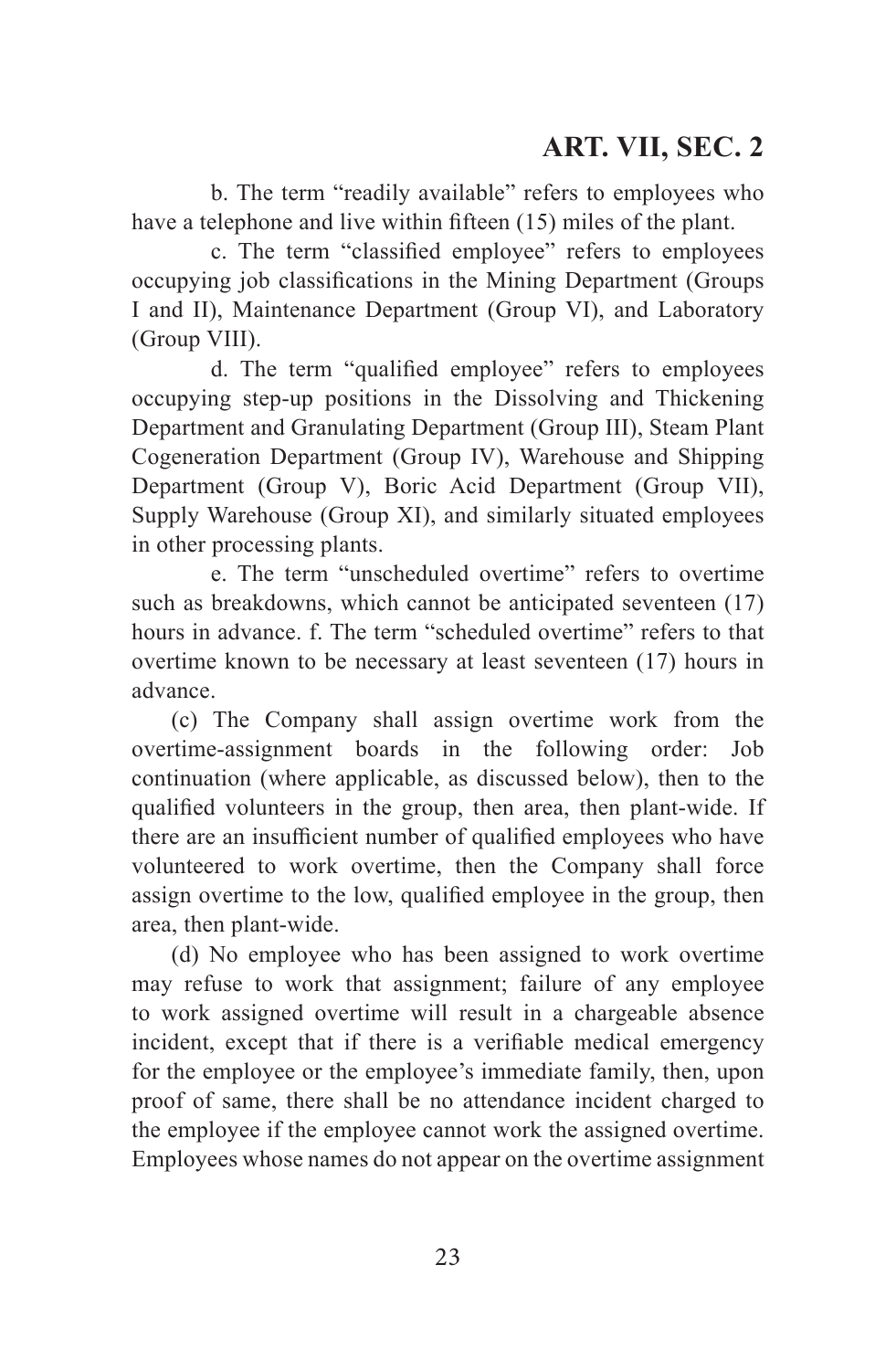board may ask to be excused from working overtime for personal reasons, and the Company shall endeavor to honor such requests.

(e) When an employee has been assigned to a certain job, which is intended to be completed within the regular straight time portion of his/her shift but has not completed the job at the end of the straight time period, s/he shall be allowed to remain on the job to completion regardless of his/her position in regard to equalization of overtime.

(f) In the Maintenance Department, when an employee has been assigned to a certain job which has not been completed at the end of his/her regular straight time shift and his/her supervisor is reasonably sure that the job can be completed within three (3) overtime hours, s/he shall be allowed to remain on the job to completion regardless of his/her position in regard to overtime equalization. As long as there is not more than twenty-four (24) hours difference between the cumulative totals of overtime of the highest and lowest person in the group who have volunteered to work overtime, continuation overtime estimated by the supervisor to exceed three (3) hours will be equalized in the individual group, but if the difference between cumulative totals of overtime of the highest and lowest persons in the group who have volunteered to work overtime is greater than twenty-four (24) hours, then the low person in the group who has volunteered to work overtime shall be assigned the overtime work.

#### **Section 3.** *Overtime Equalization.*

(a) Overtime shall be equalized on a weekly basis, based on each employee's number of overtime hours worked and similar non-working equalization hours under this Agreement. As part of the equalization process, if an employee has not volunteered to work any overtime during that workweek, then the employee will be placed at the bottom of the equalization list, i.e., that employee will not be averaged in to the middle of the list.

(b) There shall be a separate equalization calculation for each overtime group, area, and plant wide, using the above-described equalization process.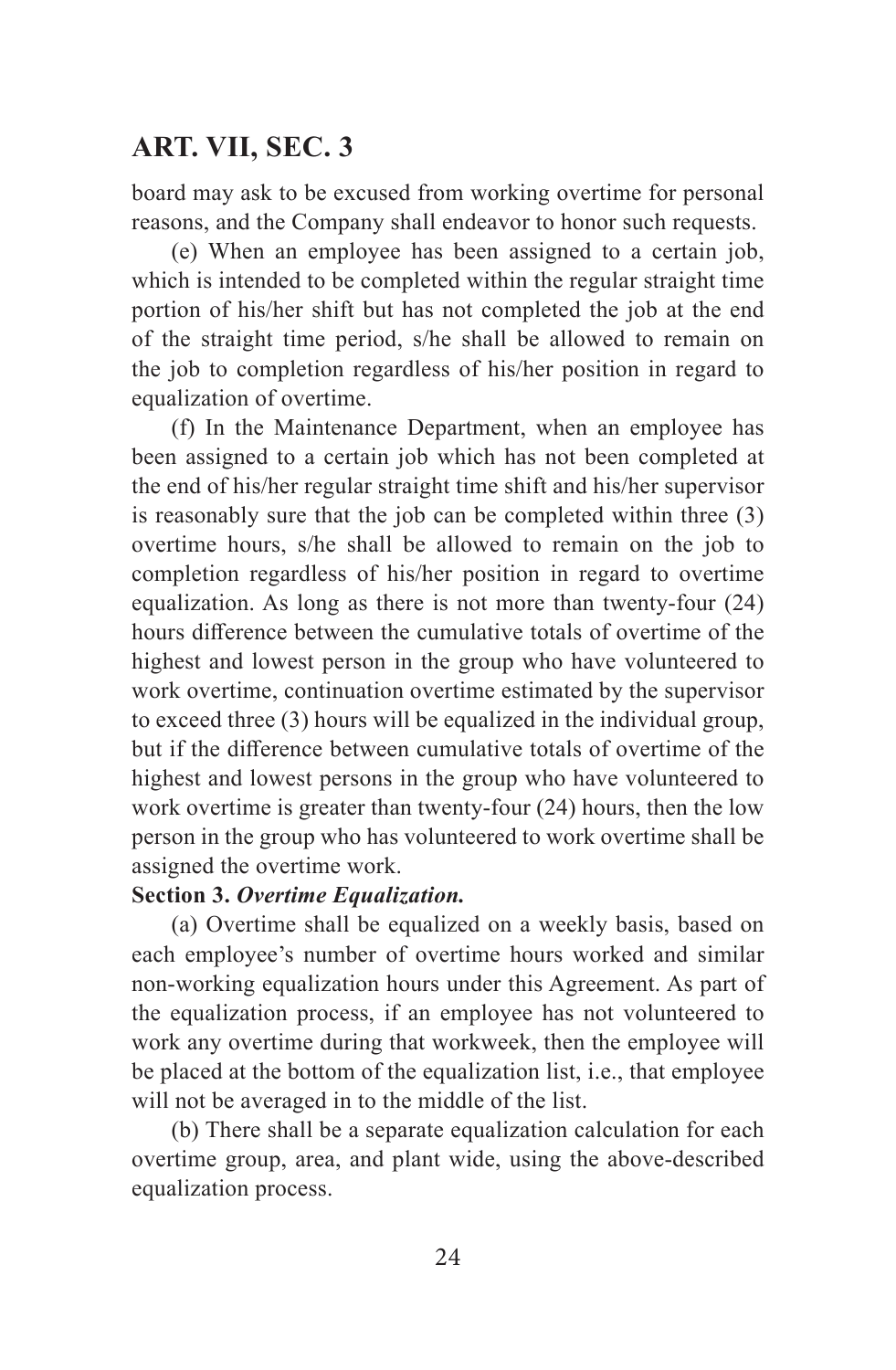(c) The Company shall not be required to create unnecessary work in order to equalize overtime, nor shall it be obliged to assign to any employee in the group any overtime work which s/he is not qualified to perform.

#### **Section 4.** *Overtime Records***.**

(a) The Company shall maintain a chart in each group, area, and plant-wide showing overtime hours worked by individual employees. This list or tabulation shall be used in assigning overtime, consistent with the foregoing procedures. Any errors in the list shall be brought to the supervisor's attention within ten (10) days of posting the list so that investigation can be made while the facts are current. Failure of an employee to so request shall relieve the Company of responsibility for correction. A roster showing overtime work for the current month and for the year to date will be supplied to the Union by the tenth of each month. The Company agrees to furnish the Union a copy of the monthly maintenance overtime recap sheet.

(b) When an employee receives overtime pay for a shift due to a change of schedule and not due to working more hours than s/ he is normally scheduled, then that employee will be charged three (3) hours and not eight (8) hours on the overtime equalization chart in his/her department.

(c) When an employee who has previously declared himself herself unavailable for overtime assignments and places his/her name back on the overtime assignment board as available for overtime, his/her overtime hours will be averaged in with those of other employees currently listed as available on the overtime assignment board in the respective department. Said employee will be credited with the number of accumulated overtime hours representing an average of, (1) the highest-hours available employee and the lowest-hours available employee, or (2) an average of the highesthours available and the number of hours s/ he had at the time s/he removed his/her name from the overtime assignment board, whichever is higher.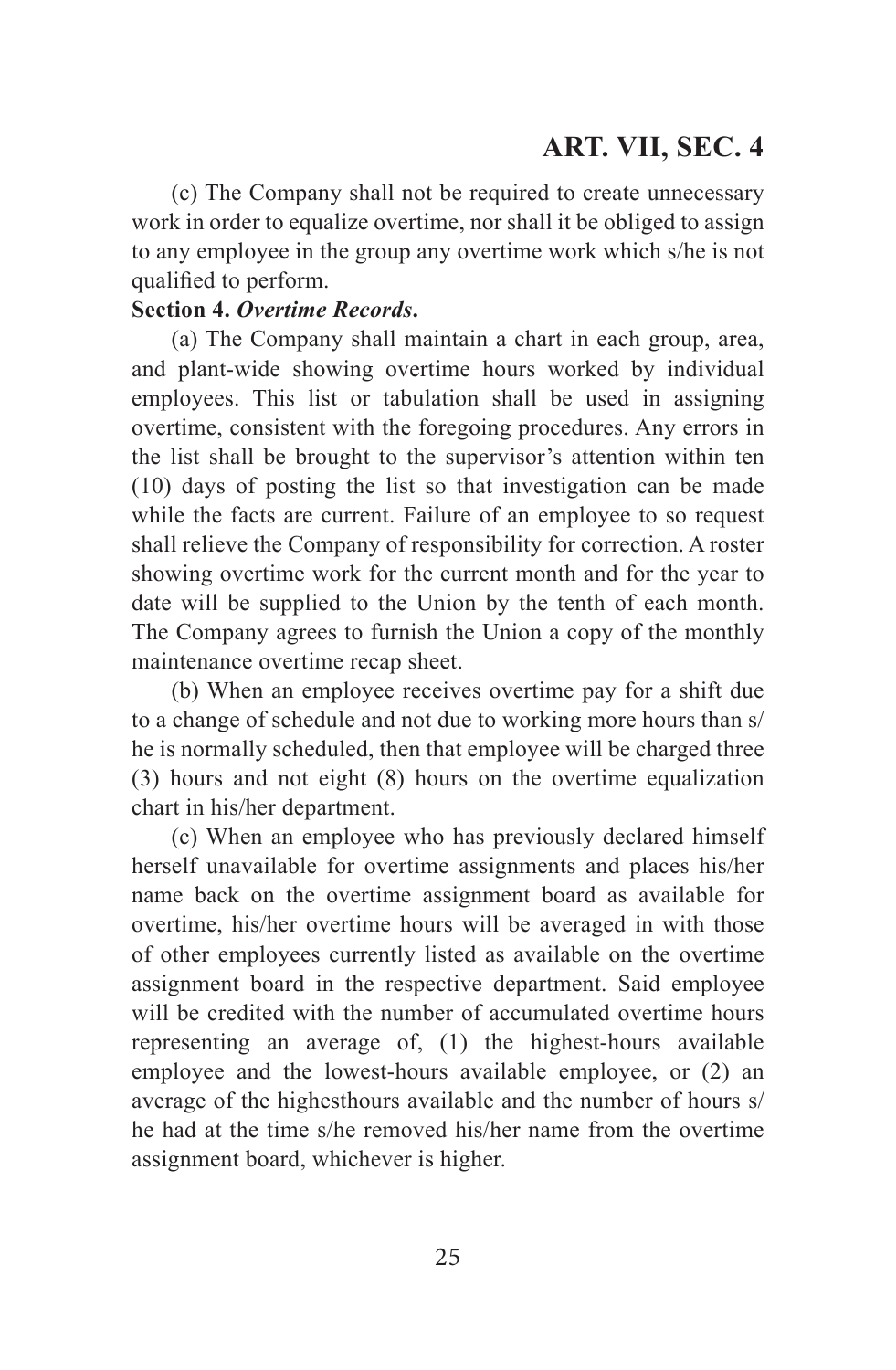(d) When an employee is off on sick leave or earned vacation his/her name will remain on the overtime assignment board. Their tag will be marked to indicate that they are off on sick leave or vacation. During this time period, they will be charged for all overtime they would have been eligible for if they had not been off on sick leave or vacation.

**Section 5.** *Overtime Committee***.** The Overtime Committee, composed of two members from the Union and two members from Supervision, will continue in an advisory capacity.

**Section 6.** *Call Back Pay***.** Any employee who is called back to work by the Company after completion of his/her regularly scheduled shift shall be guaranteed a minimum of four (4) hours pay at the applicable overtime rate; in the event the actual time then worked by said employee should overlap or coincide with such employee's regularly scheduled shift, in whole or in part, then s/he shall still be entitled to be paid at said overtime rate for the first four (4) hours so worked even though all, or some part thereof, should happen to fall within his/her regularly scheduled work shift; but, with respect to the balance of said regularly scheduled shift, s/he shall be entitled to pay at the straight time rate only.

Section 7. Reporting Pay. Any employee who is able and eligible to work and, in the absence of eight hours' prior notice not to do so, reports for work on his/her regular shift at a time when his/ herservices are not required shall be paid a reporting allowance equivalent of four (4) hours pay at the regular rate of the job for which s/he was scheduled to report; provided, however, that no reporting allowance shall be payable when the Company's failure to provide work is due to conditions beyond its control including, but without being limited to, power failure, explosion, fire, earthquake, inclement weather or strikes. Notice delivered to the address registered with the Company by an employee shall be deemed the equivalent of personal notice.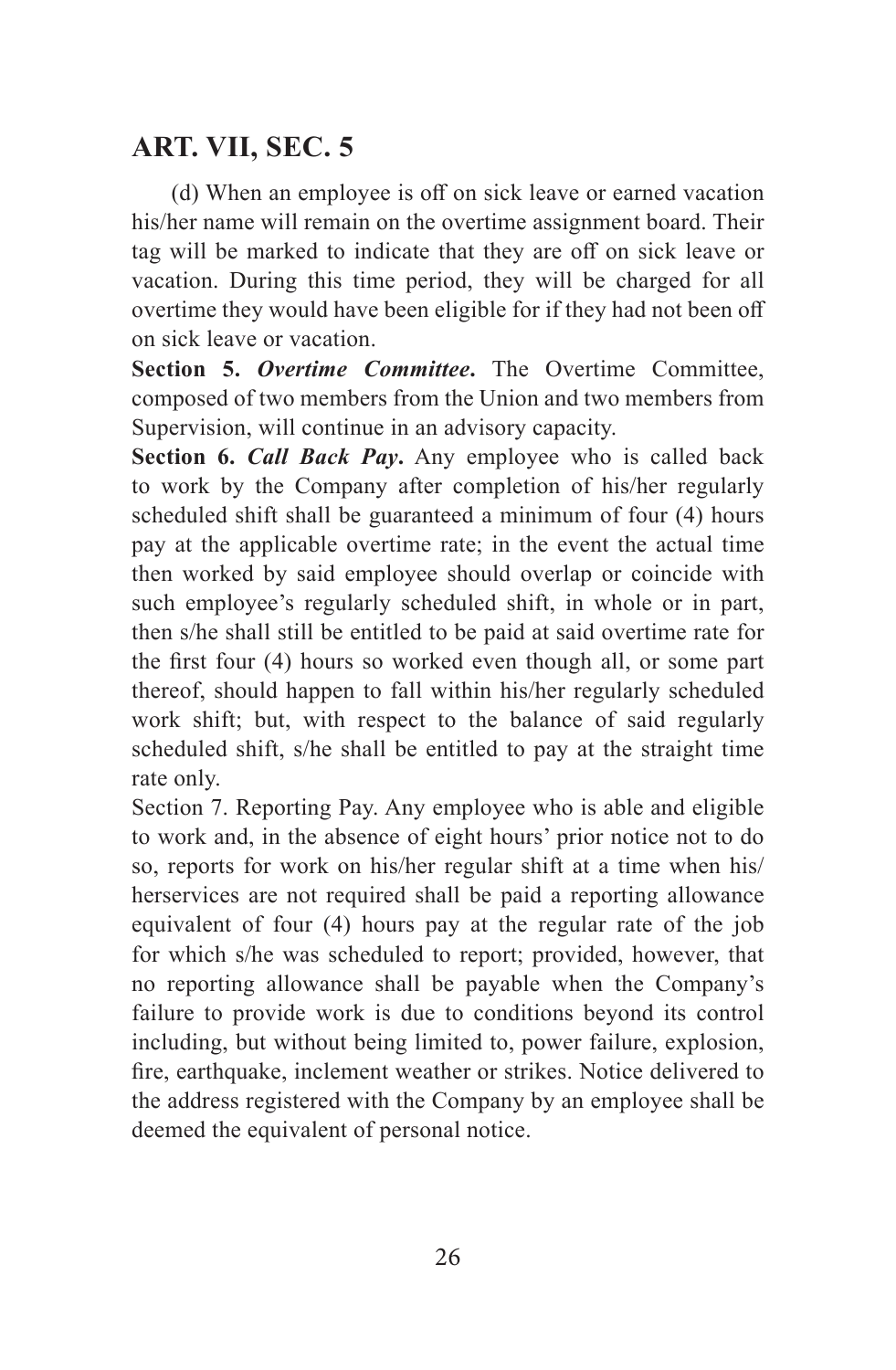### **Section 8.** *Seniority for Days Off and Shift***.**

(a) The Company recognizes the principle of selection of days off and shift on the basis of job seniority.

(b) When an employee who is senior in the area in which s/he is working requests a change in schedule in order to obtain more favorable days off and/or shift, such change will be made only if there is a vacancy in the schedule requested and also only in case it can be done without any overtime penalty being paid the employee requesting the change.

(c) If an employee who has been transferred or promoted out of a job rejects his/her transfer or promotion within fifteen (15) working days or is disqualified by the Company within the appropriate qualifying period, s/he shall be entitled to restoration to his/her former position with all of his former seniority rights in that position, including the days off and/or shift s/he formerly had.

(d) For purpose of this Section, a "vacancy" will be considered as created only by (a) demotion, disqualification, promotion or resignation of an employee out of an area, or (b) the addition of a permanent full-time job or jobs into a classification, however said job has been filled, or (c) a departmental schedule change affecting twenty-five (25%) percent or more of the employees in an area within a department. A "vacancy" will not be created by temporary absences, such as leaves of absence, vacations, or temporary promotions.

**Section 9.** *Schedule Change***s**. Whenever a change in schedule is made by reason of promotion, transfer, bump back or other reason for the convenience of the Company, the employee concerned will be scheduled in such a manner as not to receive less than the equivalent of ten (10) days' pay for the pay period involved. If the change is made at the employee's request for reasons to his benefit, the Company may schedule so as not to incur any penalty even though the employee may thereby receive less than ten (10) days' pay in the pay period.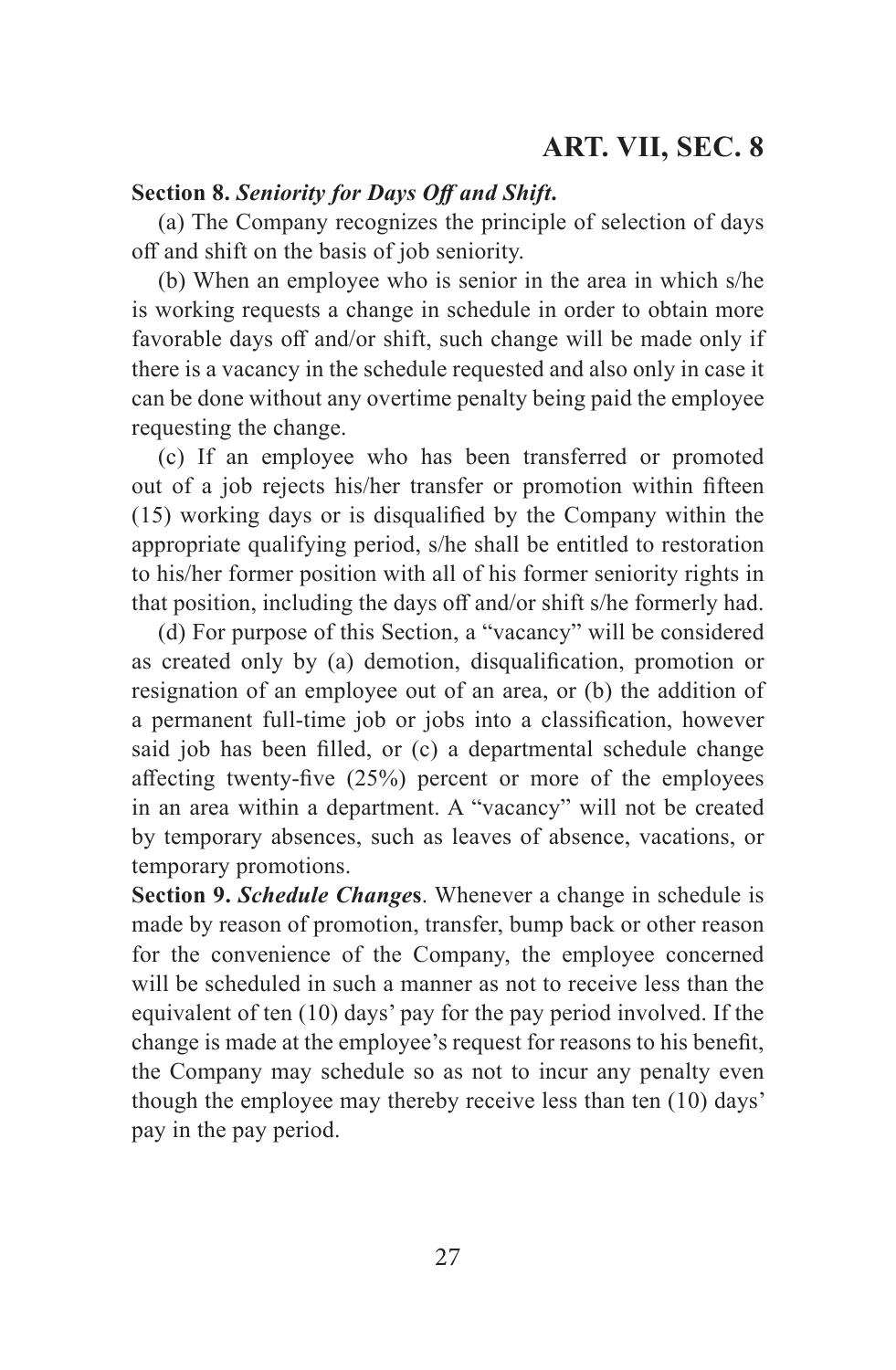**Section 10. Lunch Allowance.** Whenever an employee is required to continue working more than four hours beyond the

end of his/her regularly scheduled shift, and that assignment was overtime, he/she will be provided one (1) overtime lunch at the Company's expense. Lunch will be provided during that overtime shift only.

#### **Section 11.** *Rest Period***s.**

(a) The Company authorizes and permits all employees to take a paid, 10-minute rest period for every 4 hours, or major fraction thereof, worked. The rest periods should be taken approximately in the middle of each 4-hour work period, in so far as this is practicable, e.g., one in the morning before the meal break and one in the afternoon on a typical 8-hour shift, however the rest periods will not be at any specified time, but rather may be varied according to the dictates of the work as determined by the supervisor. It may be eliminated entirely in case an emergency should make this action necessary. All such rest periods will be taken at the individual employee's current job site. The total time allotted to the rest period shall be no more than ten minutes, including any travel or clean-up time.

(b) To the extent that any past practice, contrary to the language of this section, may have existed regarding the existence, duration or location of rest periods (or "coffee breaks"), that past practice is hereby voided.

**Section 12.** *Meal Periods***.** The Company shall provide unpaid meal period(s) to all employees, pursuant to California law, during which time the employee shall be relieved of all duties. In any workday, the first meal period shall be for thirty-five (35) minutes, and the second meal period shall be for thirty (30) minutes. It is each employee's personal obligation and responsibility to take their meal period(s), to clock in/out for their meal period(s), and to advise the Company's Human Resources Department if, for any reason, the employee has been unable to take such meal period(s).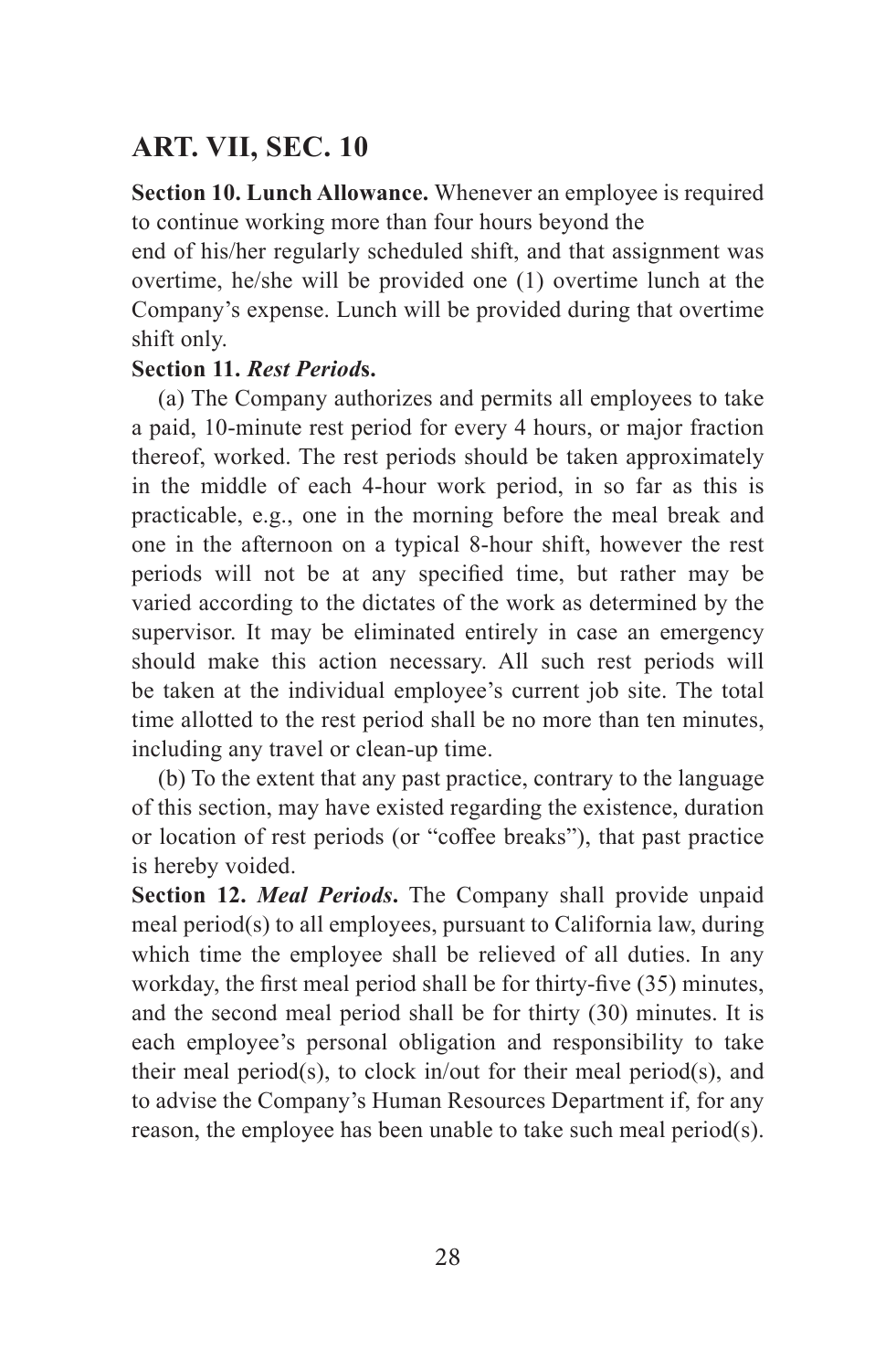#### **Section 13.** *Working Hours***.**

(a) All employees shall be at their respective working places at the start of their shift as signaled by the whistle, and shall be at their respective places of work at the end of their shift as signaled by the whistle.

(b) Shift workers, meaning those on jobs manned around the clock, will remain at their places of work until relieved by their replacement for the following shift, except during their meal period. Shift workers will ordinarily be rotated at specified scheduled intervals as established by the Company. Shift work shifts will be scheduled to change at 7:00 A.M., 3:00 P.M., and 11:00 P.M.

(c) Employees on straight shifts as differentiated from shift workers above are those working on jobs not necessarily manned around the clock. For such shifts, the day shift shall be considered as eight and one half (8-1/2) hours starting between 6:30 A.M. and 8:30 A.M., the swing shift shall be considered as starting between 3:00 P.M. and 5:00 P.M., and the graveyard shift shall be considered as any shift starting between 11:00 P.M. and 1:00 A.M. Such employees shall be paid at the designated shift premium rate for their full eight (8) hours of work. Straight time shift workers starting at other times shall be paid shift differentials prorated on the basis of time spent on each shift and the starting times separating shifts for this purpose shall be considered as being 7:00 A.M. for the day shift, 3:00 P.M. for the swing shift and 11:00 P.M. for the graveyard shift. Employees on such shifts shall be at their respective working places at the beginning and end of the shift. They will be allowed a half hour for lunch ordinarily scheduled to begin at 11:30 A.M. for day shift employees and approximately midshift for swing and graveyard shifts and they shall be at their respective working places at the beginning and end of such lunch period. Such lunch period shall be considered the regularly scheduled period and shall be adhered to except that starting time may, if necessary, be varied no more than 45 minutes without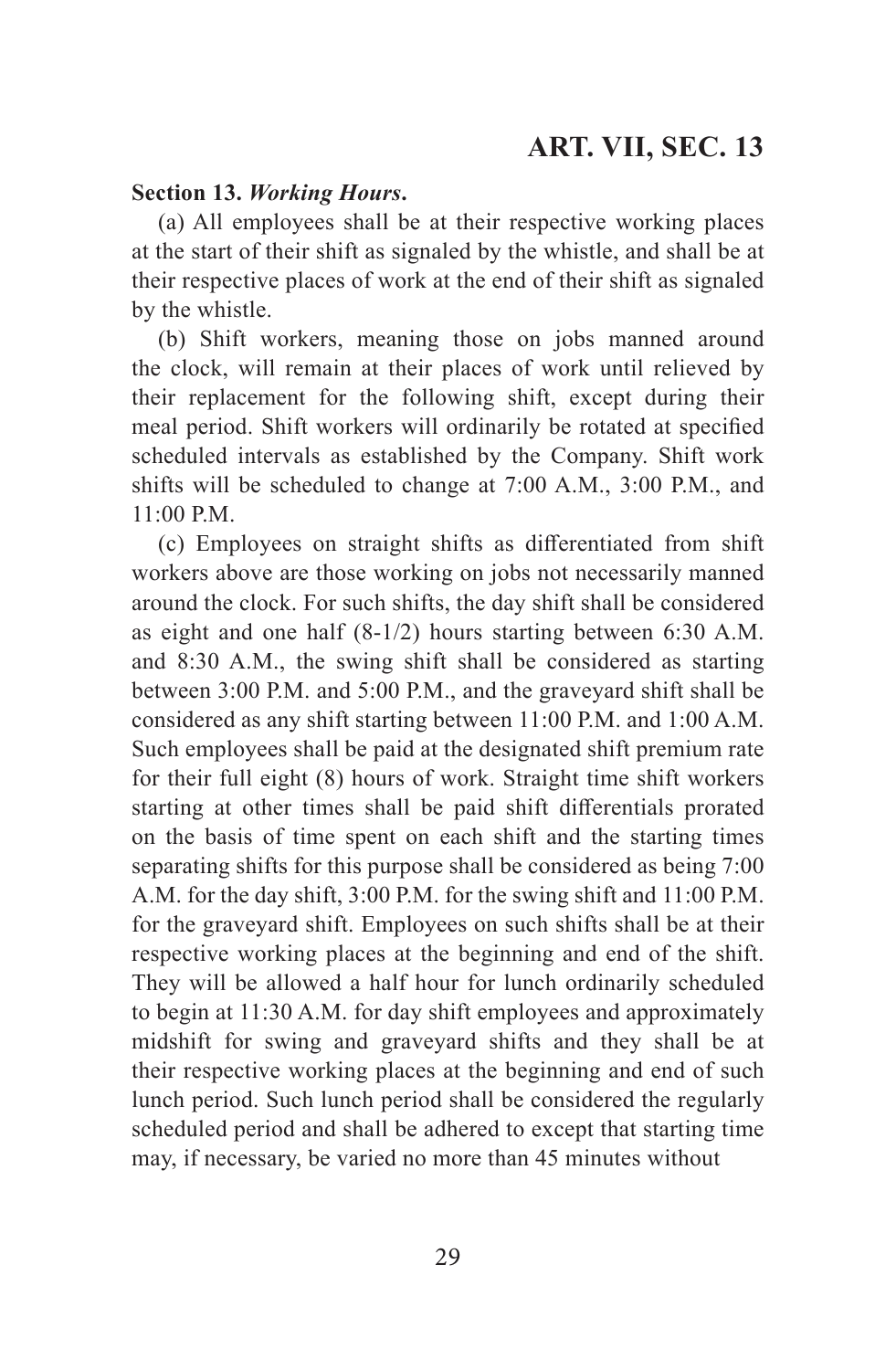penalty payment. If the lunch hour starting time is varied more than 45 minutes or if the employee is not allowed a full half hour for lunch, s/he will be paid one hour at the applicable overtime rate. Employees shall be given 35 minutes for lunch to include any clean up and travel time to and from the designated or nearest lunch facility.

(d) The Company may schedule 12-hour shifts, as determined necessary for Miners, Loader Operators, and Miner Helpers in the Mine Department. Departments other than the Mine (Pit) may schedule permanent shifts of up to 12 hours if employees in a department volunteer or if the employees vote for such a schedule. A majority vote by those voting within a department will determine if the Company may go to 10 or 12 hour shifts. A minimum two week notification will be given before making such a change. Any change in schedule will be for at least 12 months. In the event that 10 or 12 hour shifts are scheduled, no premium pay is applicable to the first 10 or 12 hours in a workday or to the first 40 hours in a workweek.

The format of the 10 or 12 shift schedule will be determined by a majority vote of these employees who will thereby choose from among several formats that will be offered by the department management. All formats offered shall be within the general guidelines of scheduling no more than 48 hours in a workweek.

The mechanics of such voting shall be as follows:

- A secret ballot shall be used
- Each calendar year a vote shall be taken regarding whether to change the format of the 10 or 12 hour shifts.

No lay-offs will occur as a result of the implementation of 10 or 12-hour shifts.

For employees whose regular schedule is a 10 or 12-hour shift schedule:

(1) Overtime Outside the 10 or 12-hour Shift Schedule. Overtime scheduled or assigned outside the employee's regular 10 or 12 hour shift schedule will be accomplished and shall be paid in the manner prescribed in Article VII above.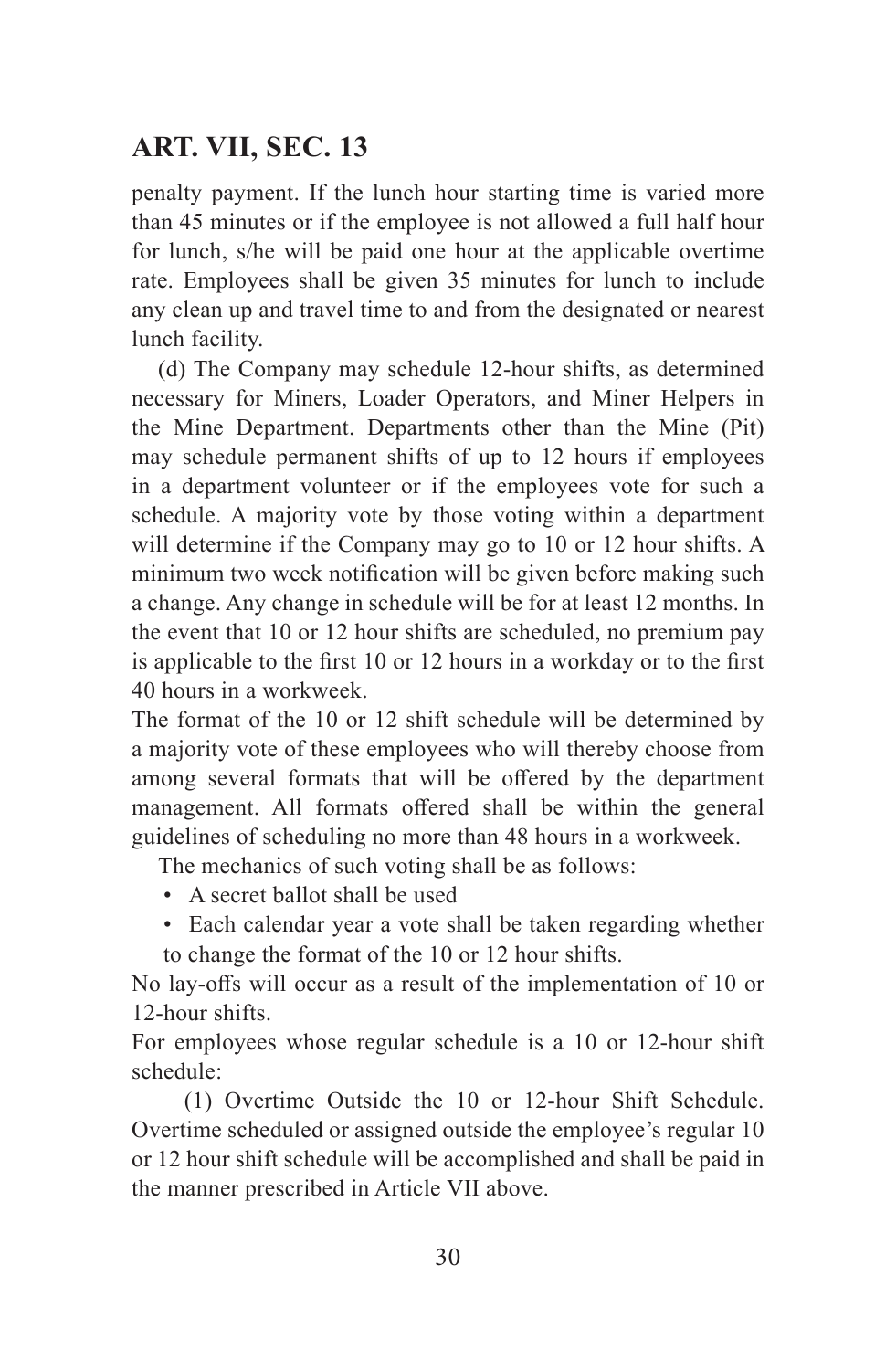(2) Pay for Holidays. Worked time on a holiday shall be paid in accordance with Article IX.Section 1 below. Holidays not worked will be paid in accordance with Article IX.Section 2 below.

(3) Vacation. Accrual of benefits under Article X.Section 1 below shall be modified to be expressed in terms of hours rather than days on the basis of 8 hours per day. Employees will not be required to take more than 40 hours of vacation in any given week. Time off in excess of the 40 hours will be granted as time off without pay.

(4) Sick Leave. Eligibility for benefits under Article XII below shall be modified to be expressed in terms of hours rather than weeks on the basis of 40 hours per week. Ten or twelve hours of sick leave must be used, if available, for each shift missed due to illness or injury. In all other respects the subject of sick leave is unaffected by the employee's regular shift being a 10 or 12-hour shift schedule.

(5) Other Benefit Eligibility, Accrual and Vesting. Eligibility, accrual and vesting of employee benefits not specifically mentioned above are unaffected by the employee's regular shift being a 10 or 12-hour shift schedule.

(6) Overtime in Mine Department. When the Mine Department is scheduled to work 12-hour shifts on a 4/3 schedule, the Company shall pay 1.5x overtime for all hours worked in excess of 34.5 hours during that employee's 3-day workweek.

**Section 14. N***egotiations and Grievance Meeting***s.** Time spent in negotiation and Step 3 grievance meetings with the Company by recognized employee members of appropriate authorized committees will be compensated for in such a manner as to allow up to eight (8) hours pay at the basic straight time rate for such time lost to attend such meeting when it occurs on the employee's regularly scheduled shift. Such time shall be considered as time worked for computation of overtime. The Company will not pay such compensation for more then seven (7) employees for negotiation meetings, nor more than three (3) employees for Step3 meetings.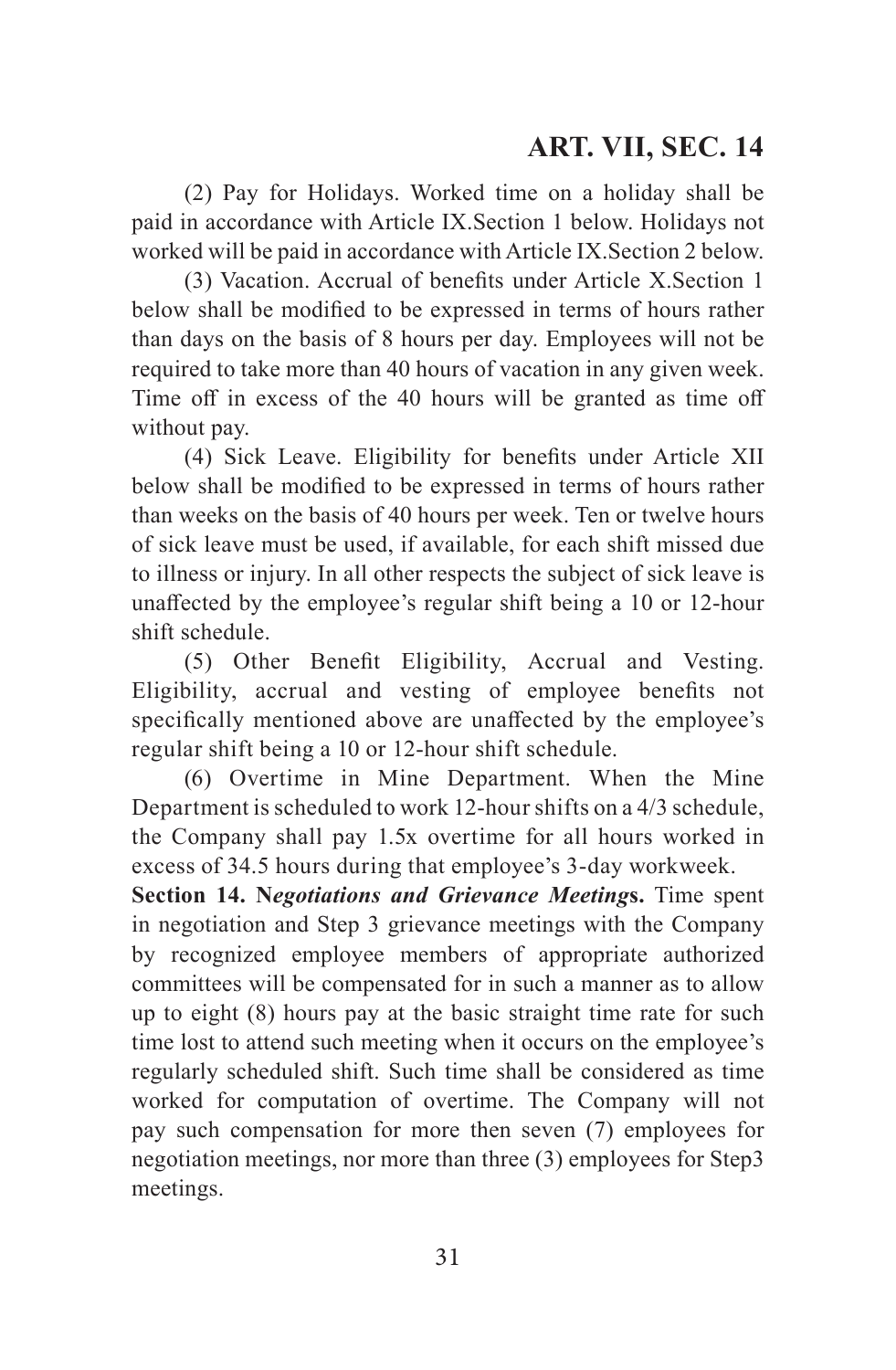**Section 15.** *Work Week***.** The term work week, whenever used in this Agreement, shall be considered to include the time commencing with the start of the day shift on Monday morning and concluding with the termination of work by the graveyard shift the following Monday morning. If an employee works more than five (5) consecutive days, that employee will be paid at the premium rate for the sixth and/or seventh consecutive day worked.

### **Article VIII. Seniority**

#### **Section 1.** *Seniority.*

(a) *Plant Seniority*. The principle of plant seniority shall be recognized with respect to lay-off and recall of employees, subject to the following exceptions, terms, and conditions included in this Article. Employees who have been promoted to the position of supervisor and who are thereafter demoted from said position shall be deemed to have retained their plant seniority. A supervisor shall not retain their group seniority, nor shall they accrue plant seniority while occupying the position of supervisor.

(b) Plant seniority is defined as each employee's length of continuous service with the Company and shall date from the most recent date of hire. Group seniority is defined as each employee's length of continuous service within his/her present Group and shall date from the most recent date of entry into that Group. Job seniority is defined as each employee's length of continuous service within his/her present job and shall date from the most recent date of entry into that job.

**Section 2. Group and Job Seniority.** The principles of group seniority and job seniority shall be recognized with respect to promotion or transfer of employees subject to the exceptions, terms, and conditions herein set forth in this Article. For purposes of application of this rule, all employees shall be divided into the following groups;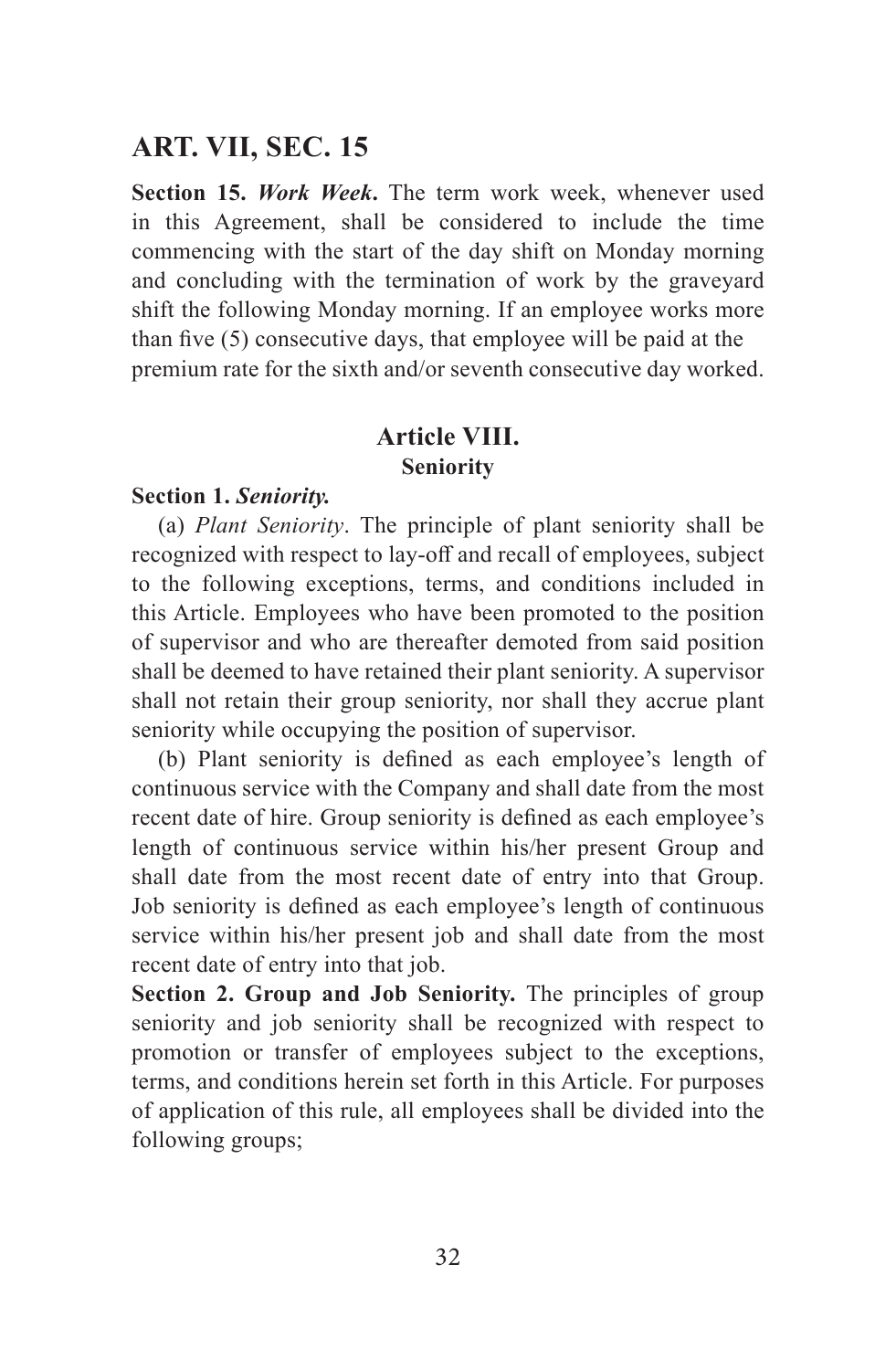| Group I    | which shall include all employees employed in     |
|------------|---------------------------------------------------|
|            | Mine Operations.                                  |
| Group II   | which shall include all employees employed in the |
|            | Mobile Maintenance Department.                    |
| Group III  | which shall include all employees employed in the |
|            | Primary Process Departments.                      |
| Group IV   | which shall include all employees employed in the |
|            | Steam Plant/Cogeneration Department.              |
| Group V    | which shall include all employees employed in the |
|            | Warehouse & Shipping Department.                  |
| Group VI   | which shall include all employees employed in the |
|            | Maintenance Department.                           |
| Group VII  | which shall include all employees employed in the |
|            | Boric Acid Department.                            |
| Group VIII | which shall include all employees employed in the |
|            | Laboratory.                                       |
| Group IX   | which shall include all employees employed in the |
|            | Pilot Plant.                                      |
| Group $X$  | which shall include all employees employed in the |
|            | Engineering Department.                           |
| Group XI   | which shall include all employees employed in the |
|            | Supply Warehouse Department.                      |

# **Section 3.** *Rules Applicable to Layoff***.**

(a) Plant Seniority. Employees shall be laid off in accordance with the principle of plant seniority irrespective of the group in which they are employed.

(b) *Group Seniority Rights*. In the event an employee has been laid off from a job or from a group for any reason and the opportunity to return to the job or group later becomes available, the employee may return to such job or group with restoration of his/her previous seniority rights by relinquishing any seniority rights s/he may have attained in any other job or group in the meantime. S/he shall have the option of retaining his/her seniority in either group but not both. If the call-back is known to be of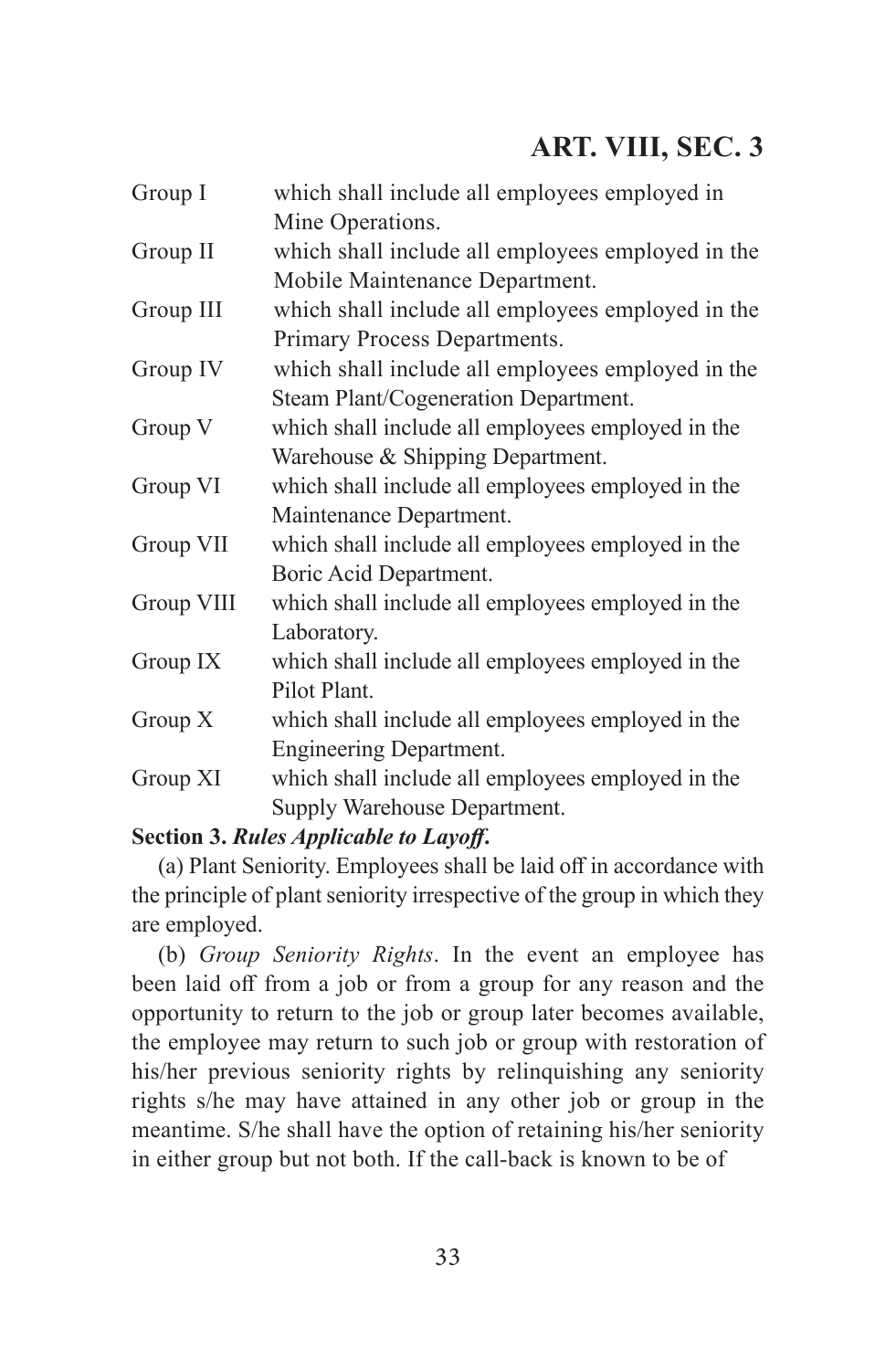temporary duration of 45 days of less, the called-back employee may decline such temporary opening without losing his/her right of recall.

(c) *Demotion*. Demotion or bump back shall also be in accordance with the Group Seniority Charts set out below and shall occur in the reverse sequence of promotion. The employee with the least job seniority on any job shall be the first demoted to the next lower job.

(d) *Retention of Skilled Workers*. In the event of a reduction in force, the Company may retain in its employment in their respective classifications such skilled employees as defined in Section 7 below, and such Chief Operators, irrespective of their plant seniority, as it deems necessary or advisable in the interest of efficiency and economy of operations.

(e) *Lay-Off Notice*. Except in the case of emergency, the Company shall give three (3) days advance notice to any employee to be laid-off and three (3) days advance notice of any general lay-off by reason of curtailment of operations. Such notice shall be sufficient if posted on the appropriate bulletin board. Similarly, employees desiring to quit the Company's employment shall give the Company three (3) days advance notice thereof, such notice being sufficient if given to the particular employee's supervisor or the Human Resources Manager. Saturdays and Sundays shall be excluded from said periods.

(f) *Recall Out of Classification*. Any employee who is retained in the employment of the Company, or, if laid off, is recalled by the Company in some position other than that in which s/he is or was regularly employed shall be paid the wages of the position in which s/he is retained or called; and provided further that when an opening occurs in his/her former position, s/he shall be transferred thereto and his/her former wages restored.

(g) *Skilled Employees Option*. Any skilled craftsman in the Maintenance Department may, if s/he does not have sufficient job seniority to avoid demotion, choose to accept lay-off rather than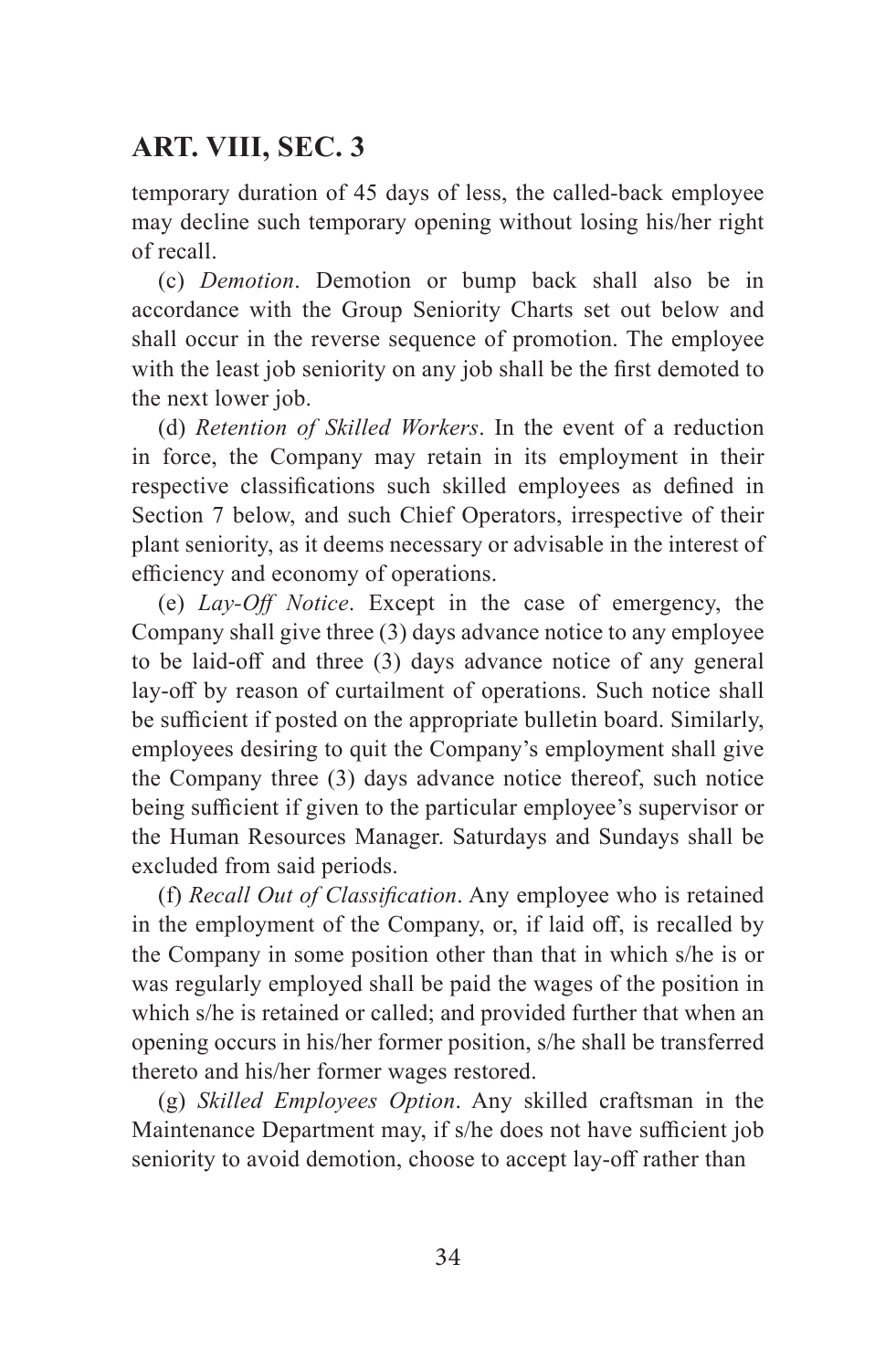demotion. Such decision will not affect his/her seniority or recall rights to his/her job.

#### **Section 4.** *Rules Applicable to Recall***.**

(a) *Plant Seniority*. Employees who have been laid off shall be recalled in accordance with the principle of plant seniority.

(b) *Job Seniority*. Upon recall, an employee shall be entitled to return to the position to which his/her former job seniority entitles him/her, or if his/her former position is not open, then the employee will be assigned to the Labor Pool. During the period of lay-off, no other employee shall be entitled to acquire job seniority which supersedes that of the laid-off employee.

(c) *Notice to Company*. All employees who have been laidoff and who desire to be recalled shall be placed in a status of temporary lay-off for two (2) years. At the time of the lay-off, and each three (3) months during such lay-off, each laid-off employee shall advise the Company Human Resources office, in writing, of his/her correct address and his/her desire to be recalled if such work becomes available. If s/he should fail to keep the Company so notified or if s/he is not recalled before two (2) years have elapsed, s/he shall be terminated.

(d) *Recall*. Each employee who has kept the Company properly advised of his/her desire to return to work shall be notified by the Company of his/her first opportunity for recall. If at the time of recall it appears probable that the opportunity for employment will last two (2) weeks or less, that employee will be advised that the recall is for temporary employment and s/he may, without loss of any seniority, decline to return. Unless advised to the contrary as above, any recall will be considered as offering two (2) weeks or more employment and such employment shall be guaranteed. In case of subsequent lay-offs, any employee working during the above guaranteed period will be retained until the expiration of the guarantee period or s/he may be paid an amount equivalent to the straight time rate for his/her normally scheduled time remaining in the guarantee period.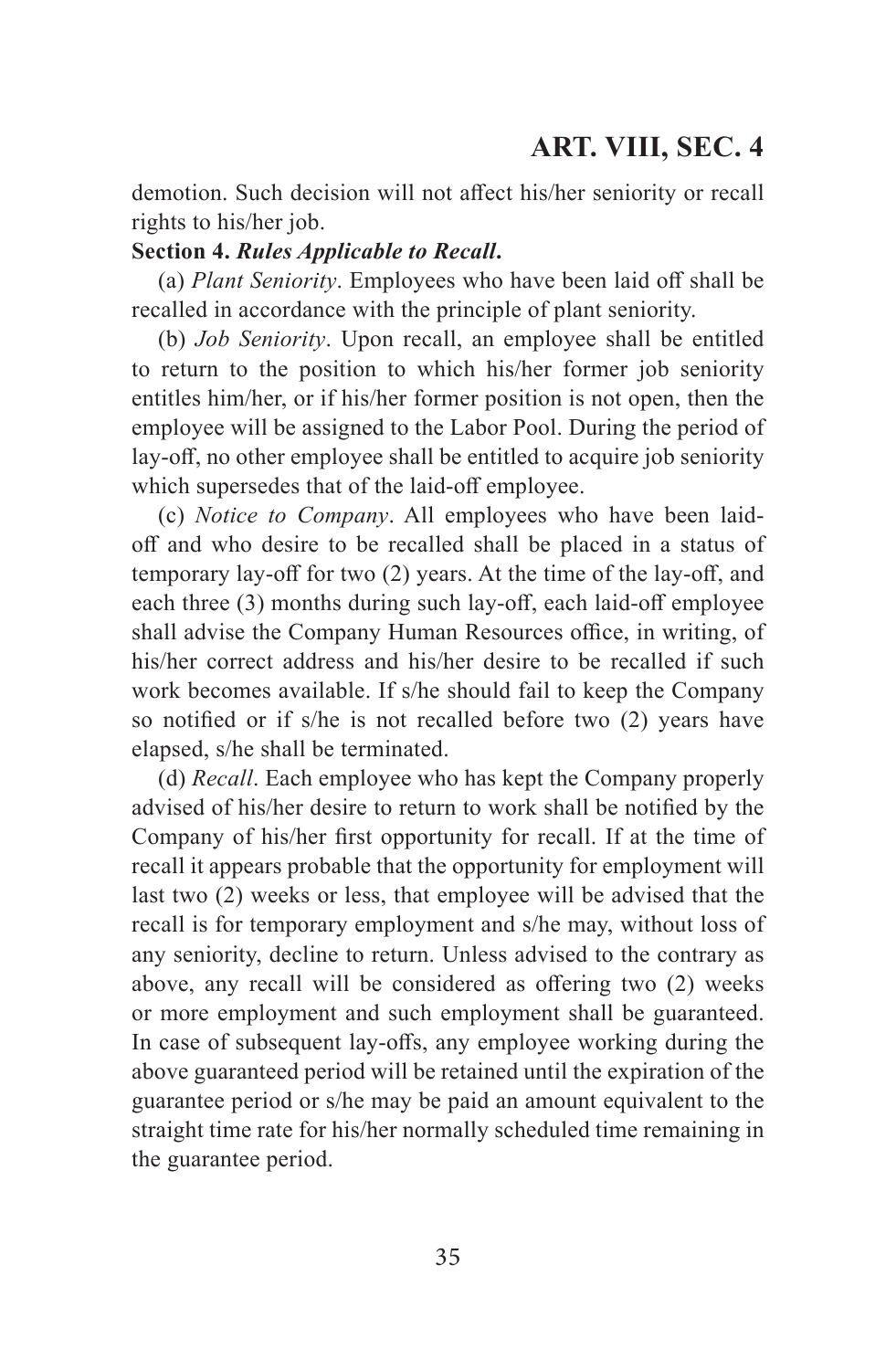(e) *Copy to Union.* A copy of all recall notices will be provided to the Union.

(f) *Recall Reporting Time Limits*. Any employee who fails to accept an offer of recall except temporary, sent to his/her last advised address within forty-eight (48) hours or, upon acceptance, fails to report to work within five (5) days or such longer period thereafter as may be specified or agreed to by the Company, shall thereupon forfeit his/her seniority rights with respect to re employment until restored by the mutual agreement of the Union and the Company.

(g) *Loss of Seniority*. Any employee who is discharged, who quits voluntarily, or who is otherwise terminated as provided herein; or who leaves or is employed outside of the bargaining unit covered by this Agreement other than to become a supervisor, shall forfeit his/her seniority rights and all other rights and benefits under this Agreement. If such employee should later be re-employed in the bargaining unit, his/her seniority and any other rights and benefits which accrue to him/her under this Agreement shall begin anew as of the date of re-employment in the bargaining unit, provided s/he satisfactorily completes the probationary period of sixty (60) calendar days of active employment.

## **Section 5.** *Rules Applicable to Promotion, Demotion, and Transfers***.**

(a) Definitions:

(1) Promotion, as used herein, means the permanent advancement of an employee from one position to another position with an increase in pay; it being understood and agreed, however, that no opening or vacancy in any job or position shall be deemed to constitute an opportunity for promotion unless such job or position has provided employment over a period of at least forty five (45) days from the date of its establishment or, including the time from date of establishment as well as future time of employment, will provide employment over a period of at least forty-five (45) days.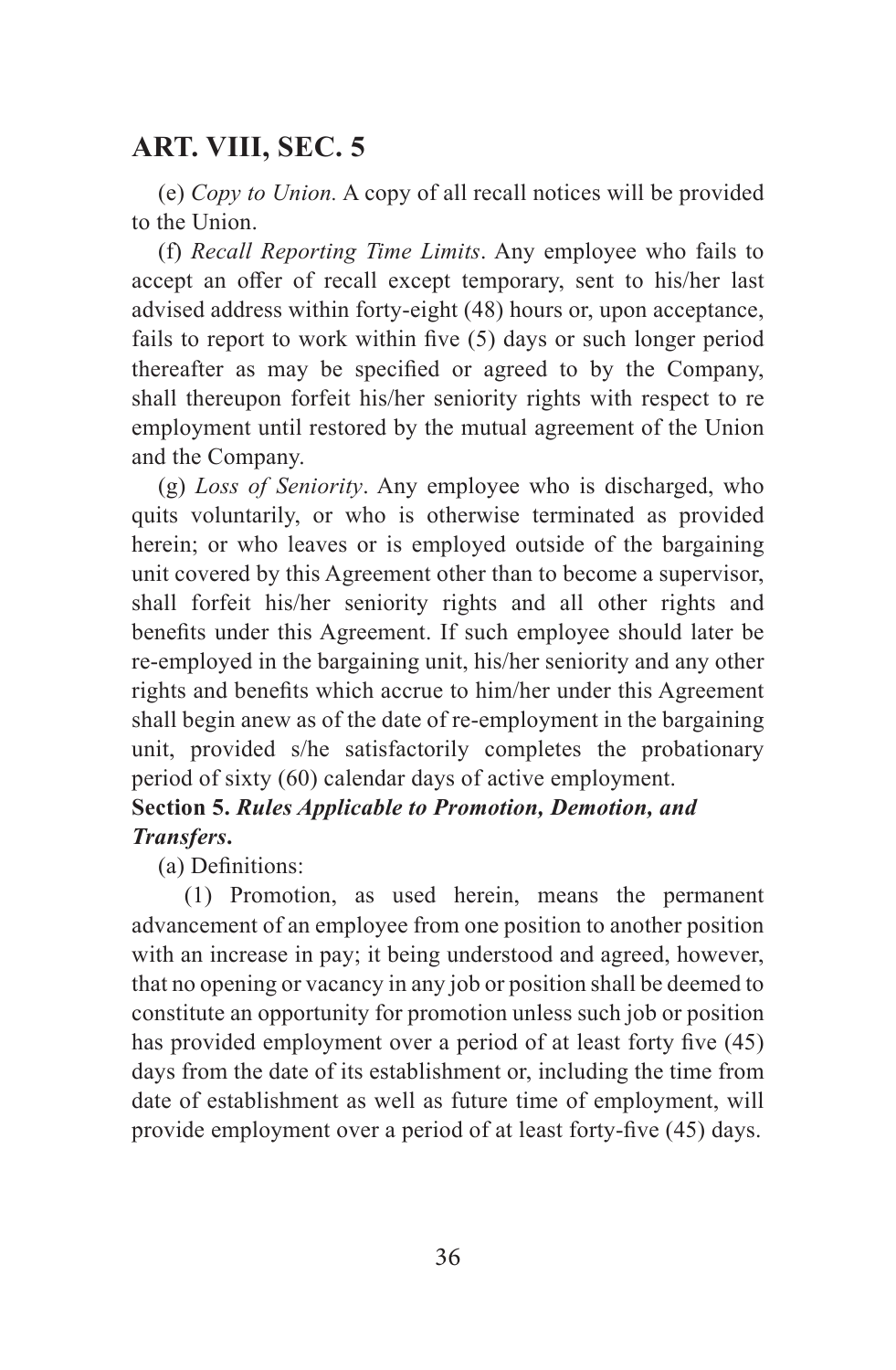(2) Transfer, as herein used, means the permanent movement of an employee from one job or position to another job or position without an increase in pay.

(b) *New Employees*. Upon initial hiring, an employee, except a skilled employee hired under Section 7 below and except any employee hired pursuant to subsection  $(c)(3)b$  or  $(c)(3)c$  below, shall be assigned to the Labor Pool.

(c) *Promotion & Transfer Procedure*.

(1) An opening in any job will be determined solely by the Company, unless otherwise specifically required in this Agreement.

(2) When an opening in any job occurs, then the Company shall post notice of such opening on the Plant Bulletin Boards for a period of 120 hours, exclusive of Saturday, Sunday and holidays, during which time all employees desiring to make application for the job shall do so. In addition, employees who wish to transfer or be promoted to another job or Group may fill out a Company prepared form indicating their desire and up to four (4) job positions where the employee would like to be considered for transfer and/or promotion. The failure of any employee to make such an application, either in advance or within 120 hours, exclusive of Saturday, Sunday and holidays, after the opening has been posted, shall disqualify him/her for the position involved. A copy of any notice so posted by the Company and a copy of applications for the job or position posted shall be furnished to the Executive Committee of the Union or to its Seniority Custodian.

(3) After the expiration of the aforementioned 120-hour posting period, the Company shall judge the applicants' relative skills and abilities. If the applicants' skills and abilities are relatively equal, then group seniority shall take priority over plant seniority and shall govern in any promotion or transfer to any open position.

a. In the event the vacancy cannot be filled by either promotion or transfer, the Company may assign to that position the qualified employee in the Labor Pool of the least plant seniority.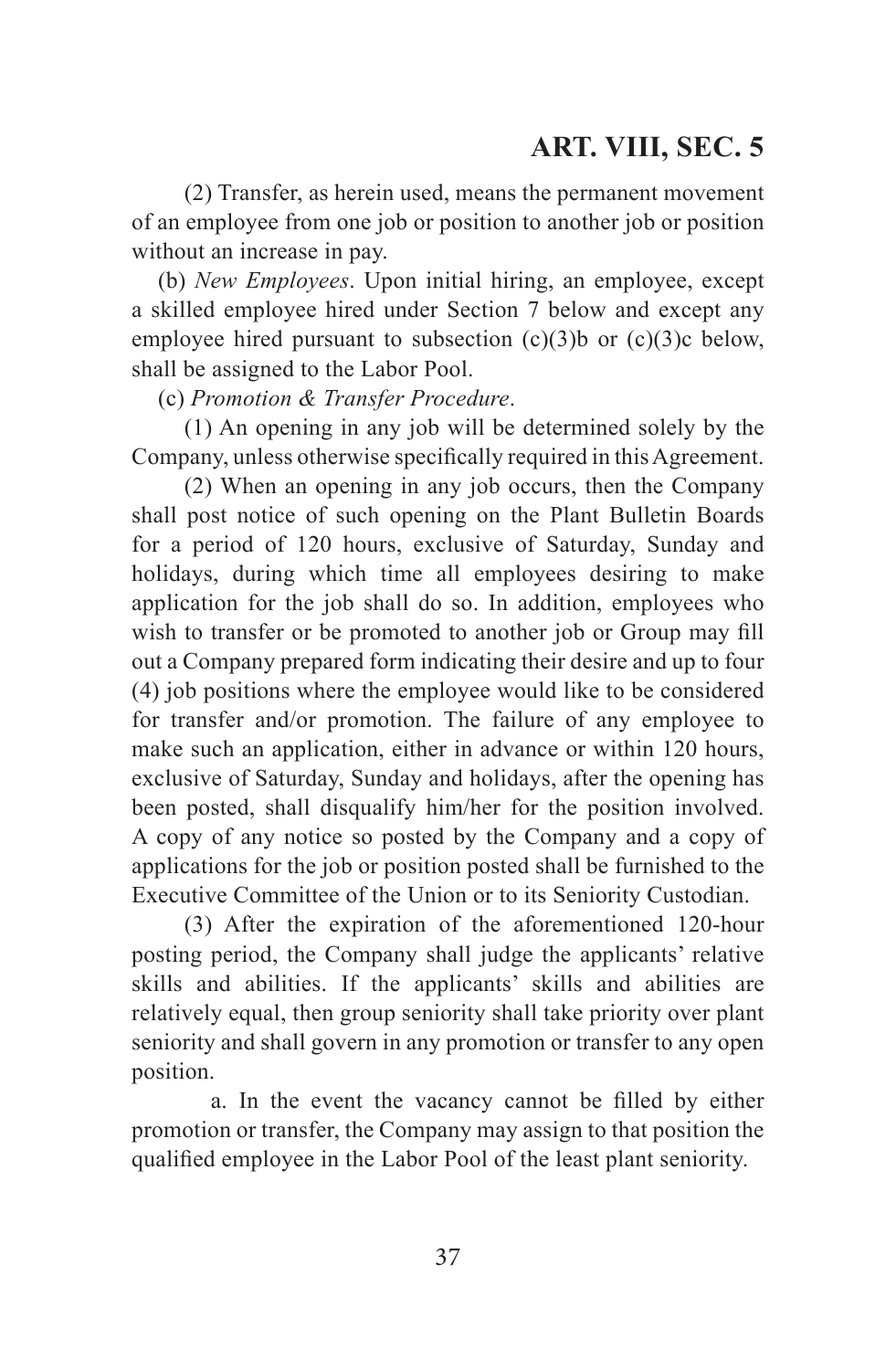b. Then, in the event that the vacancy has still not been filled, the Company may hire to fill the vacancy from any source.

c. When no applications are received on a job that has been posted, then the Company shall assign to that position the employee of least plant seniority in the Labor Pool or a new employee if such be needed.

(4) The advanced employee shall have fifteen (15) working days to reject the advancement and return to his/her former job and group with all of his/her former seniority rights; similarly, the Company may choose to return for cause any employee to their previous job within fifteen (15) working days with all of his/her former seniority rights.

(d) Employees who accept an offered craft helper position or a 2nd class craft position will not be permitted to apply out of that craft position until they have served two (2) years in the 1st class position. Helpers who initially accepted one of these offered positions will be allowed a fifteen (15) day "turndown" period after which the employee affected would return to their previous job and have their seniority restored.

(e) *Seniority in Group Transfer*. In the event the acceptance of a successful application involves a transfer from one job or department to another, the applicant must relinquish his/her seniority rights on the job or group from which s/he is transferring before s/he can be placed on the job for which s/he has accepted. In event of disqualification within the established trial period, or non-acceptance of the job within fifteen (15) working days, the employee shall be eligible to return to the former job or group and his/her seniority in that job and group will be restored.

(f) An employee on sick leave or leave for occupational injury who applies for any vacancy must be physically able and readily available to fill the position. It is understood the Company has no obligation to notify any person of such vacancy except by the usual posting procedure.

(g) The Company shall set qualifications and judge skills and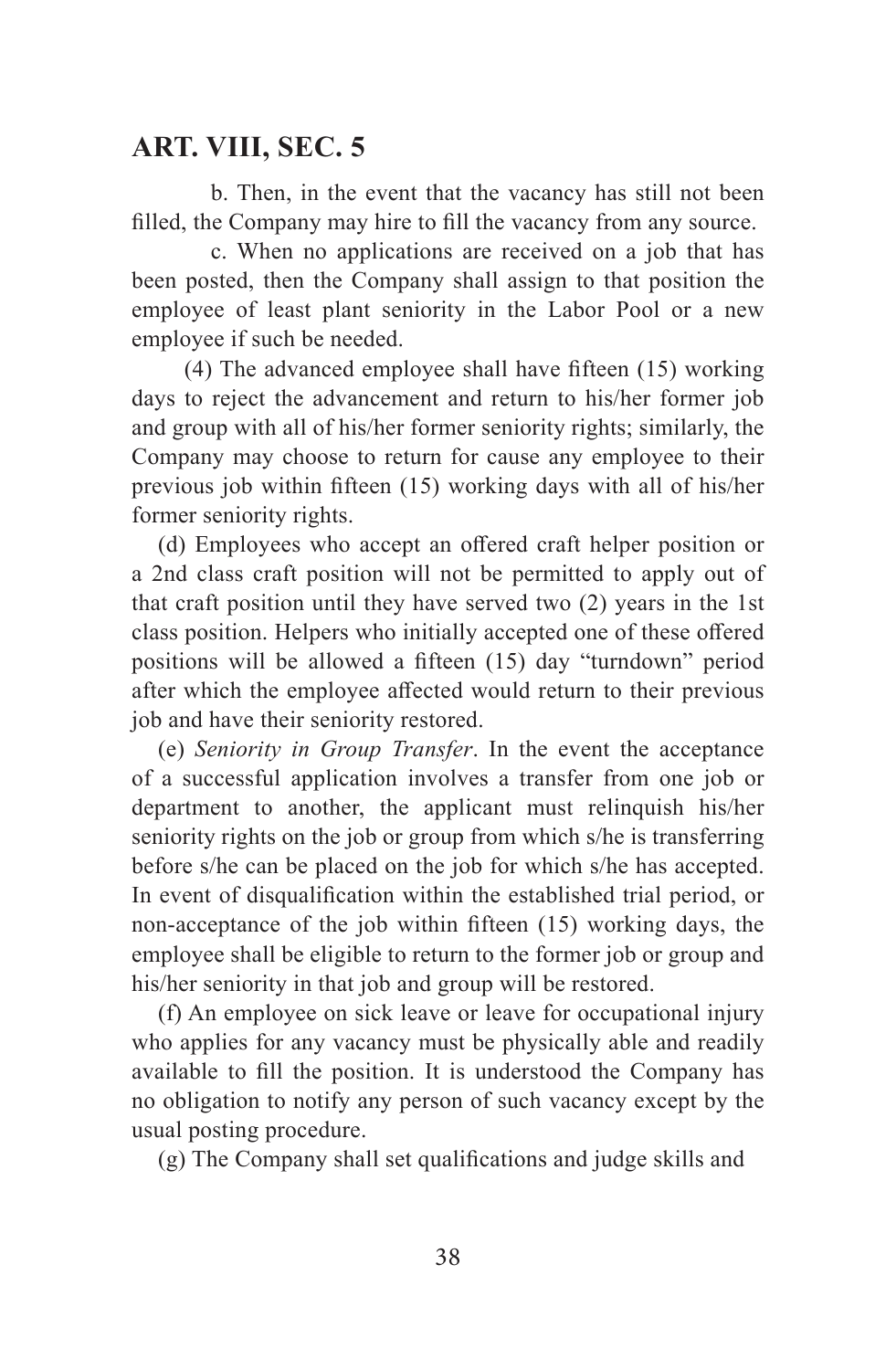abilities, qualifications and competence in a fair and equitable manner. An authorized representative of the Union may inspect any test given to a member of the bargaining unit for validity. Any question of such fairness in judging qualifications may be submitted to arbitration if not settled under the grievance procedure as provided in this Agreement.

(h) The list of applicants shall remain in effect until the qualified employee has completed his/her trial period satisfactorily, and at that time the remaining list of applicants shall become null and void. Until such time as a job opening has been filled, the Company may temporarily transfer pursuant to Section 12(a) below. In case new openings occur in the same position in the interim, new applications covering such job openings shall be posted.

(i) Trial and/or Break-In Period. The trial period referred to above shall be thirty (30) calendar days, except that for Helpers in the Maintenance Departments and the Mine Department the trial period shall be ninety (90) days. If an employee is disqualified from a job during the trial period, then the employee shall be returned to his previous job with full restoration of the employee's group seniority.

(j) *Ineligibility For Future Transfer/Promotion.*

(1) With the exception of job classifications that are directly and vertically linked within a Group Seniority Chart, employees who fill a vacancy in a Craft Position by transfer or promotion shall not be eligible to apply for another transfer or promotion for a period of two (2) years.

(2) With the exception of job classifications that are directly and vertically linked within a Group Seniority Chart, employees who fill a vacancy in a Non-Craft Position by transfer or promotion shall not be eligible to apply for another transfer or promotion for a period of two (2) years.

(3) Notwithstanding the above, employees who occupy a Non-Craft Position may apply for transfer or promotion to a Craft Position at any time.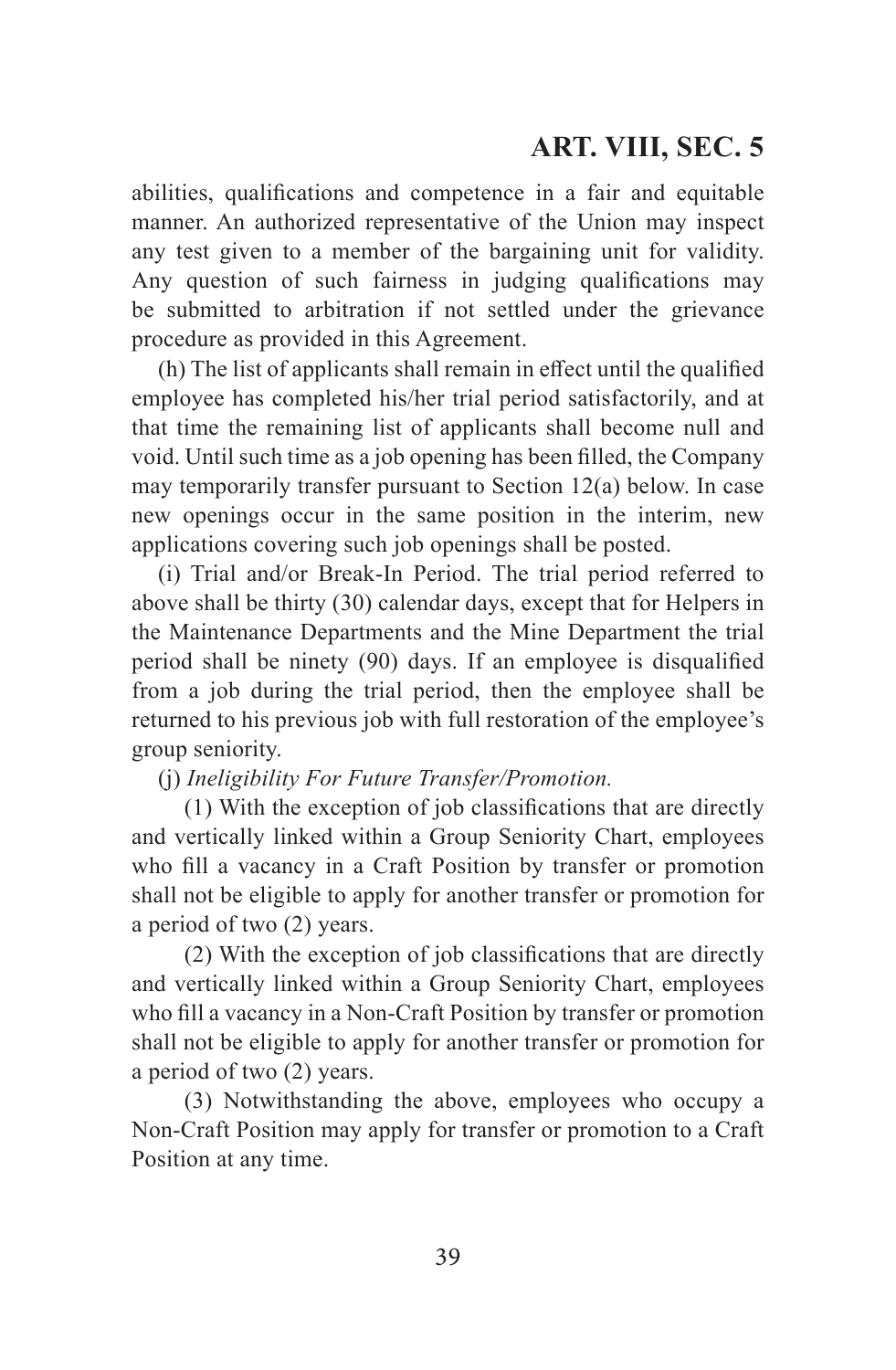(4) Upon mutual agreement, the Union and Company may waive the foregoing periods of ineligibility.

(5) The foregoing periods of ineligibility shall not apply when the Company has assigned a qualified employee in the Labor Pool of the least plant seniority to the vacancy.

(k) *Disqualification*. With the exception of a safety-related disqualification, before any employee is disqualified, the Company shall advise the employee in writing of the employee's deficiencies in qualification (including through the quarterly performance assessments), shall provide the employee with appropriate training opportunities, and shall provide the employee a reasonable opportunity to become qualified. In the event that an employee is disqualified from a position after passing the Trial Period, the employee shall be placed in the Labor Pool and shall be paid the applicable Labor Pool wage rate.

(l) The Company shall provide training to employees in order that they may try to qualify for promotion and transfer.

(m) The Company shall post a list of all pending applications and shall advise the Union of each employee who has been selected for promotion or transfer.

**Section 6.** *Temporary Step Up***.** Vacancies of no more than two weeks duration (or of no more than one week duration in the mine when the mine is on a five-day schedule), when filled by a step-up, will be filled by stepping up the senior qualified person on the shift involved, based on job seniority.

#### **Section 7.** *Filling Skilled Jobs***.**

(a) Whenever there is an opening or vacancy in Groups I, II, IV, VI, VIII, or XI (as defined in Section 2 above) which requires the services of a skilled Craftsman, Steam Engineer Unlimited, Analyst, Maintenance Utilityman, Clerical Worker, Office Worker, or All Crafts Helper, the Company may employ anyone regardless of his/her previous employment with the Company to fill such job or position if it does not fill the job as stipulated herein. Employees who apply into the craft classification may be denied the position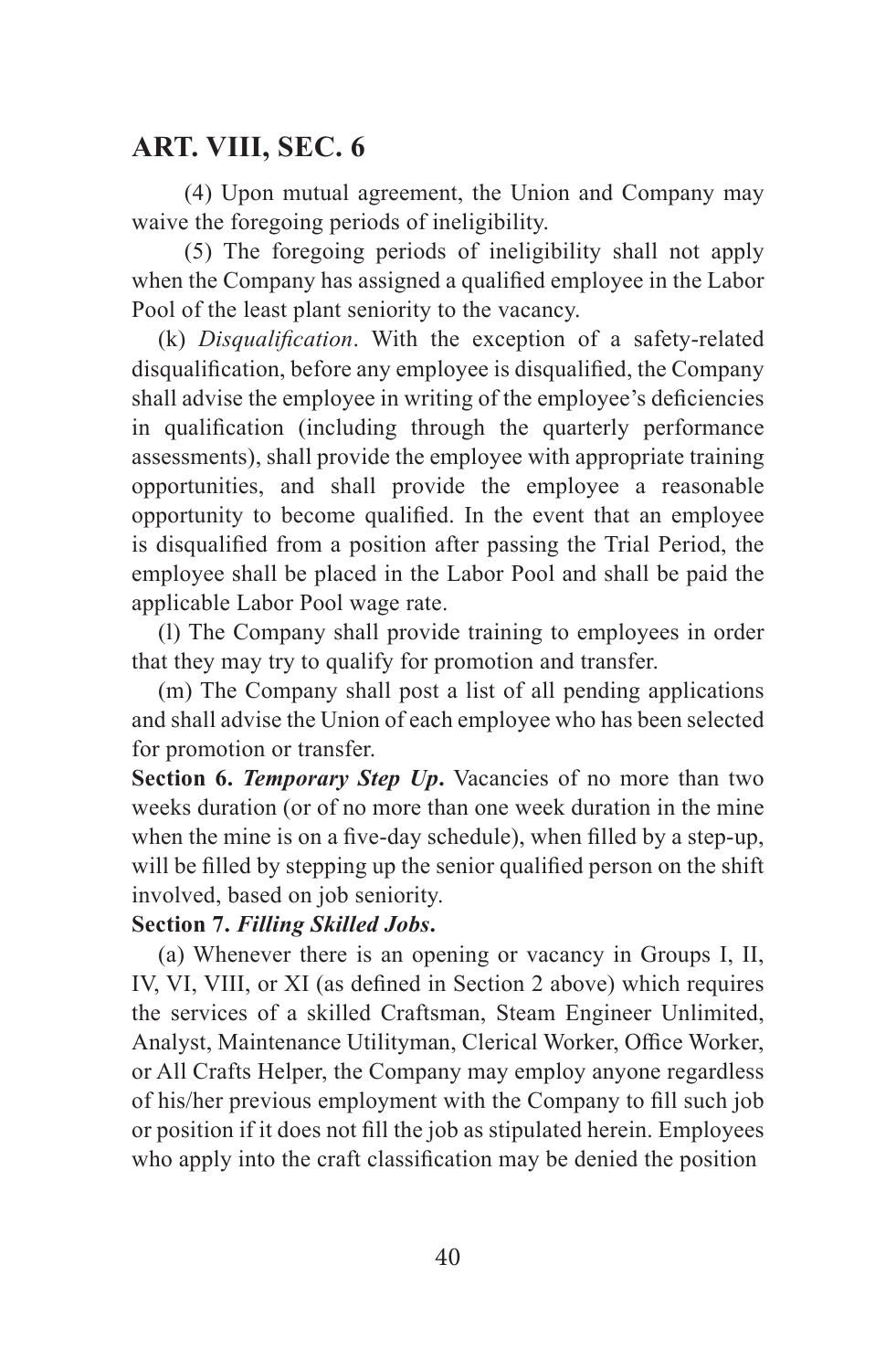if the employee's disciplinary record at Borax is unacceptable. Prior to denying any such employee, two Union employees from the relevant Group will be allowed to review the record and offer an opinion as to whether or not the application should be denied or allowed. Technicians in Groups IX and X will be employed as established in Article II.Section 5 above.

(b) It is understood and agreed that if any employee wishes to place the Company on notice of his/her experience and qualifications regarding any of the positions listed in (a) above, s he shall register such information with the Company so that it may be checked for verification. The Company shall thereupon furnish the Union with a written copy of such registration.

(c) If the Company employs any such skilled or other worker named above at Boron who has not previously been employed by the Company s/he shall not thereafter, in the event of a lay-off, regardless of the seniority that s/he has then acquired, be permitted to displace any employee holding a position of inferior rank to that which s/he occupied when s/he was first employed in that group, job, or department.

(d) For every ten (10), but not less than ten (10) first class or second class Group VI Craftsmen the Company hires, during the term of each Agreement, directly from outside the Company's own work force, the Company shall establish one (1) helper position in the craft in which that hiring was done.

(e) Whenever an opening occurs in one of the above skilled classifications the Company will post notice to that effect on the bulletin boards for 120 hours, exclusive of Saturday, Sunday and holidays. Any employee who has had experience with the Company in a classification that would qualify him/her for the opening, may place the company on notice of his/her desire to be considered for the job at that time and his/her application shall be considered in the same manner as those who had previously notified the Company as above.

**Section 8.** *Crafts Promotion***.** If an employee with a second-class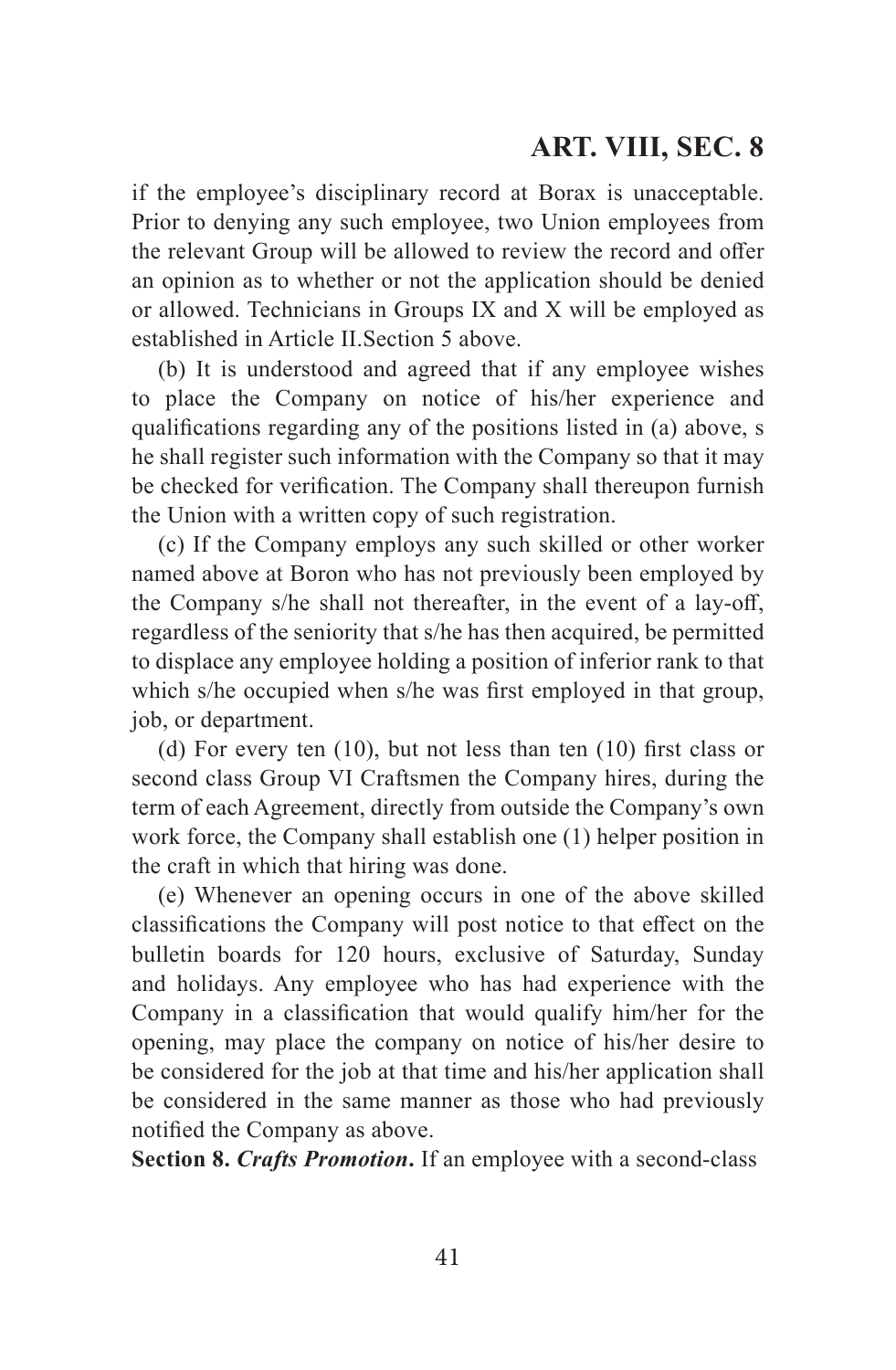rating and the Company has, and apparently will continue to have, sufficient first-class rating work for such an employee to do, the Company will place such an employee in a classification and pay of a first-class employee if s/he so qualifies prior to hiring a new employee. Said employee's job seniority will be retroactive to helper bid date (if such employee was in the training program on or after November 4, 1977), provided that no employee's job seniority shall be greater than the job seniority of any employee who had obtained a firstclass rating before November 4, 1977. No requests for schedule changes shall be allowed, except in accordance with Article VII.Section 8 above, it being understood that this process does not create a "vacancy" for purpose of days off and shifts. Second-class craftsmen will be expected to work by themselves on jobs of a routine nature or with which they are acquainted, but they will not be expected to work by themselves on trouble shooting or similar work. If any second-class craftsman has not so qualified for promotion to a position carrying a first class rating after four (4) years, then s/he shall be disqualified and returned to the labor pool. Likewise, if any helper can qualify for a second-class rating and the Company has, and apparently will continue to have, sufficient second-class rating work for such an employee to do, the Company will place such an employee in a classification and pay of a second-class employee when s/he so qualifies; but if a helper has not so qualified for promotion to a position having a second-class rating after four years, then s/he shall be disqualified and returned to the labor pool.

**Section 9.** *Promotion of Analysts***.** In addition to the present educational requirements for the job of Control Analyst, all new hires and/or employees who apply into the Lab will be required to take and pass the Pilot Plant test or an equivalent. All incumbent Advanced Control Analysts will be "grandfathered" into the job of Senior Analyst, and they will be paid at the same hourly rate as the incumbent Senior Analyst. A newly-hired Analyst will be on probation for a period of six months. During this probationary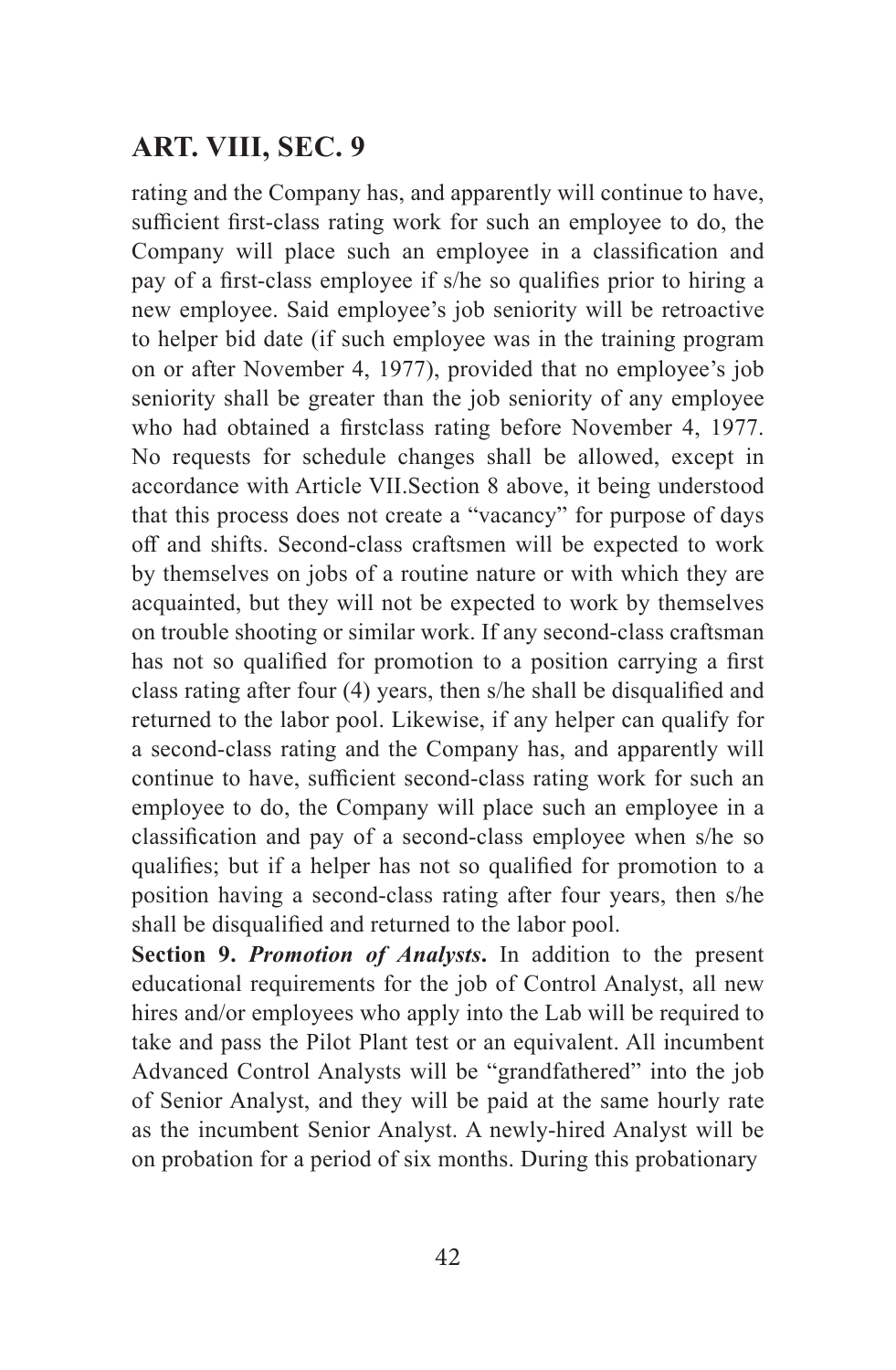period, the Analyst will receive pay equivalent to the Advanced Control Analyst. Satisfactory performance will be the criteria which the Company will base its decision of whether or not an Analyst will be promoted to Senior Analyst. Such satisfactory performance will be defined as the ability to perform tests with acceptable accuracy and the minor repair and maintenance of at least two instruments. Minor repair and maintenance means the ability to change consumable parts, perform standard calibrations, and prepare standards and diagnosis of problems related to the instrument's performance. A test will be given to verify that an Analyst can start up an instrument from the off position, prepare standards, calibrate and analyze unknown samples, and obtain results within 10% of the certified value. A written practical exam will also be given to evaluate troubleshooting skills and general plant process knowledge. Senior Analysts will perform any type of analyses or laboratory-related test work including non-routine process or test samples.

**Section 10.** *Probationary Period***.** Each new employee shall be on probation for a period of sixty (60) calendar days of active employment from the date of hire of his/her current period of employment during which time his/her seniority shall not be recognized; provided, however, that after the expiration of the sixty (60) calendar days of active employment his/her seniority shall be recognized retroactively to the date of hire of his/her current period of employment.

**Section 11.** *Seniority Lists***.** The Company shall keep and maintain a seniority list of all employees at the Boron Plant and Mine and shall furnish Local No. 30 with a copy of the same, including any changes as made therein, once every three months.

## **Section 12.** *Temporary Transfers***.**

(a) *Temporary Transfer*. Except as provided in (b) below, when no overtime is involved, the Company may temporarily transfer an employee from one job to another in the same group, observing group seniority as between those available on the shift involved.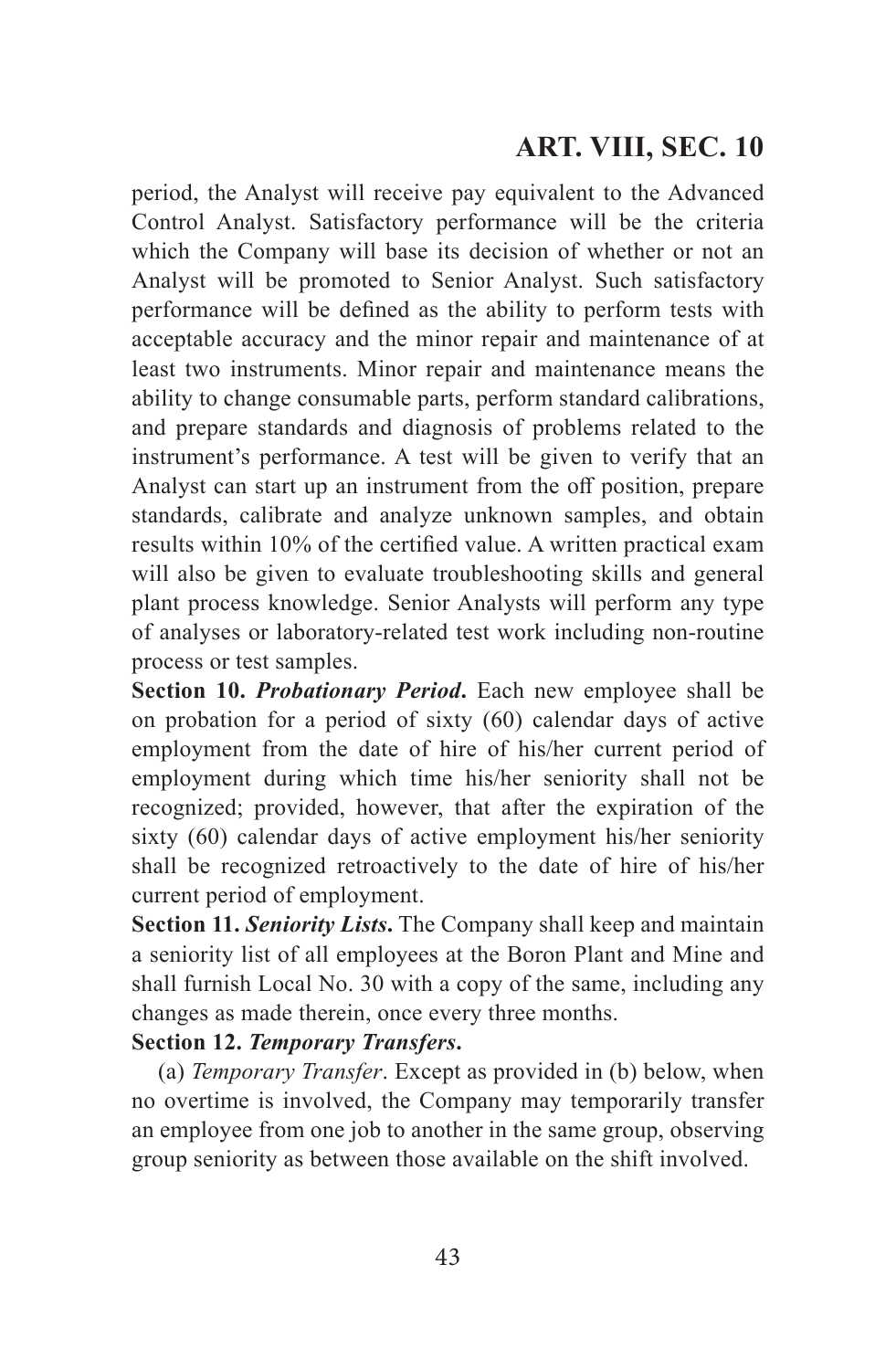An employee shall not be eligible to work overtime in the job to which that employee has been temporarily transferred unless the temporary transfer is to fill a vacancy due to illness or injury or unless the other employees in the group have refused or are all working overtime. If eligible for overtime in the job to which that employee has been temporarily transferred, that employee shall not be eligible for overtime in the employee's normal job. If no one from within the group is available, the Company may, observing plant seniority as between those on the shift involved, take an employee from another group. When a temporary opening occurs in an area that has been curtailed and employees with group seniority are in the labor pool they shall be given preference in selection for transfer providing no overtime results. In either case, the employee shall get his/her or her same rate of pay or the rate of pay of the position s/he or she is temporarily filling, whichever is higher. However, in no case of temporary transfer is an employee entitled to accrue job seniority on the job to which s/ he or she is temporarily transferred with respect to the period of such temporary transfer.

When temporary transfer is used to fill a temporary opening that is created by the absence of an employee who is off work due to illness or injury, that temporary transfer may continue through the 90th day of that employee's absence. If that job is filled after the 90th day of the ill or injured employee's absence, the job shall be filled pursuant to Section 5 above. With the exception of openings due to the absence of an employee due to illness or injury, whenever (a) it becomes apparent that an opening which is to be filled will continue for a period that is longer than forty-five (45) consecutive days or (b) an opening has been filled or will be filled by temporary transfer for forty-five (45) or more days within a sixty (60) consecutive day period, the job shall be filled pursuant to Section 5 above.

When the employee to be temporarily transferred is taken from the labor pool, available will be interpreted as being in the labor pool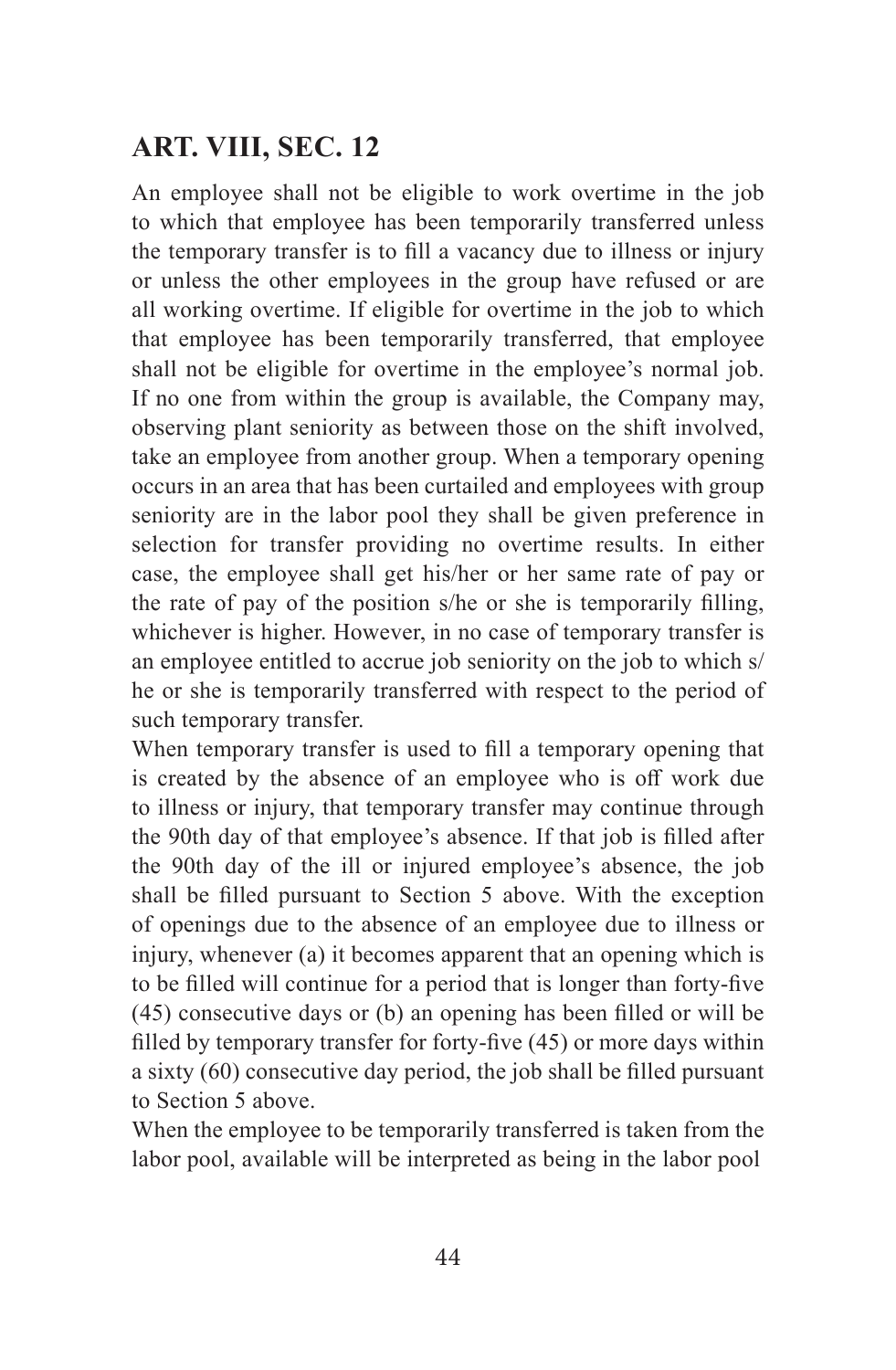and on the shift involved if the opening is for ten (10) working days or less. If the opening is for more than ten (10) working days, all employees in the labor pool will be considered available.

(b) *Transfers During Special Circumstances*. During (and limited to the duration of) rain days, shutdowns (e.g., complete, partial, preventive maintenance, and vacation), and the reduction or curtailment of operations, the Company may engage in direct, nondaisy-chain transfers of qualified personnel, bypassing the Labor Pool and the temporary-transfer rules of (a) above, as follows:

(1) The Company shall seek qualified volunteers and, if there are too many qualified volunteers, the Company shall select amongst those qualified volunteers by seniority; and then

(2) If additional personnel are needed, the Company may assign qualified personnel by reverse seniority.

(3) When employees are transferred hereunder, they shall be paid the higher rate of pay.

(4) There shall be a 45-day, temporary-transfer limit applicable shall continue to apply in to cases of transfer hereunder due to the reduction or curtailment of operations.

**Section 13.** *Group Seniority Charts*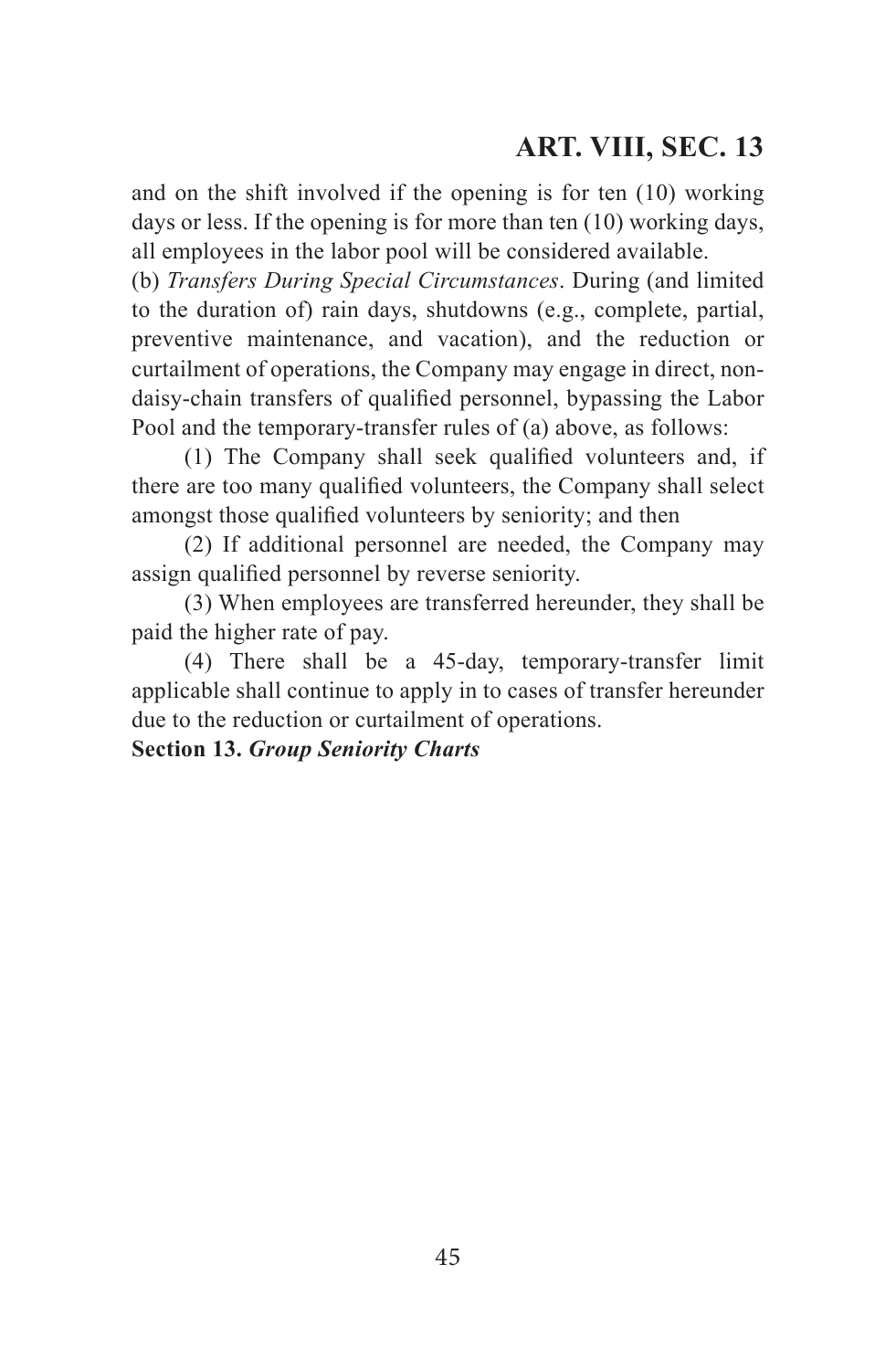# **Group** I

# **MINE OPERATIONS**

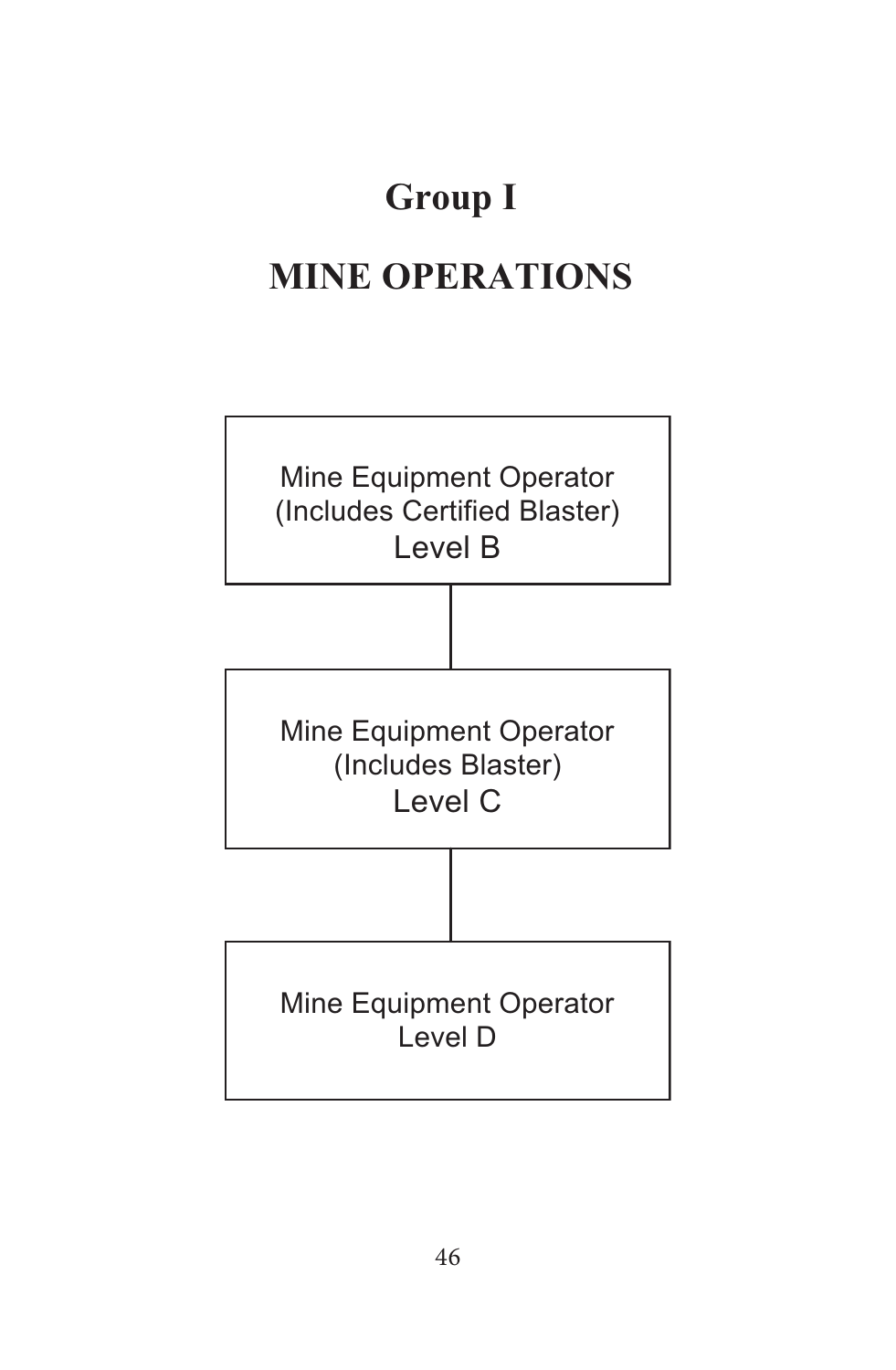# **Group II**

# **MINE MOBILE MAINTENANCE**

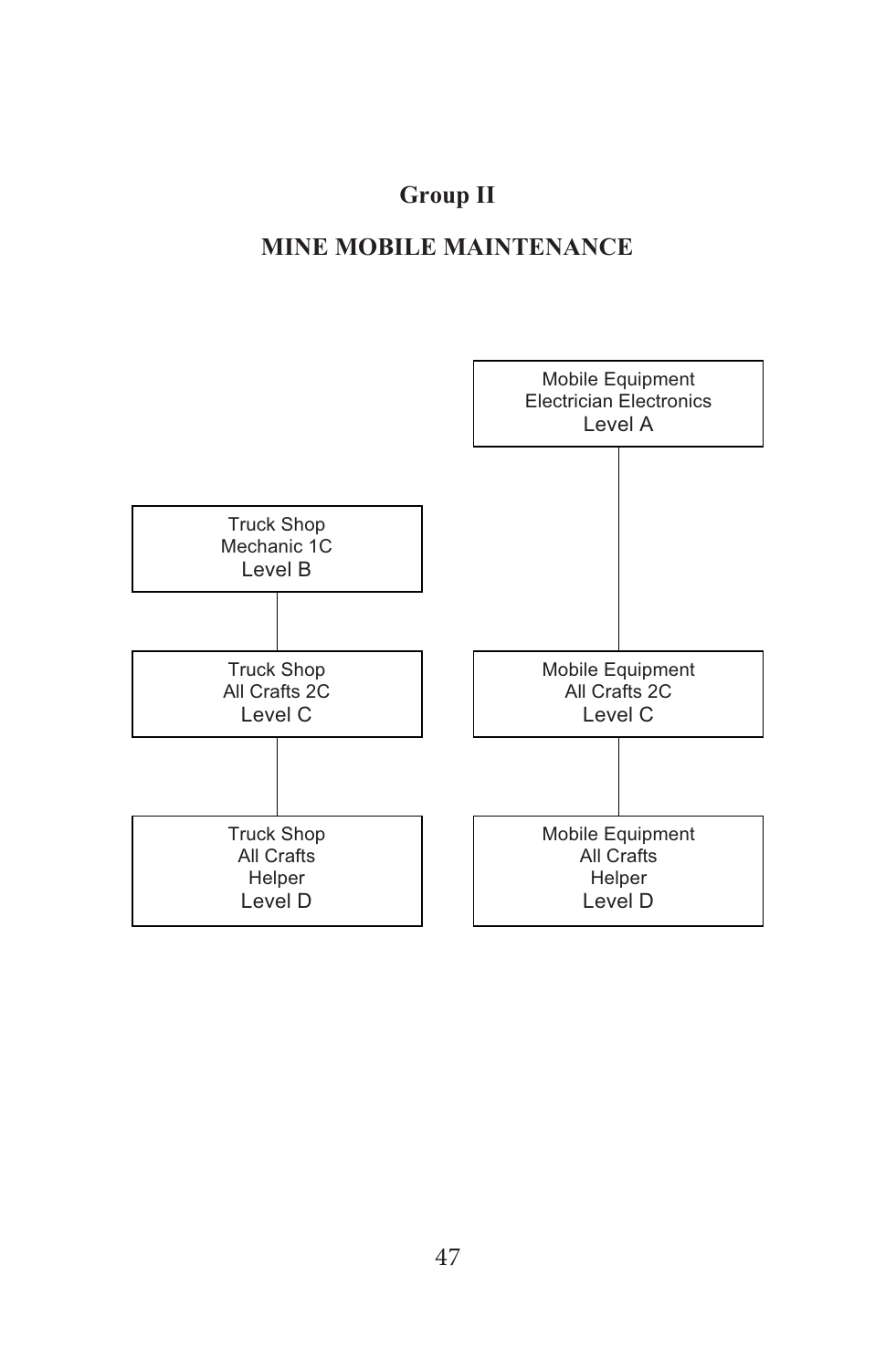Group III & IV **Group III & IV**

# **DISSOLVING/THICKENING and GRANULATING COMBINED WITH STEAM**  DISSOLVING/THICKENING and GRANULATING COMBINED WITH STEAM **PLANT/COGEN DEPARTMENTS**  PLANT/COGEN DEPARTMENTS

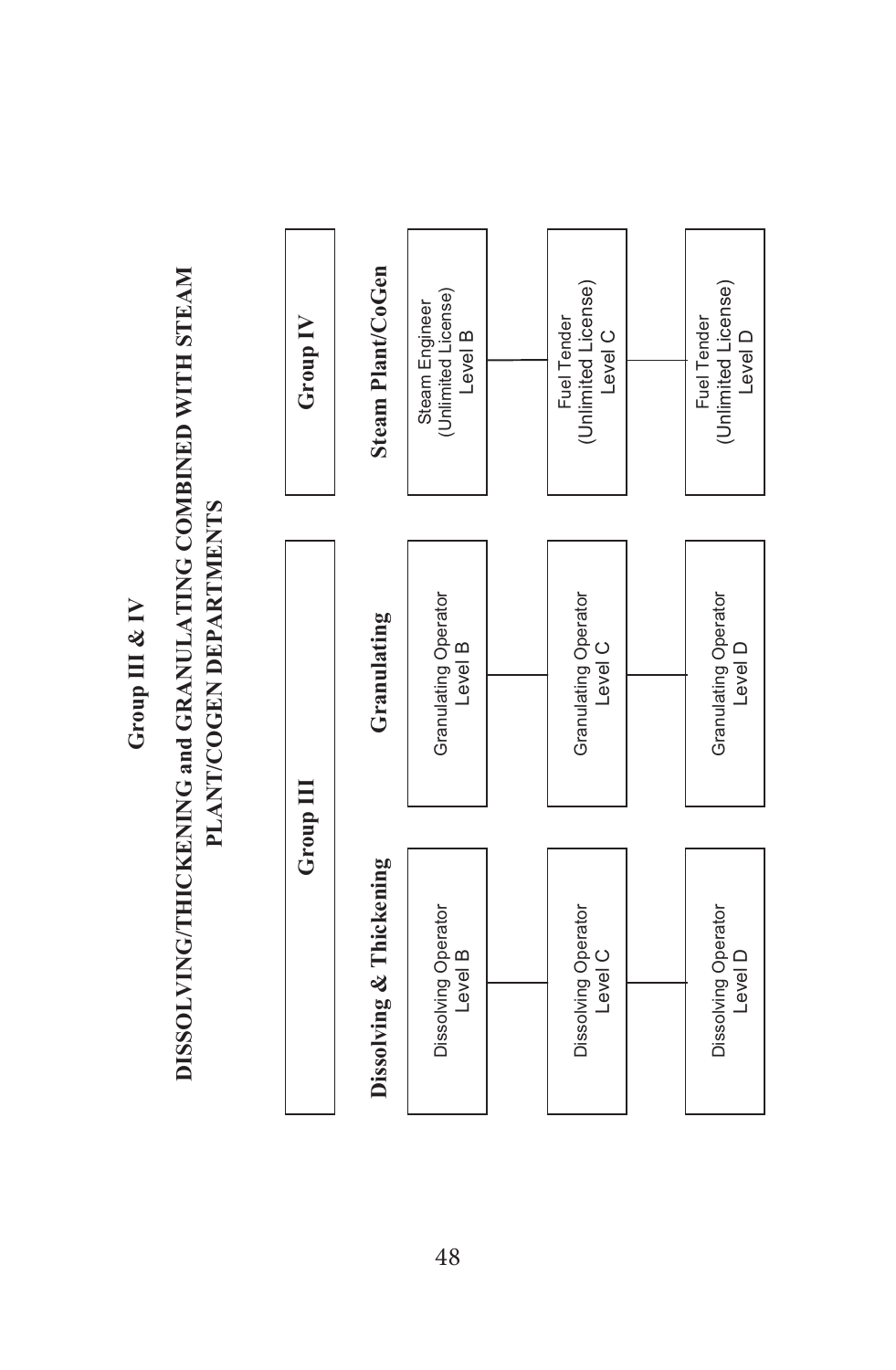**Group V**

# WAREHOUSE, SHIPPING & FUSING DEPARTMENT **WAREHOUSE, SHIPPING & FUSING DEPARTMENT**

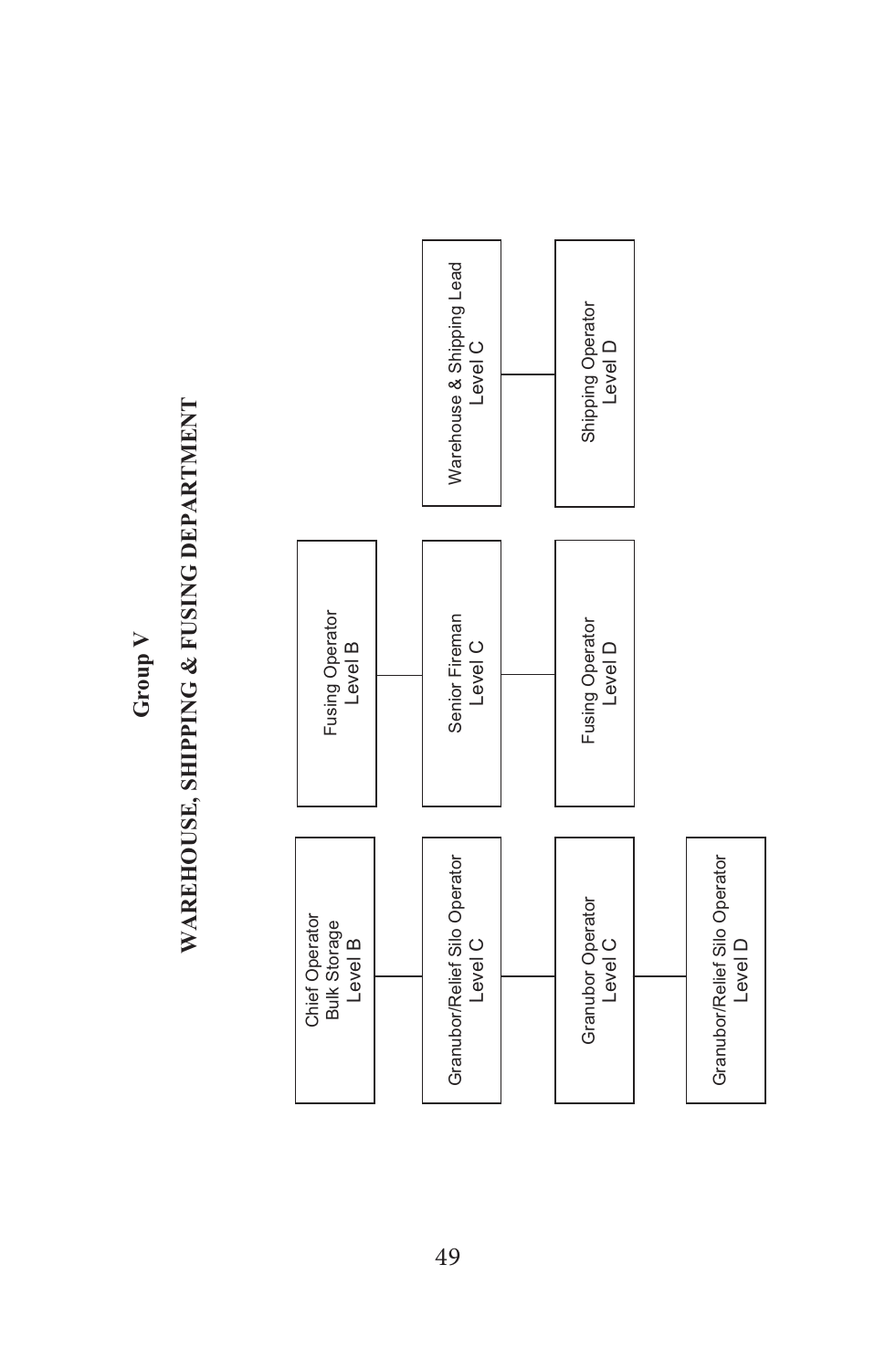**Group VI**

# MAINTENANCE DEPARTMENT **MAINTENANCE DEPARTMENT**

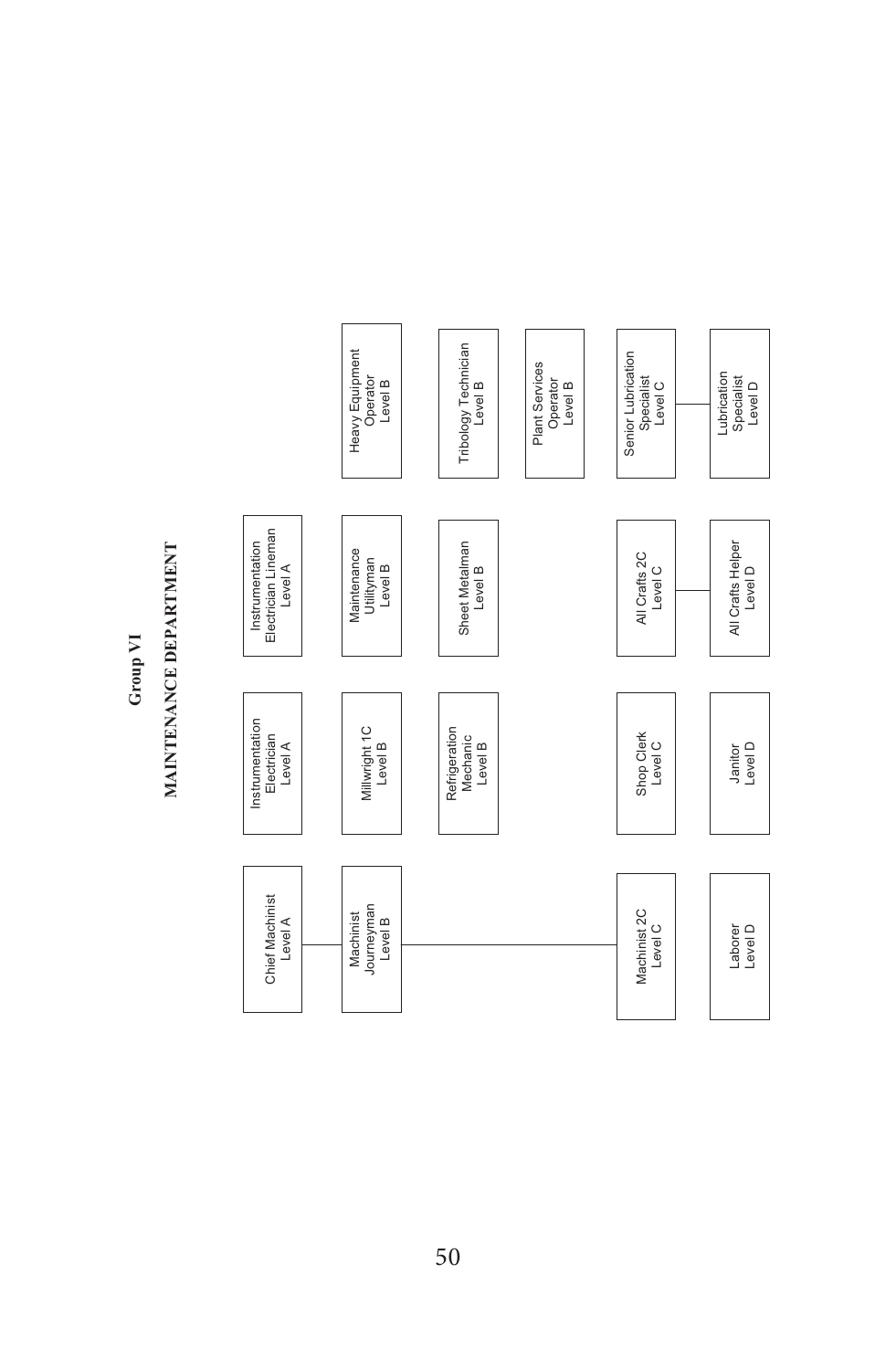# **Group VII**

# **BORIC ACID DEPARTMENT**

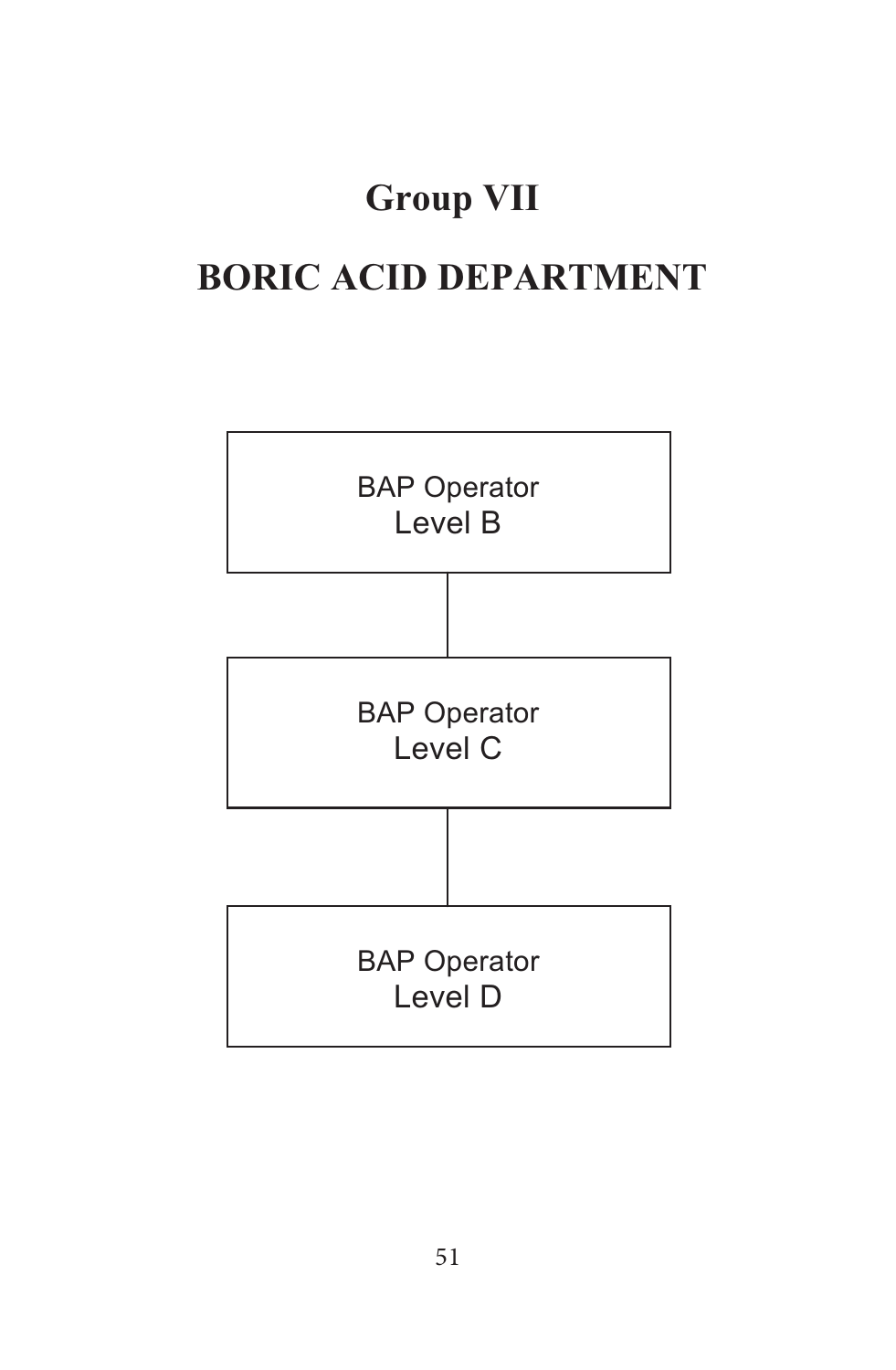# **Group�VIII LABORATORY**

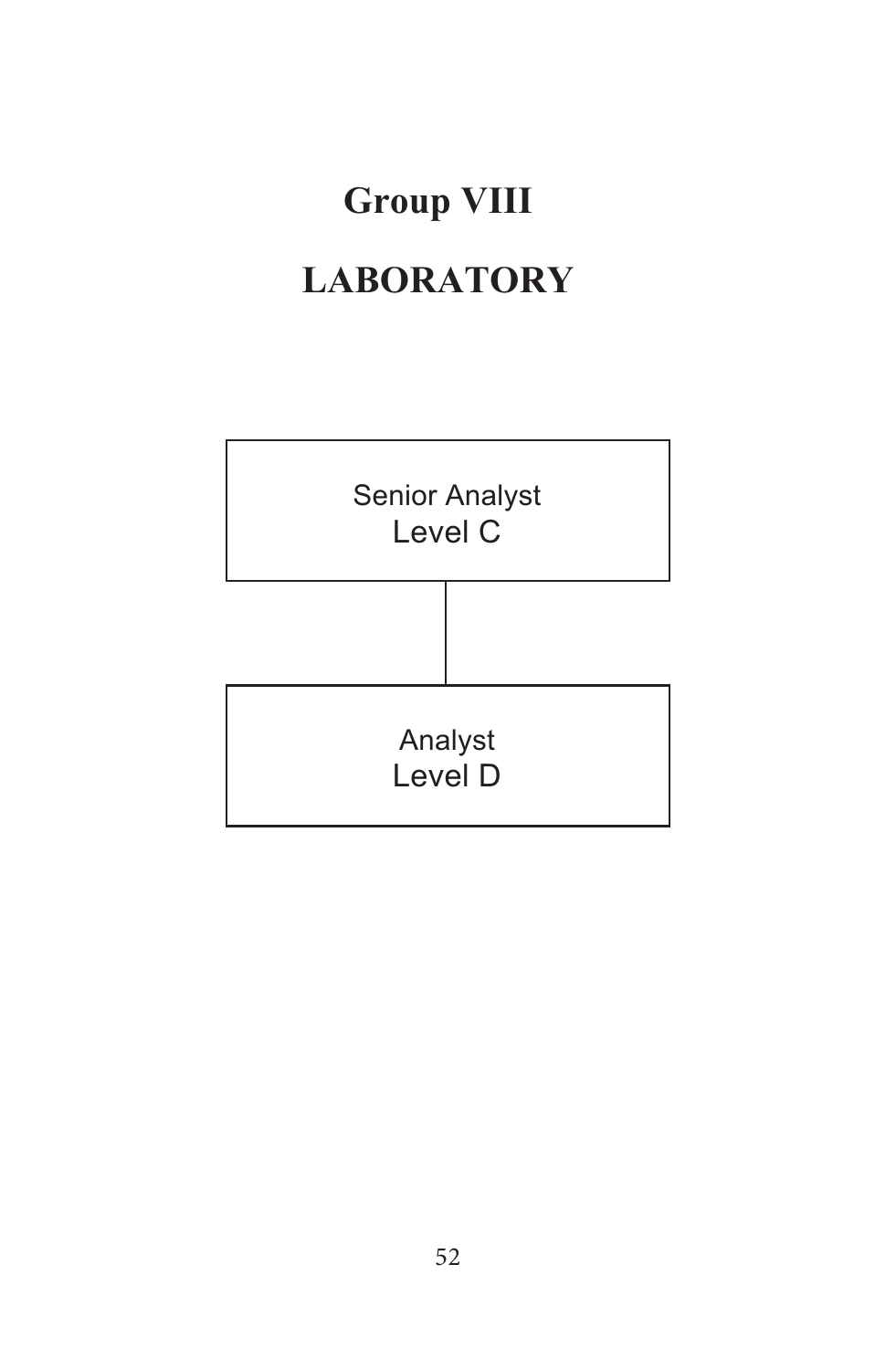# **Group IX**

# **PILOT PLANT**

Utility Maintenance Technician Level B

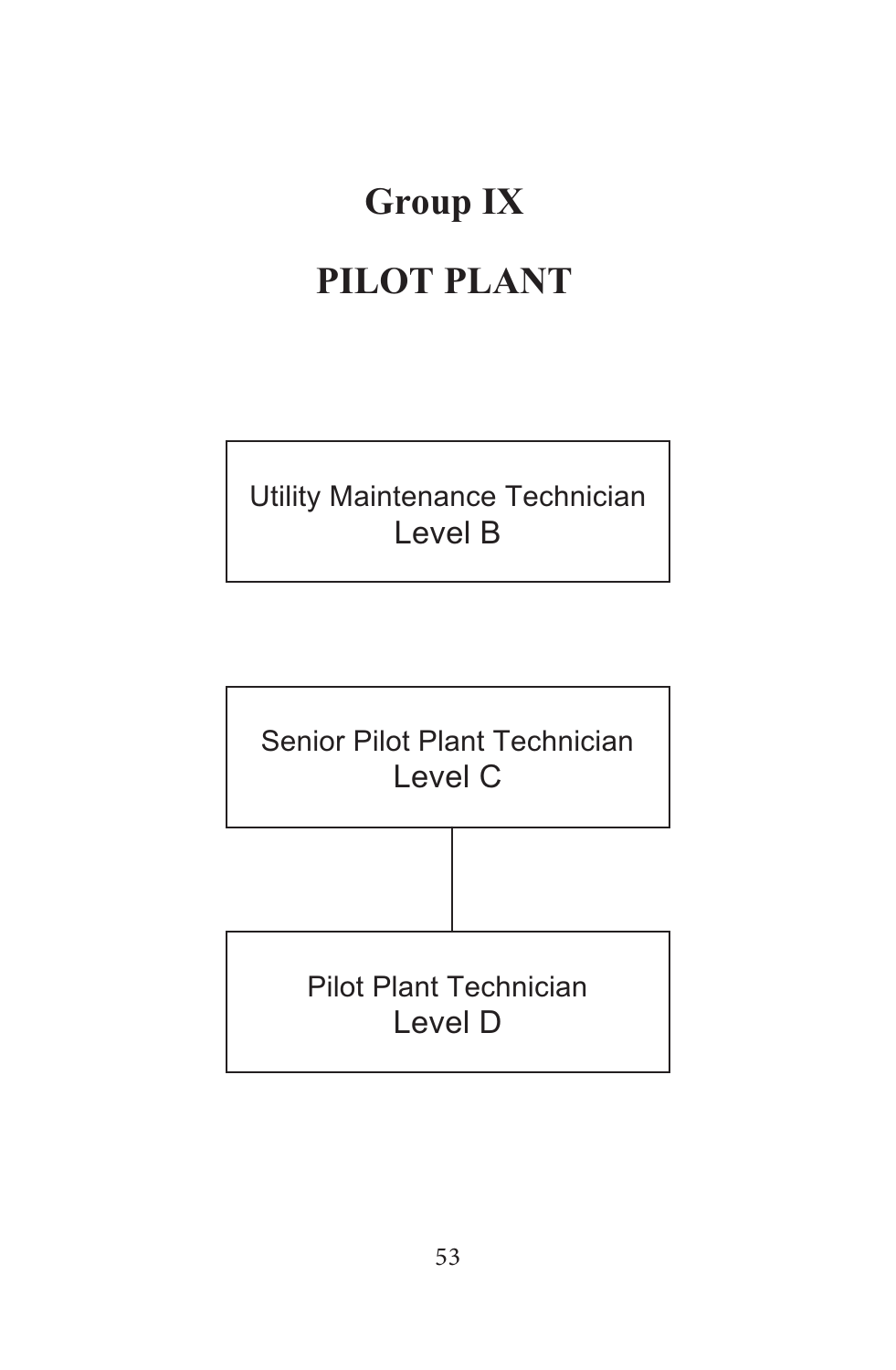# **Group X**

# **ENGINEERING DEPARTMENT**

Senior Environmental **Technician** Level C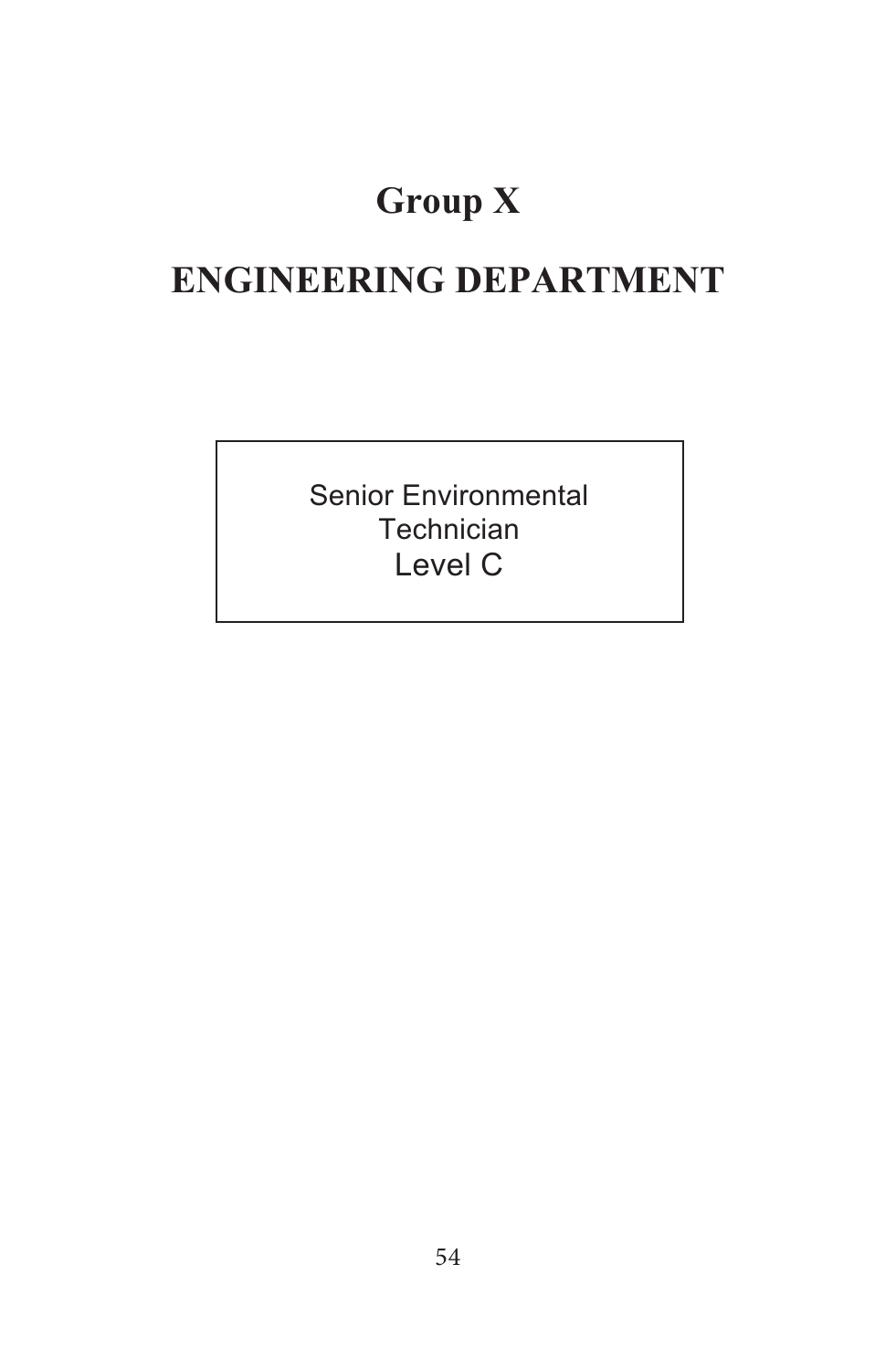# **Group XI**

# **SUPPLY WAREHOUSE**

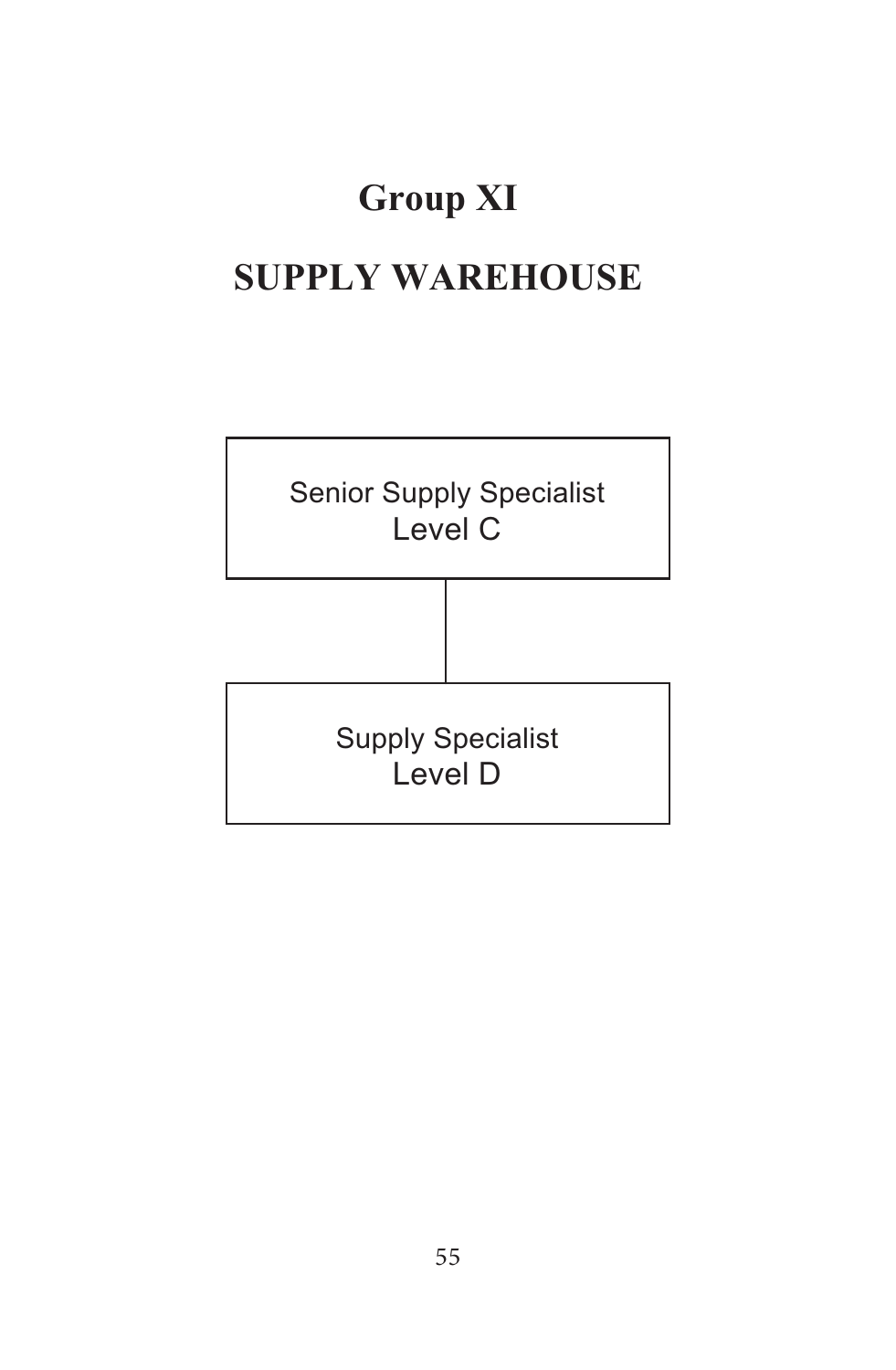#### **Article IX. Holidays**

**Section 1.** *Pay When Worked*. Any time worked on:

| New Year's Day | Thanksgiving Day       |
|----------------|------------------------|
| Good Friday    | Day After Thanksgiving |
| Memorial Day   | Day Before Christmas   |
| Fourth of July | Christmas Day          |
| Veteran's Day  | New Year's Eve Day     |

and a Floating Holiday to be taken during the calendar year with seven (7) days notice and upon approval of the department Supervisor shall be paid for by the Company at the straight time rate plus time and one-half.

Any time worked on Labor Day shall be paid for by the Company at three times the regular rate of pay.

Such time as is worked on any of said holidays shall not be considered as overtime for any other purpose under this Agreement except, however, that for the purposes of equalizing overtime in accordance with the provisions of Section 2 of Article VI hereof and for scheduling or selecting workers for holiday work, time worked on holidays shall be considered as overtime work.

If any of said holidays falls on a Sunday, the following Monday shall be observed and shall be deemed to be the holiday hereunder: but this rule shall not apply to Christmas Day nor to Day Before Christmas, because each of these two named holidays shall always be observed only on the particular calendar day upon which it falls.

Holiday crews' notices shall be posted 72 hours in advance where possible. The Company, at its sole discretion, may schedule "normal crews" consisting of all those employees for whom it is their normal day and shift to work and who have not given the Company notice at least (7) seven days in advance that they desire to observe the Holiday. Furthermore, notwithstanding the above (7) seven-day notice, vacancies in "normal crews" shall be filled in accordance with Article VII.Section 2(b) above.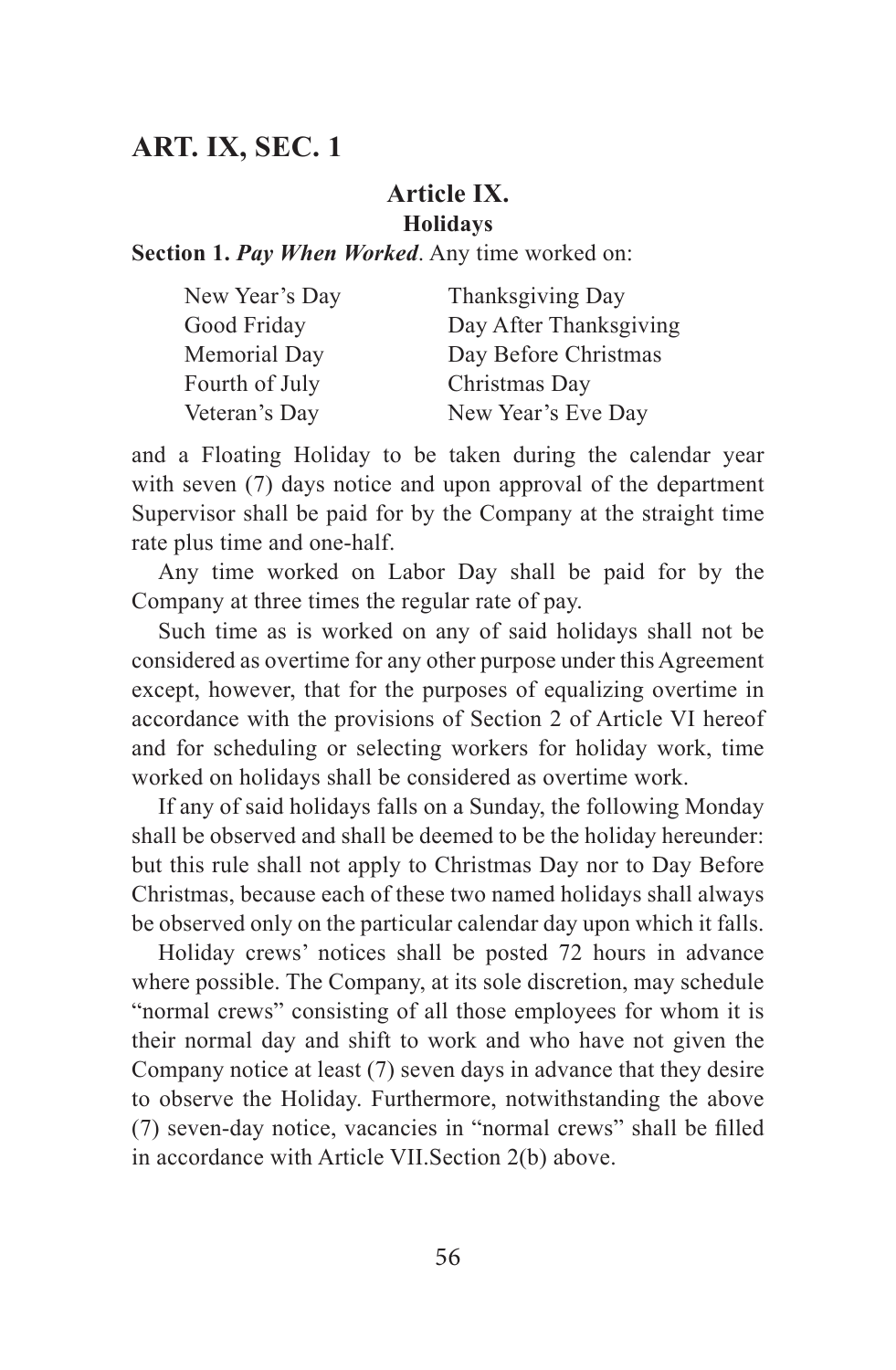Holiday crews, not consisting of a "normal crew" shall be selected in the following order:

(1) Employees whose name tags appear on the overtime assignment board, who are low, and it is their regular shift to work.

(2) Fill remainder of holiday schedule from overtime board (low qualified).

#### **Section 2.** *Pay When Not Worked***.**

(a) Any employee who is not required to work on any of said holidays shall nevertheless be paid at straight time for the number of hours in his/her regularly scheduled work day; provided, however, that s/he is in the active employment of the Company and on the Company payroll on the day preceding said holiday, that s/he is not absent on sick leave or leave of absence and, unless absent on vacation, that s/he works his/her last regular shift before the holiday and his/her first regular shift following the holiday.

(1) In the event that the holiday occurs during a shutdown, if the employee worked or took vacation on the last regular shift before and the first regular shift after the shutdown period, then the Company shall pay the employee for any holiday occurring during the shutdown, without regard to whether the employee actually worked during the shutdown.

(2) However, an employee on lay-off who is recalled to and actually reports for work on the day following a holiday will be entitled to such pay for said holiday even though s/he is not in active employment nor on the Company payroll on the day preceding said holiday provided, of course, that s/he meets all of the other foregoing conditions.

(b) In determining overtime hours worked in excess of forty (40) in any work week, an employee shall be credited with eight (8) hours of work for any paid holiday not worked provided the holiday falls on a day on which the employee would normally have been scheduled to work.

(c) Although an employee on sick leave is not entitled to Holiday Pay, s/he shall be eligible as outlined above if s/he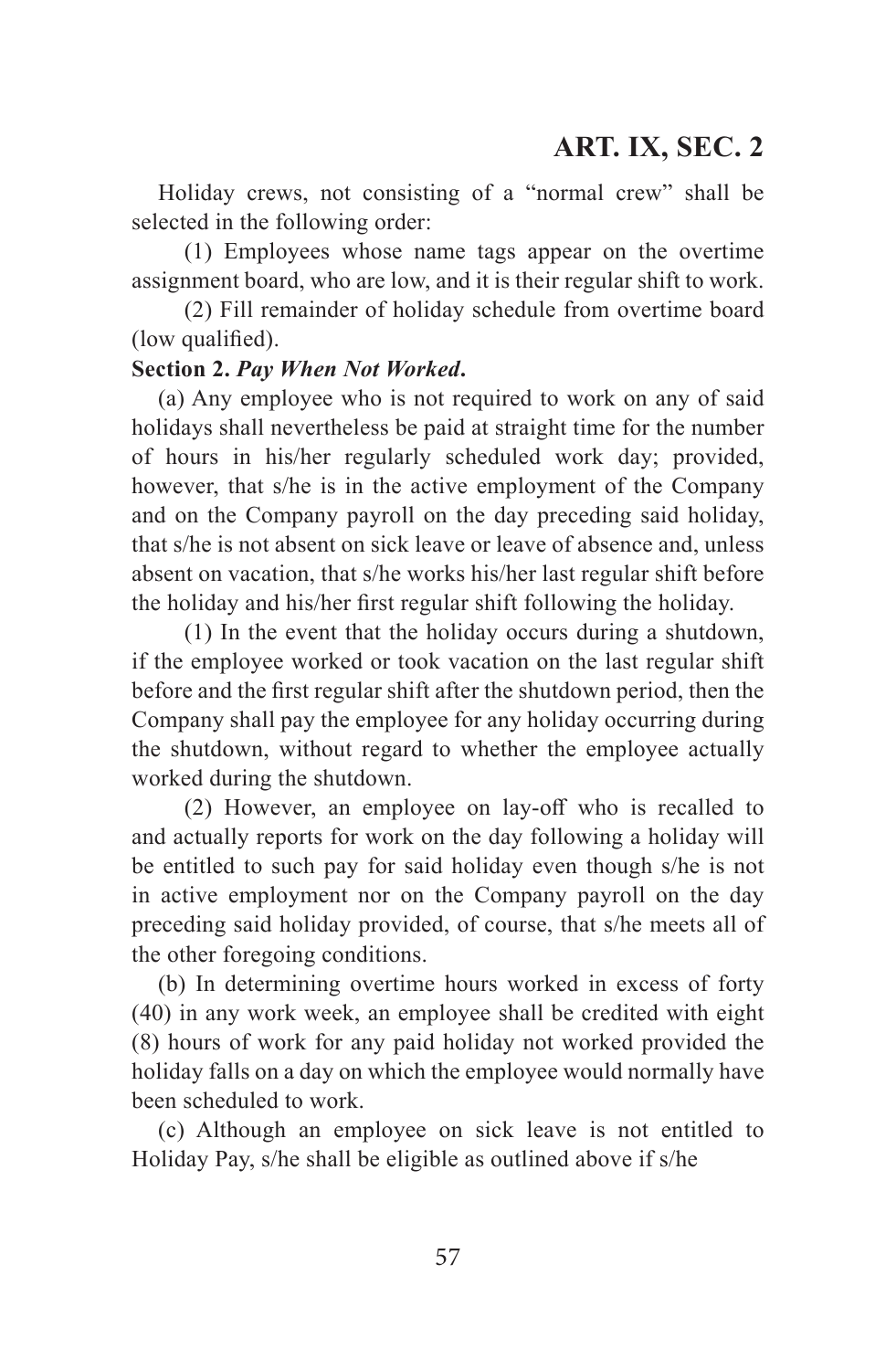works his/her last regularly scheduled shift before, or his/her next regularly scheduled shift, after such holiday and is not eligible for nor does s/he receive any sick leave benefits from the Company or any other source for the day on which the holiday falls.

**Section 3.** *Definition of Holiday***.** Holidays on which premium pay is paid shall start at 7:00 A.M. on the day of the holiday and continue until 7:00 A.M. on the day following the holiday.

#### **Article X.**

#### **Vacations**

**Section 1.** *Accrual of Vacation Benefits***.** Vacation with pay shall be accrued or earned in advance in accordance with the rules set forth herein; thus, credit for vacations with pay for any benefit year must be earned or accrued in the preceding benefit year. Credit for vacations with pay shall be earned and accumulated in accordance with the following schedule:

| Years of<br><b>Service</b><br>completed By<br>End of<br>Current<br><b>Year Benefit</b> | Max. Days<br><b>Vacation</b><br>Available in<br>Current<br><b>Benefit</b><br>Year | Rate at<br>Which<br><b>Credit Was</b><br>Earned<br><b>Toward</b><br>This Year's<br><b>Vacation</b> | Rate at<br>Which<br><b>Credit Is</b><br>Being<br><b>Earned</b> for<br><b>Next</b><br>Year's<br><b>Vacation</b> | <b>Max Days</b><br><b>Vacation</b><br><b>Available for</b><br><b>Next Year</b> |
|----------------------------------------------------------------------------------------|-----------------------------------------------------------------------------------|----------------------------------------------------------------------------------------------------|----------------------------------------------------------------------------------------------------------------|--------------------------------------------------------------------------------|
| 20 or more                                                                             | 25                                                                                | $2 - 1/12$                                                                                         | $2 - 1/12$                                                                                                     | 25                                                                             |
| 19                                                                                     | 24                                                                                | 2                                                                                                  | $2 - 1/12$                                                                                                     | 25                                                                             |
| 18                                                                                     | 23                                                                                | $1 - 11/12$                                                                                        | $\overline{2}$                                                                                                 | 24                                                                             |
| 17                                                                                     | 22                                                                                | $1 - 10/12$                                                                                        | $1 - 11/12$                                                                                                    | 23                                                                             |
| 16                                                                                     | 21                                                                                | $1 - 9/12$                                                                                         | $1 - 10/12$                                                                                                    | 22                                                                             |
| 15                                                                                     | 20                                                                                | $1 - 8/12$                                                                                         | $1 - 9/12$                                                                                                     | 21                                                                             |
| 14                                                                                     | 19                                                                                | $1 - 7/12$                                                                                         | $1 - 8/12$                                                                                                     | 20                                                                             |
| 13                                                                                     | 18                                                                                | $1 - 6/12$                                                                                         | $1 - 7/12$                                                                                                     | 19                                                                             |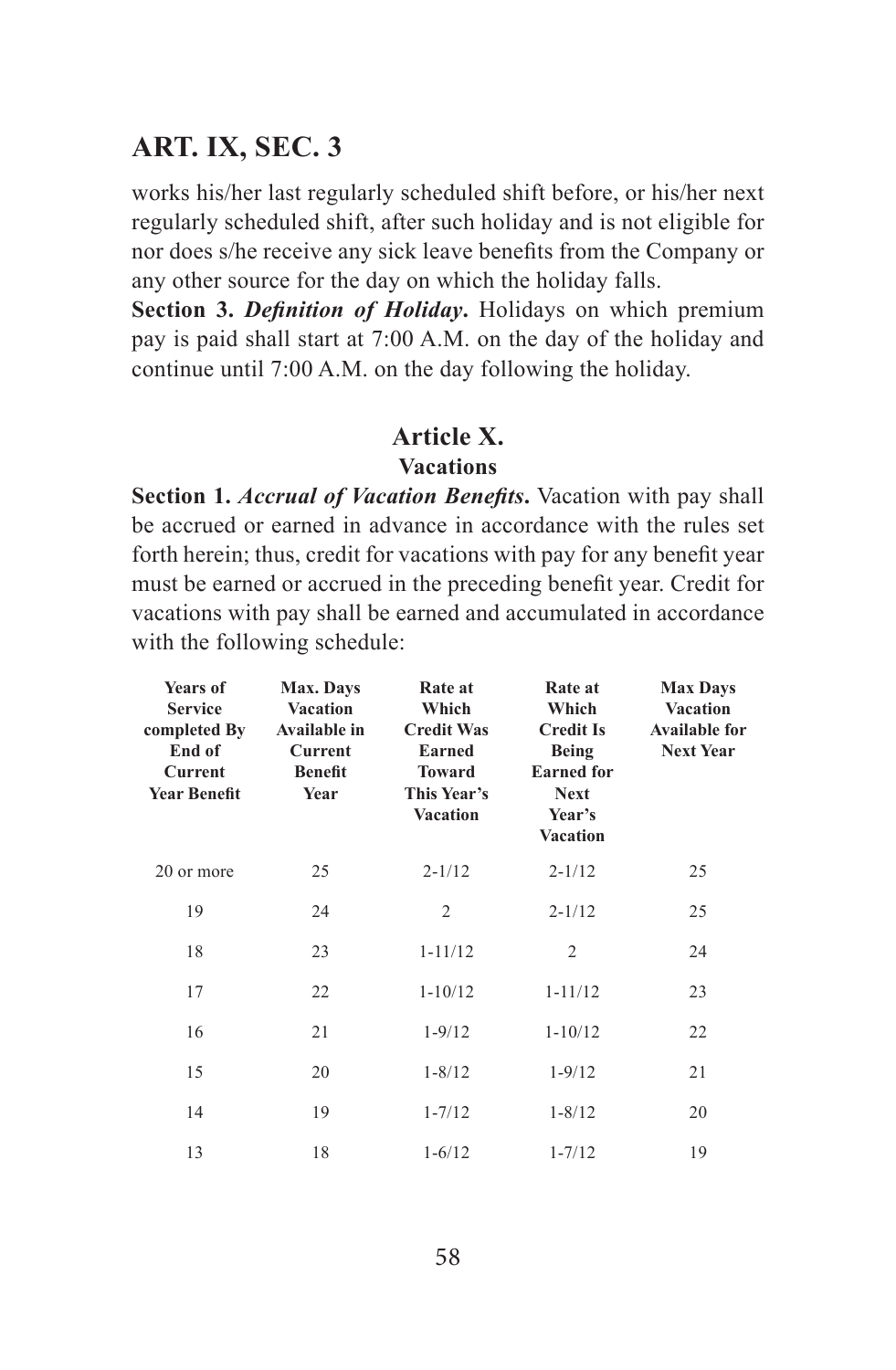| 12             | 17 | $1 - 5/12$ | $1 - 6/12$ | 18 |
|----------------|----|------------|------------|----|
| 11             | 16 | $1 - 4/12$ | $1 - 5/12$ | 17 |
| 10             | 15 | $1 - 3/12$ | $1 - 4/12$ | 16 |
| 9              | 15 | $1 - 3/12$ | $1 - 3/12$ | 15 |
| 8              | 15 | $1 - 3/12$ | $1 - 3/12$ | 15 |
| 7              | 15 | $1 - 3/12$ | $1 - 3/12$ | 15 |
| 6              | 15 | $1 - 3/12$ | $1 - 3/12$ | 15 |
| 5              | 15 | $1 - 3/12$ | $1 - 3/12$ | 15 |
| $\overline{4}$ | 10 | 10/12      | $1 - 3/12$ | 15 |
| $1 - 1/2$ to 3 | 10 | 10/12      | 10/12      | 10 |

The above schedule is based on a regularly scheduled five (5) day week. For each month during the benefit year in which an employee works on a regularly scheduled six (6) day week the vacation time will be 120% of the above schedule. For any benefit year in which an employee works all the regularly scheduled 21st shifts (excluding 21st shifts during his/her vacation) s/he will accrue one additional day of vacation. Employees whose employment with the Company is terminated for any reason whatsoever during the benefit year will be entitled to accrued vacation time or pay in lieu thereof in accordance with the number of years accumulated service actually attained or completed on that date.

(a) *Computation of Current Year*. Employees attaining or completing an additional year of service after the commencement of the current benefit year shall be deemed or be considered to have so attained or completed said additional year of service as of the commencement date of the current benefit year, and their vacation pay or vacation time for the current benefit year as well as their credits for the succeeding benefit year shall be computed accordingly at the higher rate.

(b) *Computation for New Employees*. With respect to new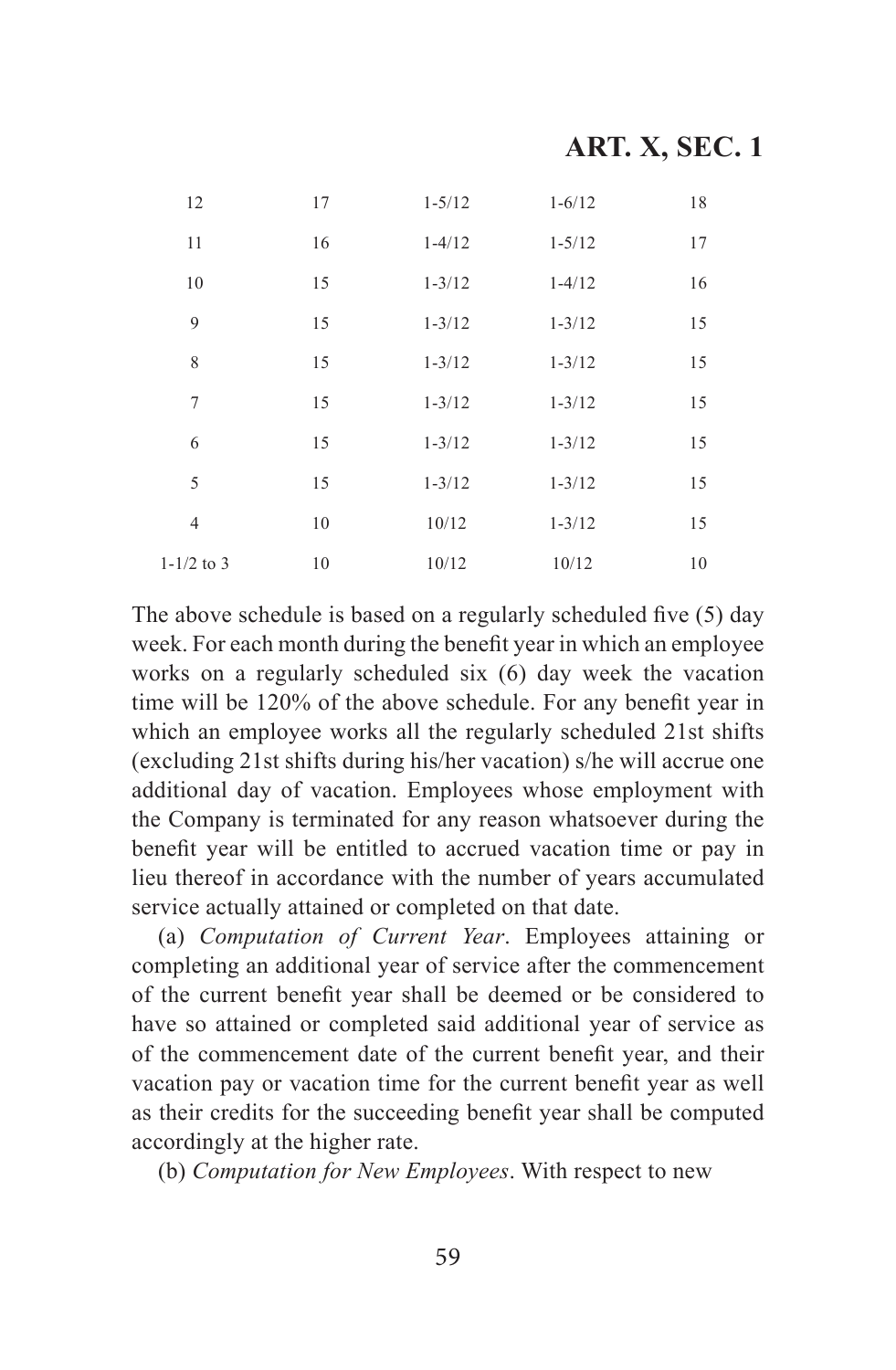employees joining the Company's service at any time subsequent to March 15 of the preceding benefit year, vacation credit accumulates from the fifteenth or first of the month, whichever occurs first after the date of the employee's hire by the Company, and accumulates at the rate of three working days for the first six month's period of service, or one-half of a working day per month, and thereafter commences to accumulate at the rate specified above for old employees. With respect to the initial vacation of such new employee, however, vacation credits shall be accumulated during the first year or portion of a year of service only to the following March 15th and thereafter credits for the succeeding year's vacation shall commence to run. An employee who has been in the Company's service for six months or more and who is absent or laid off for a consecutive period of not to exceed six months shall not, upon his/her rehire, be considered a new employee for the purposes of this clause; but will be entitled to vacation credits at the rate specified above for old employees. The term "accumulated service" when used for the purpose of computing vacation credit, shall include the period of absence due to lay-off, but shall not include the period of absence due to discharge or voluntary severance of employment by the employee; nor shall it include the period of absence due to illness, injury or other physical disability in excess of the maximum sick leave granted by Article XII, nor the period of leaves of absence in excess of that granted by Article XI of this Agreement.

(c) *Computation Affected By Absence*. Absence of thirty working days or less during any one year vacation period, exclusive of vacation leave, will not affect an employee's vacation credit for that period. When an employee's absence during any one year vacation period exceeds thirty working days, exclusive of vacation leave, his/her vacation credit shall be pro-rated to the nearest day in accordance with the total number of days worked during that period. Absence by reason of occupational injury shall not be deemed absence for the purpose of this subsection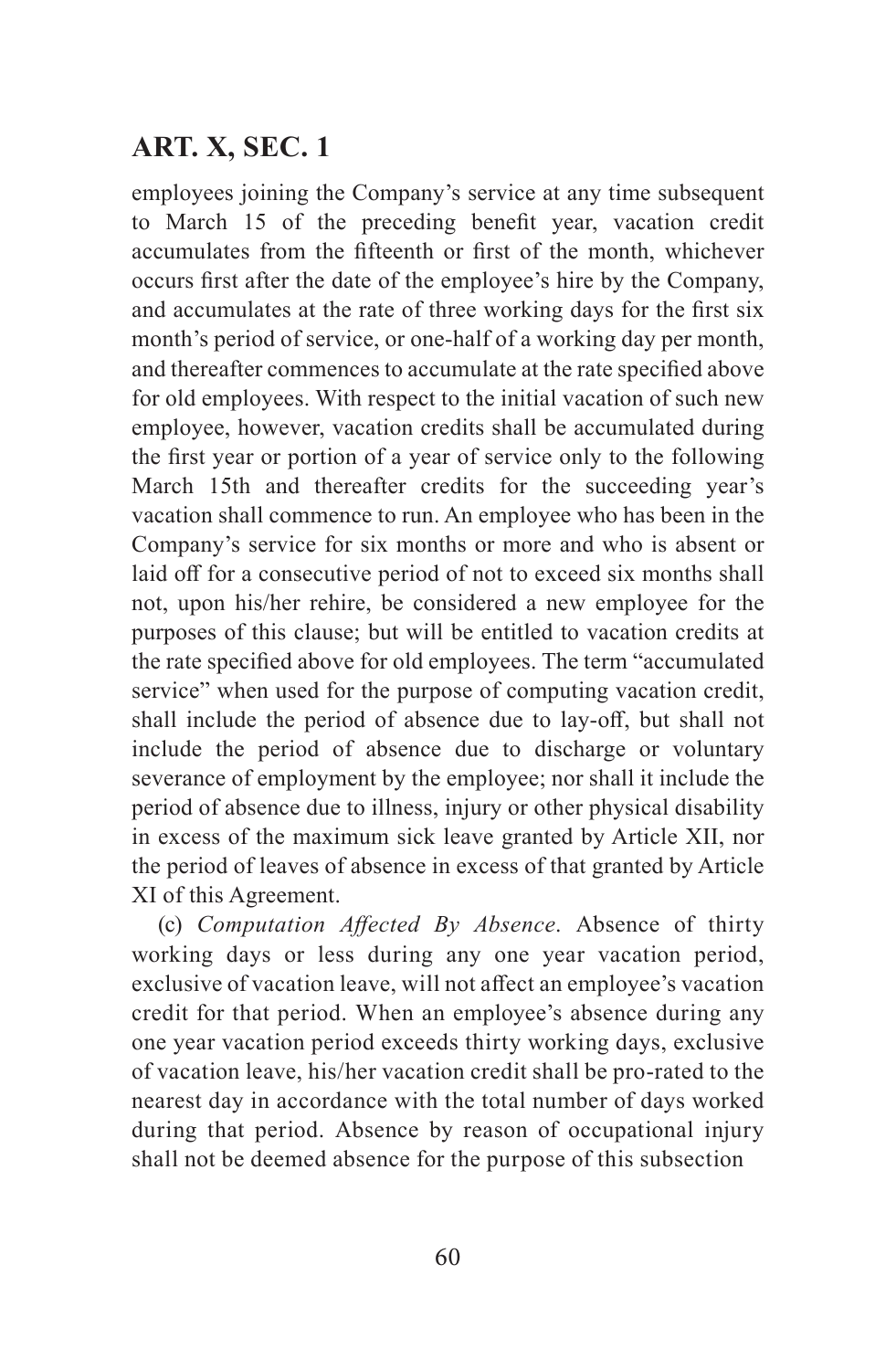until, and then for so long as, the absentee is on Long Term Disability as provided for under Article XVII.Section 7 below; and absence with concurrence of the Company to conduct Union business shall not be deemed absence for the purpose of this subsection. Absence by reason of jury duty shall not be deemed absence for the purpose of this subsection.

An employee with five (5) years or more seniority as of the beginning of the benefit year who misses less than sixty (60) working days during the benefit year due to illness will not have his/her vacation credits reduced by reason of such illness.

(d) *Rate of Vacation Pay*. Vacation pay shall be credited at the rate of pay of the position occupied by the employee at the commencement of his/her vacation, provided s/he is not then on a vacation relief job of less than four weeks' duration; in the event that such employee at the time of commencing his/her vacation then occupies a relief job of less than four weeks duration, his/ her vacation pay shall be credited at the rate of pay of the regular position occupied by him/her prior to going on the relief job. Credited vacation pay may not be drawn before the employee starts his/her vacation unless his/her active employment with the Company is being terminated. Federal taxes to be withheld from vacation pay at monthly rate.

(e) *Vacation Scheduling*. An employee shall not be required to take his/her vacation at the expiration of such twelve months' credit period, however, but having accumulated his/her vacation credits for the year in question shall be entitled to the vacation thus earned at such time or times as suits the convenience of the Company. The Company will take into consideration, so far as conveniently possible, the requirements and desires of the employee based on seniority, as follows:

(1) The Company shall post the days available for employees to take vacation. Between March 15 and 31 of each year, employees may select their desired, available vacation days, in one-week increments, on the basis of their plant seniority; and,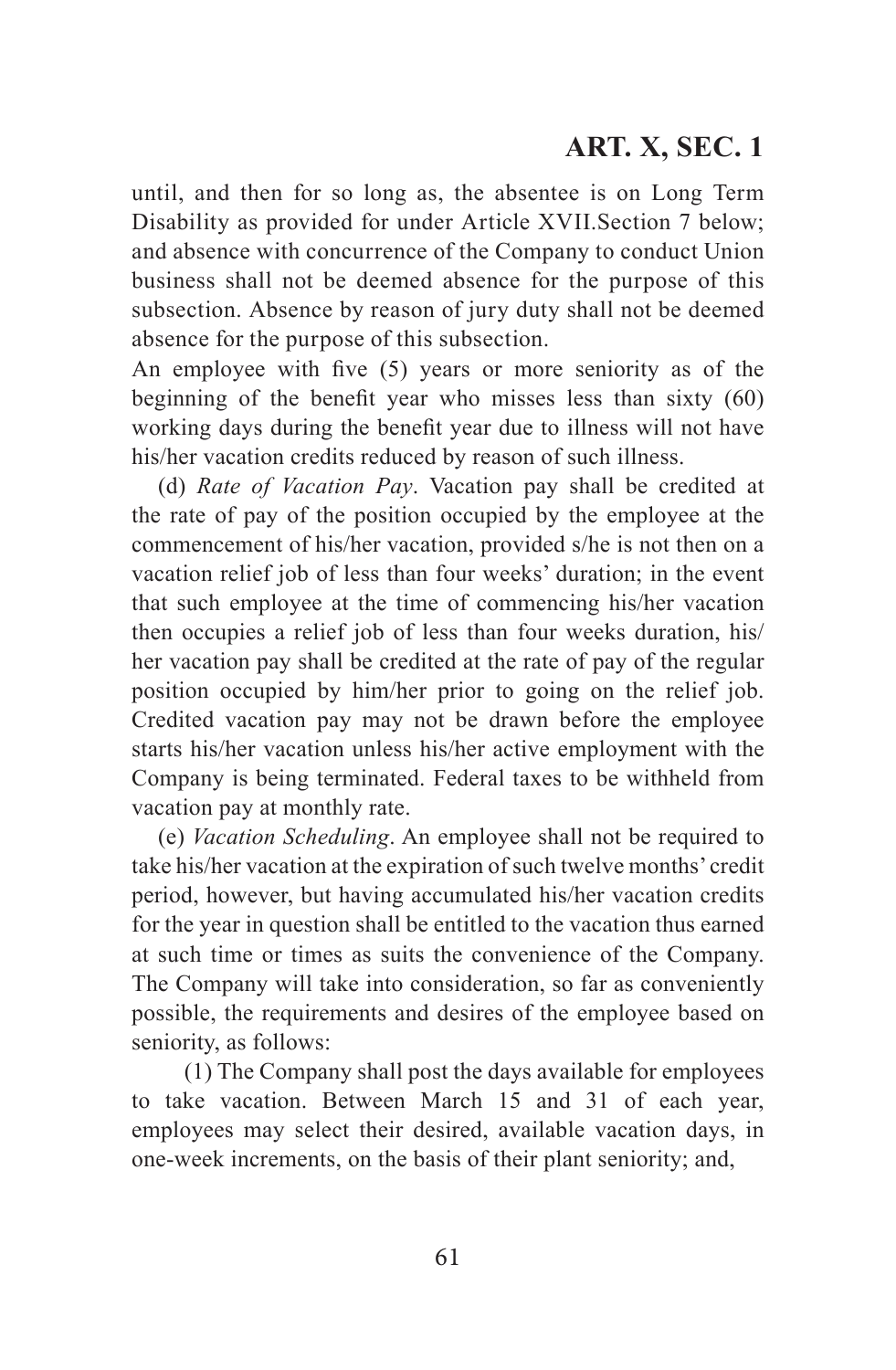(2) Thereafter, all employees may sign up for their desired, available vacation days, with 14-days' advance notice, on a firstcome, first-served basis, without regard to employees' seniority. This vacation sign-up need not be in one-week increments.

In accordance with the above provisions, any eligible employee may request vacation to be taken in multiples of eight hours provided that seven (7) days notice must be given, except in cases of emergency where only 24 hour notice may be required.

(f) Carryover of Vacation Benefits. Vacation credits shall only be accumulated during one benefit year for use during the next or succeeding year's benefit years as herein below provided: no vacation credits shall be accumulated for more than 12 months from the date that credits thereof commenced, but credits for the succeeding year shall thereupon commence to run. No employee shall be permitted to continue working and to take his/ her vacation pay in lieu of a vacation; except that any employee with accumulated vacation credit entitling him/her to a vacation of more than two (2) weeks may elect to take a reduced vacation period of not less than two (2) weeks and not use the balance of said vacation credit in that benefit year, but instead carry it over to the following benefit year. The total amount of vacation credit, regardless of when earned, that an employee may elect to carry over must not exceed four (4) weeks; any accrued vacation that exceeds four (4) weeks shall be paid out by the Company.

#### **Section 2.** *Shutdowns***.**

(a) This Section applies to shutdowns, including those shutdowns caused by vacation, idled capacity, and preventive maintenance.

(b) The Company may schedule up to six (6) weeks of shutdown each year to be scheduled at any time by Department at the Company's discretion. However, in so doing no one Department will be required to shut down more than 5 weeks in total. For purpose of this provision, the Mine Operations Department is a separate department than the Mine Mobile Maintenance Department.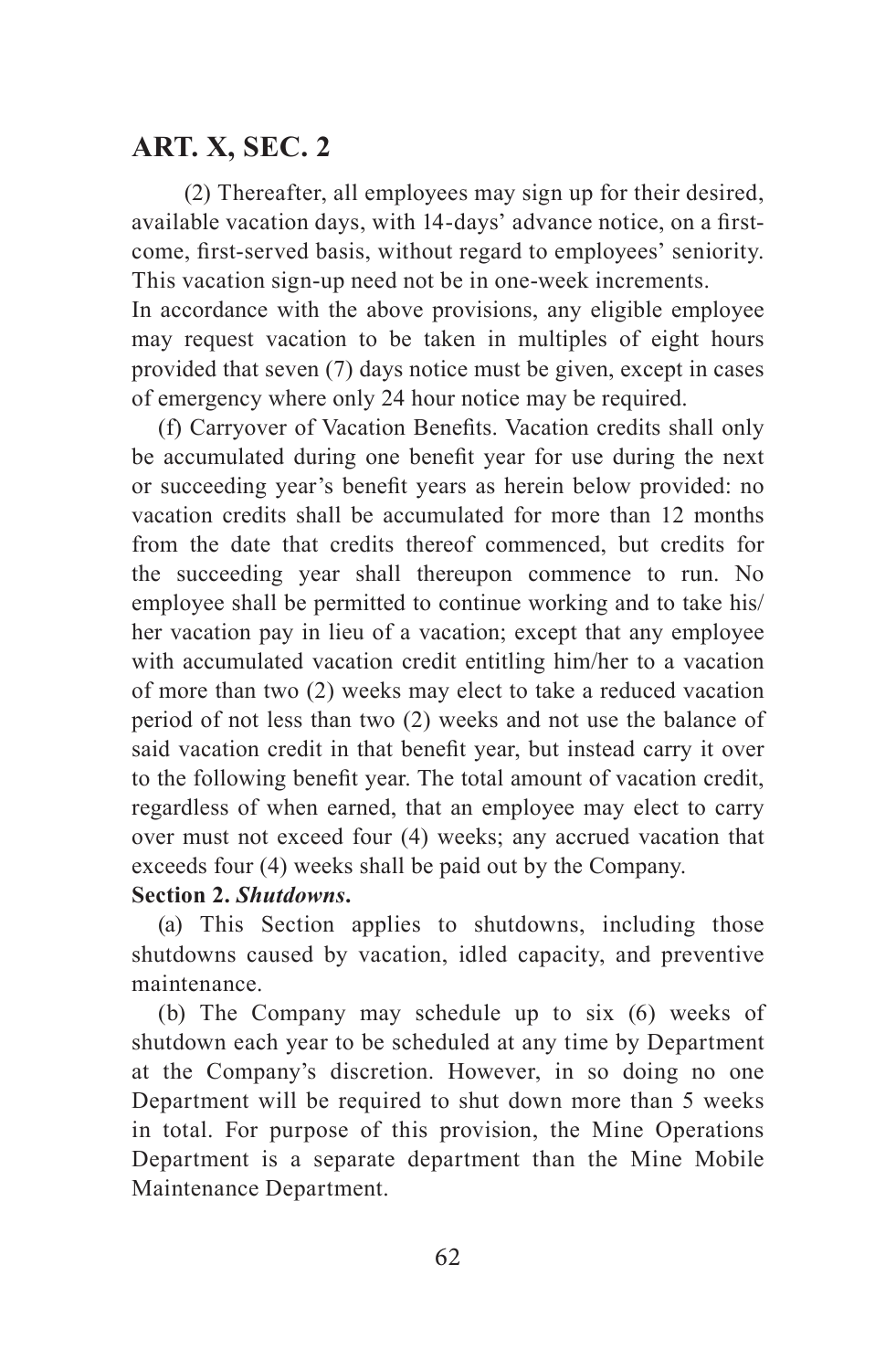(c) The Company will give written notice to the Union at least 15 days before commencement of said shutdown(s).

(d) Qualified employees may volunteer to perform available work during a shutdown. Plant seniority shall govern if there are more qualified volunteers than there is available work. If there are not a sufficient number of qualified volunteers to perform available work, then the Company may require qualified employees to perform such work by reverse plant seniority.

(e) Employees may, but are not required to, use their accrued vacation time in order to be paid during the shutdown. Employees may elect to take some or all of the shutdown days that they do not work as unpaid days, rather than as paid vacation days. An employee's election to take such days as unpaid days shall not result in a chargeable absence incident.

(f) The Company, so far as conveniently possible, will attempt to find other suitable substitute employment within the plant so affected for any employee who, at the time such shutdown starts, has already taken his/her full vacation time or for any employee who, due to special circumstances that time, would suffer unusual and serious personal hardship as a result of being compelled to take such vacation during said shutdown period.

**Section 3.** *Holidays***.** If while away on vacation there intervenes one of the paid holidays as provided in Article IX of this Agreement, it shall be added to the regularly earned vacation. An employee who quits, however, or leaves the Company's employment shall be entitled to receive their full vacation credits which have accumulated for the year in which s/he quits or leaves the Company's service, plus such credits, if any, which may have accumulated then toward his/her next year's vacation. Thus, the vacation credit pay to which such an employee will be entitled will depend upon the date of his/her leaving the Company's service and the date of the commencement of his/her vacation credits as set forth above.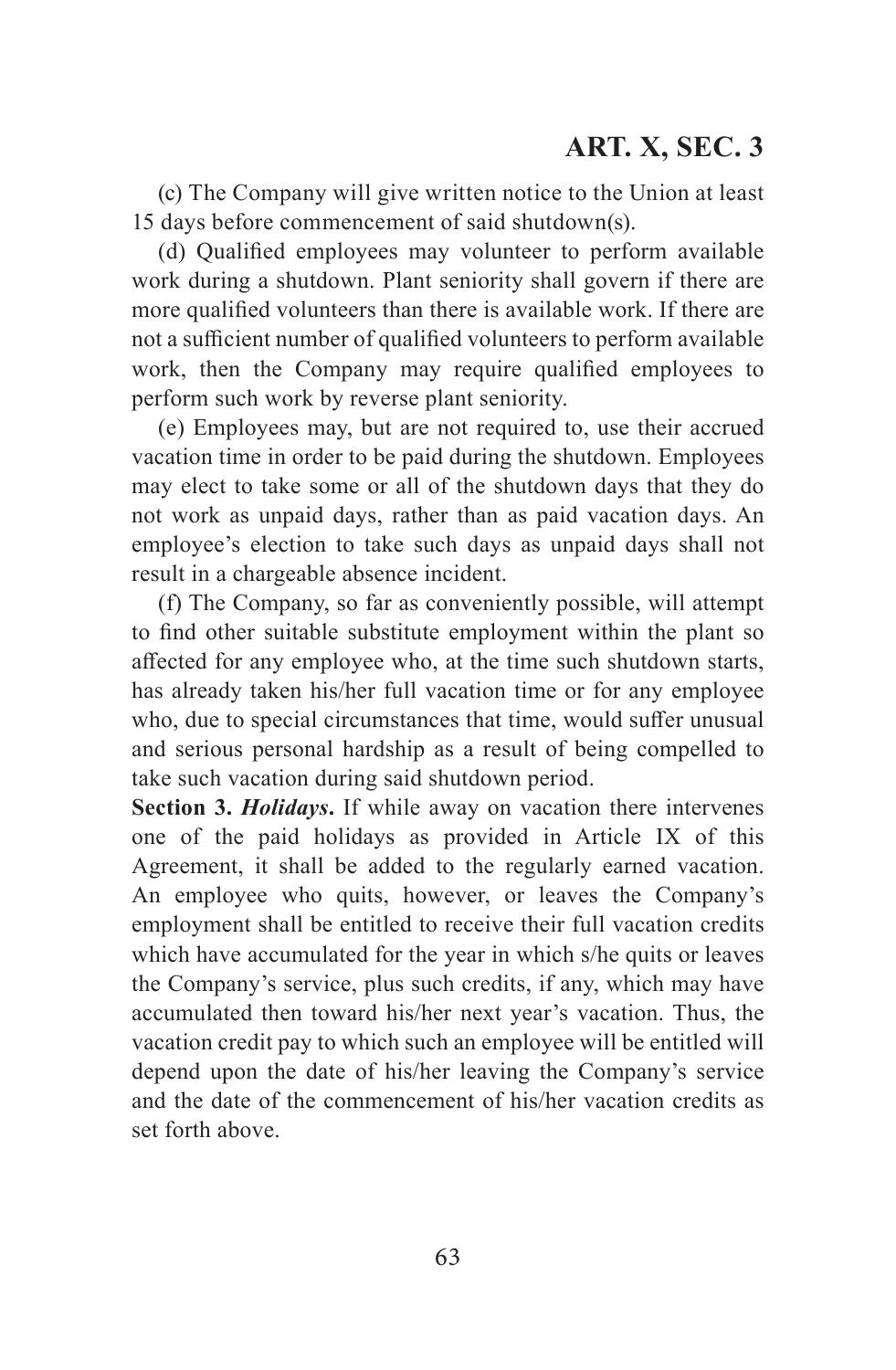#### **Article XI. Leaves of Absence**

**Section 1.** *Compliance with Laws*. The Company shall comply with all applicable state and federal laws respecting an employee's leave of absence, including FMLA/CFRA, PDL, USERRA, workers' compensation, School Related, Domestic Violence, and ADA/FEHA disability, and shall have the right to promulgate policies, procedures, and rules related thereto.

**Section 2.** *Additional Leaves of Absence.* The Company shall grant to any of its employees, without loss of seniority, the following leaves of absence, but all rights for bidding on jobs shall be waived by an employee while on such leave of absence.

(a) *Short Leaves of Absence*. Any employee shall be entitled to short leaves of absence when s/he can show legitimate reason therefore; provided, however, that when it is necessary to provide a substitute for the employee requesting such leave of absence, the Company shall be given a reasonable time within which to provide for such substitute.

(b) *Forty-Five Day Leave*. Any employee with one or more years of service with the Company shall be entitled to one leave of absence each year not to exceed fortyfive (45) continuous days; provided, however, that application therefor shall be made in advance at least five (5) days prior to the day on which the leave is to begin. Not more than ten (10) employees shall be entitled to such leave at any one time. No employee shall be entitled to such leave of absence for the purpose of taking or securing other employment, or engaging in any business activity except to attend to purely personal business matters. It is understood and agreed that where necessary to provide a substitute for the employee requesting such leave of absence, the Company shall be given additional time to provide such substitute. Upon the mutual agreement of the Company and the Union, the period of said leave may be extended to a maximum of ninety (90) continuous days for any senior employee who can show sufficient cause therefor,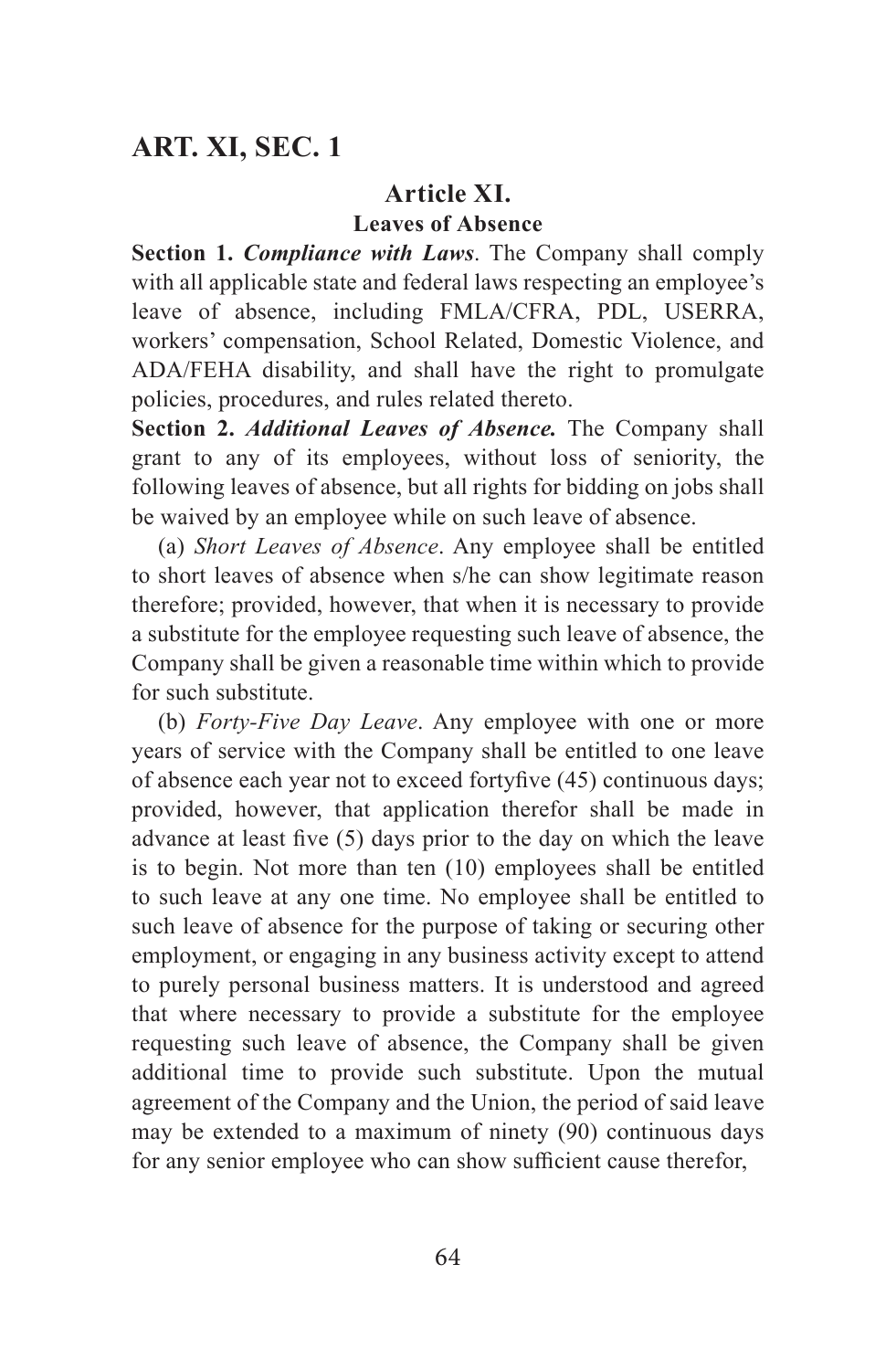provided that s/he keeps the Company advised of his/her whereabouts at least once each thirty (30) days.

(c) *Leave to Conduct Union Business*. An employee's election or appointment to conduct Union business shall be considered good and sufficient reason for obtaining a leave of absence. Such employee shall be given, upon written request from the President of the Union to Plant Management, a formal leave of absence not to exceed a period of one (1) year and which may be renewed for a further specified time by mutual agreement between the Company and said Union. Seniority for such employee shall continue to accumulate during such leave of absence. Up to two (2) employees, including the President, who as a result of being on such leave do not work enough hours in the year to be eligible for a full year of pensionable service for that benefit year, will begiven credit for a full year's pensionable service for that year. If more than one (1) employee holds office of President in the same benefit year, and if neither of those employees work enough hours in that benefit year to be eligible for a full year of pensionable service, both Presidents and up to one (1) additional employee may receive full pensionable service for that year.

(d) *Military Service Benefits*

(1) Upon reemployment of an employee who has qualified for USERRA leave and who has been actively deployed for at least one year of such leave, s/he shall be paid a month's salary on his her first regular pay day based upon his/her average monthly earnings for the twelve month period immediately prior to his her entry into service. This same benefit figured in a like manner will be paid to the heirs of an eligible employee, upon proper claim, in the event of the death of such employee while on military leave. These benefits are not payable to employees inducted under any short service reserve program.

(2) Any employee who, at a time when s/he shall have been laid off for a period of less than one (1) year, is inducted into or volunteers or is called or recalled for service and training or active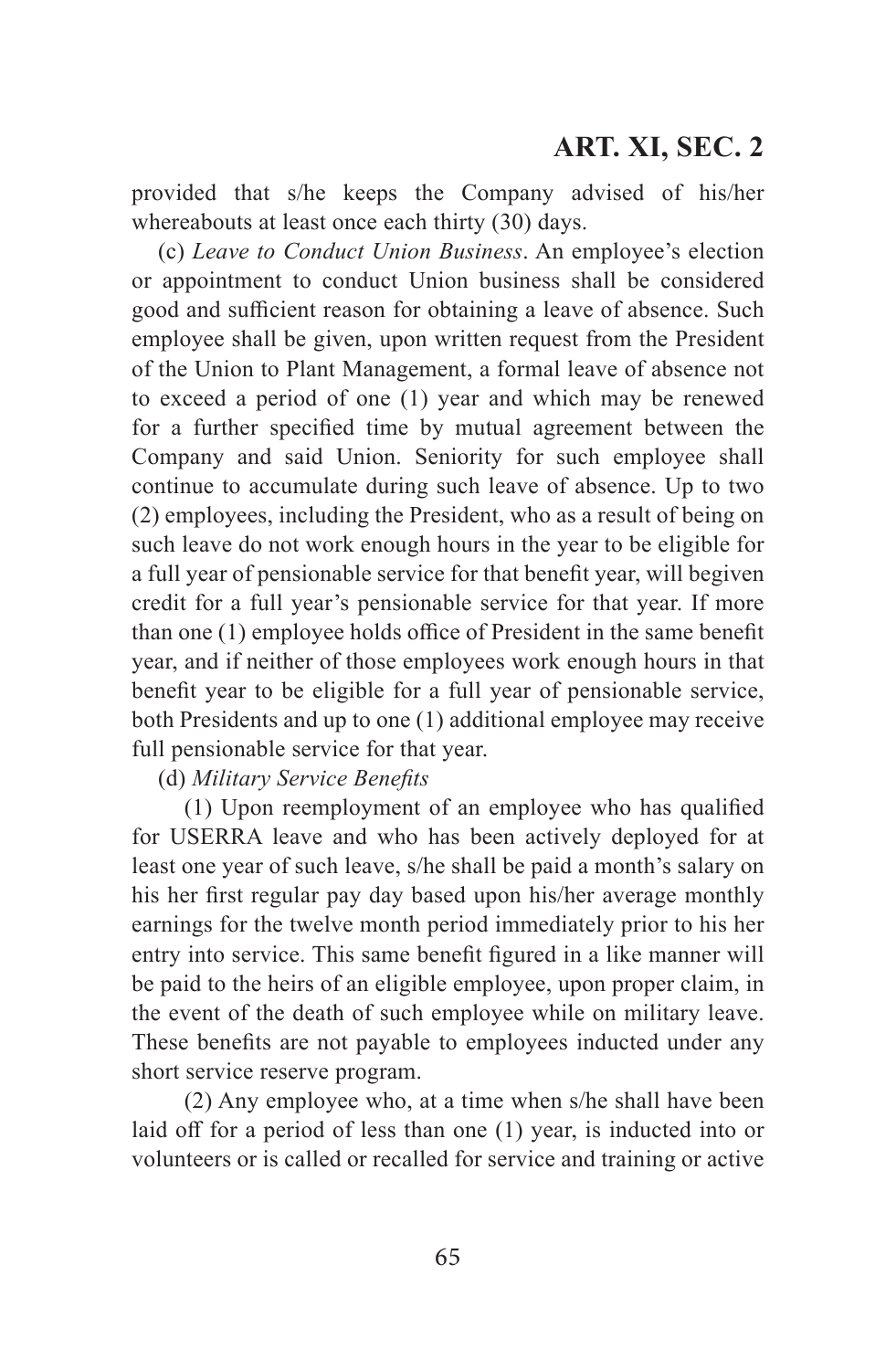service in the Land, Naval or Air Forces of the United States as stated above, and who serves for not more than four (4) years continuously (plus any period of additional service imposed pursuant to law) and who, upon the completion of such military service, complies with the above conditions, shall have the same accumulated seniority rights as if s/he had been continuously available for employment with the Company.

(3) *Seniority*. In conformity with the purpose and intent of this Section, it is understood and agreed that any employment or promotion to fill the vacancy created by the entry of any such employee into the military service shall be temporary.

(4) Any employee who is a Reservist in the United States Armed Forces and who is called to active duty shall be paid the difference between his/her Armed Forces pay and his/her regular straight time base wages during the period the employee is called to active duty to a maximum of 2080 hours per year, prorated on the basis of 40-hour weeks for the period actually on active duty.

#### (e) *Funeral Leave*

(1) In the event of the death of the spouse, Registered Domestic Partner, child, step-child, mother, step-mother, father, step-father, child's biological parent, mother-in-law, father-inlaw, grandparents, step-grandparents, brother or sister, great grandparent or grandchild, of any employee, the Company shall pay to such an employee who loses time from work to attend the funeral or memorial services or to make necessary arrangements and/or have some time for grieving, an amount equivalent to the straight time pay for 40 hours of pay.

(2) In case of death of the employee's spouse, Registered Domestic Partner, or child, if requested by the employee, the employee will be allowed one additional, consecutively taken calendar week off, which time shall be without pay and shall not count as time worked for overtime purposes. The employee may utilize this additional time off as vacation time, if the employee has available accrued vacation time. In the case of death of other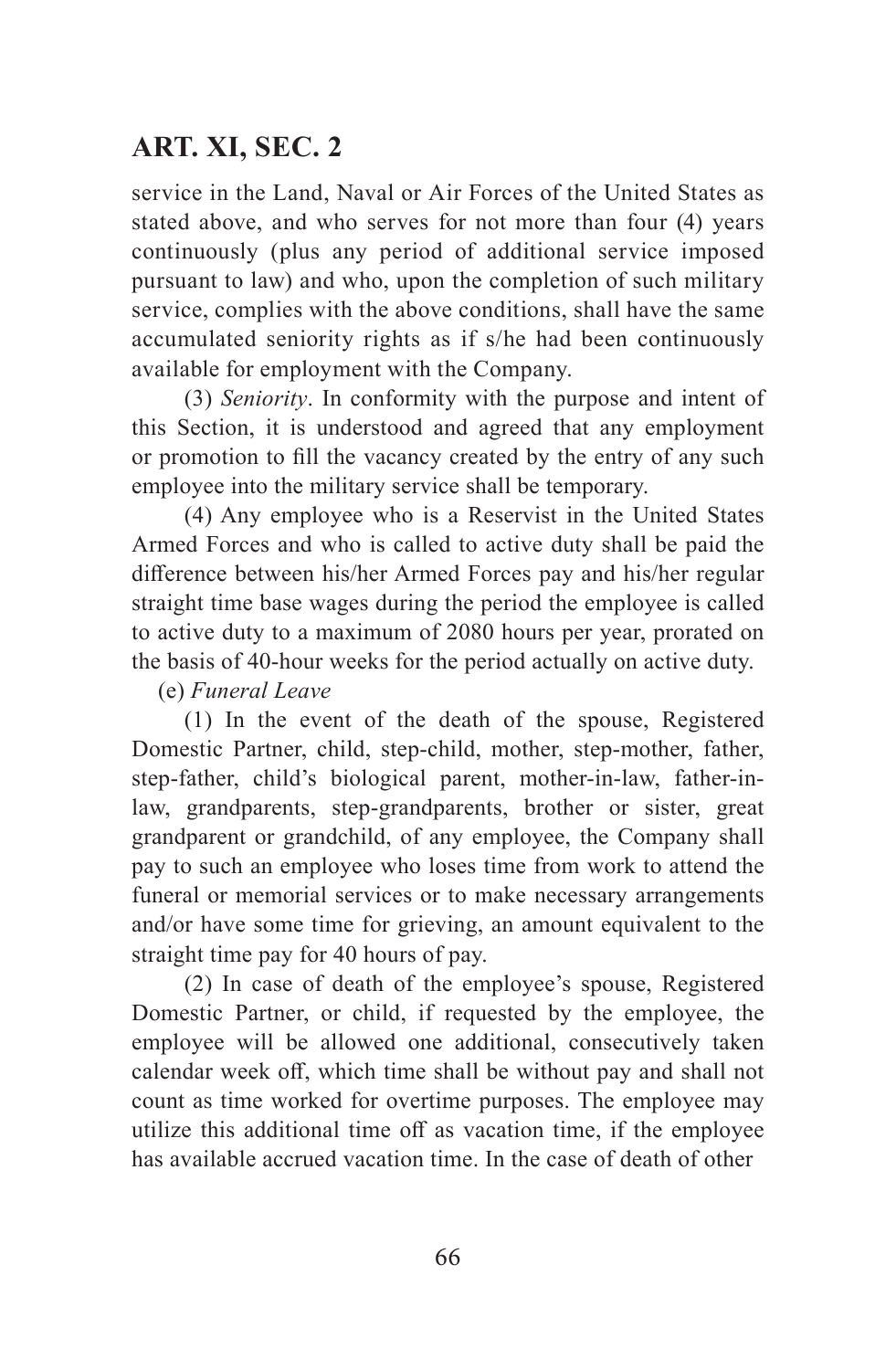than the employee's immediate family members, the employee may request additional time off as vacation time, or if the employee has exhausted his/her vacation time, may request unpaid leave, and the Employer will not unreasonably deny such a request.

(3) Upon proper notification to the Company, an employee who is scheduled to be on vacation, or is on vacation, may cancel any unused portion of such vacation that is needed to take funeral leave. The employee will return to work at the end of the vacation (as originally scheduled) or at the end of the funeral leave, whichever occurs later.

(f) *Death Benefit*. A death benefit of three (3) week's pay computed in like manner shall also be paid by the Company to the heir at law of an employee in the event of his/her death while in the active employment of the Company. For the purposes of this paragraph, the wife or husband of an employee shall not be deemed to be his/her spouse if they are separated and living apart at the time of the death of the spouse, and the term "heir at law of an employee" shall be deemed to include only the spouse or child, in the order named, of a married employee, or the mother, father, sister or brother, in the order named, of a single employee. The Company may pay the death benefits payable upon the death of an employee to any party claiming the right to receive the same and shall be under no obligation or liability whatsoever for having made payment to the wrong party. If any death benefit is not claimed within (60) days after it becomes payable, the Company shall not thereafter be under any obligation to pay the same.

**Section 3.** *Employee's Obligation To Cooperate***.** Employees have an obligation to timely, fully and truthfully cooperate with Company's handling of any leave of absence.

**Section 4.** *Payment for Health Insurance Contributions***.** Unless otherwise required by law, employees shall continue to pay their employee healthinsurance contribution amounts during any leave of absence.

**Section 5.** *Duration of Reasonable-Accommodation Leave***.** As to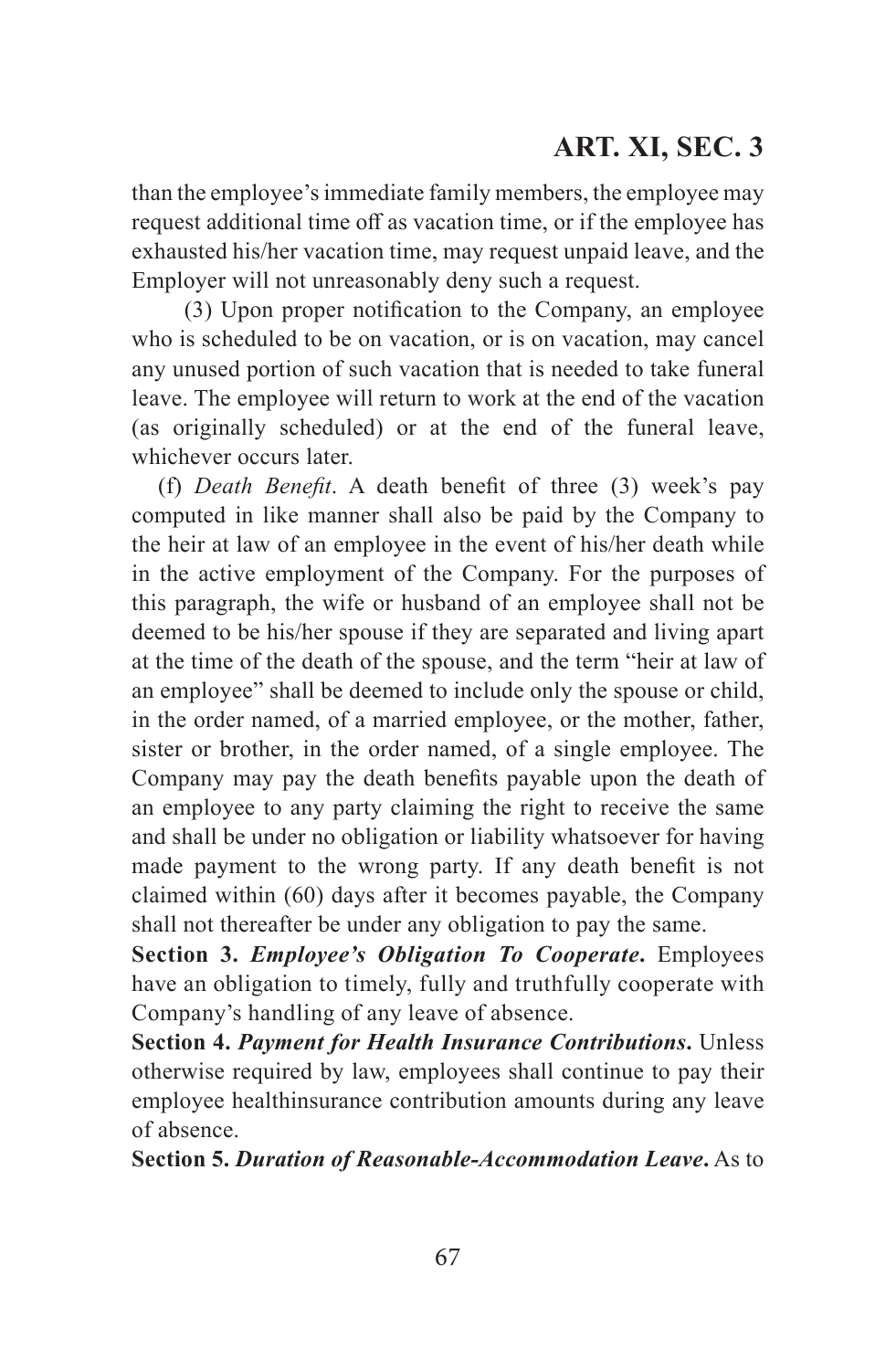any leave of absence that results from a reasonable accommodation for an employee's disability, the parties recognize that a total leave of absence, including any FMLA/CFRA rights, that exceeds 12 months shall presumptively be deemed to be unreasonable in light of the Company's legitimate business, operational, and staffing needs.

### **Article XII. Sick Leave Benefits**

**Section 1.** *Eligibility***.** Employees who become injured or sick under circumstances not compensable under the Workers' Compensation Law, and who have been continuously employed by the Company for one or more years at the time of such injury or sickness shall, effective March 15 of each year, be granted ten (10) days of sick leave benefits as follows: five (5) days that will be paid at 100% of the employee's base wage rate and five (5) days that will be paid at 75% of the employee's base wage rate.

(a) *Retention of Already Accrued Sick-Leave Benefits*: Employees who, as of the effective date of this Agreement, have accumulated sick-leave benefits shall be permitted to retain up to two hundred 200 hours of those accumulated sick-leave benefits. As to such hours, they shall retain the character of the accrued sick-leave payment method with which they were earned, i.e., sick leave that was accrued before November 4, 2004, will be paid at 100%, whereas sick leave that was accrued between November 4, 2004, and the effective date of this Agreement will be paid at 75% or 60%, as set forth in the 2004 Agreement.

(1) The highest value hours shall be the accrued hours retained as of May 17, 2010.

(b) A*ccumulation of Sick-Leave Benefits*: Sick leave so earned but not used during any benefit year may be carried over and used during succeeding benefit years. However, no employee may carry forward or accumulate more than a total of two hundred (200) sick-leave hours, including those hours earned and carried forward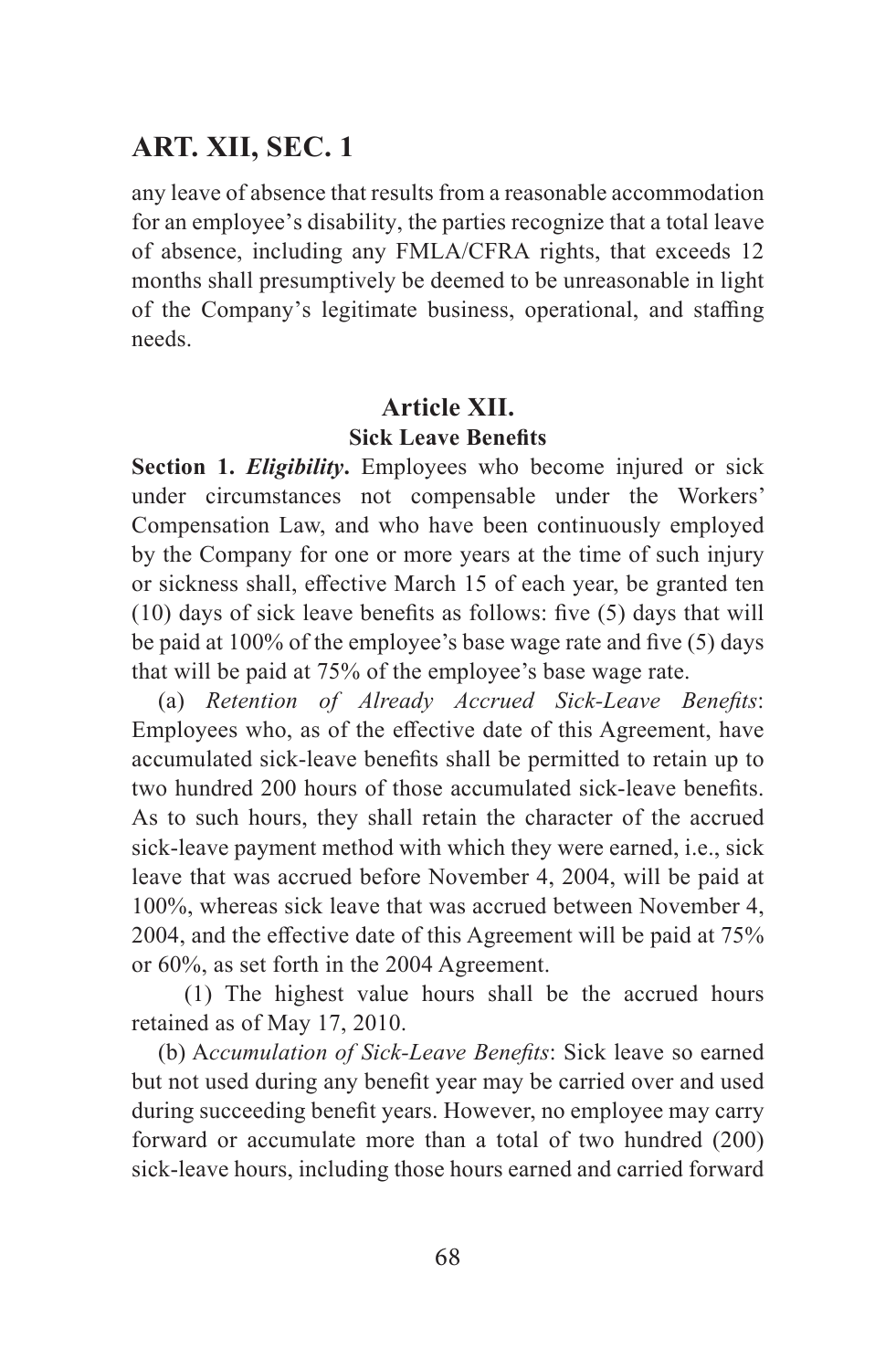from prior Agreements.

(c) Ten or twelve hours of sick leave must be used, if available, for each shift missed due to illness or injury. In all other respects the subject of sick leave is unaffected by the employee's regular shift being a 10 or 12-hour shift schedule.

(d) *Continuous Service:* Employment, for purposes of this section, shall not be considered continuous if broken or interrupted by discharge, termination from lay-off, voluntary termination by the employee or lay-off of 120 days or more. Upon recall after a lay-off of 120 days or more, employees with one or more years of continuous service shall be deemed to have one year of service for purposes of computing sick leave.

(e) *Renewal of Eligibility:* Employees absent due to accident, illness or sick leave must return to work before they become eligible for any benefits other than those for which they were eligible at the time they commenced such absence.

(f) *Notice of Disability:* Notice of disability not covered under the Workers' Compensation Law must be given to the Company by or on behalf of the employee as promptly as possible. Failure to give or cause such notice to be given will disqualify the employee from disability benefits.

(g) *Doctor's Note.* A written note from a duly licensed and practicing physician, dentist, chiropractor or a certified physician's assistant (physician's assistant is limited to when the period of illness or injury is seven (7) calendar days or less and when the employee is not hospitalized) containing his/her opinion of the cause, nature, extent and duration of the illness or injury shall be required to return to work if an employee is out sick for more than two (2) consecutive days.

(h) No sick leave benefits shall be paid for blood pressure and cholesterol tests.

(i) *Company Examination:* The Company, at its own expense, may require any employee to submit to a physical examination, either during or after sick leave, by a duly licensed and practicing physician selected by it.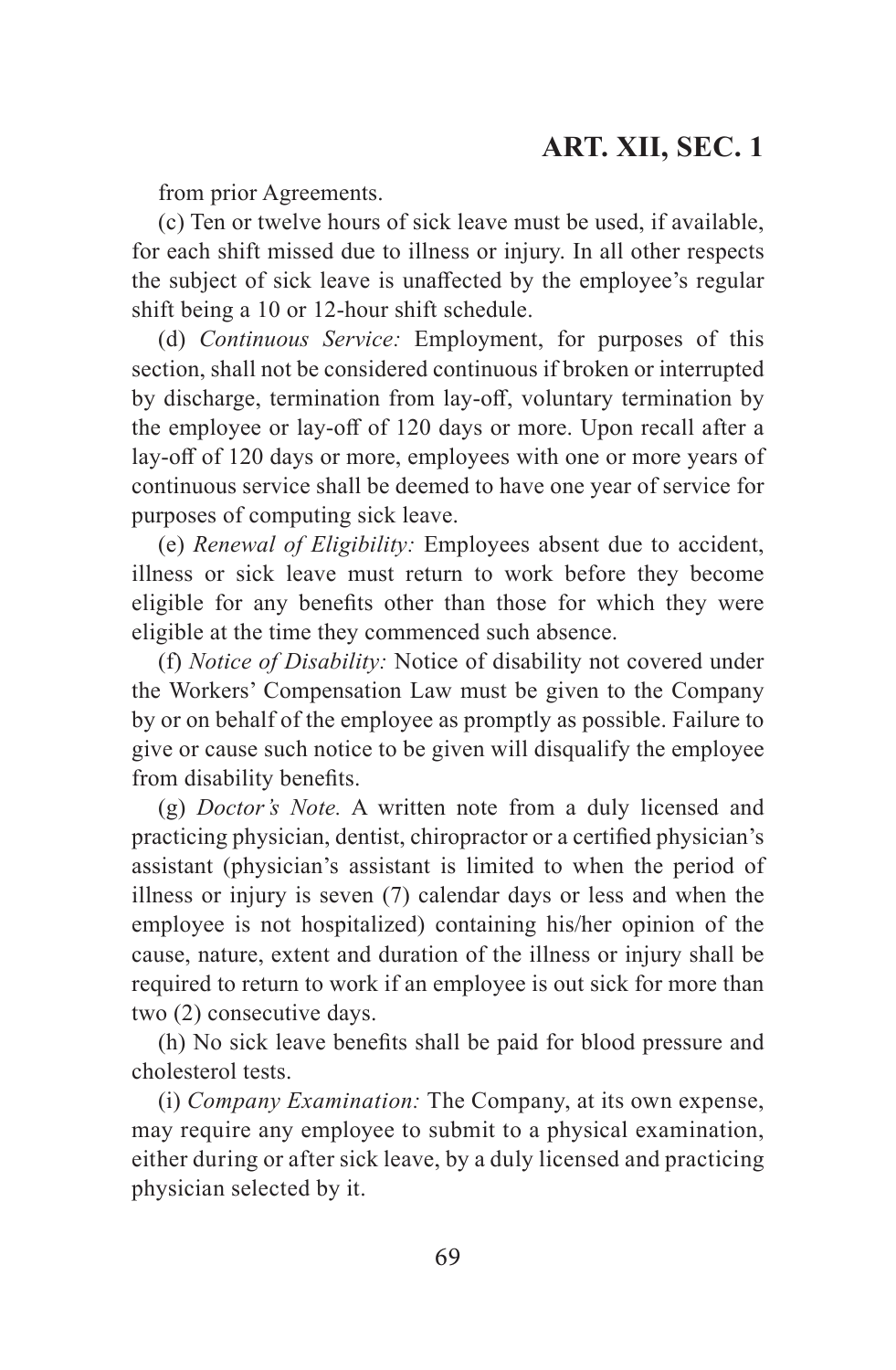(j) *Disqualification:* No sick-leave benefits shall be payable for illness or injury resulting from drunkenness, use of drugs or narcotics, willful self-inflicted injury, or willful participation in fights, brawls or riots.

(k) *Abuse of Sick-Leave Privileges:* The Union and the employees shall endeavor to avoid any abuse of sick-leave privileges. The Company may take appropriate action in the event of such abuse. The Union will, at the request of the Company, investigate alleged abuse of sick-leave privileges in the spirit of this clause and will act insofar as is reasonably possible to minimize abuse.

**Section 2.** *Coordination with Compensation Pay***.** Benefits payable under this Article shall be coordinated with benefits payable under Article XIII in such a way that the total benefits payable under this Article and Article XIII shall not exceed the eligibility established under Paragraph 1 of this Article. If there is a doubt by the Company as to whether sick leave benefits should be paid under this Article or Article XIII, then the benefits will be paid under this Article until the proper determination has been made.

**Section 3.** *Integration with EDD/SDI Benefits***.** Employees shall be required to timely apply for California SDI benefits. Until such time as such benefits are granted, the Company shall pay sick leave benefits pursuant to this Article. While SDI benefits are being paid, the sum of an employee's SDI benefits plus the employee's sick days shall equal no more than 75% of the employee's base wage rate (to the extent that the employee has sick days available).

**Section 4.** *New Employees***.** To employees who are not eligible for sick-leave benefits hereunder by reason of not having completed one year's service, the Company shall grant three (3) days' sick leave under the following terms and conditions:

(a) The sick-leave benefits shall be the same as those payable under California State U.C.D. Fund regulations.

(b) The sick-leave benefits shall only be paid for those of the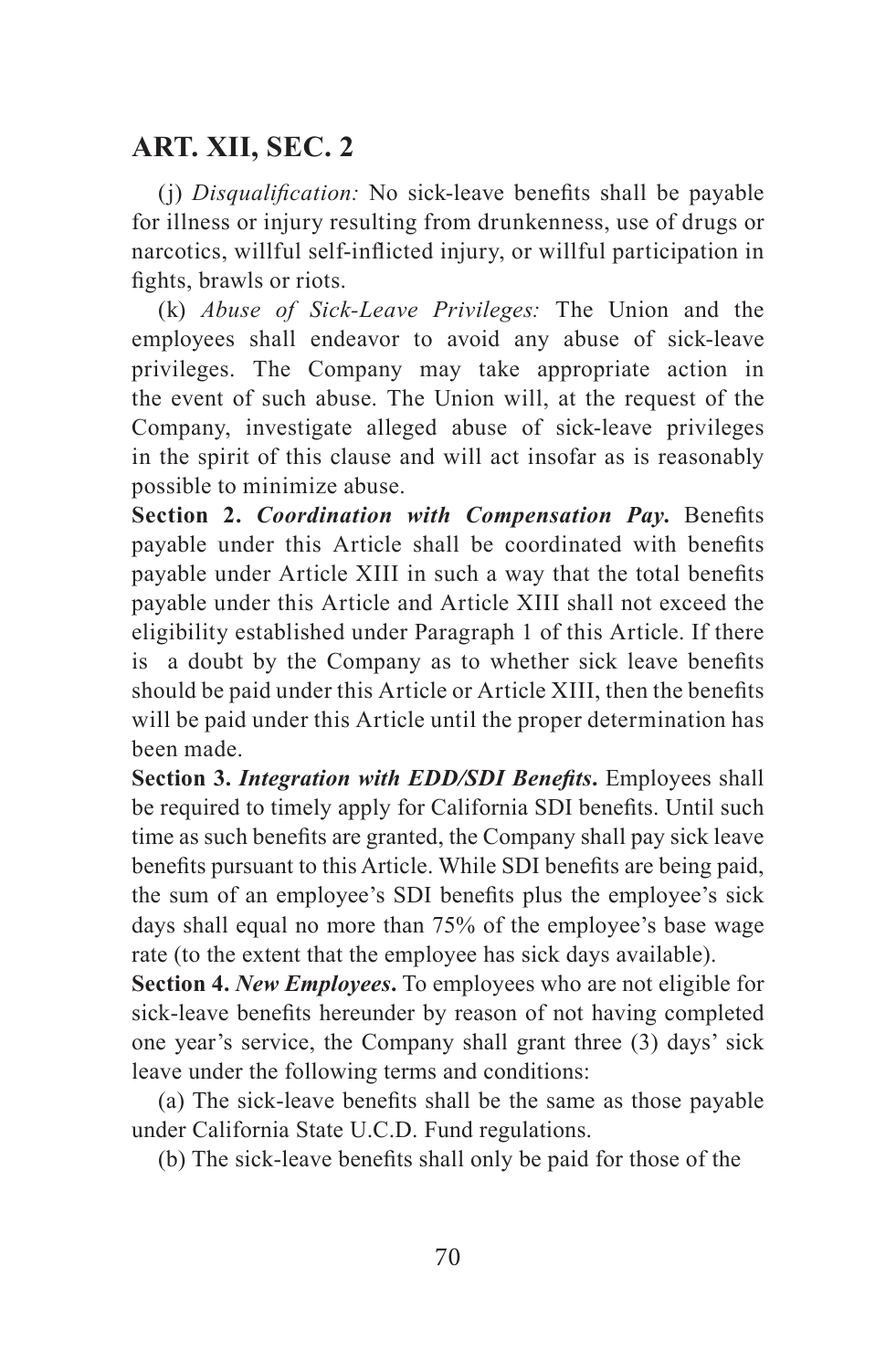employee's first three (3) days of sickness on actual scheduled working days.

(c) To be entitled to sick-leave benefits hereunder the employee must be eligible for, qualify for, and actually receive benefits for the same sickness or disability from the aforementioned State Fund; that is to say, s/he must be eligible thereunder and his/her sickness must be of such duration (7 days or longer) as to qualify him/her for benefits for sickness or disability.

#### **Article XIII.**

#### **Disability Indemnity For Occupational Injury**

**Section 1.** *Benefits During 1st Week*. If an employee becomes totally disabled as the result of an injury arising out of and in the course of his/her employment with the Company, the Company shall pay to him/her for each of the first three (3) days of his/ her disability a disability indemnity computed in like manner and equivalent in amount to that payable for like disability under Workers' Compensation Law of California after the first three (3) days of disability. No indemnity shall be payable after the first three (3) days of disability except as provided in Section 5 below of this Article, and no indemnity shall be payable if the injury or disability is selfinflicted or is caused by intoxication or the willful misconduct of the employee or is otherwise of a type or nature which is noncompensable under the Workers' Compensation Law. The disability shall be deemed to commence on the day after the injured employee quits work as a result of the injury and shall be deemed to continue thereafter so long as the employee remains totally disabled. When an employee is injured on the job and is unable to continue on the job, s/he shall be paid for the balance of the shift.

**Section 2.** *Notice to Company***.** Notice of the injury must be given to the supervisor immediately, or as soon as possible after the injury, by the injured employee.

**Section 3.** *Doctor's Certificate***.** Each claim for disability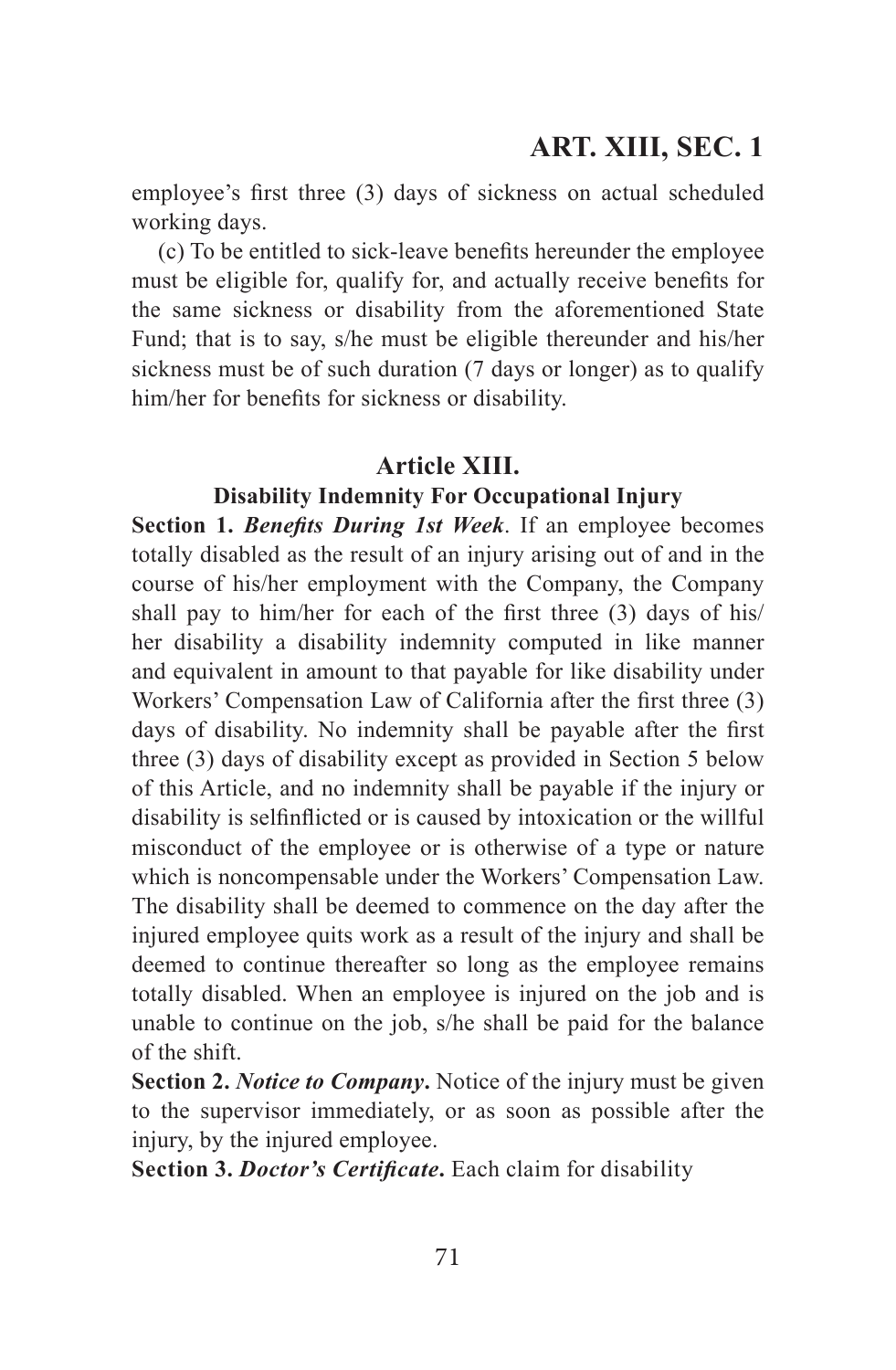indemnity must be supported by the written report of the duly licensed and practicing physician or dentist authorized to treat the employee.

**Section 4.** *Company Examination***.** The Company, at its own expense, may require an employee to submit to a physical examination either during or after his/her disability by a duly licensed and practicing physician selected by it.

**Section 5.** *Supplemental Compensation***.** The provisions of this paragraph, which provide a system of supplemental disability wages, shall apply to injuries incurred on or after May 1, 1960. If an employee so injured is entitled to and actually receives disability compensation benefits under the Workers' Compensation Law of California for disability after the first seven (7) days of disability, then the Company, in addition to any disability indemnity otherwise payable to the employee by the Company for the first seven (7) days of the disability as provided in Section 1 above, will also augment or supplement said State disability compensation benefits so received for disability after the first seven (7) days of disability by contributing to the employee supplemental disability wages in such sums as will, when added to and combined with said State benefits, aggregate seventy-five (75%) of the employee's regular wages; provided, however, that the Company shall not be obligated to contribute said supplemental disability wages unless the employee is then entitled to and has sufficient sick-leave credit available to him her for such purpose. The maximum amount which the Company is obligated to pay as sick leave or disability indemnity or as supplemental disability wages shall not exceed the sick-leave credit to which an employee is entitled at time of payment of any such type of benefit. The Company shall be entitled to credit disability benefits and supplemental disability wages against its obligation to pay sick leave under Article XII above with the result that as soon as the Company has paid an employee the full amount of his/her sick leave, whether paid as sick leave under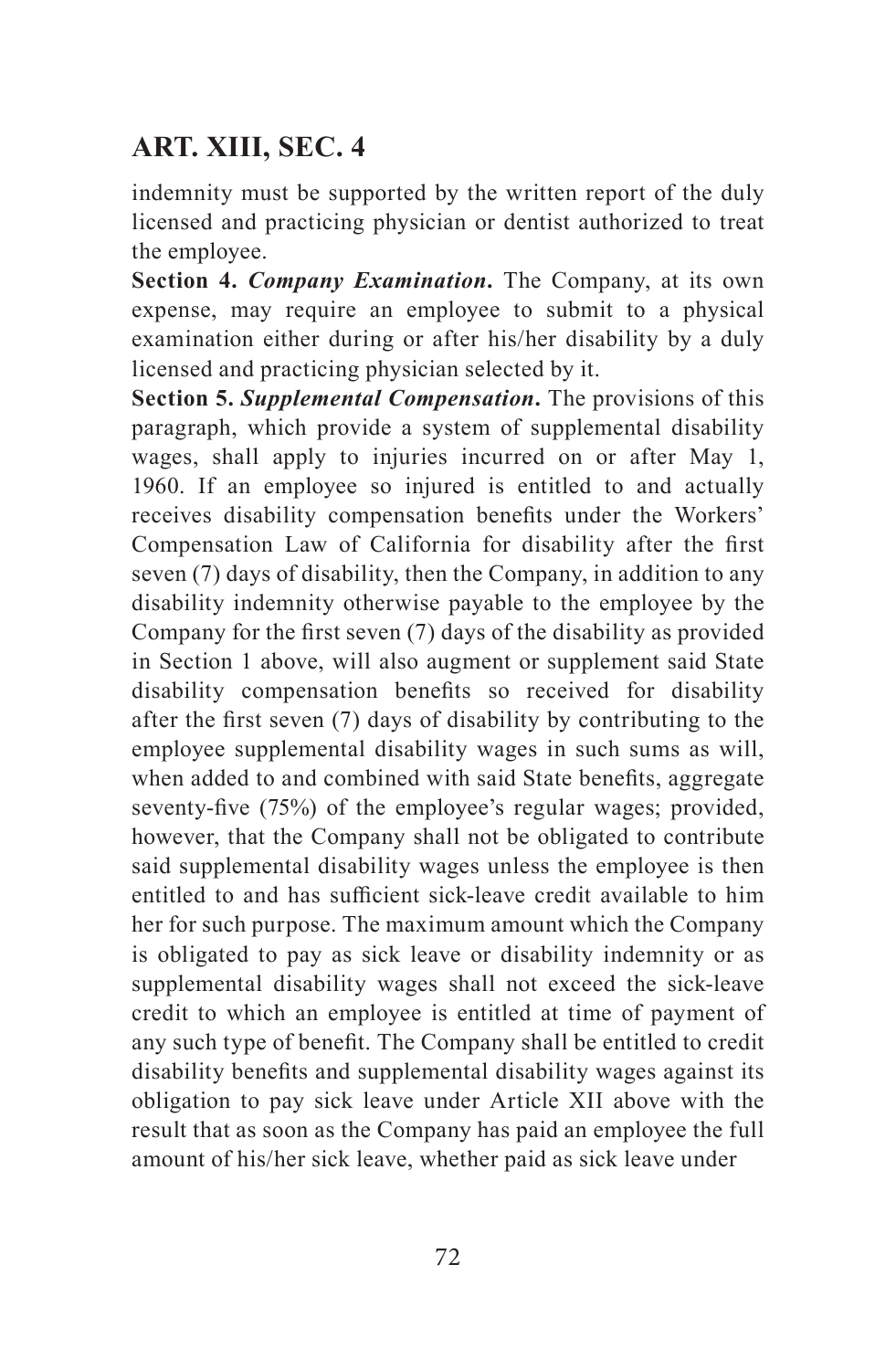### **ART. XIV**

Article XII above or as disability indemnity under Section 1 above or as supplemental disability wages under this Section, then the Company shall be under no further liability whatsoever to pay further sick leave pay or disability indemnity or supplemental disability wages to employee.

#### **Article XIV. Jury Duty and Witness Pay**

Employees whose absence from work is necessitated by performance of jury duty or who are subpoenaed as a witness in an action before a court of law or Industrial Accident Commission of the State of California shall be paid whatever sum is necessary, in addition to fees received by such service, to indemnify them at straight-time pay for all working time, not the exceed eight (8) hours per day or forty (40) hours per week lost because of such service. Such indemnity shall be limited to one month. This limitation shall not apply to any employee on actual jury duty until s/he is dismissed from such active duty.

#### **Article XV. Safety**

**Section 1.** *Safety Program*. Recognizing that prevention of accidents is mutually beneficial, the responsibility of the parties in respect thereto shall be as follows:

(a) The Union and the Company will abide by all applicable federal and state laws relating to the operation of the Boron Plant and Mine and to the safety of those working therein.

(b) The Union shall be entitled to submit recommendations and suggestions to the Company and be represented on any safety committees established and the Company agrees to confer with the proper representatives of said Union in order to coordinate and accomplish a safety program.

The Union shall pick a safety representative and two alternates for each department. If the safety representative is absent, then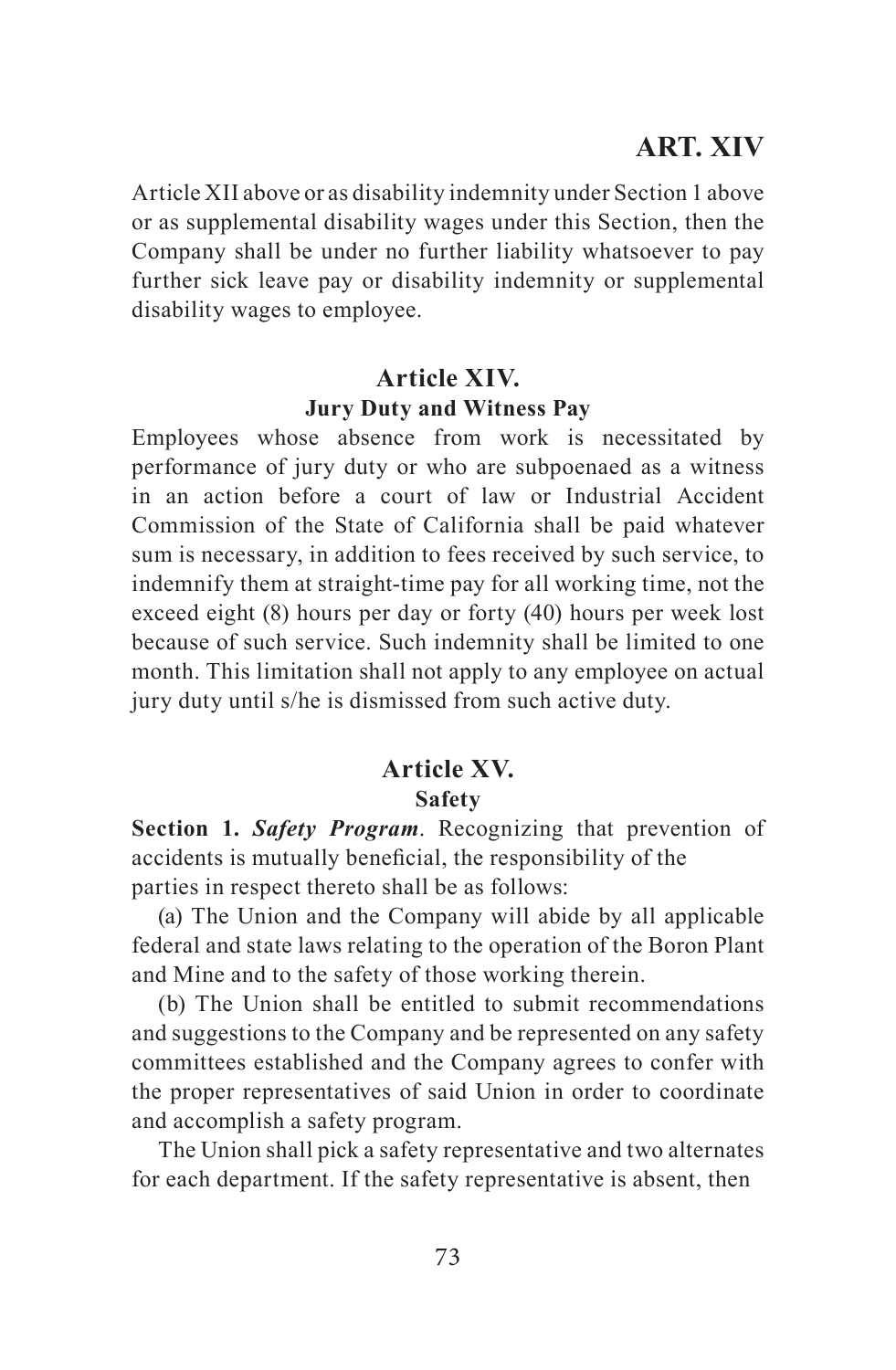one of the alternates shall represent the department.

(c) The Company and the employees thereof must comply with all the safety rules established by the joint parties to this Agreement, or by the Company independently, and make every effort to cooperate in carrying out the accident prevention program.

(d) The Company will provide all standard safety equipment required by management on any job and maintain satisfactory working conditions, particularly with respect to, but without being limited to, heat, dust, drinking water, floor drains and light. The Company will give an employee a thirty-five (\$35) dollar credit towards the purchase of single vision prescription safety glasses and a fifty (\$50) dollar credit toward the purchase of multiple vision safety glasses purchased through the Safety Department. The Company will reimburse an employee up to \$80 per pair of Safety shoes/boots to a maximum of two (2) pair per year. An employee may combine the \$80 allowance for each pair to purchase a one pair of Safety shoes/boots in the calendar year.

(e) In the event an employee believes that conditions found in his/her work area are dangerous to his/her health or safety, s/ he shall report his/her findings to his/her immediate supervisor and s/he shall not be required to work in such area pending an inspection and determination by the immediate supervisor and an appropriate management representative in the presence of a Union Safety committeeman on duty that the area is safe, it being understood and agreed that management's determination as to the safety of the area shall be binding. This decision is subject to the grievance and arbitration procedure.

(f) There will be a 10-minute Weekly Safety Meeting to be held during working hours for all employees.

(g) The Company agrees to provide adequate lighting in parking areas for the Mine Departments.

**Section 2.** *Cleanup by Operators.* Operators shall be responsible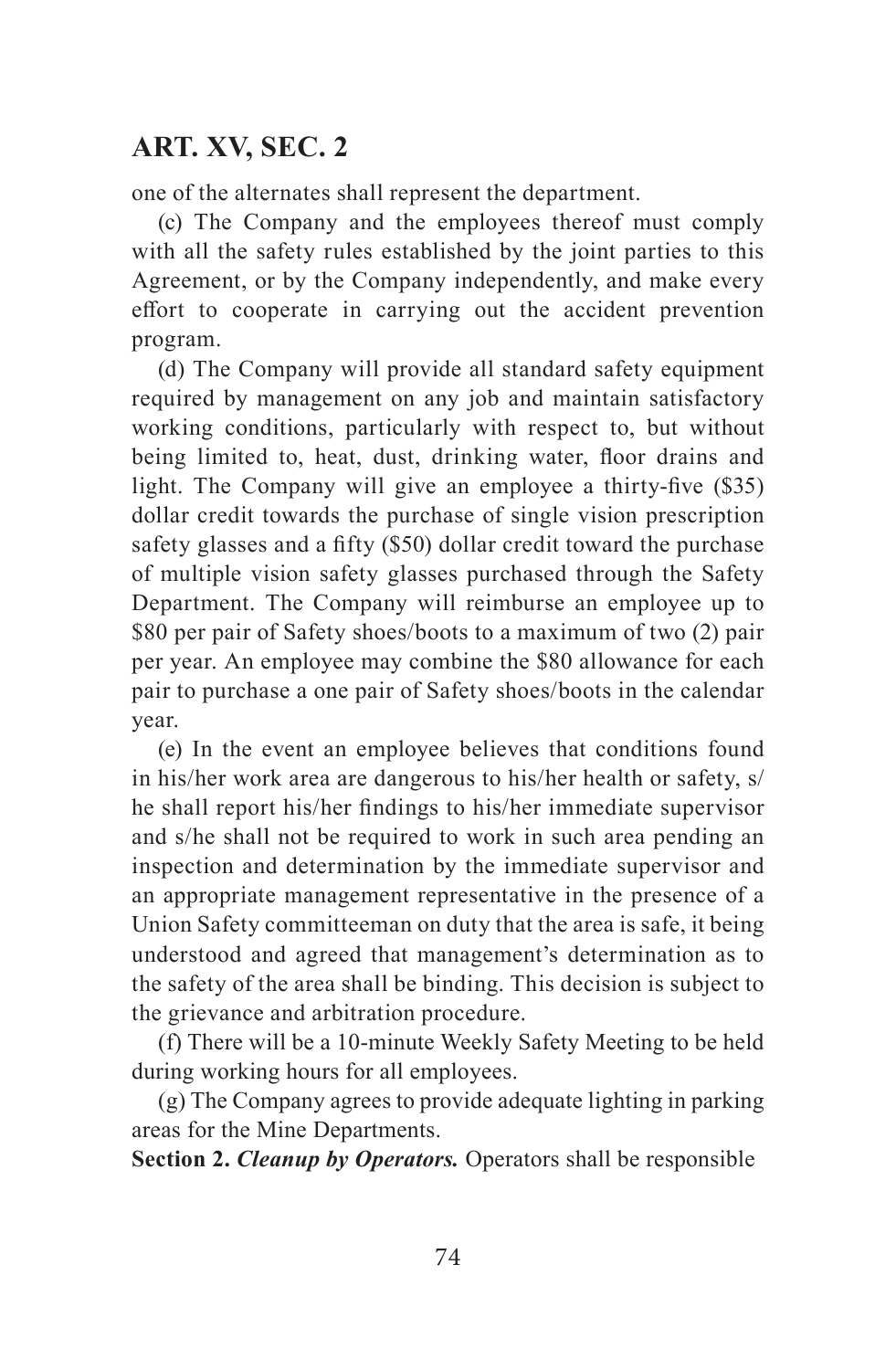for cleanliness in and around their operating area in the Boron Plant or Mine when spills or trash are due to operations. An operator training program will be instituted, and all employees required to operate the Uniloader or similar cleanup equipment will be required to receive this training.

The Company agrees to add to the employees presently using Company furnished coveralls or uniforms: Shovel Operators, Assistant Shovel Operators, Riggers and Heavy Equipment Operators when working on or around the mine shovels. The Company will also furnish 3 pairs of coveralls per week per man for the lube crew and will stock 15 more pairs of coveralls for dirty jobs for Truck Shop employees. The Company will also furnish up to 2 pairs of coveralls per week per man for Fusing Plant Senior Firemen and Firemen.

The Company agrees to launder all coveralls furnished by the Company.

**Section 3.** *Company Examination***.** Prior to an employee being transferred to a safety critical job, that employee must pass a fitness for duty examination at Company expense by a physician of his/her choice for that position. If the employee does not pass this physical, the Company will make reasonable accommodation for that employee as required by the applicable state and federal laws. Such reasonable accommodation may include, but is not limited to, returning to the job they held at the time of the bid. Safety critical jobs are all jobs as listed in Appendix A, except shop clerks, janitors, and laboratory personnel.

#### **Article XVI. Contracted Work**

**Section 1. Contracted Wor**k. No contracts shall be let for work which ordinarily has been performed by the Company's own labor force, it being understood and agreed, however, that this provision excepts any and all work of such nature as involves the use of special equipment not in the possession of the Company or the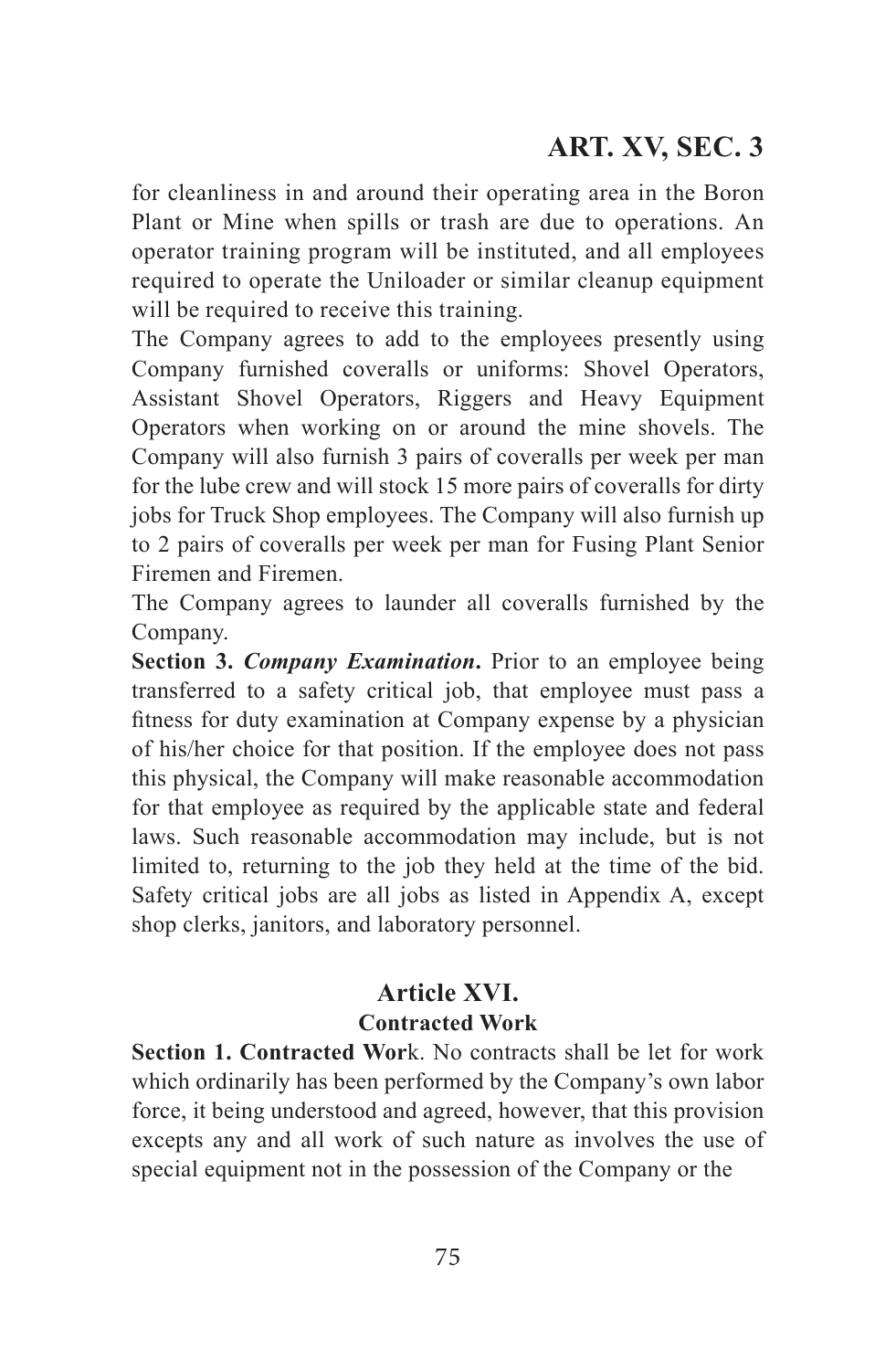installation or construction of machinery, equipment or material wherein the manufacturers or producers of the same give a guarantee on the life of the materials or the satisfactory operation of the machinery or equipment.

**Section 2.** *Mine Department and Maintenance Department***.** Any project involving work of any classification in the Mine Department and in Maintenance Department shall be contractible not withstanding any other provision of the Collective Bargaining Agreement if the work on that project is 175 hours or more, unless it involves the work of instrumentation/electricians, in which case the project shall be contractible if the work on the particular project exceeds 150 hours or more.

(a) If the Company's original estimate of the number of hours to complete the project is off by 10% or less, the project shall remain contractible.

(b) Within a reasonable period of time not to exceed 10 days (except in the case of emergency or where the affected areas of the plant go out of service for reasons not planned without at least 10 days notice) prior to contracting out any project under paragraph 2 above, the Company will advise the Union in writing the following:

(1) That it plans to contract out the project.

(2) The definition and scope of the project.

(3) The number of hours to be worked in affected classifications on the project.

(c) The Union shall be given an opportunity to present its views to the Company concerning the contemplated subcontracting, which views shall be given conscientious consideration by the Company. The final decision, however, about whether to contract out the project or work rests with the Company, subject to the Agreement's grievance procedure.

(d) The Company and Union agree to establish a joint Committee charged with the oversight of and review of contracted work effective November 4, 1998. This committee shall be comprised of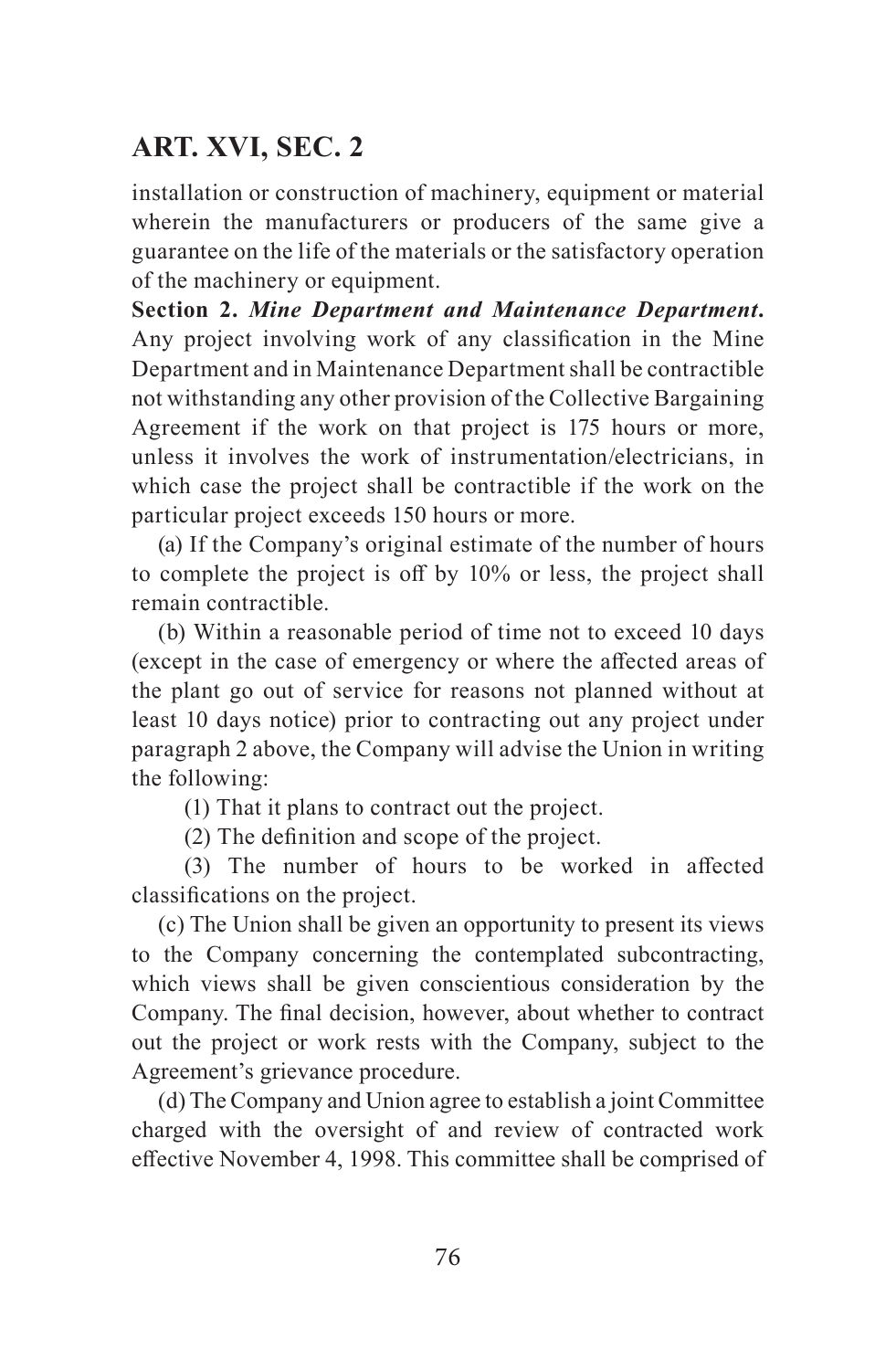at least one representative from each of the following: Engineering, Refinery Services, Mine Department, Human Resources, Union Executive, and at least one Craftsperson representing the specialty in question. This Committee shall report to the Vice President, Boron Operations and have the following mandate:

• To review and make recommendations on the "overall decision making process" pertaining to the use of contractors and/or Borax employees for projects, notwithstanding any other provision of the Collective Bargaining Agreement, which could be contracted out under proposed Article XVII, Section (2).

• As a first initiative, to evaluate, research, analyze, and report on the costs and benefits associated with the use of Instrumentation Electrical Contractors currently on site or other contractor areas as the committee may deem appropriate.

• The mandate for this committee shall be for duration of the Collective Bargaining Agreement.

**Section 3.** *Earth Works***.** Every job of construction or building any major earth works, such as, but not limited to, dams, dikes, airstrips and new roads, and every job of moving or excavating earth other than normal open pit stripping and mining, such as, but not limited to, restoration of mining contours after pit slides, surface site clearance, and site clearance for removal or relocation of underground facilities, or any part of such job, may be contracted at the Company's option.

#### **Section 4.** *Packing & Screening***.**

(a) The Company shall have the right to contract for domestic packing and screening, only if:

(1) The Company's related packing and screening equipment is running at peak capacity on a 24/7 basis; and

(2) There is no layoffs or other loss of bargaining-unit employment related thereto; and

(3) The Company provides notice to the Union of the decision to contract.

(4) For purpose of the foregoing, "peak capacity" is not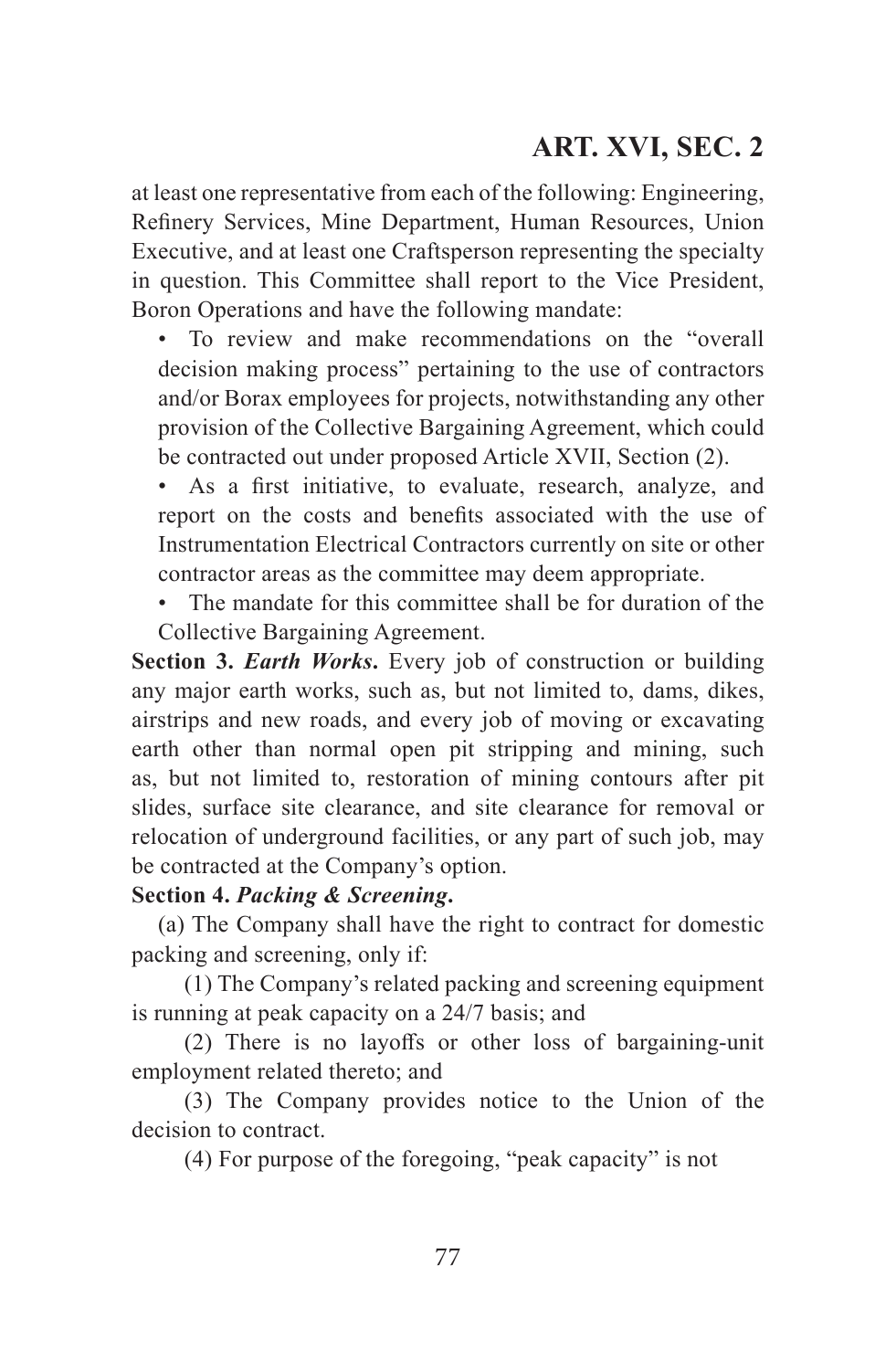affected by lack of labor, either the number of employees or the amount of overtime; and the degradation or loss of equipment shall not be a basis for contracting work pursuant to this Section.

(b) If the contracting out hereunder exceeds 6 months in the trailing 12 months, then the Company and Union shall meet to discuss whether the Company shall continue to contract out this work. It is the intent of the parties to not have the Company permanently contract out such bargaining-unit work.

**Section 5.** *Guidelines. Memorandum of Understanding***.** The following is intended to provide guidelines in the interpretation and application of Article XVII of the current collective bargaining contract between INTERNATIONAL LONGSHOREMEN'S AND WAREHOUSEMEN'S UNION LOCAL 30 ("the Union") and U.S. Borax Inc. ("the Company") insofar as the same pertains to the work of the maintenance group.

#### **A. DEFINITIONS**

(1) "Structural work" means the labor required for the construction, erection, repair, addition to, modification involving the structural integrity, moving or razing of buildings or other structures, and the fabrication, preparation and treating of materials used in the foregoing. Typical structures shall include but not be limited to the following: All buildings, bridges, bridge supports, ore bins and supports, elevated water tank supports, crystalizer supports, cooling towers, silos, thickener supports, the pan motor and pan feeder and crusher supports in the pit, the pit belt head frame, the structural steel supporting the crushing and screening equipment in Plant 5. It shall not include repairs to equipment mounts for machinery or equipment after such machinery or equipment has been placed in full time operation.

(2) "Equipment mount" means a device or assemblage constructed for the sole or principal purpose of supporting or securing against movement any specific machinery or equipment which rests upon it. It does not include any member of construction which has as its principal function the structural integrity of a structure.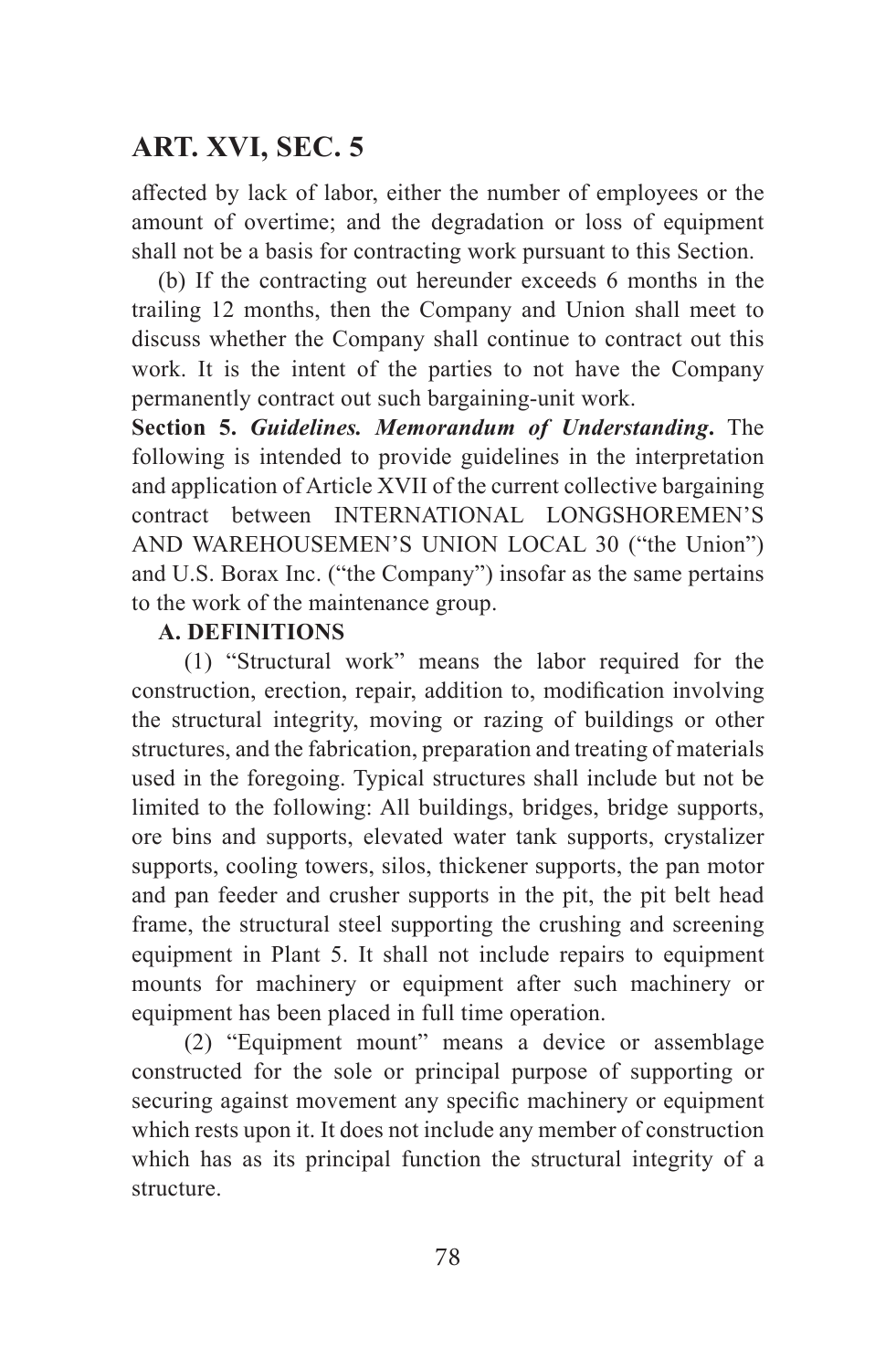(3) "To contract" means to procure the performance of work by persons who are not employees of the Company.

#### **B. STATUS OF STRUCTURAL WORK**

Structural work shall not be deemed work which ordinarily has been performed by the Company's own labor force within the meaning of Article XVII, and it may be contracted.

# **C. STATUS OF WORK ON MACHINERY OR**

### **EQUIPMENT**

(1) New Installations.

The following work shall not be deemed work which has ordinarily been performed by the Company's own labor force within the meaning of Article XVII, and it may be contracted:

a. All of the outfitting of a new structure or of an extension to an existing structure.

b. The initial installation in such a structure or extension of equipment and machinery and the mounts therefor.

c. The installation at any place of new units of equipment or machinery, including the mounts therefor, which is designed and installed to function in addition to or in replacement of any equipment or machinery already installed.

(2) Existing Machinery and Equipment

a. The ordinary repair and maintenance of all machinery and equipment, and the mounts therefor, including all electrical and instrumentation work connected therewith, shall be deemed to be work which has ordinarily been performed by the Company's own labor force and shall not be contracted.

b. All new electrical and instrumentation work may be contracted.

c. The tie-in to existing equipment and machinery of all work made contractable by the provisions of these Guidelines may be contracted.

(3) Mobile Equipment and Automotive Vehicles

All of the following work may be contracted:

a. The rebuilding after removal from the vehicle, of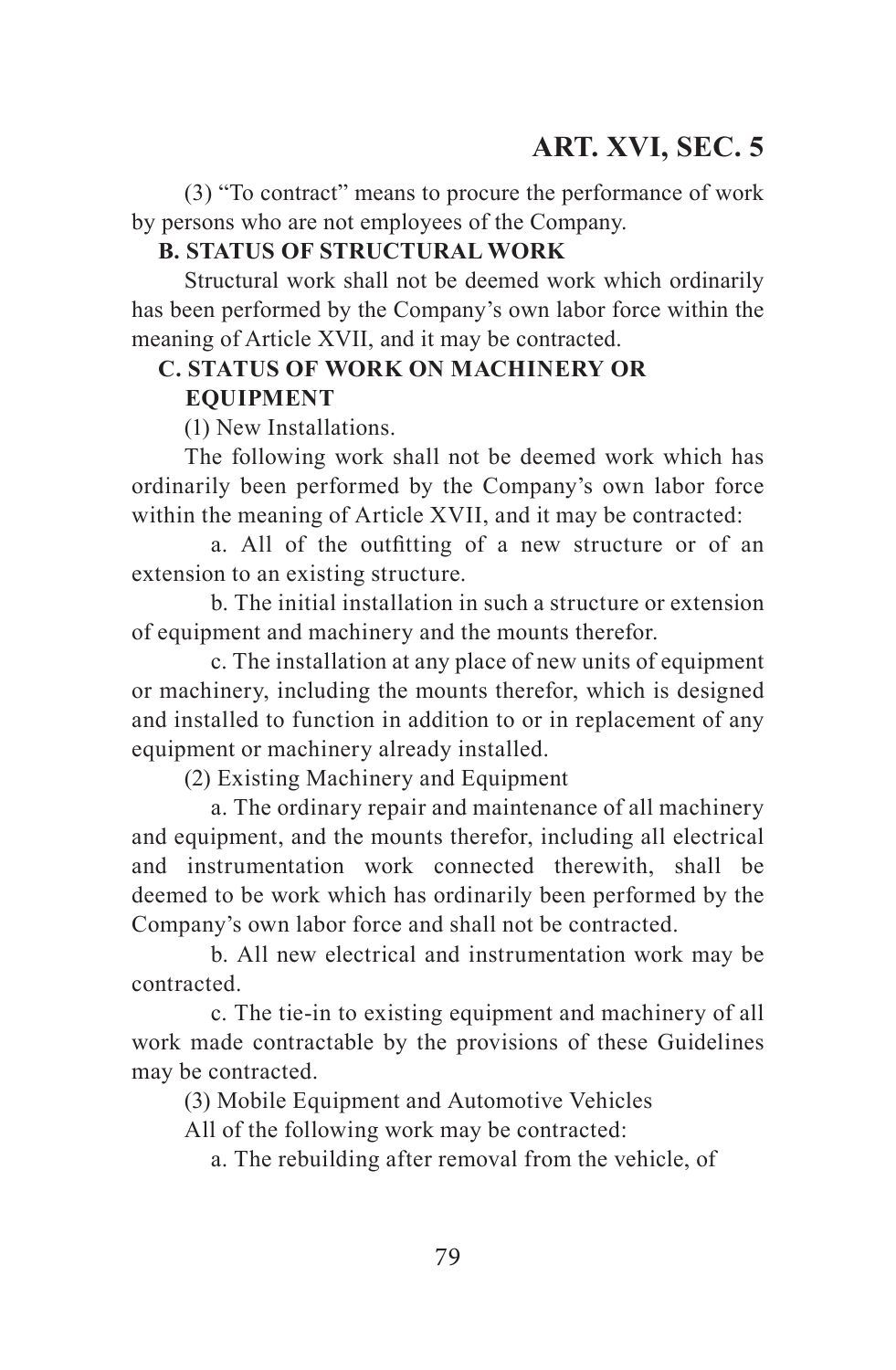major components, such as, but not limited to, engines, transmissions, differentials, electrical wheel drive motors, generators and alternators of mobile equipment and automotive vehicles not licensed to operate on public highways.

b. The maintenance and repair of automotive vehicles licensed to be operated on public highways.

c. Warranty work performed on purchased or leased vehicles whether on the basis of hours of operation, availability or otherwise.

(4) Lack of Equipment or Skills, and Guaranteed Work Notwithstanding the provisions of Article C, section (2) (a) above, the work therein described may be contracted if it falls within one of the following exceptions:

a. Substantially all of the work involves equipment not in the possession of the Company. Equipment which the Company has historically leased and which can be leased on substantially equivalent terms shall be deemed to be equipment in the possession of the Company.

b. The work consists of installation or construction of machinery equipment or materials wherein the manufacturers or producers of the same give a guarantee on the life of the materials or the satisfactory operation of the machinery or equipment. It is understood and agreed that this exception shall apply where the guarantee aforesaid is expressly conditioned upon the performance of the work of installation or construction by employees of persons or organizations selected by said manufacturers or producers other than the Company's own labor force.

c. The work required skills or experience not possessed by members of the Company's own labor force who are members of the bargaining unit.

(5) Accident or Force Majeure Circumstances Any of the work described in Article C, Section (2) (a) made necessary by accident or force majeure may be contracted if it falls within one of the following exceptions: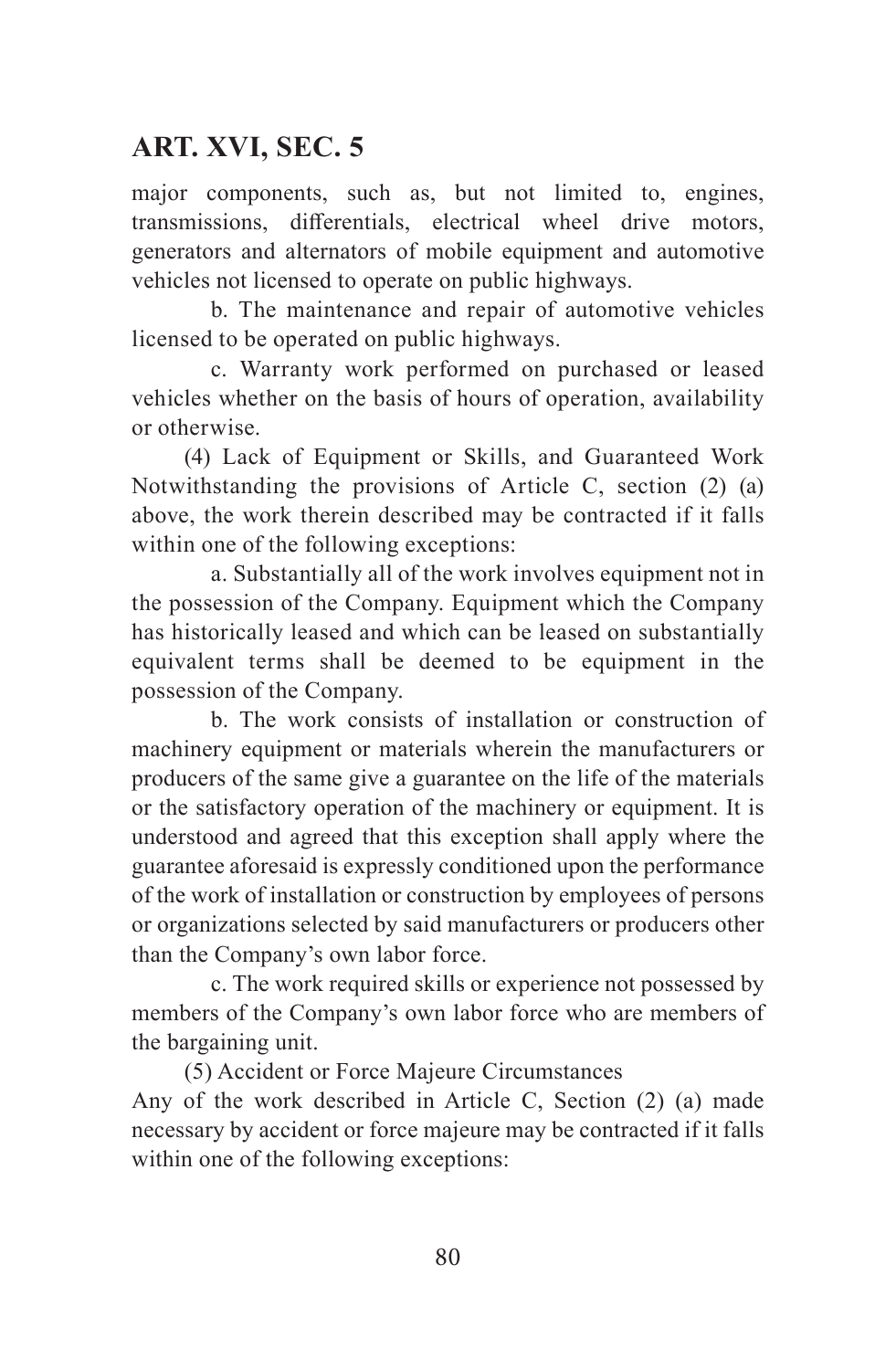a. The work is necessitated by an emergency involving an immediate and substantial hazard to life, property or production of finished product, to the extent and for so long as the Company is unable with reasonable diligence to mobilize adequate manpower from its own labor force to cope with the emergency. Reasonable diligence as required herein shall include, without being limited to, the following: coordination of the emergency work with other scheduled work, and the fixing of priorities for performance thereof; the readjustment, where appropriate, of work shifts and work weeks; the ordering of overtime; and the procurement of necessary parts, tools, equipment and supplies, where the nature and scope of the emergency and the likely future needs for such parts, tools, equipment and supplies make it reasonable to do so.

If the Company determines that an emergency as defined in the foregoing paragraph exists, requiring otherwise noncontractable work to be contracted, it shall immediately give notice to the Union that such an emergency exists, stating the nature of the work and the nature of the skills involved. Such notice shall be deemed adequate if given orally to the President, the Vice President or any of the Chief Stewards of the Union, if s/ he can be reached by a telephone call to the Union Office during the hours of 8:00 A.M. and 4:30 P.M., Mondays through Fridays, or at his/her home, or at work at other hours or on other days. Any oral notice to be given pursuant to this clause (a) shall be confirmed in writing within 24 hours. Nothing herein shall preclude the Company, at its own risk, from taking such steps as it deems necessary, including the letting of contracts, to protect life, property and loss of production of finished product.

b. The job is too large, as viewed by the facts as they existed at the time the determination was made, to be performed solely by the Company's own labor force without unreasonably delaying production of finished product, or the performance of work necessary to the protection and safe-guarding of life, property, or the mining, refining or manufacturing processes. In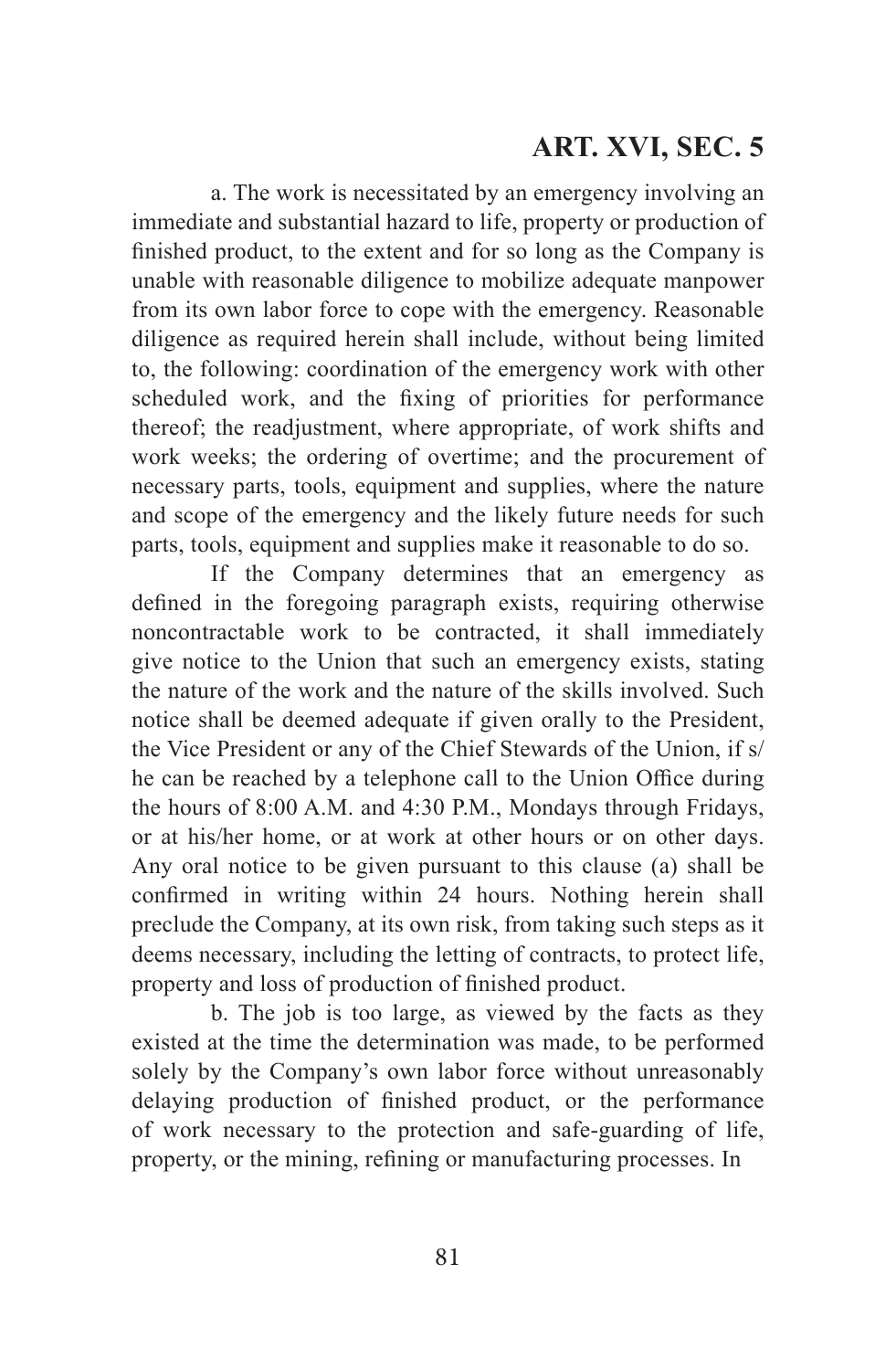the event of a dispute over whether there would be such delay, the criteria for settling the dispute shall include, without being limited to, the following:

(i) Whether, in light of the foregoing, the completion date fixed by the Company for the work in question is reasonable.

(ii) Whether, in light of the foregoing, the completion dates fixed by the Company for other scheduled or emergency work, the performance of which would conflict with the work in question, are reasonable.

(iii) Whether, in light of the foregoing, there can be a reasonable adjustment of the target dates involved in the work in question, as well as in other scheduled or emergency work, so as to permit the work in question to be performed by Company employees.

(iv) The reasonable likelihood that an independent contractor can finish the work by the completion date fixed by the Company.

(v) The extent to which the Company's own labor force can be mobilized to perform the work by recalling laid-off employees, rescheduling work hours and work shifts, ordering overtime, and temporarily transferring employees who are working at different skills.

(vi) On any occasion on which the Company claims the right to contract the work under the provisions of this clause (b) the Company will, before committing itself contractually with respect to said work, advise the Union in writing of its determination to that effect and the detailed factual basis upon which such determination rests and will afford the Union not less than ten (10) days to state in writing its position with respect to said determination and the detailed factual basis supporting its position. In the event of any differences between the parties concerning such work, they shall meet promptly at the request of either in an effort to reach agreement. Should they fail to reach agreement, said meeting shall be deemed a third step grievance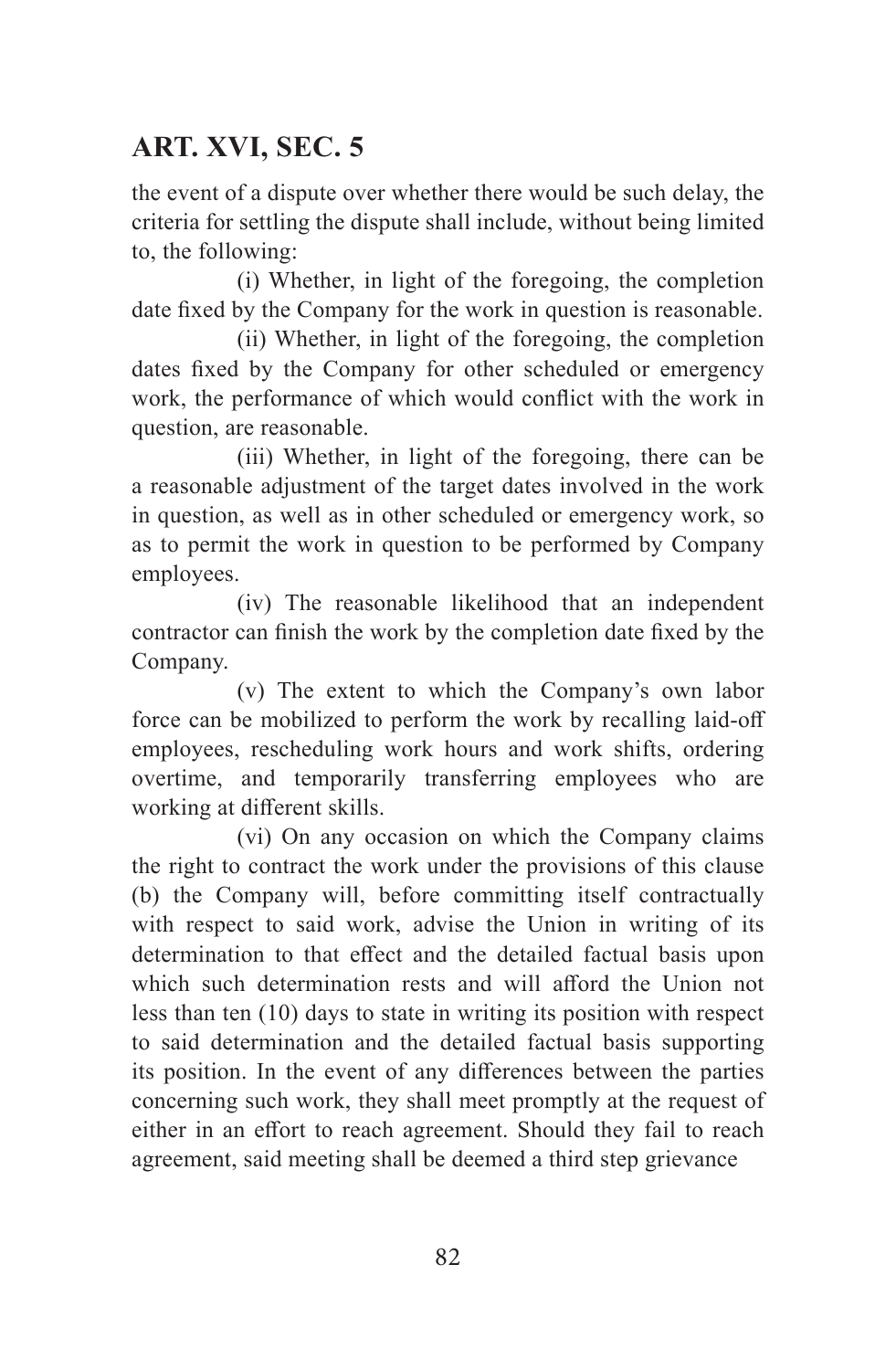meeting, and the Union may, within five (5) days, if it so elects, request arbitration. Such a request shall not prevent the Company from proceeding with such work at its own risk.

#### D. STATUS OF WORK NOT COVERED

Any work whose status is not covered by this Agreement shall be covered by the general provisions of Article XVII of the collective bargaining agreement and past practice with reference there to. Such work shall include, but shall not be limited to, the prefabrication of materials and the work pertaining to the items set forth on the attached list marked Exhibit A and by this reference made part hereof, as well as the work of the Truck Shop.

#### **E. CONTRACTING OF WORK IS OPTIONAL**

It is understood that the Company is not obliged to contract work that is authorized to contract hereunder, and that by assigned such work to Company employees it shall not be deemed to have reversed any past practice heretofore established nor to have affected the principles set forth herein, which can only be amended by a further written agreement between the parties.

#### **F. CONSTRUCTION OF TERMS**

When any term, clause or definition of this Agreement is inconsistent with another, or is vague and ambiguous, it shall be clarified, wherever possible, by resort to the collective bargaining agreement and to past practice.

#### **G.ARBITRABILITY**

All issues involving the interpretation and application of the provisions of the Memorandum of Understanding shall be subject to the grievance and arbitration provisions of the aforesaid collective bargaining contract.

#### **H. RATE OF PAY**

Any employee on the roll in the Maintenance Department on November 4, 1974, who is transferred to a lower rated job as a result of the subcontracting of any work permitted to the subcontracted by these Guidelines shall continue to receive the rate for the job from which s/he was transferred until an opening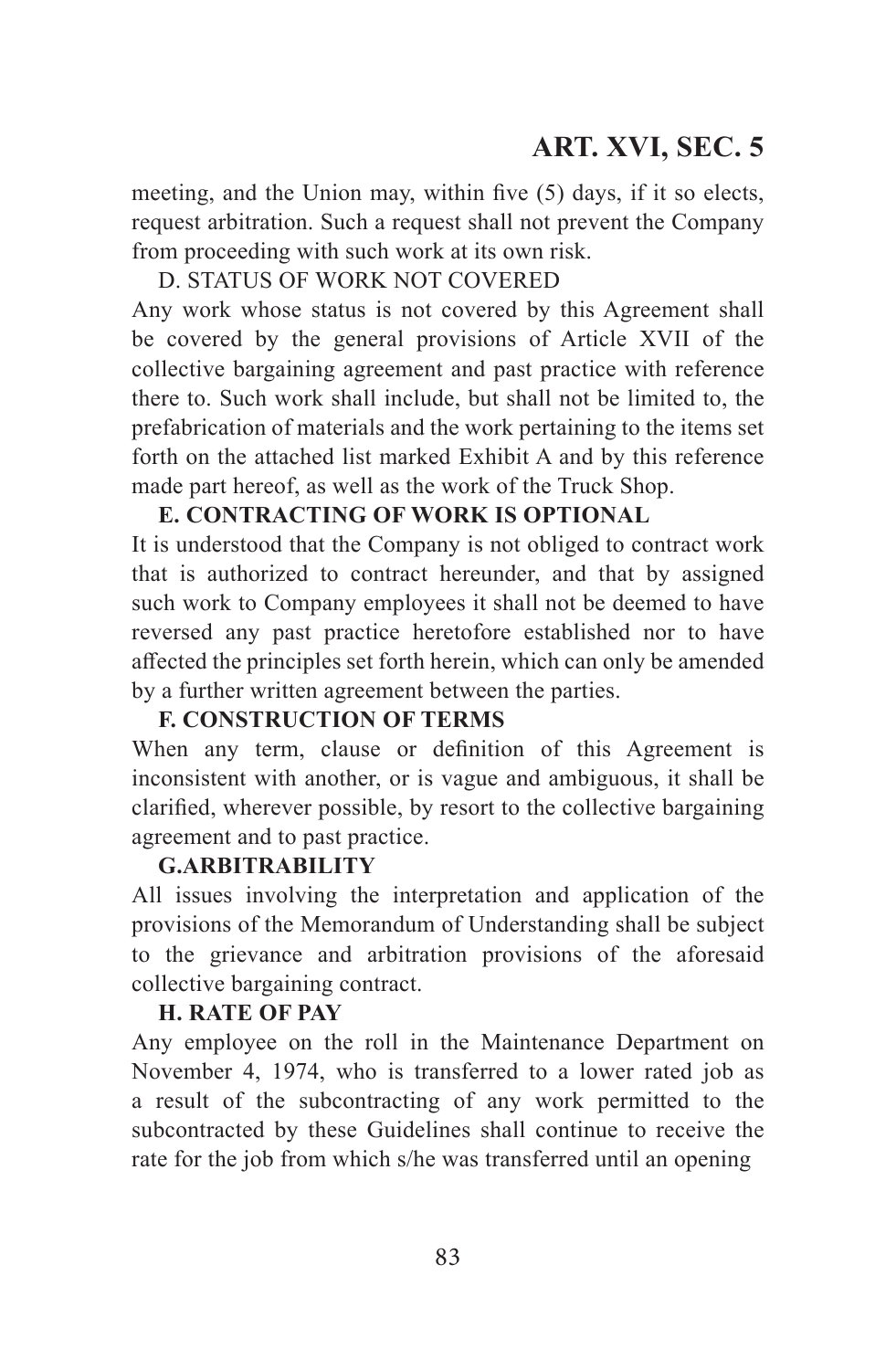# **EXHIBIT A**

for which s/he is qualified and has the seniority to obtain becomes available carrying a rate as high as or higher than that of the job from which s/he was transferred.

#### **EXHIBIT A**

Road paving repair and resurfacing. Fence repair and construction. Fire extinguishers, repair and refilling. TV repair and maintenance. Radio repair and maintenance. Tool sharpening (including saws). Motor rewinding and repair. Telephone repair, maintenance and service. Backhoe and ditch digging. Chemical toilets. Furnace repair and rebricking. Tire Recapping. Glazing and glass repair. Auto and equipment body work. Atomic density counter repair and maintenance (Obmart). Elevator repair (including cable) - limited to freight and passenger - not product elevators. Office machines (including typewriters). Lubrication equipment and pumps. Power tools. Guard time clocks. Cameras and projectors. Tape recorders. Clothing repair and cleaning. Rugs, towels and drapes, clean and repair. Demolition. Roof repair. Roofing

Tiling.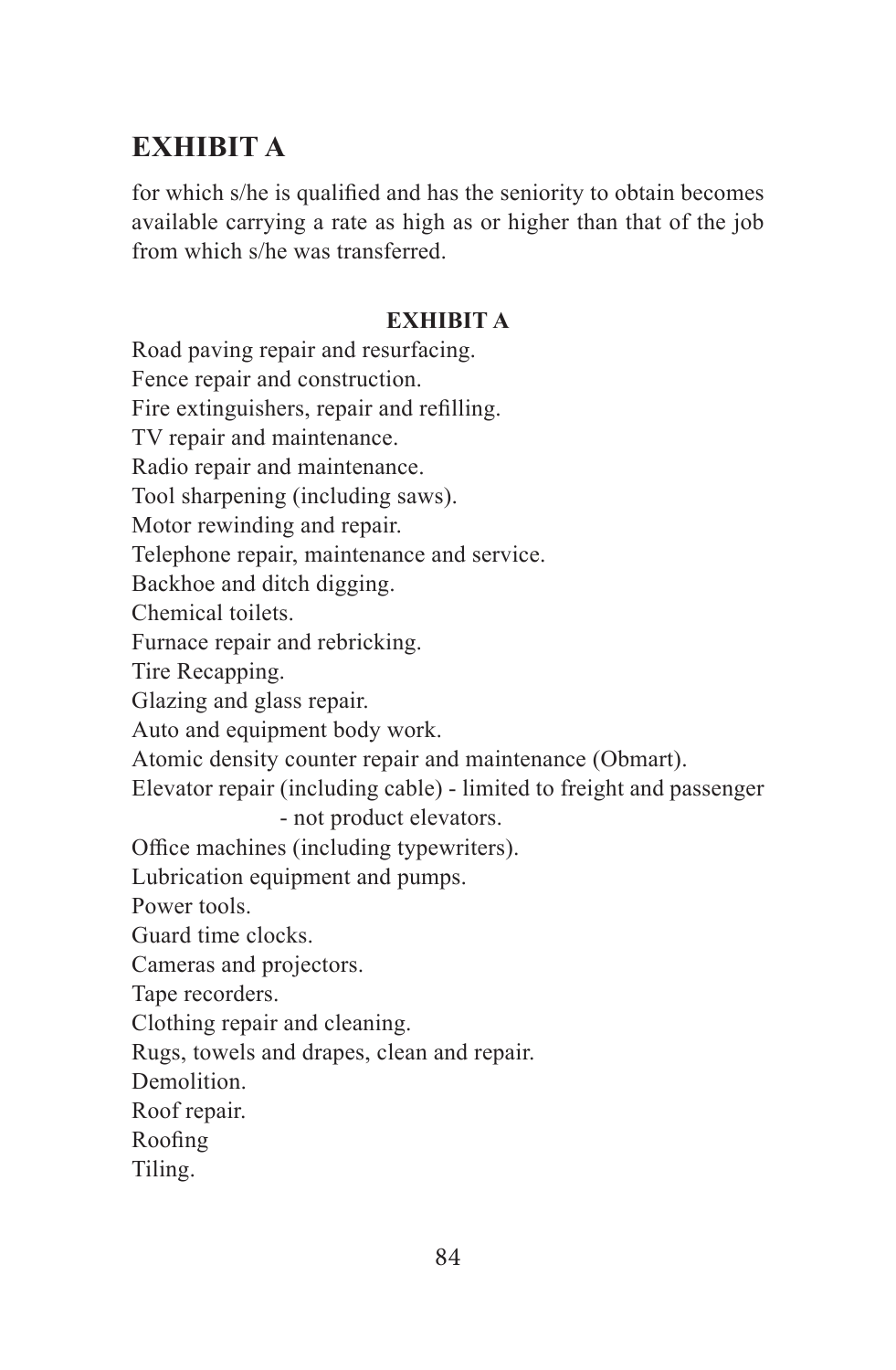# **EXHIBIT A**

Cement block walls.

Cleaning silos.

Cleaning elevated water tanks and repainting.

Scale adjusting and repair.

Butane equipment and facilities, including repair and maintenance.

Natural Gas.

Resusitators.

Crane work.

Furniture repair and reupholstering.

Key making.

Wheel balancing and alignment for autos.

Frame straightening - all mobile equipment.

Reupholstering of vehicle interior.

Some air conditioning systems.

Annealing, heat treating and stress relieving.

Automotive and vehicle air conditioning.

Cable splicing (large cables).

Some belt splicing (larger jobs).

Servicing of water wells.

Vending machine repair and maintenance.

Major packing machine repair (problems we can't readily resolve).

Pumping and cleaning of cesspools and sewage ponds.

Teflon lining for vibrating conveyors.

Some specialized epoxy painting.

Magna-fluxing and similar type testing.

Silo repair.

Major slab (concrete) and replacement.

Sign repair and repainting.

Neon sign repair and maintenance.

Bicycle repair.

Laboratory Analytical Instruments and Balances.

Railroad track maintenance.

Repair and maintenance of clocks and watches.

Repair and maintenance of the vehicle assigned to Pilot Plant Manager.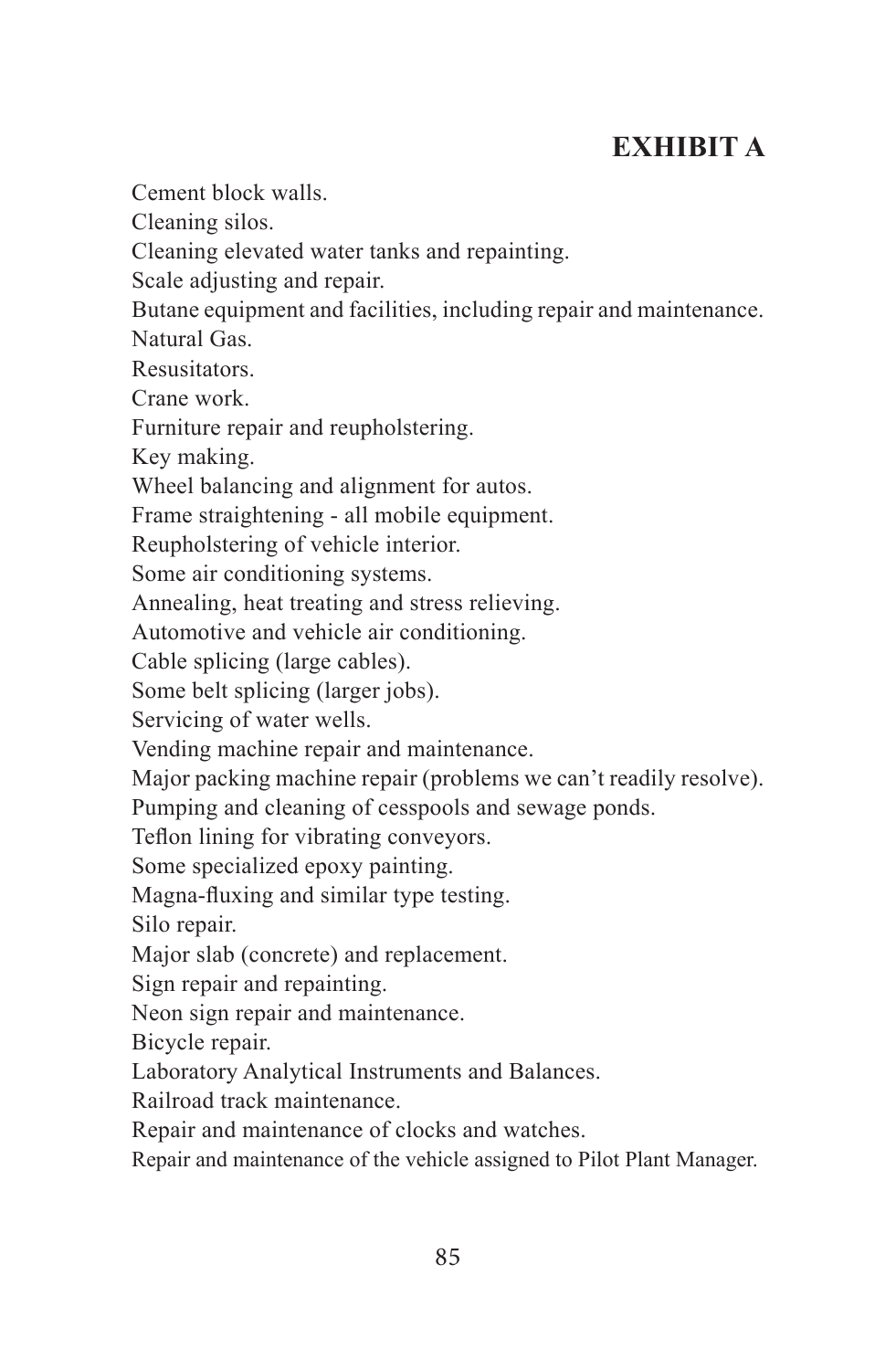### **AMENDMENT TO GUIDELINES**

#### **AMENDMENT TO GUIDELINES**

Machinery and equipment installed under Article C, Section 1, shall be deemed to have been installed for purposes of the application of Article C, Section 2, when the same, taken as a whole as described in the contract, has been entirely put in place by the contractor in the manner and condition specified in the contract documents. The Company shall have thereafter not to exceed thirty (30) calendar days in which to complete operational testing upon such machinery and equipment. Said thirty (30) day period may be extended in the appropriate case with the written consent of the Union; said consent shall not be unreasonably withheld. All relocations, modifications and repairs with respect to the same, performed or physically commenced during said period, may be performed by the contractor who made such installation, including the completion of such work after the end of said period if continuously performed from its commencement to its completion. Said period of thirty (30) days may be otherwise extended by the length of time operational testing is prevented by unforeseen and uncontrollable conditions such as, but not limited to, the shortage of product to use in such operational testing, delays in the delivery of parts and materials which were timely ordered, or any typical force majeure event or condition. Nothing in this clause shall be deemed to preclude the contractor from returning at any time to rectify deficiencies in materials or workmanship provided by him/her.

#### **Article XVII.**

#### **Health & Welfare Benefits (effective through December 31, 2016)**

**Section 1.** *Group Medical Insurance***.** The Company shall provide group medical insurance to the Company's active employees, as follows:

(a) The Plan Design shall be in accordance with the documentation produced by the Company during the negotiations of this Agreement regarding the HMO, PPO, and Rx Plans.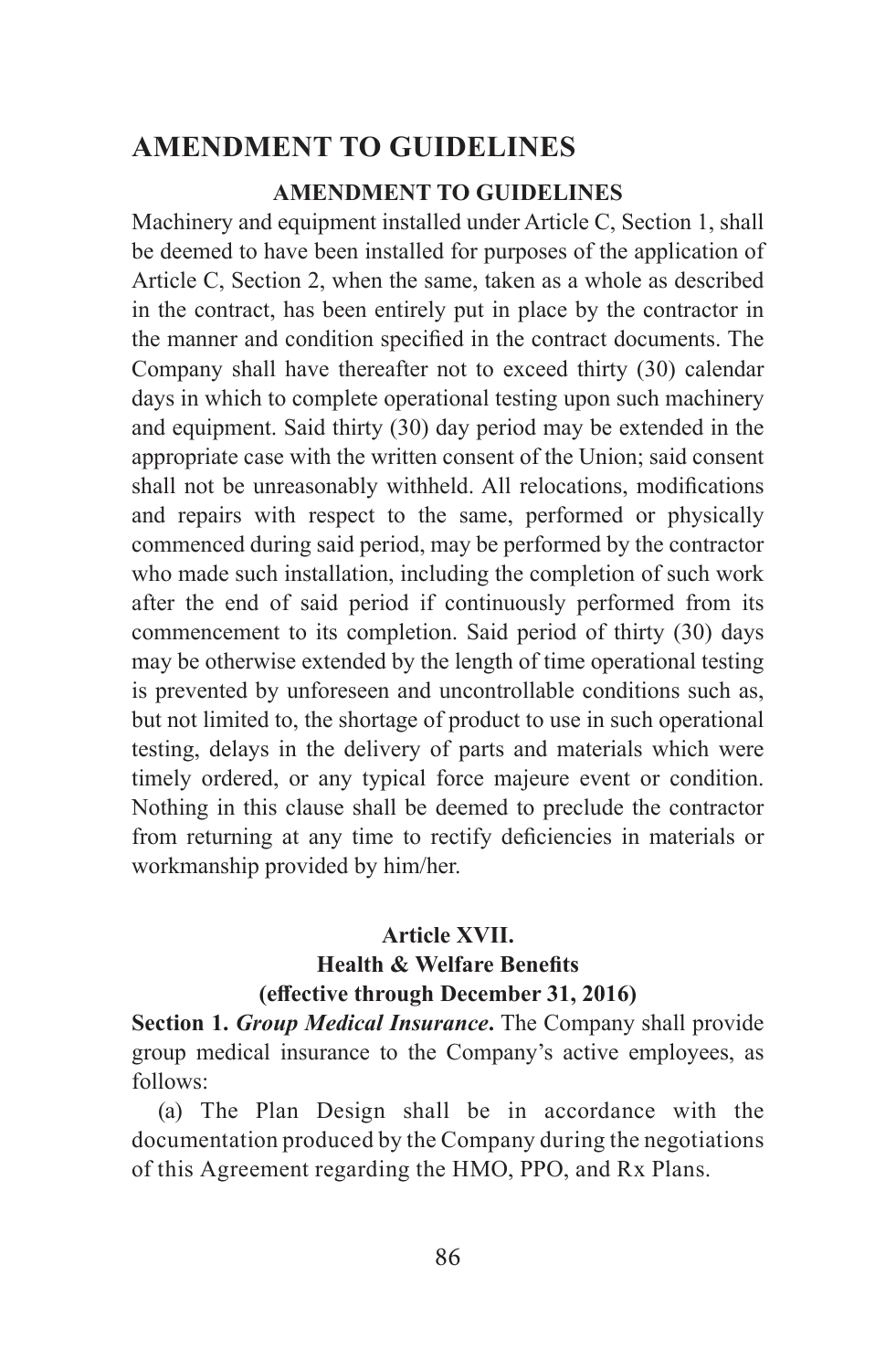(b) The Company will have a 80/20 insurance-premium, cost sharing structure, i.e., the Company will pay 80% of the employee's monthly insurance premium, and the employee will pay 20% of the employee's monthly insurance premium.

(c) The Company shall maintain the same plan design and co pays as in effect during the 2010 Health Plans. The Company shall have the right to offer any other group-medical plan at the Company's discretion. The Company will be allowed to change carriers from time to time. The Company will be allowed to offer plans that align health-care and prescription-management programs with non-represented employee programs.

(d) If the PPO company plan is no longer provided or if it is no longer offered on substantially similar terms, then the Company has the right to select another plan that it deems to be comparable.

(e) The parties shall reopen and negotiate this Group Medical Insurance provision of the Agreement in the event that Congress passes and the President signs federal health-care legislation.

**Section 2.** *Vision Care Program***.** The Company shall offer at the employee's expense a vision plan that generally provides for routine eye examinations, eyeglass lenses, frames, and contact lenses.

**Section 3.** *Group Dental Insurance***.** The Company shall provide group PPO dental insurance to the Company's active employees, as follows:

(a) The Plan Design shall be in accordance with the documentation produced by the Company during the negotiations of this Agreement regarding the Dental Plan.

(b) The Company will have a 80/20 insurance-premium, cost sharing structure, i.e., the Company will pay 80% of the employee's monthly insurance premium, and the employee will pay 20% of the employee's monthly insurance premium.

(c) The Company shall maintain the same plan design and co shares as in effect during the 2010 Dental Plan. The Company shall have the right to offer any other group-dental plan at the Company's discretion. The Company will be allowed to change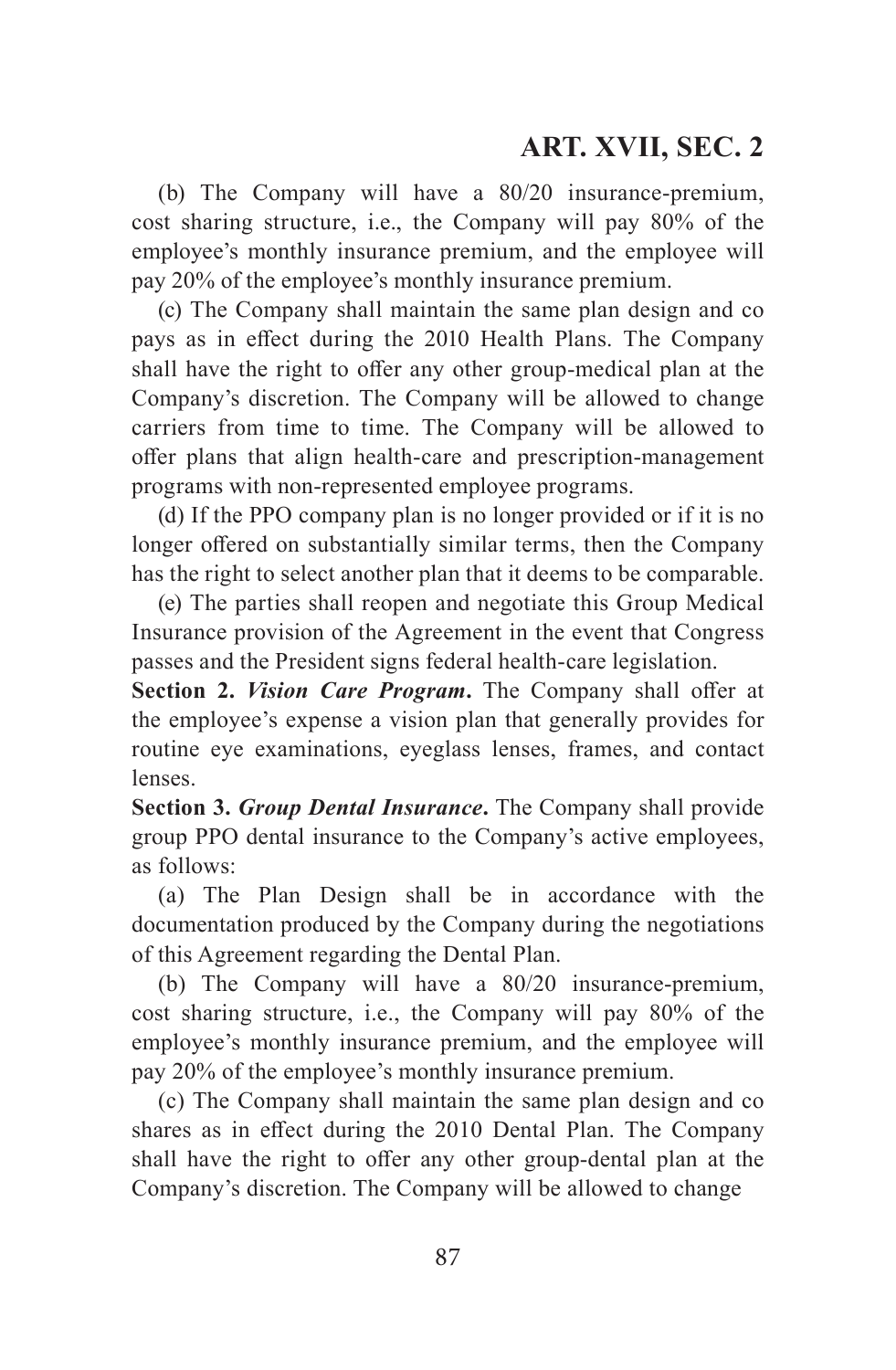carriers from time to time. The Company will be allowed to offer plans that align dental management programs with nonrepresented employee programs.

(d) If the Company Dental Plan is no longer provided or if it is no longer offered on substantially similar terms, then the Company has the right to select another plan that it deems to be comparable.

(e) The parties shall reopen and negotiate this Group Dental Insurance provision of the Agreement in the event that Congress passes and the President signs federal health-care legislation.

#### **Section 4.** *Group Medical Coverage for Early Retirees***.**

(a) The retiree medical benefit will continue to be equivalent to the active employee medical benefit up to age 65, at which point all retiree medical benefits cease. The percentage of the retirees' contributions for this insurance coverage shall be the same percentage as active employees' contributions for their group medical coverage, based upon the retirees' experience and utilization rates.

(b) Retiree basic life insurance will continue at \$3,000.

**Section 5. Group Life & AD&D Insurance.**

(a) The Company shall provide a \$35,000 life-insurance death benefit for all active employees.

(b) The Company will provide a \$35,000 AD&D insurance benefit for all active employees.

**Section 6.** *Supplemental Group Life and AD&D***.** The Company offers employees the opportunity to purchase additional amounts of insurance in units of \$10,000 increments to a maximum of \$100,000 through a Group Policy administered by the Company. Payments for supplementary insurance can be made by payroll deduction at the prevailing rates established by the Insurance Company selected by the Company. Employees have 30 days to join the program after which satisfactory proof of insurability will be required by the Insurance Company.

#### **Section 7.** *Long-Term Disability*

(a) The Company shall continue to maintain the Long Term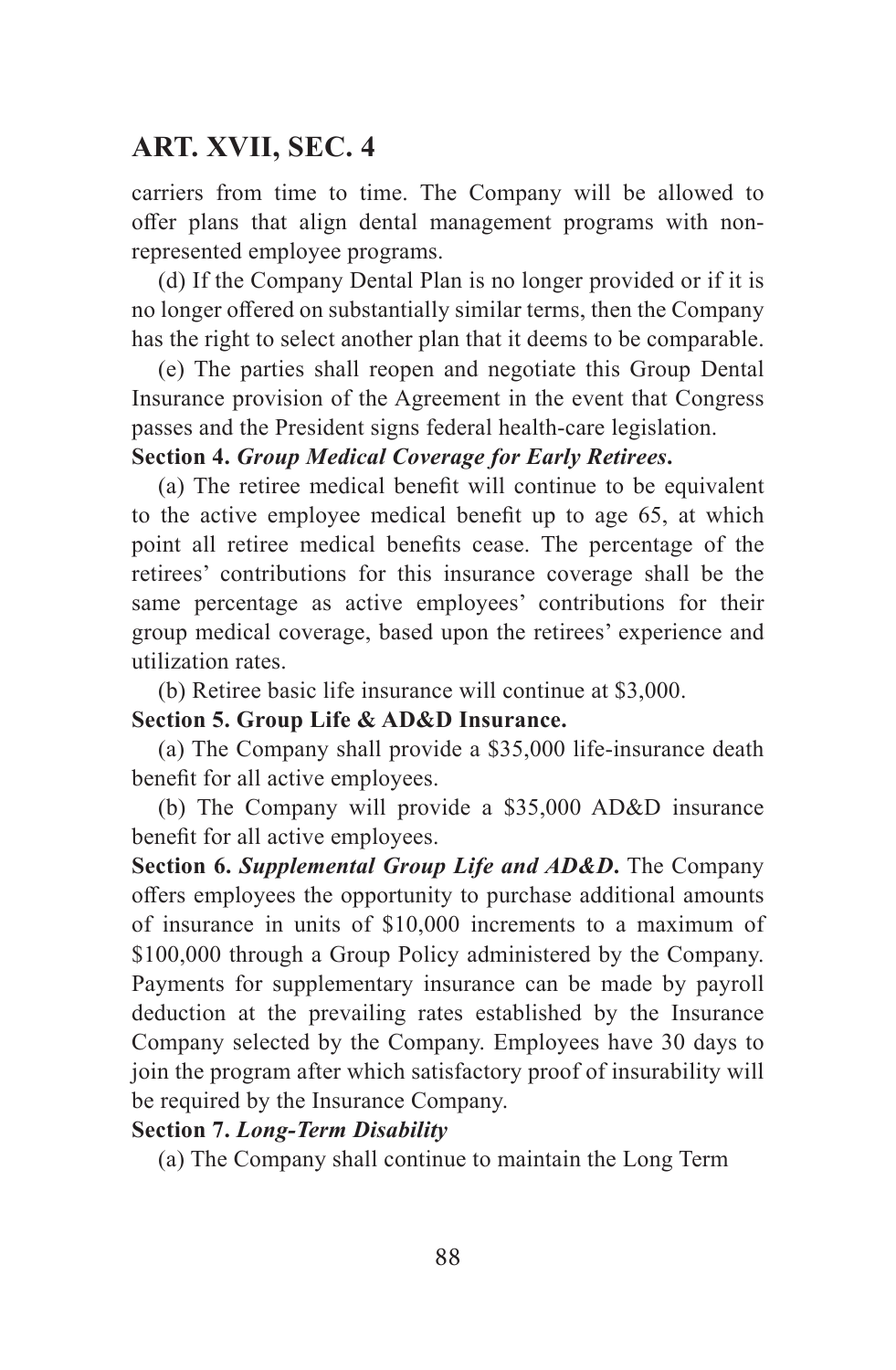Disability Plan for Boron Hourly Employees of U.S. Borax Inc., as in effect on May 17, 2016, for all employees, pursuant to the following highlights:

(1) State Disability benefits must be exhausted before beginning long term disability;

(2) Coverage 50% of monthly base salary;

(3) Eligibility: 3 years of continuous employment, and Social Security Disability award does not determine continuance of eligibility;

(4) Benefit Period: 48 months (not more than 24 months per occurrence) Employee must return to work after 24 months to be eligible for second 24-month period of disability if they quality. A two-year work period must separate these occurrences.

(5) Pension accrual: Employees returning to work within 30 days following long term disability will accrue pensionable service for total time on long term disability.

(b) Employees on long term disability prior to November 4, 2004, are grandfathered under the previous rules until they return to work.

(c) Persons receiving long term disability benefits shall be treated as "employees" for the following purposes, but for no other purposes whatever: They shall retain their seniority rights for returning to work if and when they are able to do so; they shall be entitled to all group life insurance and dental-plan coverage which the Company is obligated to provide under this Agreement. They shall be entitled to all group hospital, medical and surgical insurance which the Company is obligated to provide under this Agreement until they are separated from Company service.

(d) For all LTD denials that occur before November 5, 2015 – Any person who has been continuously totally disabled for one hundred eighty (180) days, but who has been denied benefits under the provisions of the long term disability insurance program, shall, for the one hundred eightieth (180th) to the two hundredth seventieth (270th) day of such continuous total disability, continue to be insured under the Company group life,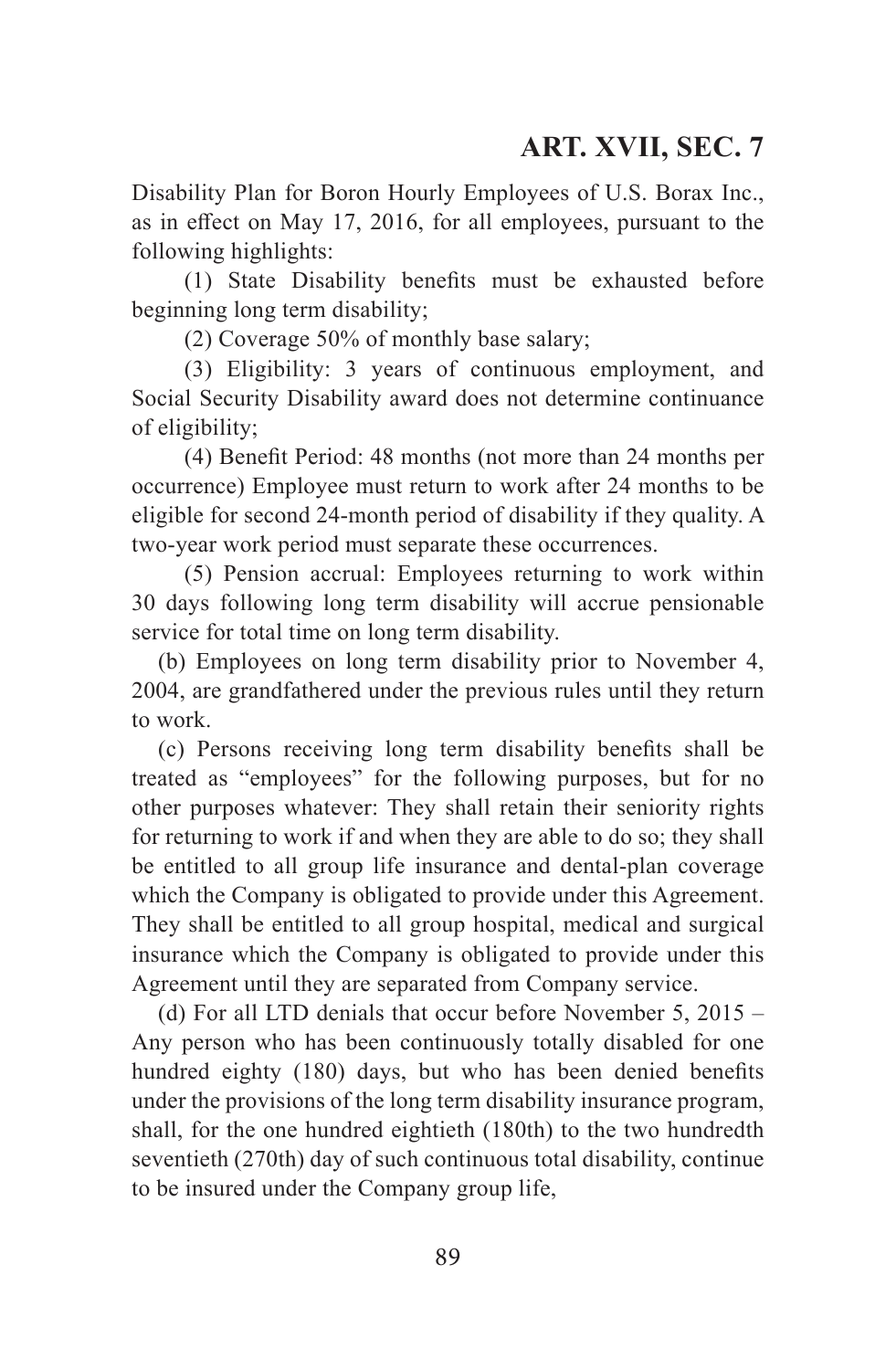to be insured under the Company group life, hospital, medical and surgical plans, shall continue to be covered by the dental plan, and shall continue to accrue pensionable service credit, as provided for under this Agreement. The Company's health and life insurance plans, dental plan coverage, and accrual of pensionable service credit will be continued for the entire two hundred seventy (270) day period; thereafter, if a person is still unable to qualify for benefits under the provisions of the long term disability insurance program, s/he will be carried on the seniority list for a maximum of two years including any period of time on long term disability. Each employee who is on the seniority-list-only status shall, at least as often as every three (3) months, advise the Company Human Resources department, in writing, of his/her 1) correct address, 2) current employment status, and 3) desire to return to work at U.S. Borax Inc. when physically able to do so. Failure to keep the Company so advised shall result in that employee's removal from seniority-list-only status. All other benefits will terminate after two hundred seventy (270) days.

(e) For all LTD denials that occur on and after November 5,  $2015 -$ 

(1) While an eligible employee is unable to work on account of the employee's disability, the Company will continue, for up to one continuous year, to insure the employee under the Company's group medical, life and dental plans as if actively employed, beginning on the first day that the employee is unable to work on account of the employee's disability. During this oneyear period, the employee will not be credited with Pensionable Service, as defined in the U.S. Borax Retirement Plan for Represented Employees.

(2) At the start of the one-year period referenced in Paragraph No. (e)(1) above, the disabled employee must promptly apply and qualify for California SDI benefits to be eligible for continued coverage of the Company's group medical, dental and life insurance plans.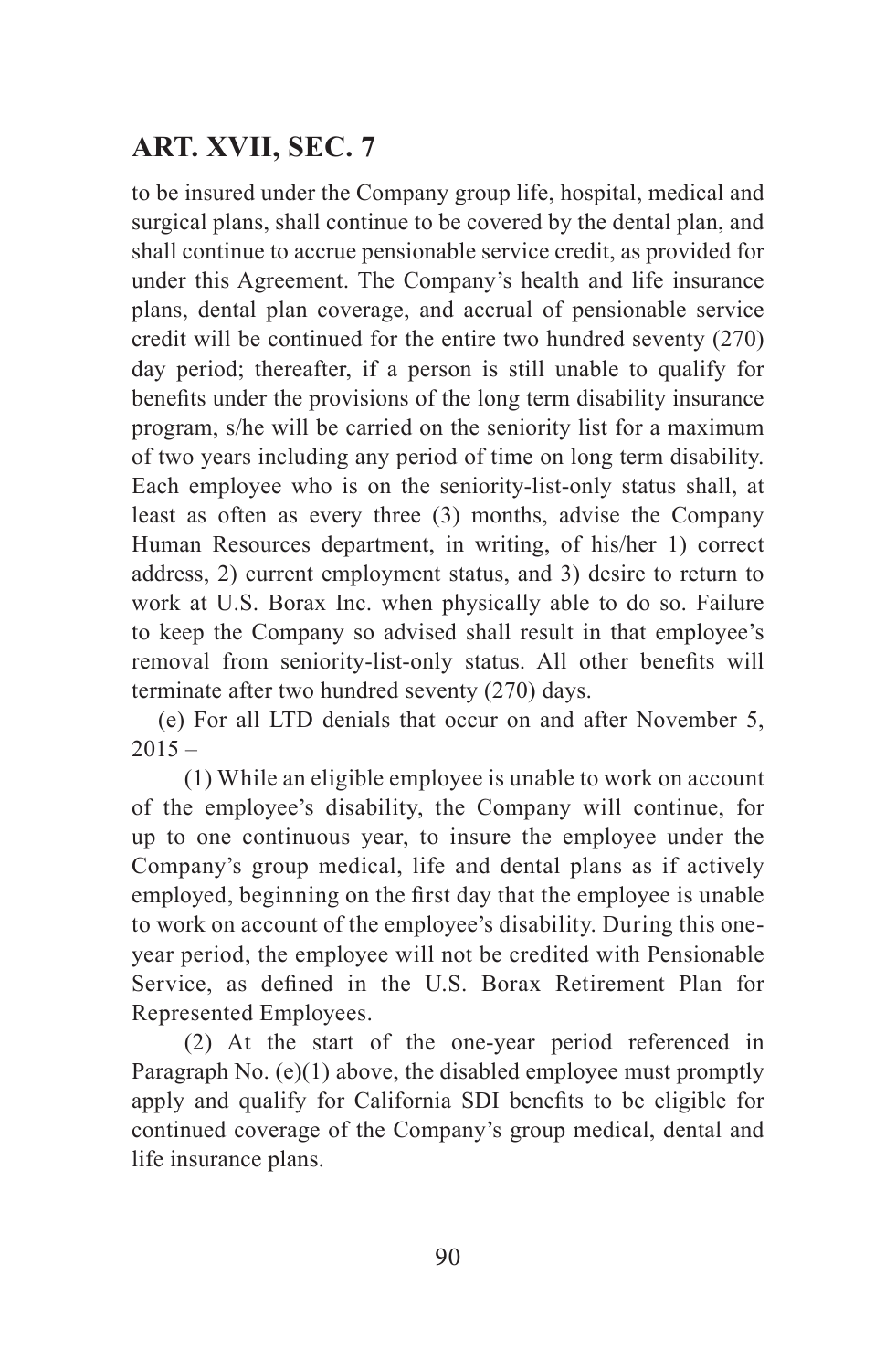(3) Upon the expiration of the employee's one-year of receiving SDI benefits, if the employee remains unable to work on account of the employee's disability, an LTD-eligible employee (i.e., an employee with three years' continuous employment) must apply promptly for LTD insurance benefits, in accordance with the terms of the above-referenced LTD Plan.

(4) If an LTD-eligible employee promptly has applied for LTD benefits, then, until the LTD Plan initially determines whether the employee is entitled to LTD benefits or for an additional ninety days, whichever comes first, the Company will continue to insure the employee under the Company's group medical, life and dental plans as if actively employed.

(5) If an LTD-eligible employee promptly has applied for LTD benefits and if the LTD Plan determines that the employee is entitled to LTD benefits, then Art. XVII, Section 7(c) shall apply.

(6) If an LTD-eligible employee promptly has applied for LTD benefits and if the LTD Plan determines that the employee is not entitled to receive LTD benefits, then: a) the Company will credit the employee with 6 months' Pensionable Service, as defined in the U.S. Borax Retirement Plan for Represented Employees, from the end of the employee's SDI period; b) the Company's sole, ongoing responsibility shall be to carry the employee on the seniority list for a maximum of two years, which two years shall include any period of time on leave, provided that the employee complies with his/her notice obligations under this Section 7(d); and (c) all other benefits shall terminate.

(7) Upon the expiration of any California SDI benefits, if the employee fails to promptly apply for LTD benefits and fails to return to work, then all benefits shall terminate.

(f) Any person who receives long term disability benefits and whose benefits are discontinued after eighteen (18) months following the qualifying disability period of one hundred eighty (180) days shall thereafter be carried on the seniority list for a maximum of two (2) years including any period of time on long term disability. All other benefits will terminate.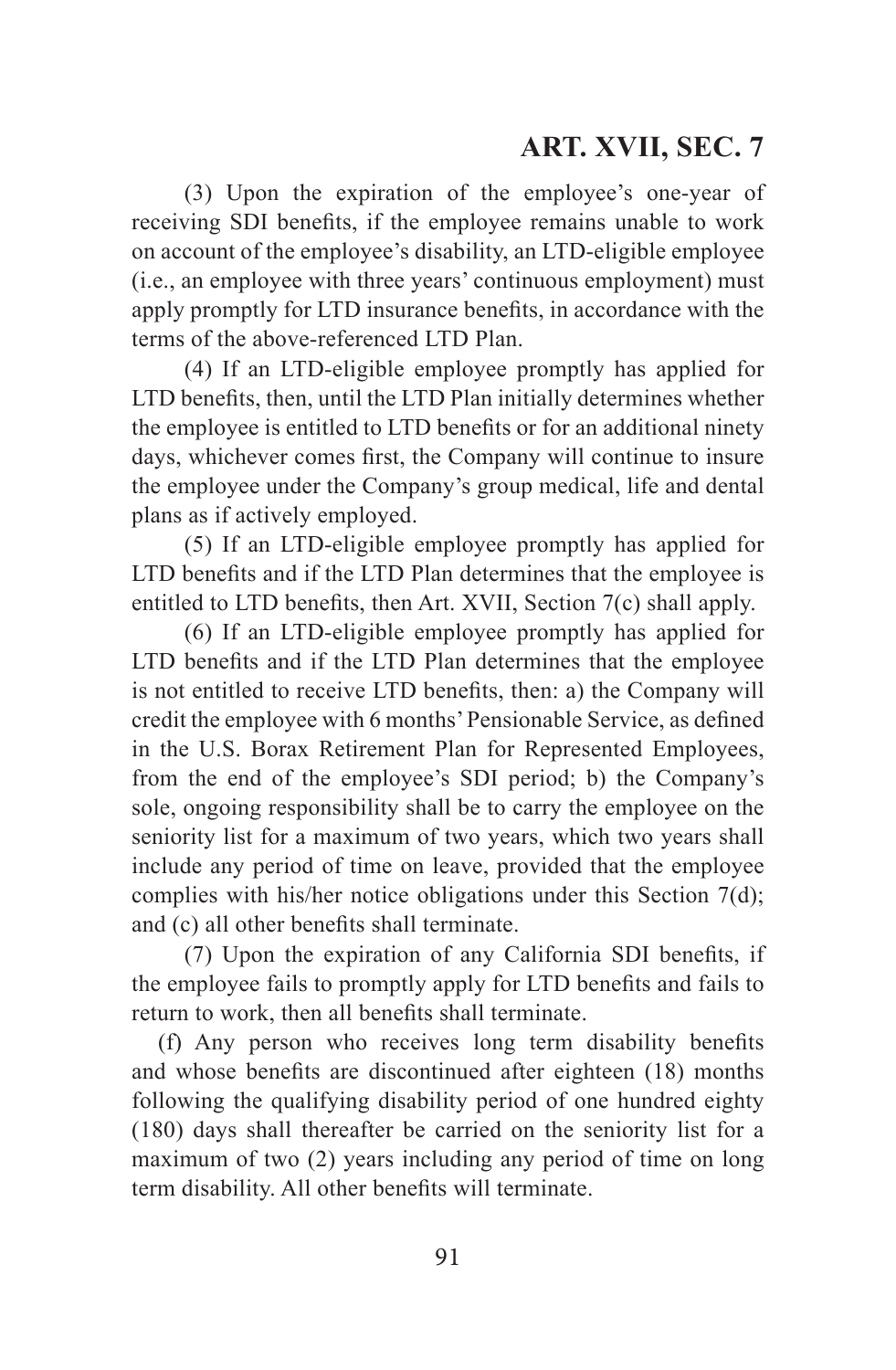(g) Persons described in subsections (c) through (f) above may bid for job openings in accordance with the procedure set forth in Article VIII.Section 5 above and will be considered for job openings for which they can qualify, taking into consideration their health, ability, and the job requirements. To assist in this program, the Company may elect not to post a job vacancy for bid so that these persons may be considered for such an opening. Before placing such a person on the job, there must be a mutual agreement between the Company and the Union.

(h) Employees will no longer be allowed to receive benefits from the Defined Benefit Pension Plan and the LTD Plan for the same period. Such retirees shall only be covered by retirement benefits, not by LTD Plan benefits.

**Section 8.** *Duplicate Coverage.* Duplicate coverage, i.e., when one spouse is a bargaining-unit employee and the other spouse is a supervisor, will no longer be an option for Health & Welfare benefits.

**Section 9.** *Flexible Spending Accounts***.** The Company shall offer Health-Care and Child-Care Flexible Spending Accounts to enable employees to set-aside pre-tax payroll deductions to pay for certain eligible expenses.

**Section 10.** *Extended Insurance Coverage***.** If an employee dies from a work-related injury, the Company shall pay for his/her dependent spouse's and dependent children's COBRA continuation coverage for 12 months.

If an employee dies from a non-work related injury or illness, the Company shall pay for his/her dependent spouse's and dependent children's COBRA continuation coverage for 12 months.

**Section 11.** *Eligibility.* Consistent with the terms of the applicable plans and insurance contracts, all employees shall be eligible upon hire for the group medical insurance, group dental insurance, the vision-care program, group life and AD&D insurance, and supplemental group life and AD&D insurance.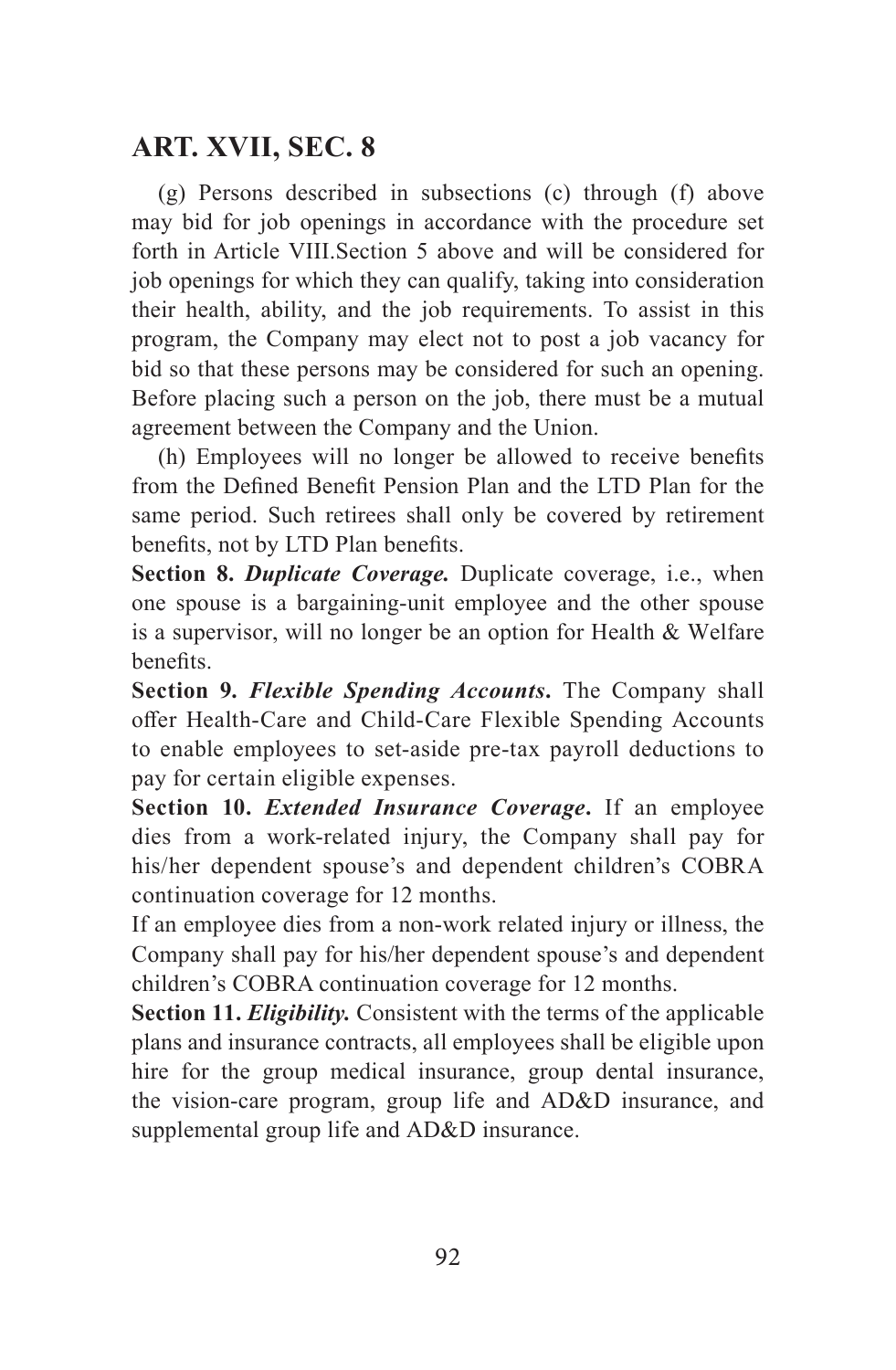#### **Section 12.** *Health & Wellness Program.*

(a) The Company will continue to provide a health-education program. The Company will provide annual blood-pressure and cholesterol monitoring and other wellness initiatives as determined by the Company for all employees at a designated medical facility. The Company will provide a program to help employees who desire to stop smoking. There will be no charge to the employee for participation in one (1) Company-approved, stop-smoking program during term of this Agreement. All of the Company's Boron operations shall be smoke free and tobacco product free.

(b) Wellness Incentive – If an employee and his spouse or registered domestic partner voluntarily undergo an annual physical examination and health-risk assessment, then the Company will waive the employee's payment of group medical insurance premiums during the final four (4) pay periods of the calendar year. The Company shall have the right to modify and to eliminate this Wellness Incentive during the life of the Agreement.

#### **Article XVIII Health & Welfare Benefits (effective as of January 1, 2017) Section 1.** *Group Medical & Prescription Drug Insurance***.**

# (a) The Company shall provide active employees with the

choice of the available Towers Watson One Exchange group medical plans (i.e., Diamond, Gold, Silver & Bronze) and available providers (i.e., Aetna, Cigna & Regence) offered across Rio Tinto America to its active employees at multiple U.S. worksites. The Company shall make a reasonable effort to offer a Kaiser HMO or comparable HMO.

(b) If the employee waives group medical coverage, the employee's spouse and dependents are not eligible for group medical coverage.

(c) The Company shall pay 80% of the actual cost of the Regence Gold plan's applicable tier for each employee's individual/family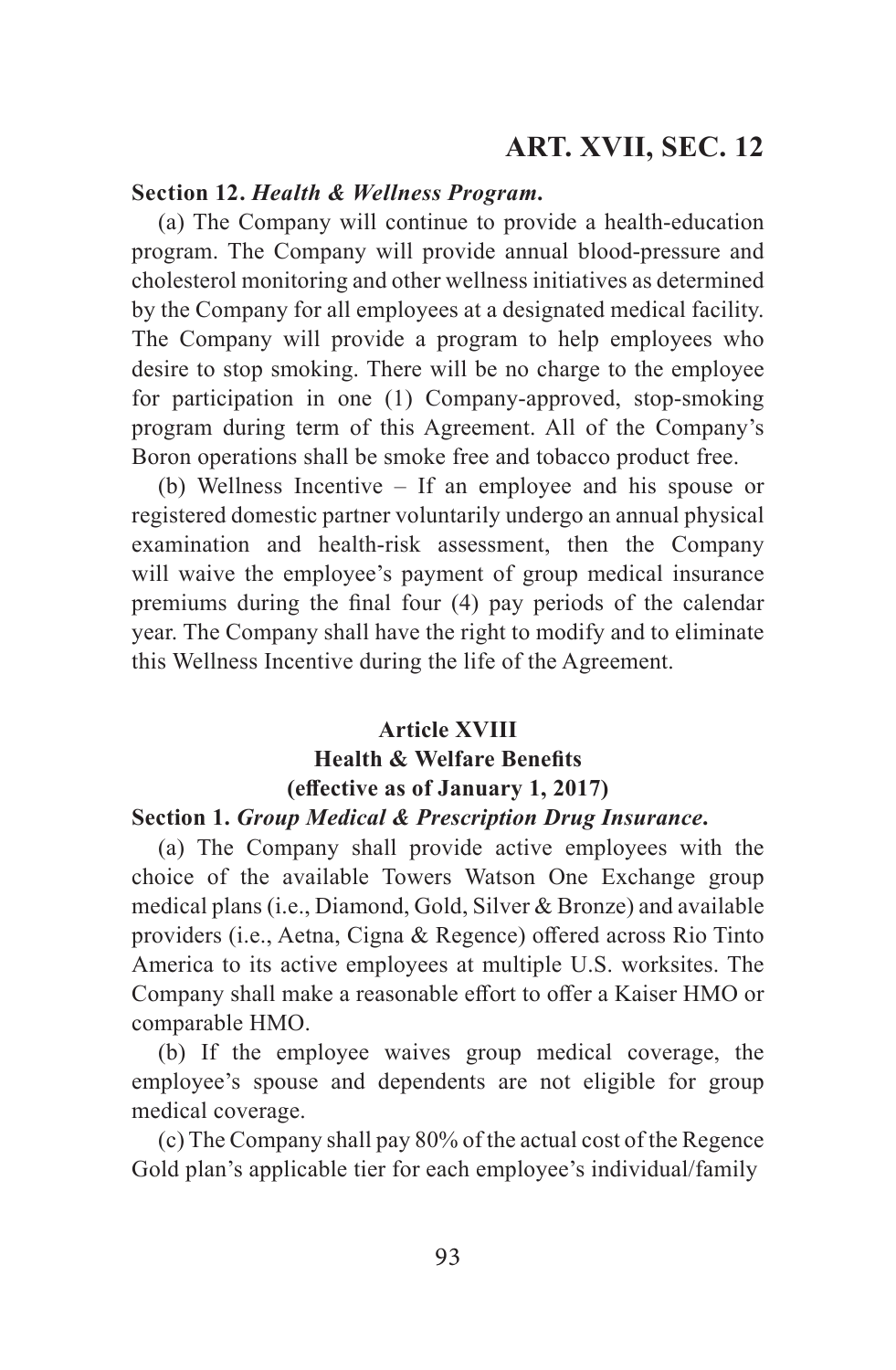tier, annually adjusted, or of a comparable plan if Regence Gold is no longer offered. The employee shall be responsible for all other group medical premiums, including the difference in funding as to any other plan and/or provider selected by the employee. Notwithstanding the foregoing, there shall be a minimum employee contribution of \$25, \$30, \$30, or \$50/month, based on the applicable employee-only, employee/spouse, employee children and employee/family tier, although the Company shall have the right to charge a lesser minimum contribution.

#### **Section 2.** *Vision Care Insurance***.**

(a) The Company shall provide active employees with the choice, at the employee's expense, of the available Towers Watson One Exchange group-vision plans (i.e., Gold and Silver) and available providers (i.e., Aetna, VSP and Eye Med) offered across Rio Tinto America to its active employees at multiple U.S. worksites. If the employee does not elect vision coverage, the employee's spouse and dependents are not eligible for vision coverage.

#### **Section 3.** *Group Dental Insurance***.**

(a) The Company shall provide active employees with the choice of the available Towers Watson One Exchange group dental plans (i.e., Gold, Silver & Copper) and available providers (i.e., MetLife, Aetna, Cigna & Delta Dental) offered across Rio Tinto America to its active employees at multiple U.S. worksites. If the employee waives group dental coverage, the employee's spouse and dependents are not eligible for group dental coverage.

(b) The Company shall pay 80% of the actual cost of the Delta Dental Copper plan's applicable tier for each employee's individual/family tier, annually adjusted, or of a comparable plan if Delta Dental Copper is no longer offered. The employee shall be responsible for all other group dental premiums, including the difference in funding as to any other plan and/or provider selected by the employee.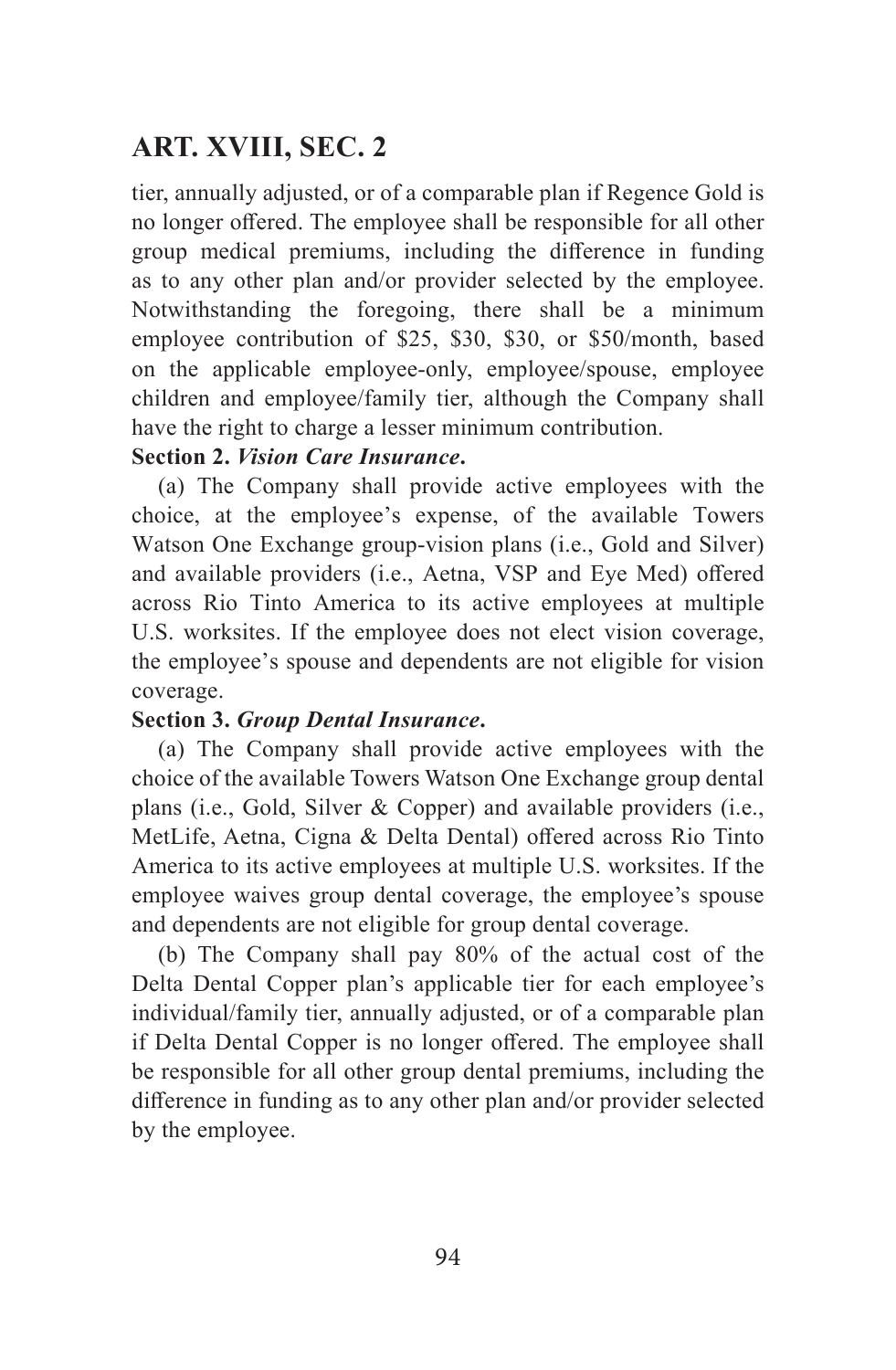#### **Section 4.** *Group Medical Coverage for Pre-65 Early Retirees***.**

(a) Eligibility – The employee/retiree must be age 60 or older with at least 10 years' continuous service, including approved leaves of absence, at time of termination in order to be eligible for pre-65 retiree medical benefits described herein.

(b) The Company shall provide pre-65 retirees and their spouses with access to Towers Watson One Exchange public-exchange and private-exchange medical, dental and vision plans. In the event that the Towers Watson One Exchange public-exchange and private-exchange medical, dental and vision plans offered in future years are not comparable to such plans presented during negotiations, then the Company and the Union shall each have the right, at either party's discretion and upon 30 days' written notice to the other party, to re-open and negotiate the plans provided to the pre-65 retirees.

(c) Should the parties fail to reach agreement within 90 days after the first bargaining session after the Agreement is re-opened, the parties shall submit to a one day, non-binding mediation, with the goal of resolving bargaining over the plans provided to the pre-65 retirees. Joint costs of the mediation, such as fees charged by the mediator and reporter, if any, will be borne equally by the parties. If the parties have not reached an agreement by the end of the day of mediation, the mediator will propose a non-binding "mediator's proposal" to resolve the plans provided to pre-65 retirees, and the parties will have no more than 48 hours from the time the mediator presents the mediator's proposal to the parties to accept or reject the mediator's proposal.

(d) All other terms and conditions of the Agreement shall remain in full force and effect should either party re-open the Agreement under this section. However, the Union will have the right to strike, and the Company will have the right to lock out employees, if the mediation is not successful in resolving the issue of the plans provided to pre-65 retirees.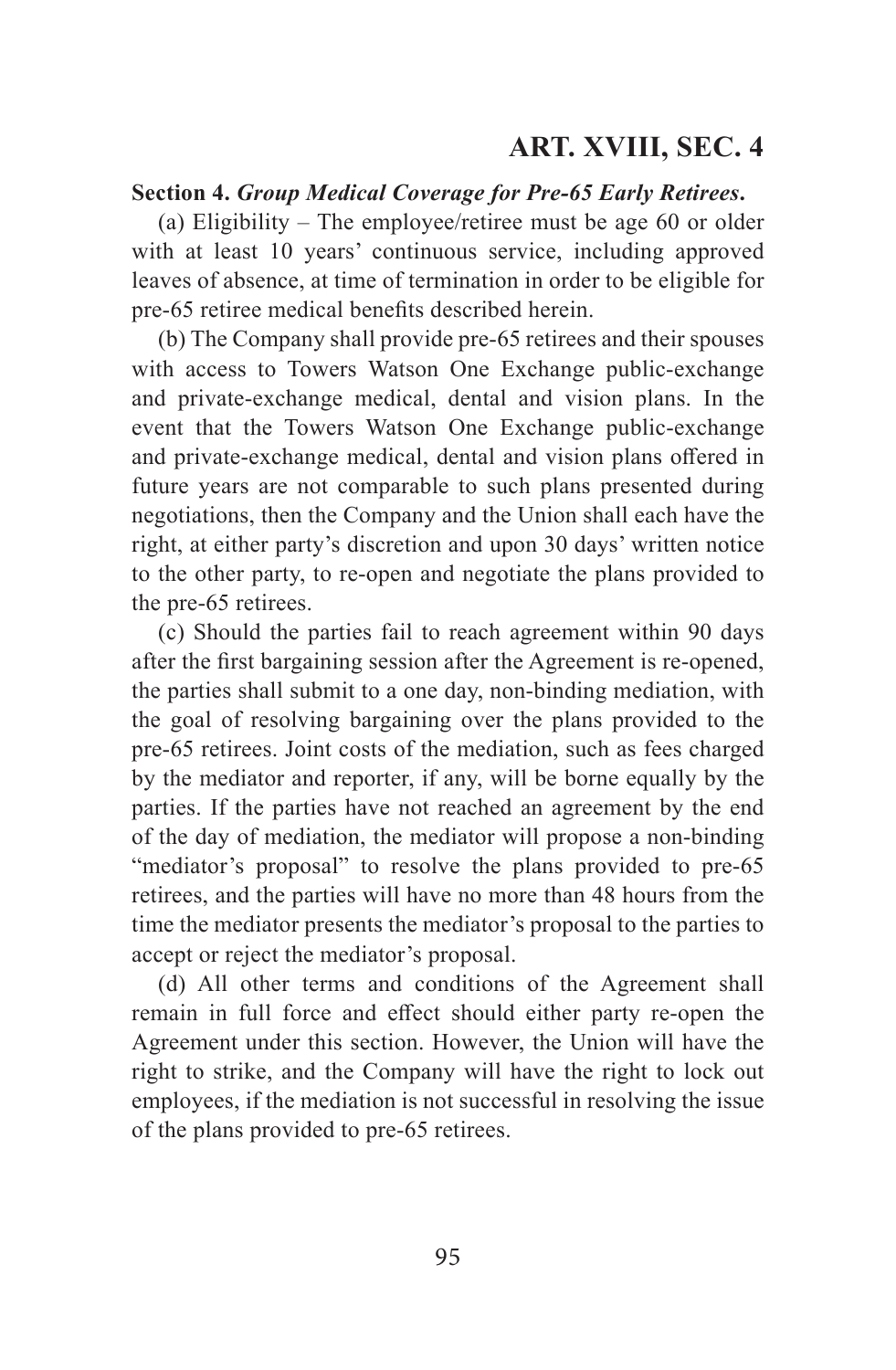(e) The pre-65 retiree and his/her spouse can choose separate plans. The younger spouse can continue on plan until age 65, even after the older retiree has reached age 65, at his/her expense.

(f) Health Reimbursement Arrangement ("HRA") Funding – The Company shall provide \$800/month (\$9,600/year) to an unmarried, pre-65 retiree, and shall provide \$1600/month (\$19,200/year) to a married, pre-65 retiree, via a monthly subsidy to the pre-65 retiree's individual HRA, provided that the pre-65 retiree (and spouse, if applicable) satisfy the enrollment eligibility of the HRA. The pre-65 retiree must qualify for the HRA subsidy in order for the spouse to also qualify for the HRA subsidy. Pre-65 retirees who elect the federal subsidy are not eligible for HRA subsidy.

(g) The foregoing HRA subsidy amount shall be subject to an annual increase of 1.5%, effective January 1, 2018, and every January 1 thereafter through and including January 1, 2021. This monthly HRA subsidy may be used by the pre-65 retiree to subsidize his/her medical, dental, and vision plan premiums and to reimburse his/her eligible health-care expenses, subject to available HRA balance. The Company's monthly HRA subsidy shall continue until the first of the month in which the pre-65 retiree reaches age 65. Once the pre-65 retiree turns age 65, the retiree and spouse/dependents shall have one year to spend down any remaining HRA balance.

(h) Retiree basic life insurance will continue at \$3,000.

#### **Section 5.** *Group Life & AD&D Insurance.*

(a) The Company shall provide a \$35,000 life-insurance death benefit for all active employees.

(b) The Company will provide a \$35,000 AD&D insurance benefit for all active employees.

**Section 6.** *Supplemental Group Life and AD&D***.** The Company offers employees the opportunity to purchase additional amounts of insurance in units of \$10,000 increments to a maximum of \$100,000 through a Group Policy administered by the Company.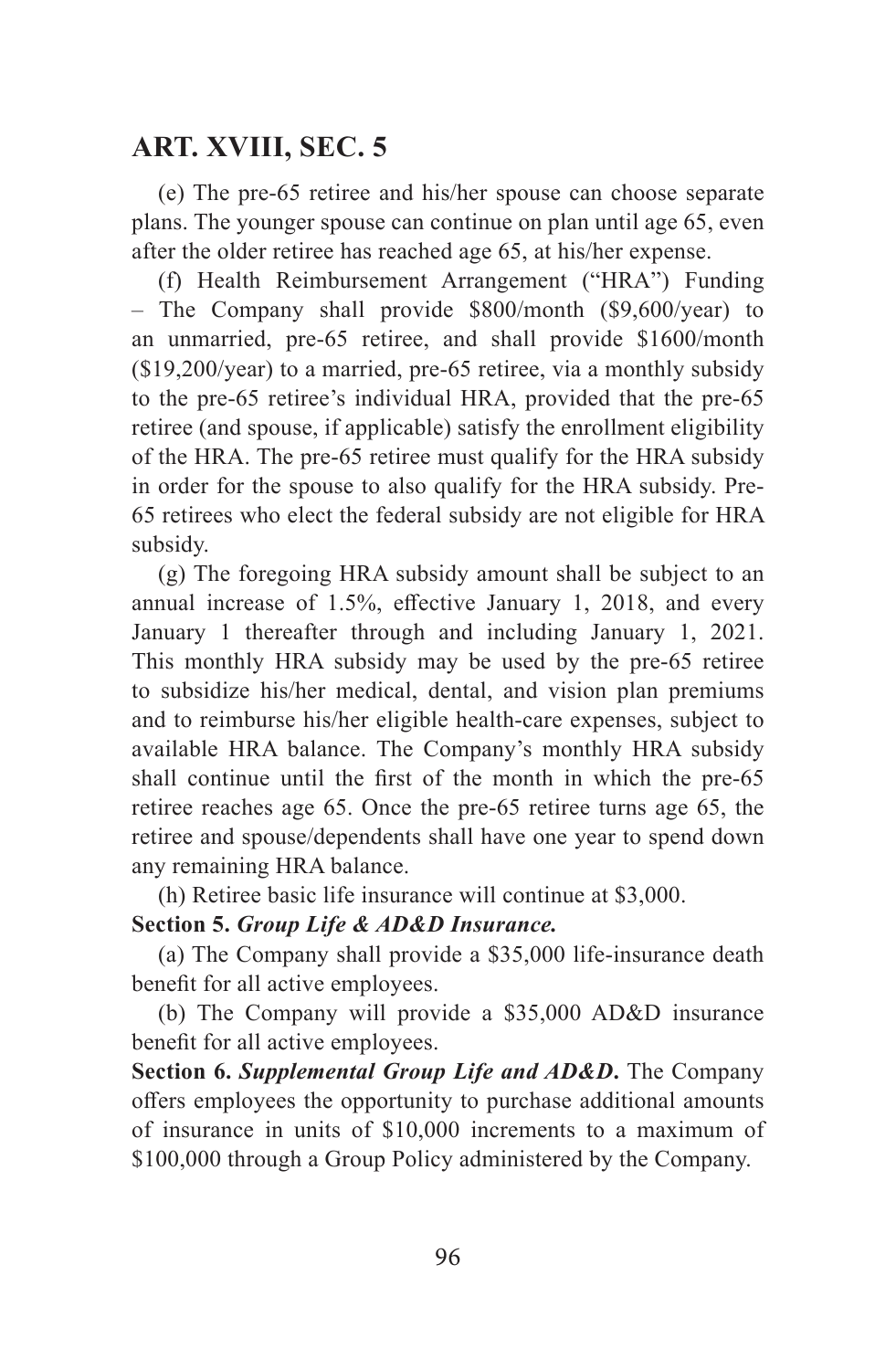Payments for supplementary insurance can be made by payroll deduction at the prevailing rates established by the Insurance Company selected by the Company. Employees have 30 days to join the program after which satisfactory proof of insurability will be required by the Insurance Company.

#### **Section 7.** *Long-Term Disability*

(a) The Company shall continue to maintain the Long Term Disability Plan for Boron Hourly Employees of U.S. Borax Inc., as in effect on May 17, 2016, for all employees, pursuant to the following highlights:

(1) State Disability benefits musts be exhausted before beginning long term disability;

(2) Coverage 50% of monthly base salary;

(3) Eligibility: 3 years of continuous employment, and Social Security Disability award does not determine continuance of eligibility;

(4) Benefit Period: 48 months (not more than 24 months per occurrence) Employee must return to work after 24 months to be eligible for second 24-month period of disability if they quality. A two-year work period must separate these occurrences.

(5) Pension accrual: Employees returning to work within 30 days following long term disability will accrue pensionable service for total time on long term disability.

(b) An employee with an injury date prior to November 4, 2004, who has been approved for Long Term Disability, shall be eligible to choose from amongst the same Towers Watson One Exchange group-medical plans, group-dental plans and providers made available to Rio Tinto America active employees at multiple U.S. worksites until his/her LTD eligibility ends or he/she returns to work, whichever occurs first. The Company shall pay 100% of such employee's group-medical, dental and life insurance premiums until his/her LTD eligibility ends or he/she returns to work, whichever occurs first. The employee shall remain responsible for all premiums associated with dependent life insurance.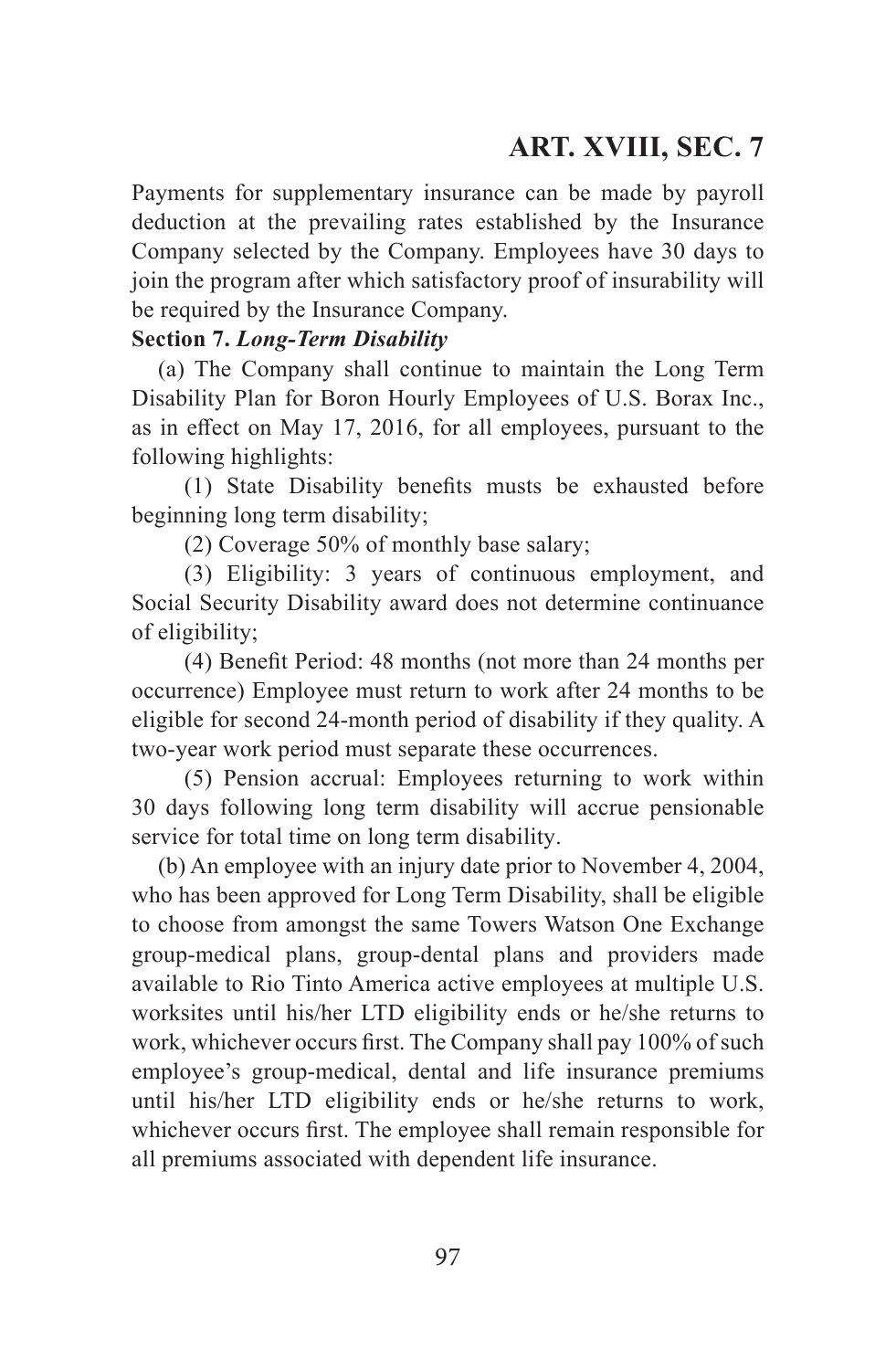(c) Persons receiving long term disability benefits shall be treated as "employees" for the following purposes, but for no other purposes whatever: They shall retain their seniority rights for returning to work if and when they are able to do so; they shall be entitled to all group life insurance and dental-plan coverage which the Company is obligated to provide under this Agreement. They shall be entitled to all group hospital, medical and surgical insurance which the Company is obligated to provide under this Agreement until they are separated from Company service.

(d) For all LTD denials that occur before November 5, 2015 – Any person who has been continuously totally disabled for one hundred eighty (180) days, but who has been denied benefits under the provisions of the long term disability insurance program, shall, for the one hundred eightieth (180th) to the two hundredth seventieth (270th) day of such continuous total disability, continue to be insured under the Company group life, hospital, medical and surgical plans, shall continue to be covered by the dental plan, and shall continue to accrue pensionable service credit, as provided for under this Agreement. The Company's health and life insurance plans, dental plan coverage, and accrual of pensionable service credit will be continued for the entire two hundred seventy (270) day period; thereafter, if a person is still unable to qualify for benefits under the provisions of the long term disability insurance program, s/he will be carried on the seniority list for a maximum of two years including any period of time on long term disability. Each employee who is on the seniority-list-only status shall, at least as often as every three (3) months, advise the Company Human Resources department, in writing, of his/her 1) correct address, 2) current employment status, and 3) desire to return to work at U.S. Borax Inc. when physically able to do so. Failure to keep the Company so advised shall result in that employee's removal from seniority-list-only status. All other benefits will terminate after two hundred seventy (270) days.

(e) For all LTD denials that occur on and after November 5,  $2015 -$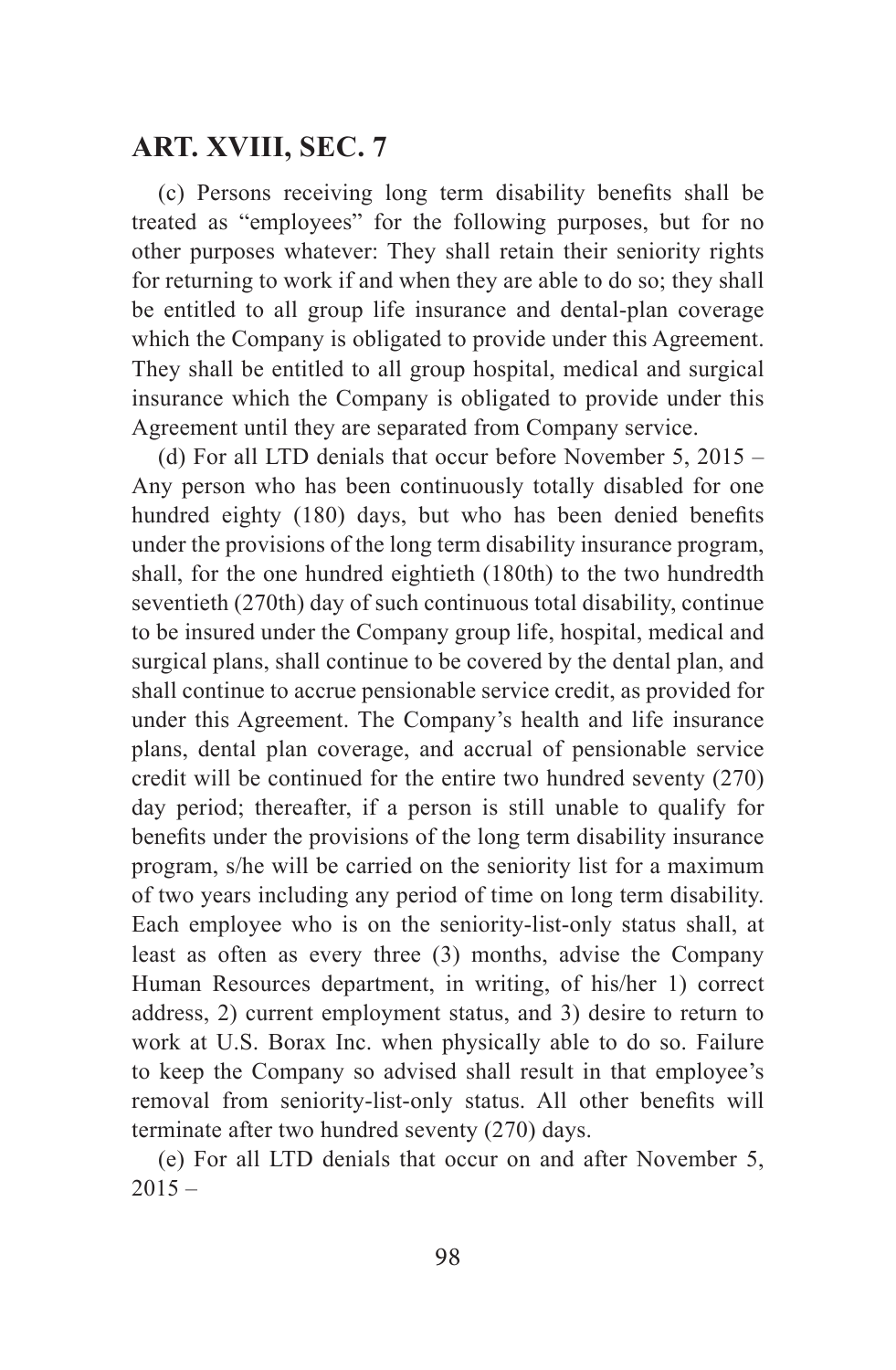# **ART. XVIII, SEC. 7**

(1) While an eligible employee is unable to work on account of the employee's disability, the Company will continue, for up to one continuous year, to insure the employee under the Company's group medical, life and dental plans as if actively employed, beginning on the first day that the employee is unable to work on account of the employee's disability. During this one-year period, the employee will not be credited with Pensionable Service, as defined in the U.S. Borax Retirement Plan for Represented Employees.

(2) At the start of the one-year period referenced in Paragraph No. (e)(1) above, the disabled employee must promptly apply and qualify for California SDI benefits to be eligible for continued coverage of the Company's group medical, dental and life insurance plans.

(3) Upon the expiration of the employee's one-year of receiving SDI benefits, if the employee remains unable to work on account of the employee's disability, an LTD-eligible employee (i.e., an employee with three years' continuous employment) must apply promptly for LTD insurance benefits, in accordance with the terms of the above-referenced LTD Plan.

(4) If an LTD-eligible employee promptly has applied for LTD benefits, then, until the LTD Plan initially determines whether the employee is entitled to LTD benefits or for an additional ninety days, whichever comes first, the Company will continue to insure the employee under the Company's group medical, life and dental plans as if actively employed.

(5) If an LTD-eligible employee promptly has applied for LTD benefits and if the LTD Plan determines that the employee is entitled to LTD benefits, then Art. XVII, Section 7(c) shall apply.

(6) If an LTD-eligible employee promptly has applied for LTD benefits and if the LTD Plan determines that the employee is not entitled to receive LTD benefits, then: a) the Company will credit the employee with 6 months' Pensionable Service, as defined in the U.S. Borax Retirement Plan for Represented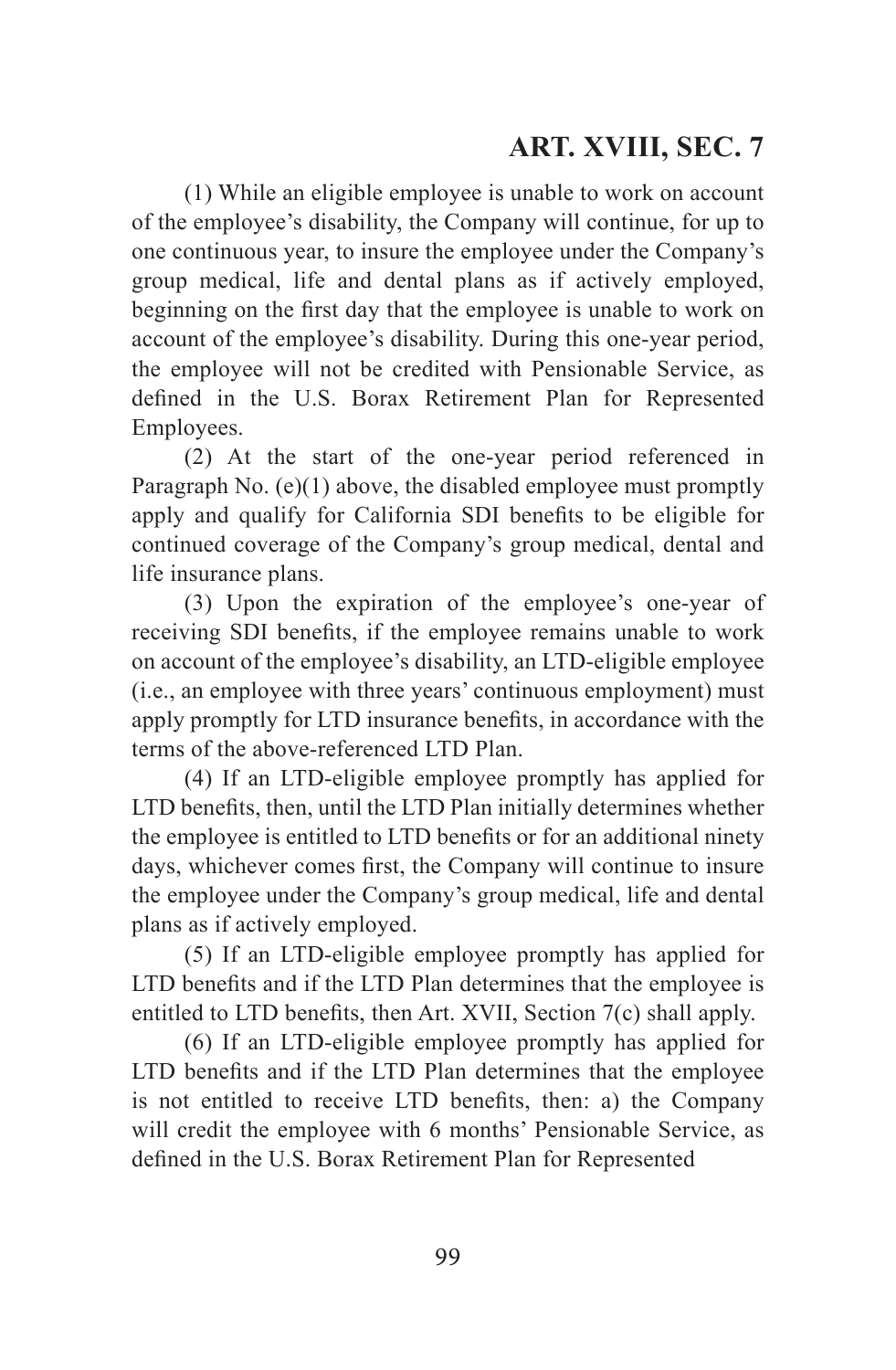# **ART. XVIII, SEC. 8**

Employees, from the end of the employee's SDI period; b) the Company's sole, ongoing responsibility shall be to carry the employee on the seniority list for a maximum of two years, which two years shall include any period of time on leave, provided that the employee complies with his/her notice obligations under this Section 7(d); and (c) all other benefits shall terminate.

(7) Upon the expiration of any California SDI benefits, if the employee fails to promptly apply for LTD benefits and fails to return to work, then all benefits shall terminate.

(f) Any person who receives long term disability benefits and whose benefits are discontinued after eighteen (18) months following the qualifying disability period of one hundred eighty (180) days shall thereafter be carried on the seniority list for a maximum of two (2) years including any period of time on long term disability. All other benefits will terminate.

(g) Persons described in subsections (c) through (f) above may bid for job openings in accordance with the procedure set forth in Article VIII.Section 5 above and will be considered for job openings for which they can qualify, taking into consideration their health, ability, and the job requirements. To assist in this program, the Company may elect not to post a job vacancy for bid so that these persons may be considered for such an opening. Before placing such a person on the job, there must be a mutual agreement between the Company and the Union.

(h) Employees will no longer be allowed to receive benefits from the Defined Benefit Pension Plan and the LTD Plan for the same period. Such retirees shall only be covered by retirement benefits, not by LTD Plan benefits.

**Section 8.** *Duplicate Coverage***.** Duplicate coverage, i.e., when one spouse is a bargaining-unit employee and the other spouse is a supervisor, will no longer be an option for Health & Welfare benefits.

**Section 9.** *Flexible Spending Accounts.* The Company shall offer Health-Care and Child-Care Flexible Spending Accounts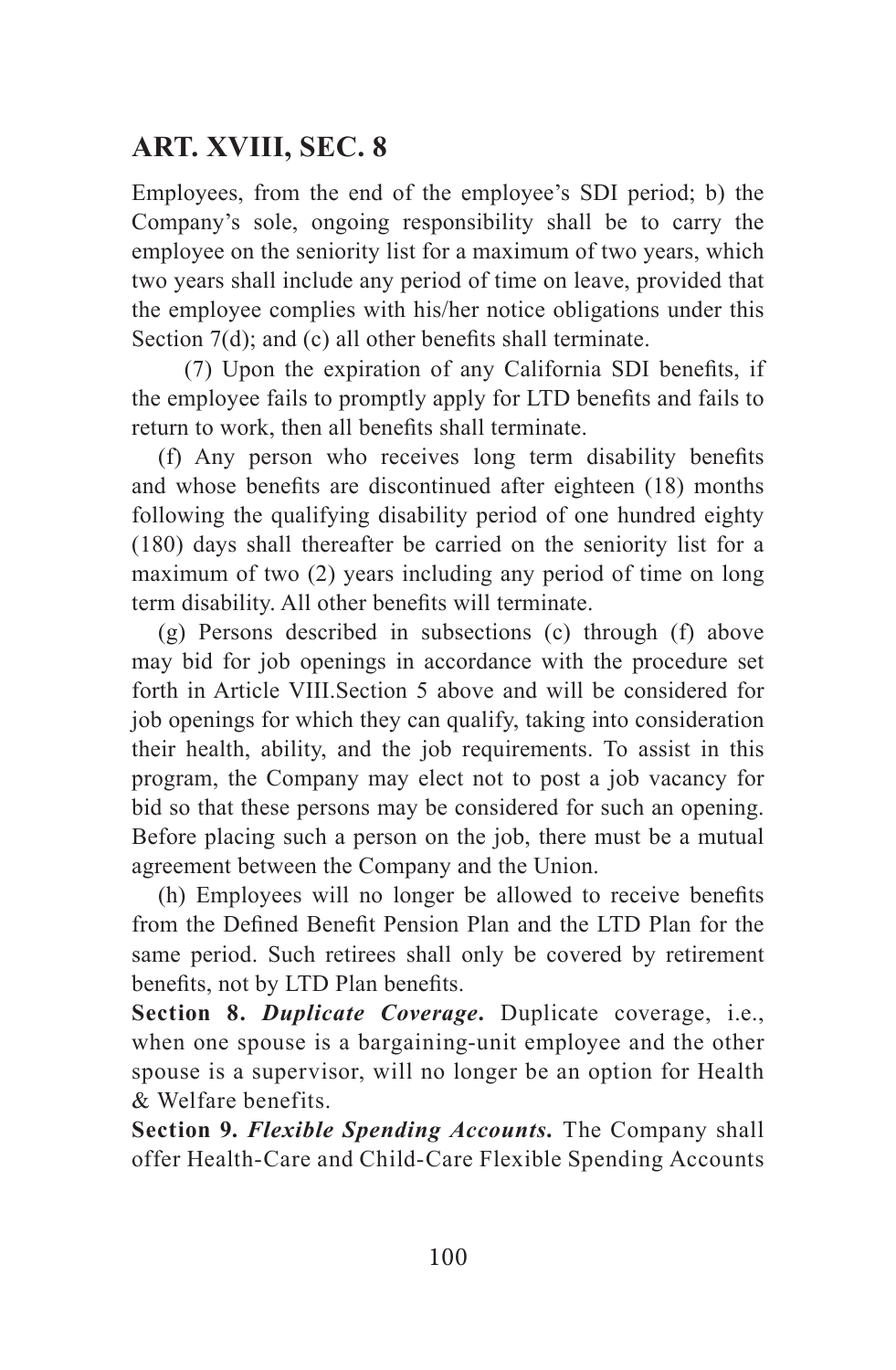to enable employees to set-aside pre-tax payroll deductions to pay for certain eligible expenses.

**Section 10.** *Extended Insurance Coverage***.** If an employee dies from a work-related injury, the Company shall pay for his/her dependent spouse's and dependent children's COBRA continuation coverage for 12 months. If an employee dies from a non-work related injury or illness, the Company shall pay for his/her dependent spouse's and dependent children's COBRA continuation coverage for 12 months.

**Section 11.** *Eligibility.* Consistent with the terms of the applicable plans and insurance contracts, all employees shall be eligible upon hire for the group medical insurance, group dental insurance, the vision-care program, group life and AD&D insurance, and supplemental group life and AD&D insurance.

# **Section 12.** *Health & Wellness Program.*

(a) The Company shall offer a Wellness/Incentive program to all employees that shall be the same as the Wellness/ Incentive program offered across Rio Tinto America to its active employees at multiple U.S. worksites.

(b) The Company also shall offer, at the employee's expense, additional, available Towers Watson voluntary benefits programs (e.g., legal plans and ID theft prevention), as offered across Rio Tinto America to its active employees at multiple U.S. worksites.

#### **Section 13.** *Common Provisions as to Group Medical, Prescription Drug, Vision, Dental, Wellness/Incentive and Voluntary Benefit Plans*

(a) All employee contributions shall be made from pre-tax dollars, to the greatest extent lawfully possible.

(b) Plan designs and/or providers are subject to change if such changes are made across Rio Tinto America to its active employee population at multiple U.S. worksites.

(c) In the event that the group-medical plans, group-vision plans, group-dental plans, and providers discussed during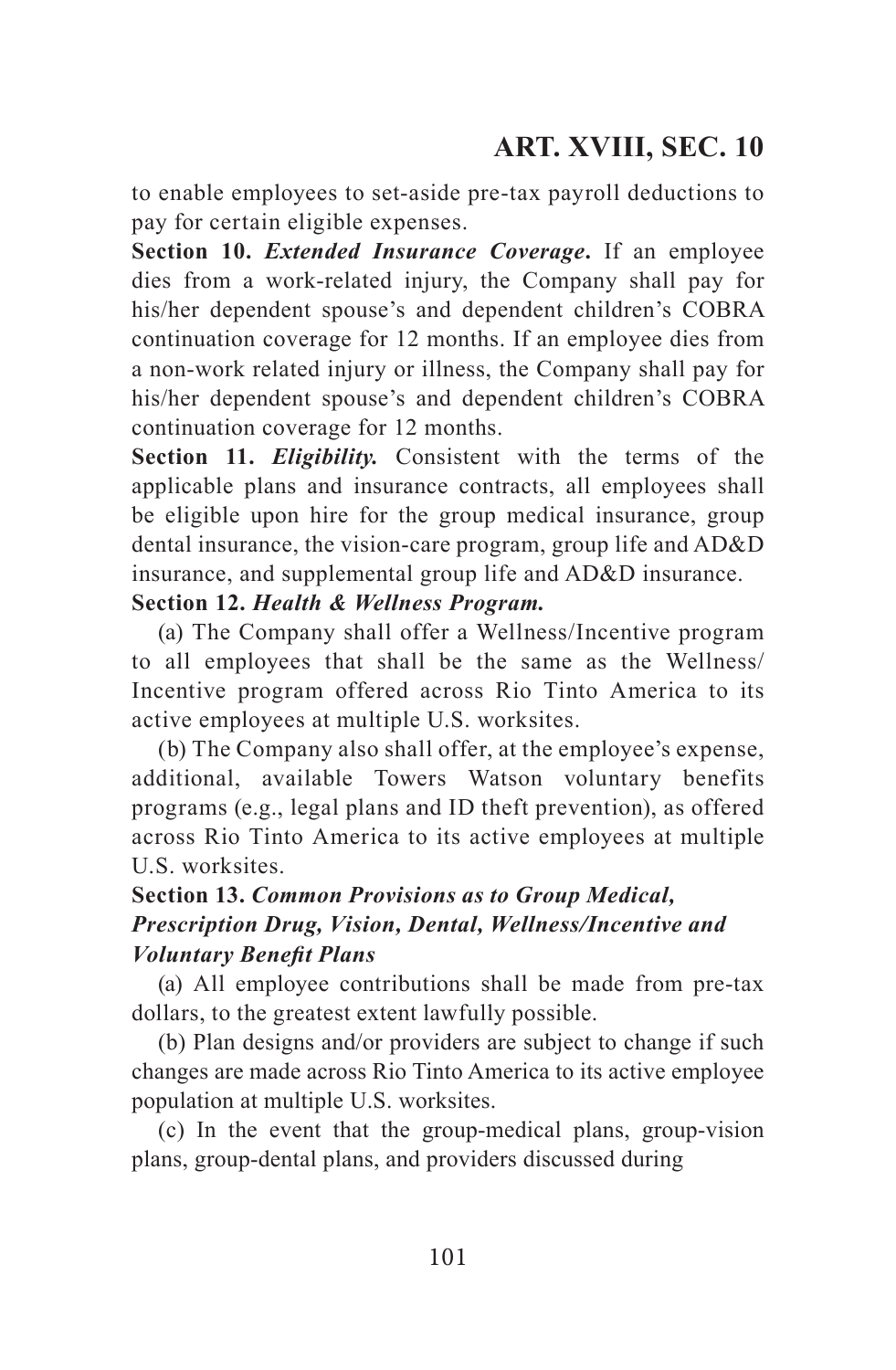### **ART. XVIII, SEC. 14**

negotiations are no longer offered across Rio Tinto America, then the Company shall make reasonable efforts to offer comparable plans and providers.

#### **Section 14.** *Cadillac Tax Impact*

(a) If the group health plan offered to hourly employees at U.S. Borax becomes subject to the excise tax on high-cost health plans (or "Cadillac tax") under the Affordable Care Act, the Company and the Union shall each have the right, at either party's discretion and upon 30 days' written notice to the other party, to re-open and negotiate whether the Cadillac tax will be paid, in whole or in part, by employees or the Company.

(b) Should the parties fail to reach agreement within 90 days after the first bargaining session after the Agreement is re-opened, the parties shall submit to a one day, non-binding mediation, with the goal of resolving bargaining over the Cadillac tax issue. Joint costs of the mediation, such as fees charged by the mediator and reporter, if any, will be borne equally by the parties. If the parties have not reached an agreement by the end of the day of mediation, the mediator will propose a non-binding "mediator's proposal" to resolve the Cadillac tax issue, and the parties will have no more than 48 hours from the time the mediator presents the mediator's proposal to the parties to accept or reject the mediator's proposal.

(c) All other terms and conditions of the Agreement shall remain in full force and effect should either party re-open the Agreement under this section. However, the Union will have the right to strike, and the Company will have the right to lock out employees, if the mediation is not successful in resolving the Cadillac tax issue.

### **Article XIX**

#### **Pension Plans**

**Section 1.** *Existing Employees – Defined Benefit Plan.* The Retirement Plan of Boron Hourly Employees will be continued for the term of this Agreement for all persons who are employed by the Company as of the date of this Agreement. The Defined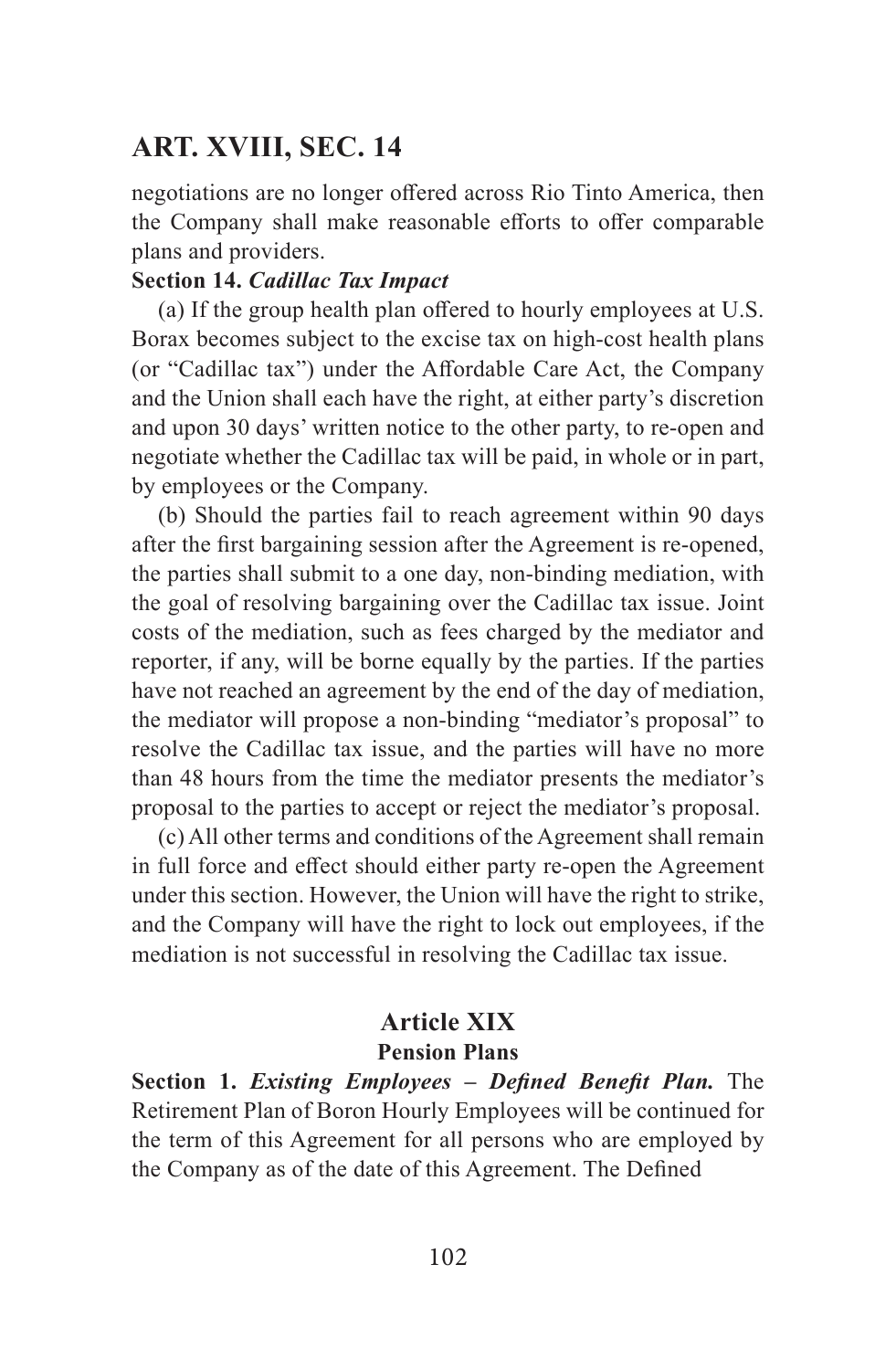# **ART. XIX, SEC. 2**

Benefit Plan multiplier will continue to be \$75 for all pensionable service accrued.

**Section 2.** *New Employees – Defined Contribution Plan.* All persons who become employed by the Company after the date of this Agreement shall be placed in a defined contribution pension plan, with self-managed investments, as outlined in Appendix E.

**Section 3.** *Option for Existing Employees.* Existing employees can elect to continue to participate in the existing defined benefit pension plan or can elect to move into the defined contribution pension plan during the election period.

### **Article XX Early Retirement Option**

The Company provides an early-retirement option to those employees age 55 or older, with at least 10 years of service, subject to the following terms and conditions:

(a) On or before July 31, 2010, the employee must provide the Company with notice of his/her intention to retire;

(b) The Company shall then determine the employee's final date of employment, which shall be on or before September 30, 2010;

(c) The employee must execute a Severance & General Release Agreement in a form and manner acceptable to the Company in order to receive all early retirement benefits hereunder;

(d) Lump-Sum Severance Payment:

(1) Lump-sum severance payment will be offered to all active employees age 55 to 61 with at least 10 years of service as of July 31, 2010, who participate in this option. These individuals will receive a lump-sum amount that partially offsets the 4% annual penalty reduction in their anticipated pension benefit calculated from their age on July 31, 2010, through age 76 (estimated life expectancy), as follows: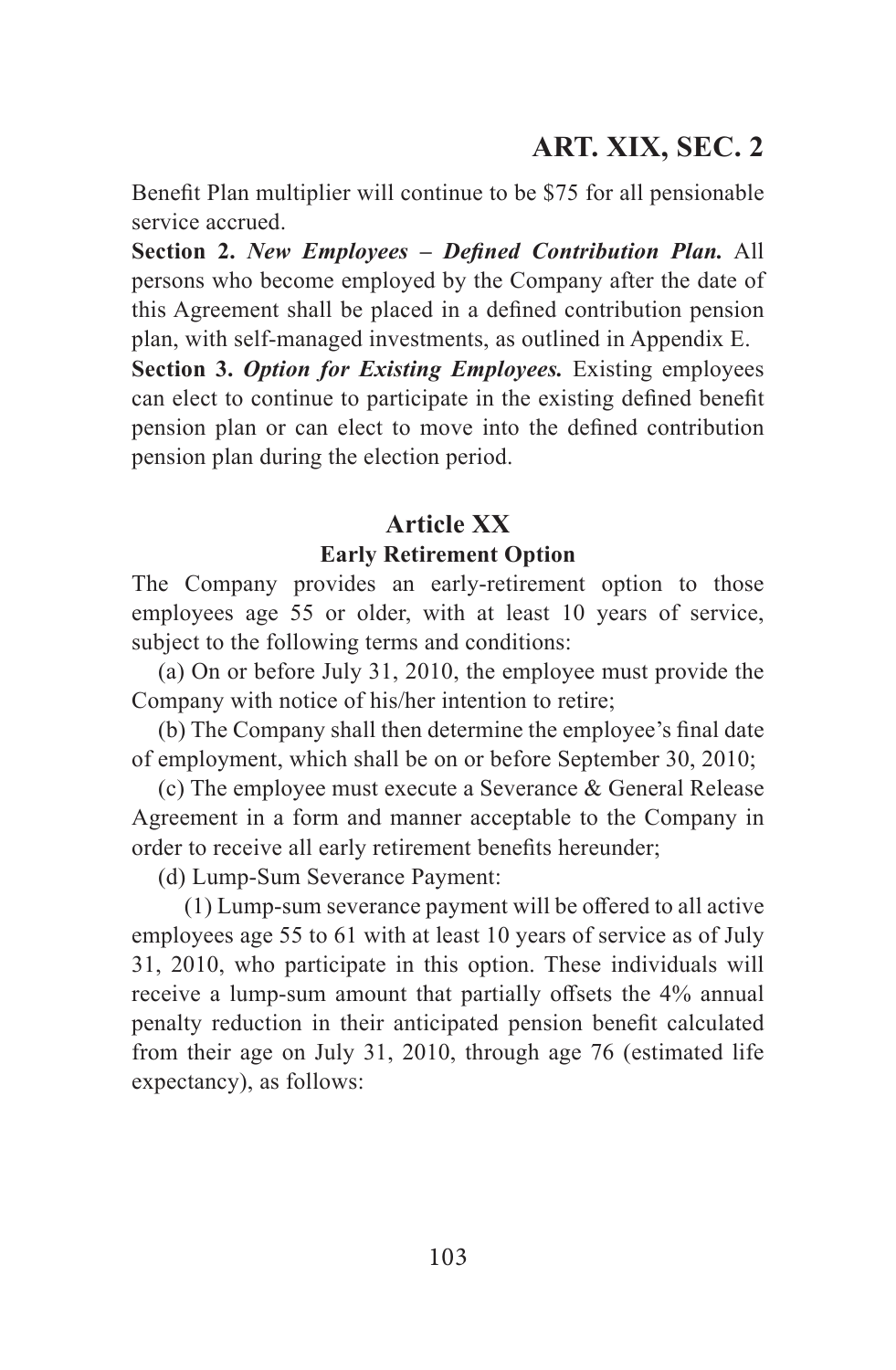| Age as of<br>July 31, 2010 | Offer    |
|----------------------------|----------|
| 55                         | \$40,000 |
| 56                         | \$35,000 |
| 57                         | \$30,000 |
| 58                         | \$25,000 |
| 59                         | \$20,000 |
| 60                         | \$15,000 |
| 61                         | \$12,000 |

(2) A Ten Thousand Dollar (\$10,000) lump-sum severance payment will be offered to all active employees age 62 and older with at least 10 years of service as of July 31, 2010, who participate in this option; Retiree Medical Benefits – Individuals age 55 through 59 who participate in this early retirement option shall be provided medical benefits under the retiree medical plan (as it may be amended) through age 65. (Note: Those individuals age 60 and older with 10 years of service remain eligible for medical benefits under the retiree medical plan (as it may be amended) through age 65.).

#### **Article XXI**

### **Lay-Off Severance Pay Program**

The Company shall provide a supplemental unemployment benefit ("SUB") plan for those eligible employees who are laid off under a qualifying layoff as defined in section(c).

(a) Purpose of SUB. The purpose of the SUB Plan is to reduce the loss of wages suffered by eligible employees who are laid off under a qualifying layoff. The SUB Plan serves to supplement State unemployment compensation benefits, but, like the State plan, it is not intended to reduce the incentive of the displaced worker to seek other employment.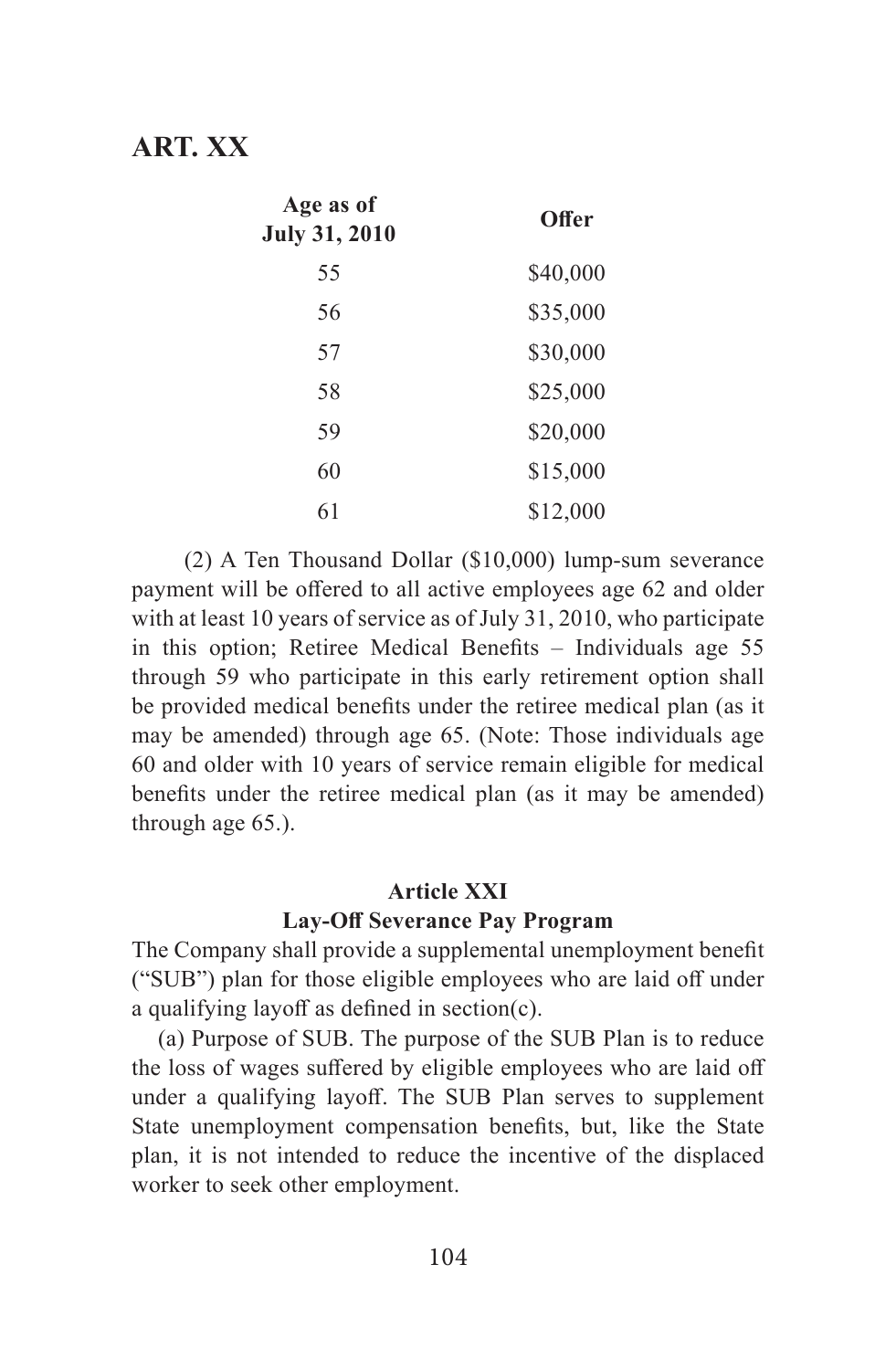(b) Operation of the Plan. At any time within 180 days after being laid off in a qualifying lay off, an eligible employee may apply for SUB Plan benefits.

These rights are not vested. They expire with each Labor Agreement. If a person dies while receiving SUB Plan benefits, any remaining SUB Plan benefits will continue to be paid to the employee's estate.

The benefits are protected against creditors. They cannot be sold, attached, garnished, or encumbered. Furthermore, they will not prevent the employee from receiving State unemployment insurance benefits. The Company may set them off against any debt owed by the employee to the Company, however.

If any dispute arises over the interpretation of the Plan, it is subject to the grievance and arbitration procedure of this Agreement.

(c) What is a Qualifying Layoff?

SUB Plan benefits ARE payable for the following types of qualifying layoffs:

• Layoff resulting from an overall decrease in operations, loss of business, unfavorable economic and/or market conditions, declining demand for Company products, and the like.

• Layoff resulting from changes in the plant, equipment or process.

SUB Plan benefits are NOT payable for time lost from work as a result of any of the following:

• Labor disputes, war, fire, storm, earthquake, action by governmental authority, or other operational interruptions beyond the Company's control.

• A layoff resulting when an employee is unwilling to accept a job which s/he has been bumped into, or is unwilling to accept a proper transfer.

• Vacation shutdowns, except that SUB Plan benefits shall be payable during vacations shutdowns to employees who have less than ten years of employment and who have met all other conditions of eligibility.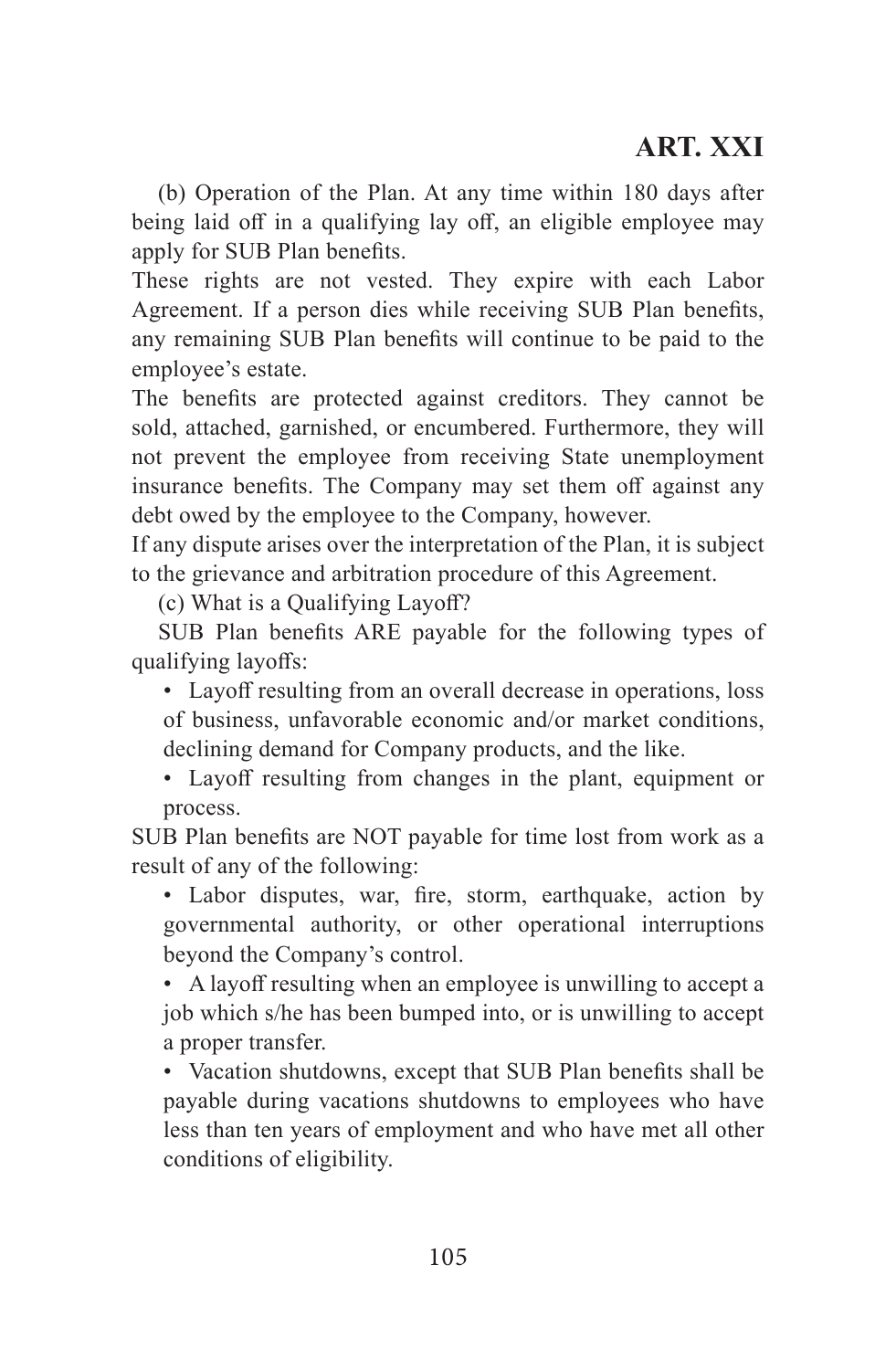(d) Eligible Employees

All employees are eligible for SUB Plan benefits, except those employees who are disqualified for any of the following reasons:

• When s/he is not qualified to receive State unemployment compensation benefits.

- When s/he is employed elsewhere, except to the extent that such other employment is allowed under the unemployment provisions of the State Unemployment Insurance Code.
- When s/he is on a paid or unpaid vacation.
- When s/he is eligible for any accident, sickness or disability benefits.
- When s/he elects to retire.
- When s/he is eligible for supplemental unemployment benefits from some other employer.

If the Company offers to recall a laid-off employee, but s/he refuses to return, s/he forfeits all rights to any remaining SUB Plan benefits, as well as other rights under the Labor Agreement. If an employee is recalled before his/her SUB Plan benefits are exhausted, s/he can apply for the unused portion during any later layoff in the same calendar year.

(e) Computation & Duration of SUB Plan Benefits

The weekly amount of SUB Plan benefits is based on the employee's base pay rate on the date of the qualifying layoff, and the duration of these weekly SUB Plan benefits is based on the employee's "Continuous Years of Service" on the date of qualifying layoff.

(1) The Weekly SUB Plan Benefit Amount

Definitions: The employee's "base pay rate" is the hourly rate of pay for his/her regular job classification on the date of the qualifying layoff. The "base pay rate" does not include premium pay or credits for fringe benefits, such as overtime, vacation or sick leave benefits, retirement contributions and other funds or benefits. The "base weekly wage rate" is the employee's "base pay rate" times 40 (for full-time employees) or times the employee's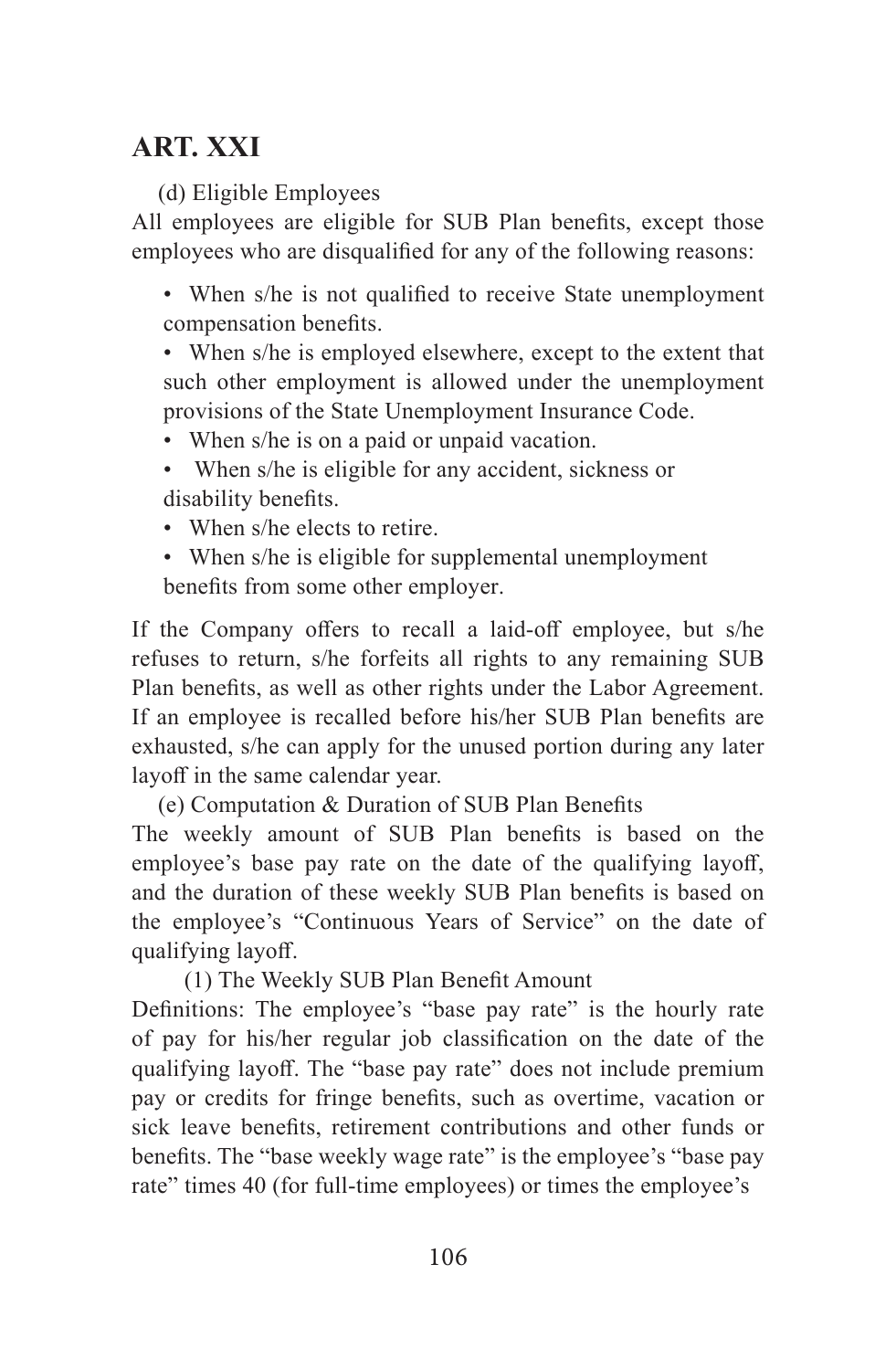average number of regular hours worked per week in the twelve (12) months preceding the qualifying layoff (for part-time employees).

Each weekly SUB Plan benefit payment is intended to be enough to bring the State unemployment benefits up to 75% of the employee's base weekly wage rate at the time of the qualifying layoff.

For example, if an employee's base weekly wage rate is \$800.00, then his/her weekly SUB Plan benefit will be computed as follows:

| Base weekly wage rate                                  | \$800.00  |
|--------------------------------------------------------|-----------|
|                                                        | x 75%     |
| 3/4 of base weekly wage rate                           | \$600.00  |
| State Unemployment<br>Compensation Paid<br>To Employee | $-230.00$ |
| Weekly SUB Plan Benefit                                | \$370.00  |

(2) The Duration of the SUB Plan Benefit

Definitions: For purpose of the calculation of SUB Plan benefits, "Continuous Years of Service" is based on the maximum number of "Hours Worked" in any of the five calendar years preceding the qualifying layoff as follows:

- 1600 or more Hours Worked = one (1) Continuous Year of Service
- 1200 1599 Hours Worked = 0.75 Continuous Year of Service
- $800 1199$  Hours Worked = 0.5 Continuous Year of Service
- 400 -700 Hours Worked  $= 0.25$  Continuous Year of Service

No SUB Plan benefits shall be paid to any employee who less than 400 hours worked in the twelve (12) months preceding the qualifying layoff.

"Hours Worked" are based on the total number of hours worked: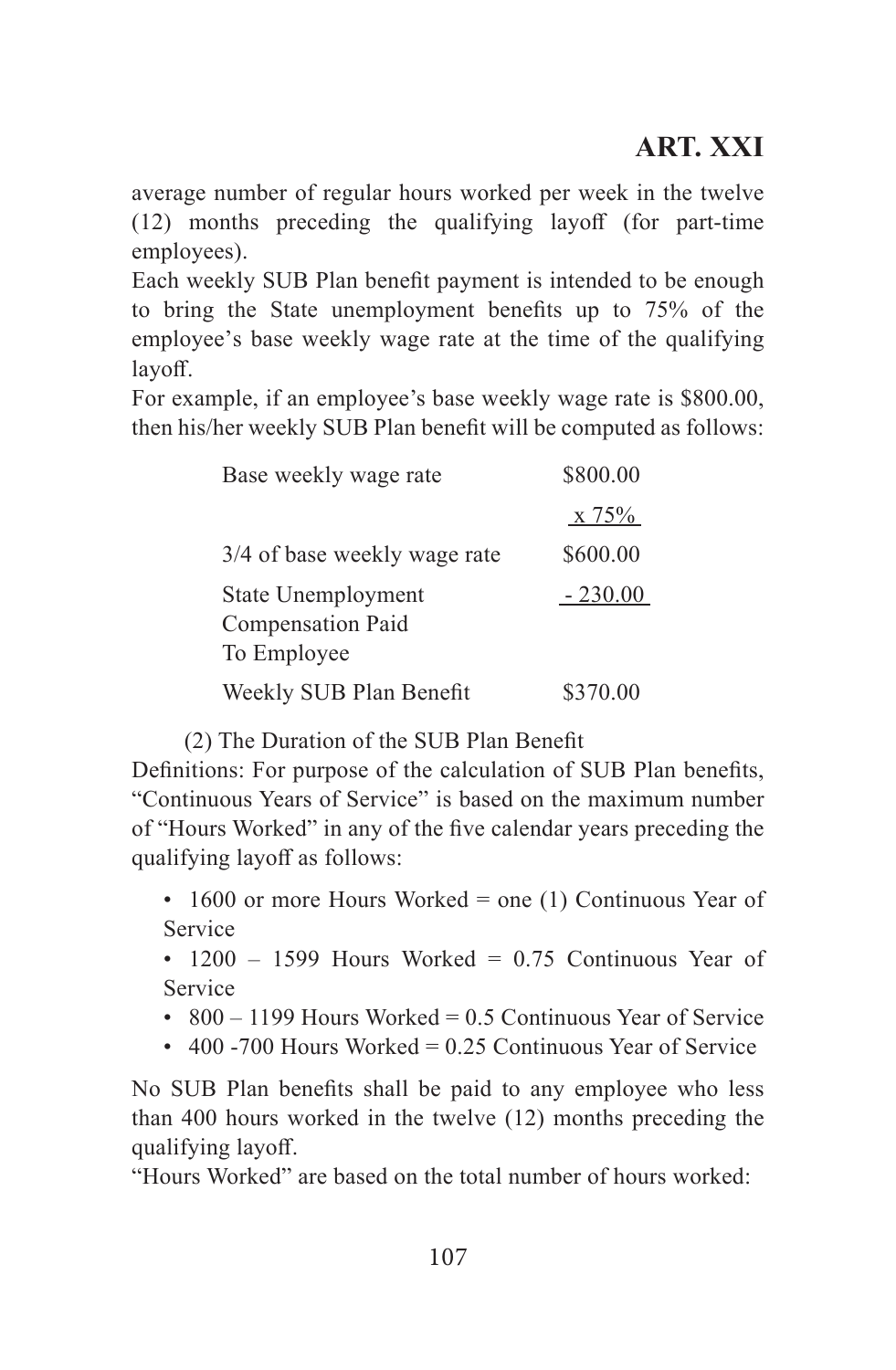in the calendar year. "Hours worked" includes all regular hours work and:

- All hours spent on the job.
- Time spent on paid vacation, paid sick leave and paid holidays.
- Time spent in active military service.
- Time lost from work as a result of a disability caused by a Company-related industrial injury.
- Time spent serving as a juror or as a witness in court.
- Time spent in negotiations or grievance meetings.

• Time spent on authorized leave of absence up to 45 days to conduct personal business, and up to one year to conduct Union business.

"Hours worked" does not include:

- Time spent on layoff.
- Time worked outside the bargaining unit.
- Time counted in computing back-pay awards by arbitrators, or by the National Labor Relations Board.
- Time paid for but not worked in a report-in or call-in.
- Premium pay for overtime or holidays.

The duration of an eligible employee's weekly SUB Plan benefit payments shall range from two (2) weeks to five (5) weeks duration depending upon the employee's most recent Date of Hire, times the employee's Continuous Years of Service, as follows:

| Most Recent Date of Hire           | Duration |
|------------------------------------|----------|
| 1-2 years before qualifying layoff | 2 weeks  |
| $3 - 5$                            | 3 weeks  |
| $6 - 8$                            | 4 weeks  |
| 9 or more                          | 5 weeks  |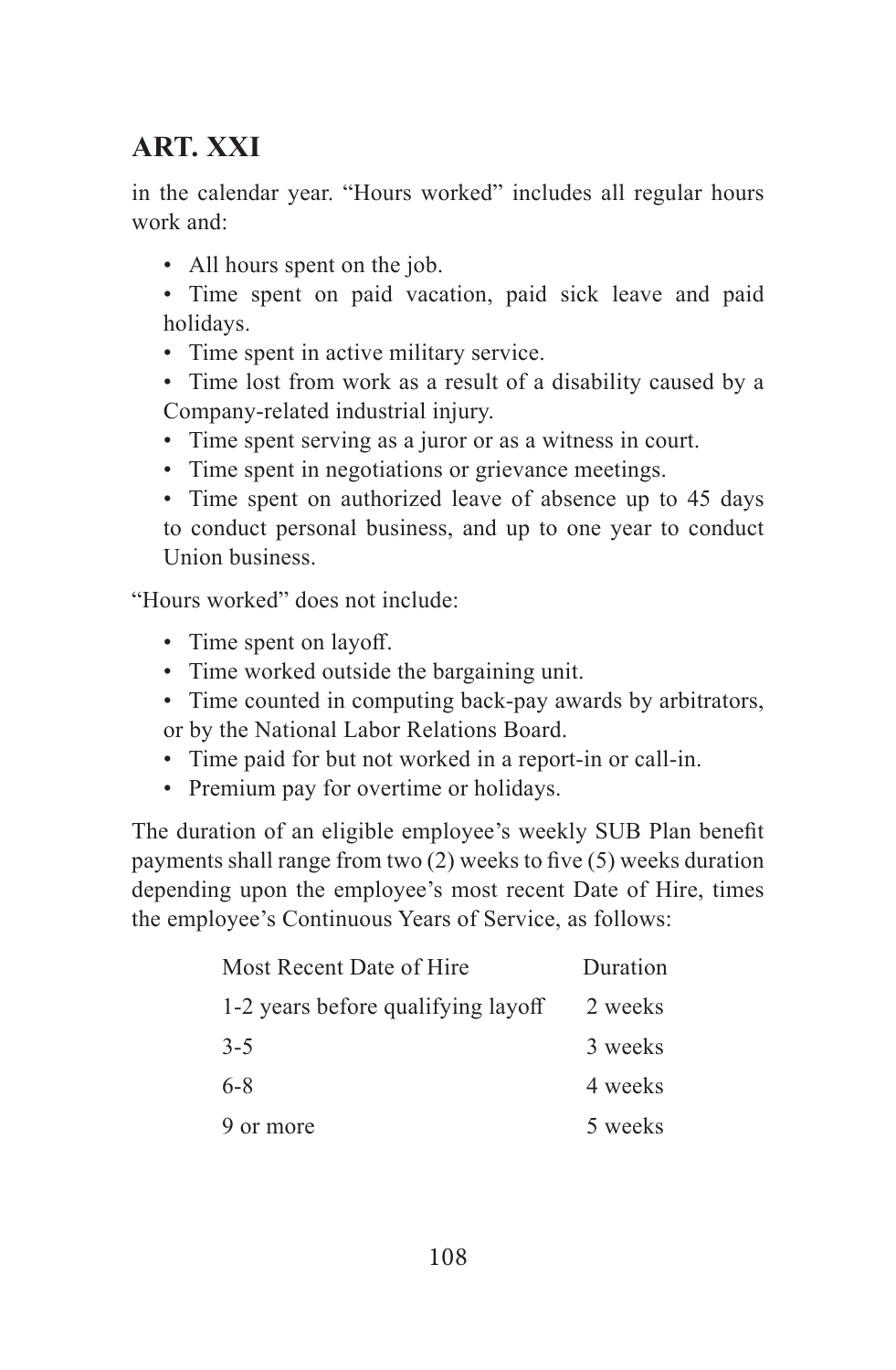## **ART. XXIII, SEC. 1**

For example, an employee hired 7 years before the qualifying layoff who had 2000 Hours Worked in one of the five years preceding the qualifying layoff would be entitled to 4 weeks of SUB Plan benefits, i.e., 4 weeks duration times 1 Continuous Year of Service. By contrast, if the same employee had worked at most a maximum of 1300 annual Hours Worked in all of the five years preceding the qualifying layoff, the employee would be entitled to 3 weeks of SUB Plan benefits, i.e., 4 weeks duration time 0.75 Continuous Year of Service.

### **Article XXII Severability**

It is specifically understood and agreed that if, for any reason whatsoever, one Article or any part thereof shall be determined to be invalid, void or inoperative; then such invalidity shall not affect any other clause, provisions or condition hereof, but the remainder of this Agreement shall be effective as though such Article or part thereof had not been contained herein.

### **Article XXIII Employment Guaranty**

**Section 1.** *Job Protections***.** No employee shall be laid off during the term of this Agreement as a result of any of the following occurrences:

(a) The subcontracting of any work permitted to be subcontracted by the provisions of Article XVI above.

(b) The elimination of any job or classification or merger of one job or classification into another.

(c) The reduction in the number of jobs by reason of any changes in methods in performing the jobs or changes in equipment or machinery used in performing the work.

This guaranty shall not apply to any reduction in the number of jobs caused by changes in customer demands, economic reversals, forces of nature, or other causes beyond the control of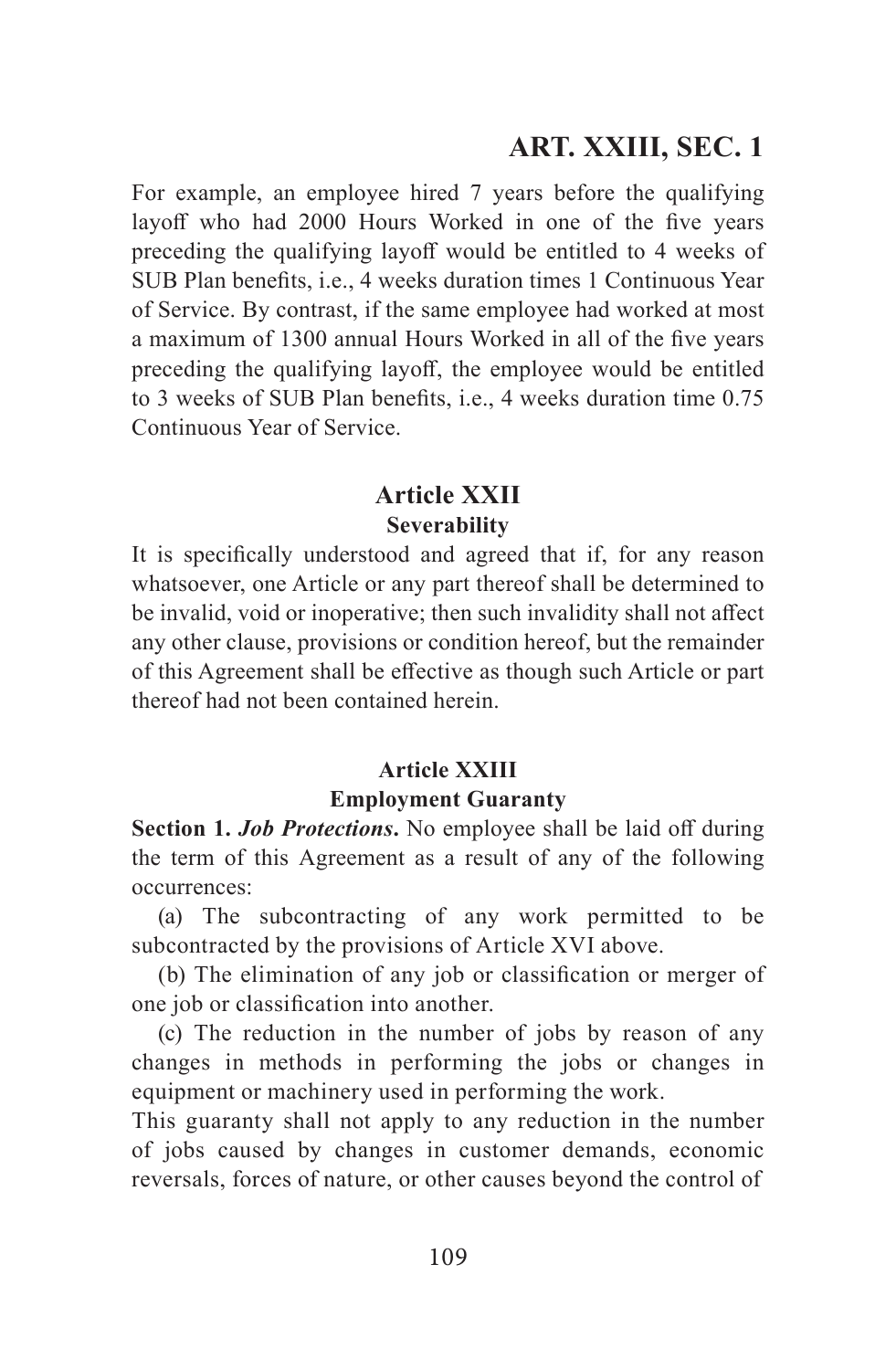## **ART. XXIII, SEC. 2**

the Company. The exercise or implementation of this exception to the guaranty shall not be whimsical or arbitrary, nor shall it be used as a means of evading the Company's responsibility under the specific protections guaranteed.

**Section 2.** *Demotions and Red-Circle Pay.* Any employee who is bumped back from his/her job shall receive a guarantee of twelve (12) months of red-circle pay (i.e., the rate of pay for the job from which the employee was bumped back), regardless of the reason for the bump back (exception - when disqualified from the job, or when bumped back due to the return of another employee with greater job seniority). If transferred to a higher paying job, the employee shall receive the rate for that job. If transferred to a lower paying job, the employee shall continue to receive the rate for the job from which he/she was transferred until an opening for which the employee is qualified and has the seniority to obtain becomes available carrying a rate as high or higher than that of the job from which the employee was transferred, but such red-circle rate shall not be paid for more than twelve (12) months. All employees who are currently receiving red-circle rates will continue to receive such red-circle rates until the expiration of the twelve (12)-month period.

**Section 3.** *No Transfers Into The Bargaining Unit***.** This Article does not authorize the transfer of employees from outside the bargaining unit into the bargaining unit.

#### **Article XXIV Job Consolidation**

The Company may create new job classifications, eliminate the work of existing classifications, permanently merge the work of existing classifications or assign or reassign duties between new or existing classifications provided the Company does not make any such change without good and reasonable cause. Before such changes are made, the Company will meet with the Union for the purpose of advising it of the contemplated changes and the reason for such changes. Due consideration will be given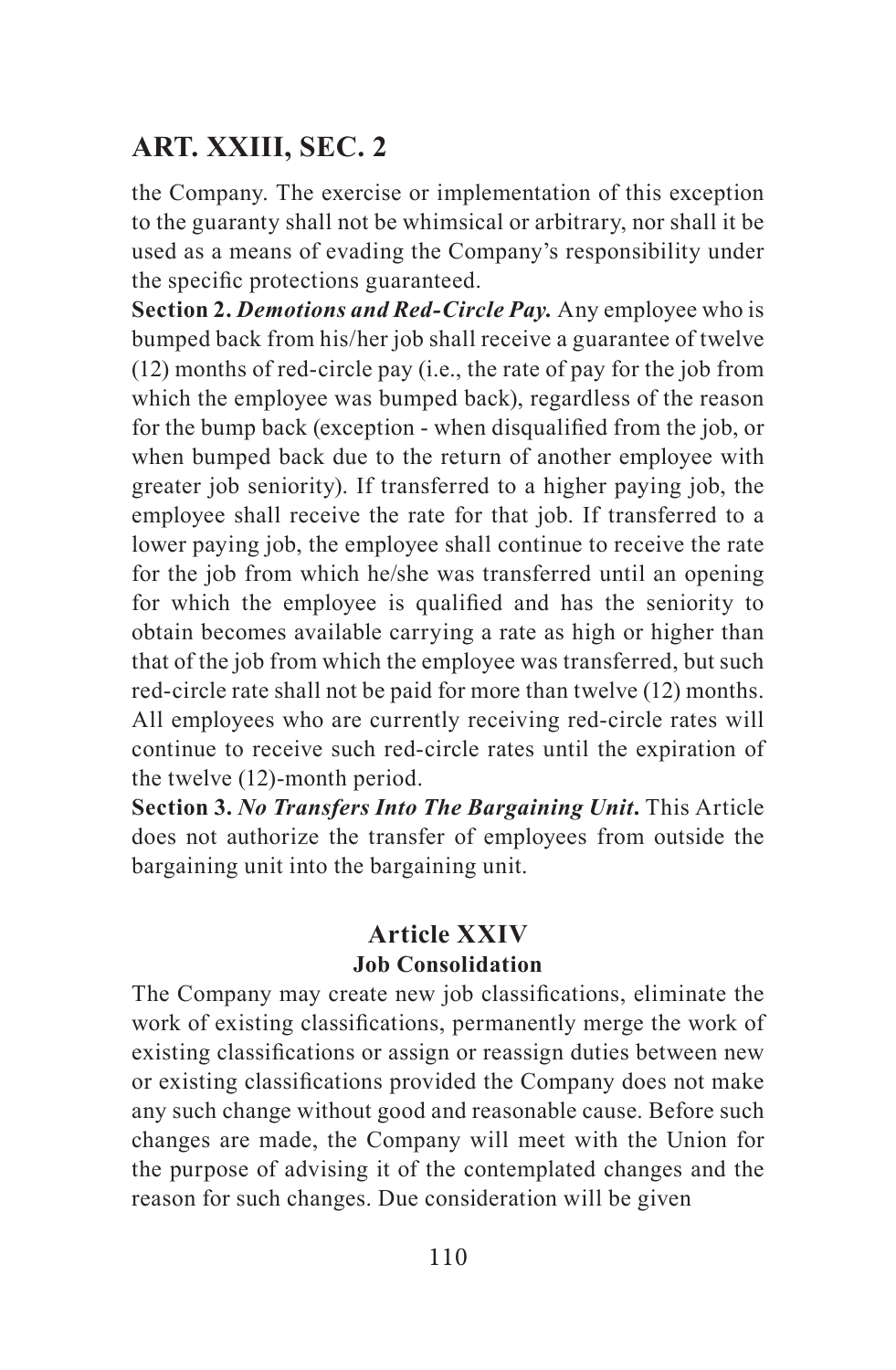# **ART. XXV, SEC. 1**

reason for such changes. Due consideration will be given to the facts and arguments presented by Union representatives, and they will be weighed in making the Company's final decision.

The Company further agrees that in making such changes there will be no unreasonable or unfair discrimination between employees, and that it will not place an unfair or unreasonable work load upon any employee affected.

If any of the above changes results in a conflict of the seniority rights between two or more employees, the Company will meet with the Union to negotiate the relative seniority rights of the employee so affected.

There shall be no job consolidation which shall have the effect of transferring outside of the bargaining unit any work within the bargaining unit, with the exception of the packing and screening work addressed in Article XVI.Section 4 above

#### **Article XXV Duration**

**Section 1.** *Termination.* This Agreement shall be and become effective as of May 17, 2010, and shall continue in full force and effect without any change or modification whatsoever until 12:00 noon, May 17, 2021. If either the Company or the Union desires to terminate this Agreement on May 17, 2021, it shall give written notice of termination to the other party sixty (60) days prior to that date. If neither party shall give such notice of termination, this Agreement (subject to the provisions of the following paragraphs) shall continue in effect for successive one (1) year periods from year to year thereafter; with the first period commencing on May 17, 2021, and concluding on May 17, 2022, subject to termination by either party on May 17, 2022, or on May 17, 2023, etc., by the giving of sixty days prior written notice to the other party.

**Section 2.** *Modification or Amendment.* This Agreement may be modified or amended by mutual consent of the parties during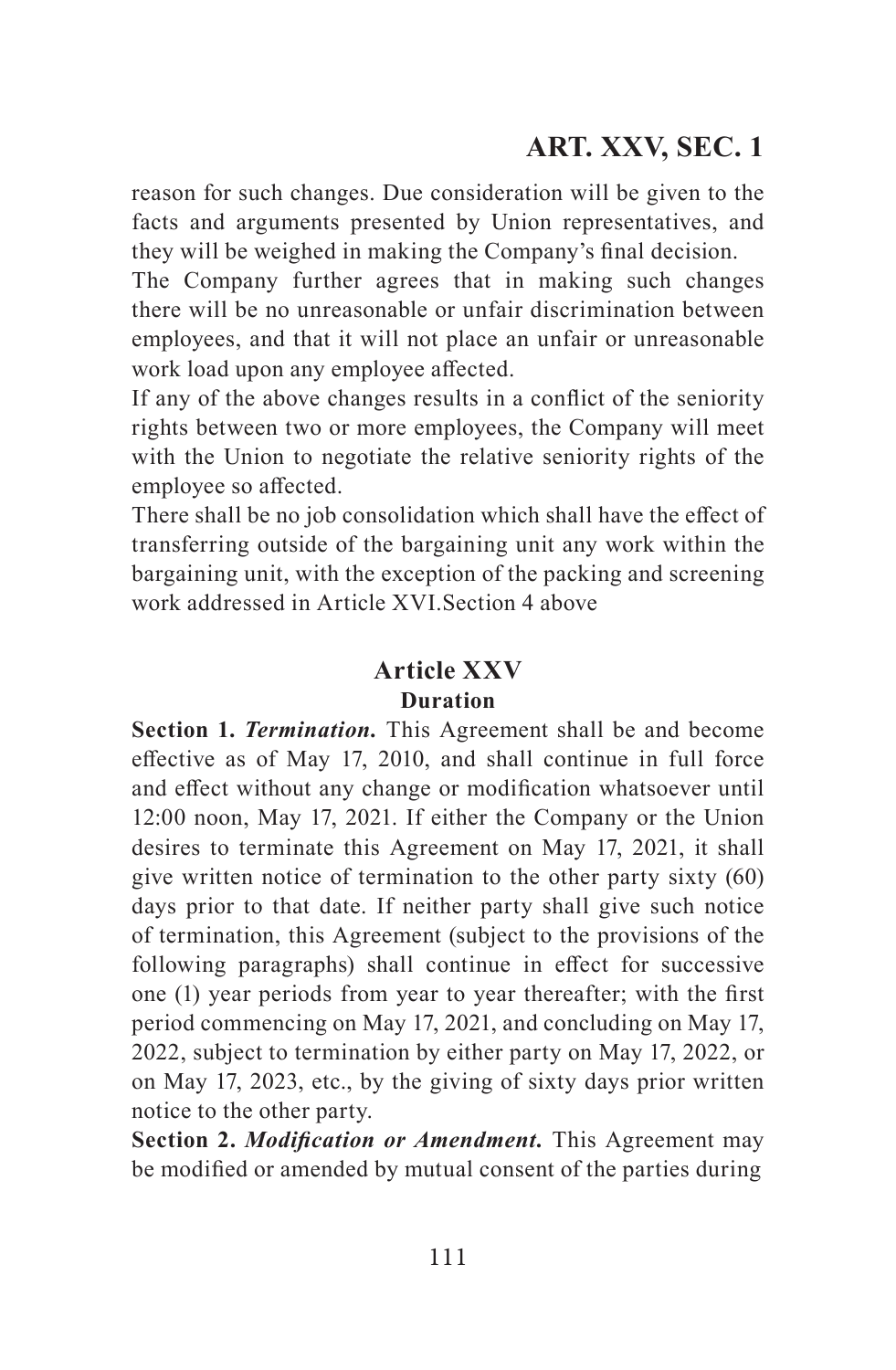### **ART. XXV, SEC. 3**

the life of the Agreement, provided such amendment or modification is accomplished in the same formal manner as this instrument by the duly authorized representative of the Company and the duly authorized representatives of the Union. Except for any amendment or modification effected pursuant to such formal procedure, this Agreement shall not be subject to modification or amendment in any respect whatsoever prior to May 17, 2021, but it may be modified or amended as of May 17, 2021, or as of May 17, 2022, or as of May 17, 2023, and from year to year thereafter in like manner. If either the Company or the Union should desire to modify or amend it as of any of said dates, it shall give to the other party sixty (60) days prior written notice of its desire so to do, stating in said notice the modifications or amendments proposed. Within ten (10) days after receipt of such notice a conference shall be arranged to negotiate the proposed revisions, but this Agreement shall nevertheless continue in full force and effect subject, however to termination by either party upon sixty (60) days prior written notice to the other party.

**Section 3.** *Continuance After Transfer of Business.* In the event of the sale or other transfer of the business by the Company, the Agreement by which this is accomplished shall provide that this Labor Agreement shall continue in full force and effect and that the transferee shall continue to recognize the Union as the proper bargaining representative of the employees at the Boron Plant and Mine until such time as a new bargaining representative shall have been elected in its place and stead in the manner authorized by law.

IN WITNESS WHEREOF, the parties hereto have agreed on December 8, 2015, to an extension of this Labor Agreement, which originally was executed as of May 17, 2010.

**U.S. BORAX INC.** 

Rv **ISABELLE BRASSARD** 

MINE, MINERAL AND PROCESSING WORKERS, LOCAL 30, LL.W.U.

By Savid & Liebingood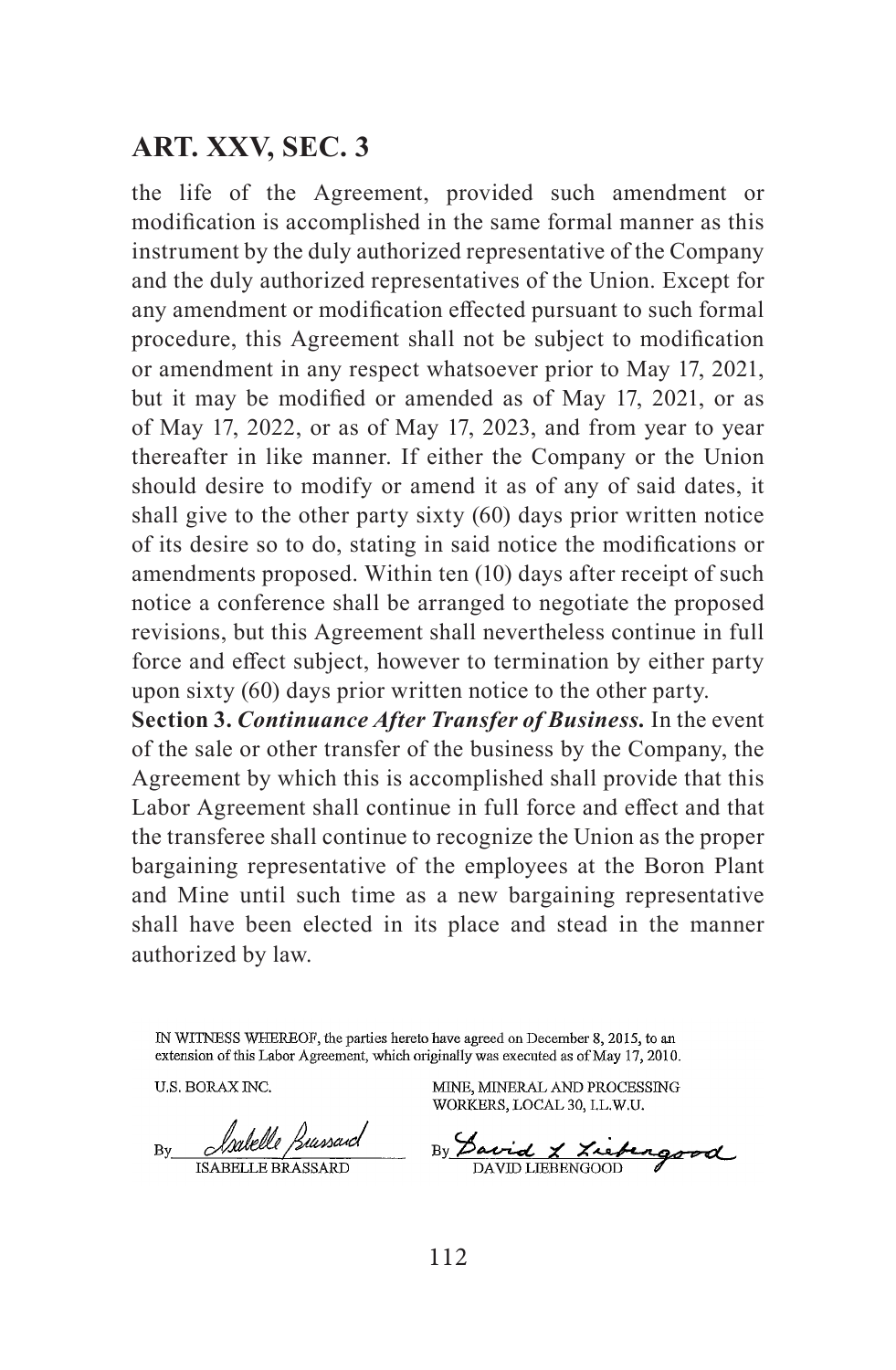#### **APPENDIX A JOB CLASSIFICATIONS & PAY RATES**

### **GROUP I MINE OPERATIONS**

| <b>JOB</b><br><b>CLASIFICATION</b>            | <b>LEVEL</b> | <b>Begins</b> | <b>Begins</b> | <b>Begins</b> | <b>Begins</b> | <b>Begins</b> |
|-----------------------------------------------|--------------|---------------|---------------|---------------|---------------|---------------|
|                                               |              | 5/17/2016     | 5/17/2017     | 5/17/2018     | 5/17/2019     | 5/17/2020     |
| Operator B<br>(includes Certified<br>Blaster) | B            | \$32.81       | \$33.63       | \$34.47       | \$35.33       | \$36.22       |
| Operator C<br>(includes Blaster)              | C            | \$29.59       | \$30.33       | \$31.09       | \$31.87       | \$32.66       |
| Operator D                                    | D            | \$23.15       | \$23.73       | \$24.33       | \$24.94       | \$25.56       |

### **GROUP II MINE MOBILE MAINTENANCE**

| <b>JOB</b><br><b>CLASIFICATION</b> | <b>LEVEL</b>  | <b>Begins</b> | <b>Begins</b> | <b>Begins</b> | <b>Begins</b> | <b>Begins</b> |
|------------------------------------|---------------|---------------|---------------|---------------|---------------|---------------|
|                                    |               | 5/17/2016     | 5/17/2017     | 5/17/2018     | 5/17/2019     | 5/17/2020     |
| Mobile Equipment<br>Electrician*   | А             | \$36.05       | \$36.95       | \$37.87       | \$38.82       | \$39.79       |
| Truck Shop<br>Mechanic**           | B             | \$32.81       | \$33.63       | \$34.47       | \$35.33       | \$36.22       |
| All Crafts Second<br>$Class*$      | $\mathcal{C}$ | \$29.59       | \$30.33       | \$31.09       | \$31.87       | \$32.66       |
| All Crafts Helper                  | D             | \$23.15       | \$23.73       | \$24.33       | \$24.94       | \$25.56       |

\*Receives \$.10 per hour tool allowance for all hours worked

\*\*Receives \$.20 per hour tool allowance for all hours worked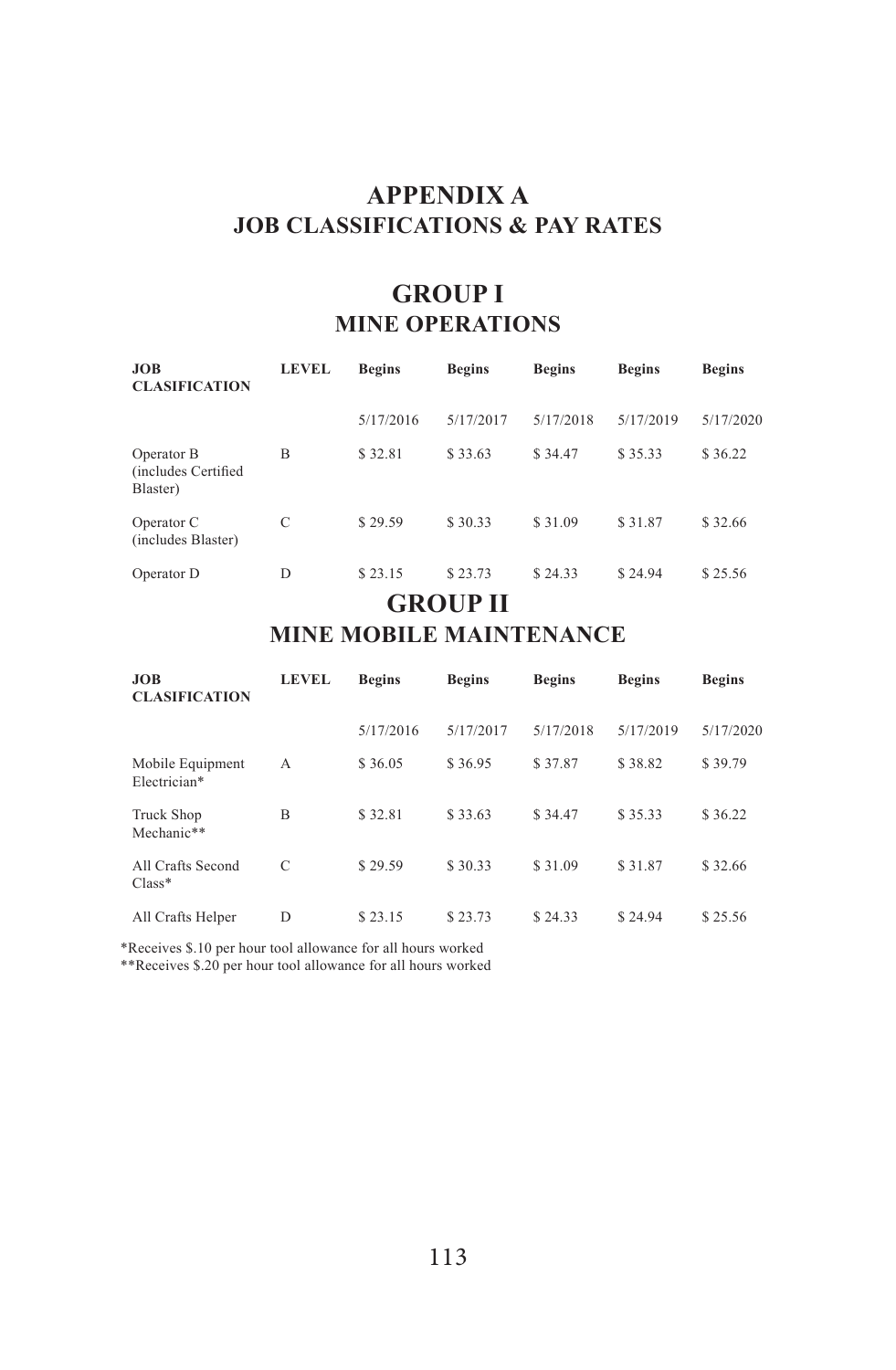### **GROUP III DISOLVING/THICKENING/GRANULATING**

| <b>JOB</b><br><b>CLASIFICATION</b> | <b>LEVEL</b> | <b>Begins</b> | <b>Begins</b> | <b>Begins</b> | <b>Begins</b> | <b>Begins</b> |
|------------------------------------|--------------|---------------|---------------|---------------|---------------|---------------|
|                                    |              | 5/17/2016     | 5/17/2017     | 5/17/2018     | 5/17/2019     | 5/17/2020     |
| Dissolver Operator<br>B, Chief     | B            | \$32.81       | \$33.63       | \$34.47       | \$35.33       | \$36.22       |
| Dissolver Operator<br>C            | C            | \$29.59       | \$30.33       | \$31.09       | \$31.87       | \$32.66       |
| Dissolver Operator<br>D            | D            | \$23.15       | \$23.73       | \$24.33       | \$24.94       | \$25.56       |
| Granulating<br>Operator B, Chief   | B            | \$32.81       | \$33.63       | \$34.47       | \$35.33       | \$36.22       |
| Granulating<br>Operator C          | C            | \$29.59       | \$30.33       | \$31.09       | \$31.87       | \$32.66       |
| Granulating<br>Operator D          | D            | \$23.15       | \$23.73       | \$24.33       | \$24.94       | \$25.56       |

### **GROUP IV**

# **STEAM PLANT / COGENERATION DEPARTMENT**

| JOB<br><b>CLASIFICATION</b>           | <b>LEVEL</b> | <b>Begins</b> | <b>Begins</b> | <b>Begins</b> | <b>Begins</b> | <b>Begins</b> |
|---------------------------------------|--------------|---------------|---------------|---------------|---------------|---------------|
|                                       |              | 5/17/2016     | 5/17/2017     | 5/17/2018     | 5/17/2019     | 5/17/2020     |
| Steam Engineer<br>(Unlimited License) | B            | \$32.81       | \$33.63       | \$34.47       | \$35.33       | \$36.22       |
| Fuel Tender<br>(Unlimited License)    | C            | \$29.59       | \$30.33       | \$31.09       | \$31.87       | \$32.66       |
| Fuel Tender                           | D            | \$23.15       | \$23.73       | \$24.33       | \$24.94       | \$25.56       |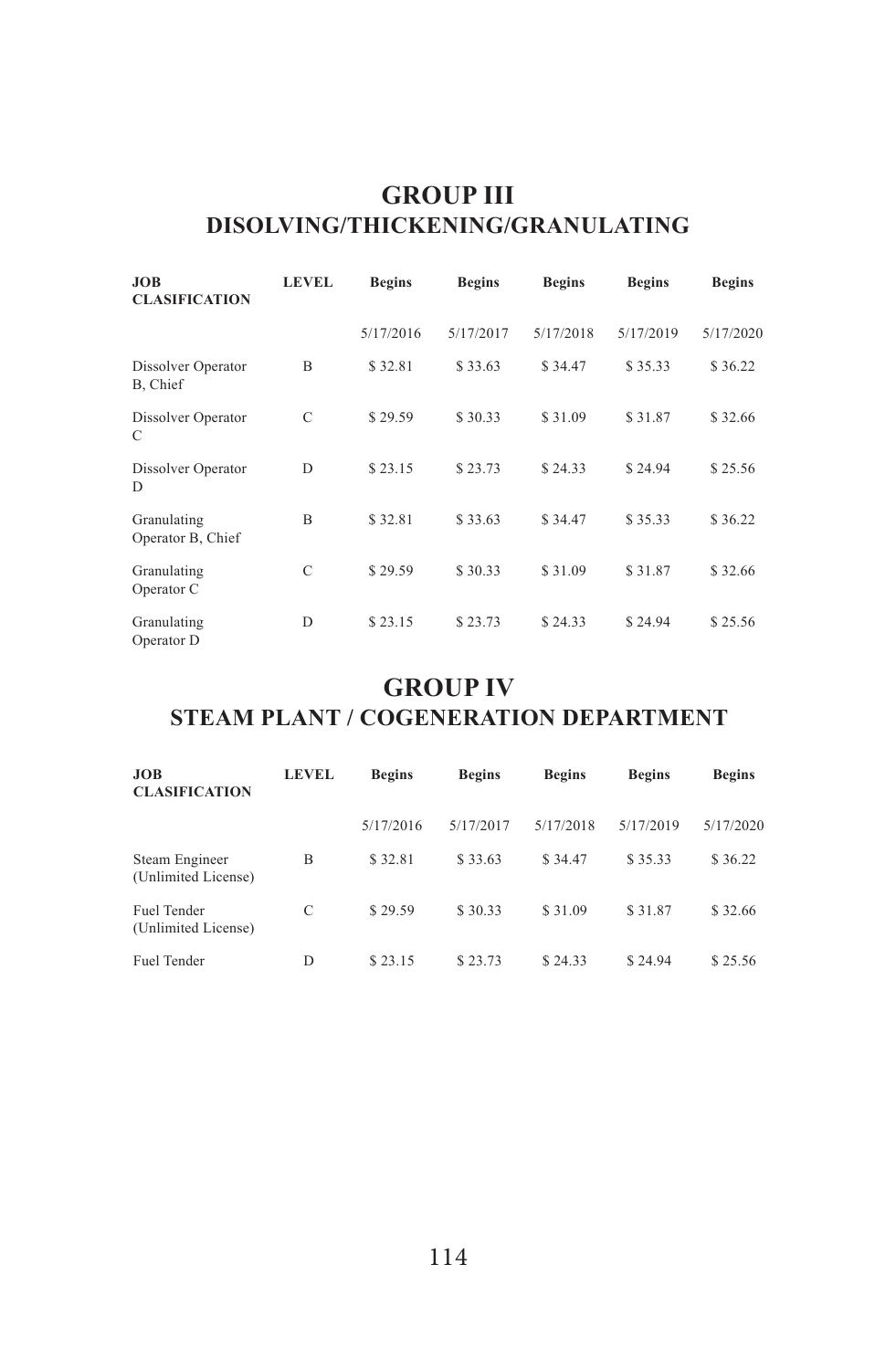### **GROUP V WAREHOUSE AND SHIPPING**

| <b>JOB</b><br><b>CLASIFICATION</b> | <b>LEVEL</b> | <b>Begins</b> | <b>Begins</b> | <b>Begins</b> | <b>Begins</b> | <b>Begins</b> |
|------------------------------------|--------------|---------------|---------------|---------------|---------------|---------------|
|                                    |              | 5/17/2016     | 5/17/2017     | 5/17/2018     | 5/17/2019     | 5/17/2020     |
| Chief Operator-Bulk<br>Storage     | B            | \$32.81       | \$33.63       | \$34.47       | \$35.33       | \$36.22       |
| Chief Operator-<br>Fusing          | B            | \$32.81       | \$33.63       | \$34.47       | \$35.33       | \$36.22       |
| Senior Fireman                     | C            | \$29.59       | \$30.33       | \$31.09       | \$31.87       | \$32.66       |
| Granubor Operator<br>C             | C            | \$29.59       | \$30.33       | \$31.09       | \$31.87       | \$32.66       |
| Warehouse and<br>Shipping Lead     | C            | \$29.59       | \$30.33       | \$31.09       | \$31.87       | \$32.66       |
| Relief Silo/<br>Granubor Operator  | C            | \$29.59       | \$30.33       | \$31.09       | \$31.87       | \$32.66       |
| Relief Silo/<br>Granubor Operator  | D            | \$23.15       | \$23.73       | \$24.33       | \$24.94       | \$25.56       |
| Shipping Operator D                | D            | \$23.15       | \$23.73       | \$24.33       | \$24.94       | \$25.56       |
| Fusing Operator D                  | D            | \$23.15       | \$23.73       | \$24.33       | \$24.94       | \$25.56       |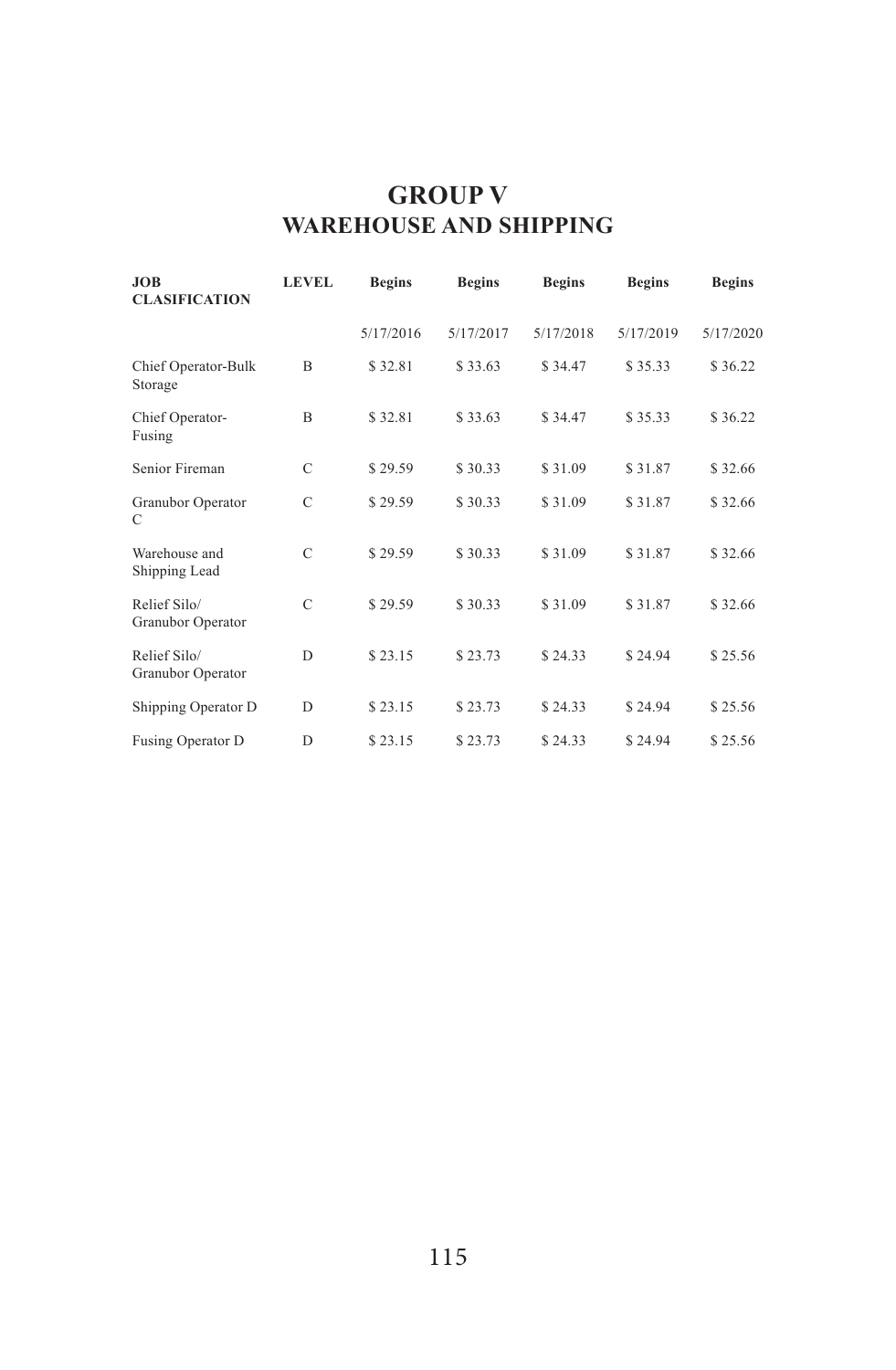## **GROUP VI MAINTENANCE**

| JOB<br><b>CLASIFICATION</b>             | <b>LEVEL</b> | <b>Begins</b> | <b>Begins</b> | <b>Begins</b> | <b>Begins</b> | <b>Begins</b> |
|-----------------------------------------|--------------|---------------|---------------|---------------|---------------|---------------|
|                                         |              | 5/17/2016     | 5/17/2017     | 5/17/2018     | 5/17/2019     | 5/17/2020     |
| Chief Machinist**                       | A            | \$36.05       | \$36.95       | \$37.87       | \$38.82       | \$39.79       |
| Instrumentation<br>Electrician*         | A            | \$36.05       | \$36.95       | \$37.87       | \$38.82       | \$39.79       |
| Instrumentation<br>Electrician Lineman* | A            | \$36.05       | \$36.95       | \$37.87       | \$38.82       | \$39.79       |
| PDM Technician First<br>$Class$ *       | A            |               | \$40.74       | \$41.76       | \$42.80       | \$43.87       |
| Machinist<br>Journeyman**               | B            | \$32.81       | \$33.63       | \$34.47       | \$35.33       | \$36.22       |
| Refrigeration<br>Mechanic*              | B            | \$32.81       | \$33.63       | \$34.47       | \$35.33       | \$36.22       |
| Maintenance<br>Utilityman*              | B            | \$32.81       | \$33.63       | \$34.47       | \$35.33       | \$36.22       |
| Millwright**                            | B            | \$32.81       | \$33.63       | \$34.47       | \$35.33       | \$36.22       |
| PDM Technician<br>Second Class*         | B            |               | \$38.80       | \$39.77       | \$40.76       | \$41.78       |
| Sheet Metalman                          | B            | \$32.81       | \$33.63       | \$34.47       | \$35.33       | \$36.22       |
| Tribology Technician                    | B            | \$32.81       | \$33.63       | \$34.47       | \$35.33       | \$36.22       |
| Heavy Equipment<br>Operator             | $\mathbf{B}$ | \$32.81       | \$33.63       | \$34.47       | \$35.33       | \$36.22       |
| Plant Services Operator                 | B            | \$32.81       | \$33.63       | \$34.47       | \$35.33       | \$36.22       |
| Shop Clerk                              | Ċ            | \$29.59       | \$30.33       | \$31.09       | \$31.87       | \$32.66       |
| Senior Lubrication<br>Specialist        | Ċ            | \$29.59       | \$30.33       | \$31.09       | \$31.87       | \$32.66       |
| Machinist Second<br>$Class*$            | Ċ            | \$29.59       | \$30.33       | \$31.09       | \$31.87       | \$32.66       |
| All Crafts Second<br>$Class*$           | Ċ            | \$29.59       | \$30.33       | \$31.09       | \$31.87       | \$32.66       |
| PDM Technician<br>Helper**              | Ċ            |               | \$36.95       | \$37.87       | \$38.82       | \$39.79       |
| All Crafts Helper                       | D            | \$23.15       | \$23.73       | \$24.33       | \$24.94       | \$25.56       |
| <b>Lubrication Specialist</b>           | D            | \$23.15       | \$23.73       | \$24.33       | \$24.94       | \$25.56       |
| Utility / Laborer                       | U            | \$19.32       | \$19.80       | \$20.30       | \$20.81       | \$21.33       |
| Utility / Janitor                       | U            | \$19.32       | \$19.80       | \$20.30       | \$20.81       | \$21.33       |

\*Receives \$.10 per hour tool allowance for all hours worked \*\*Receives \$.20 per hour tool allowance for all hours worked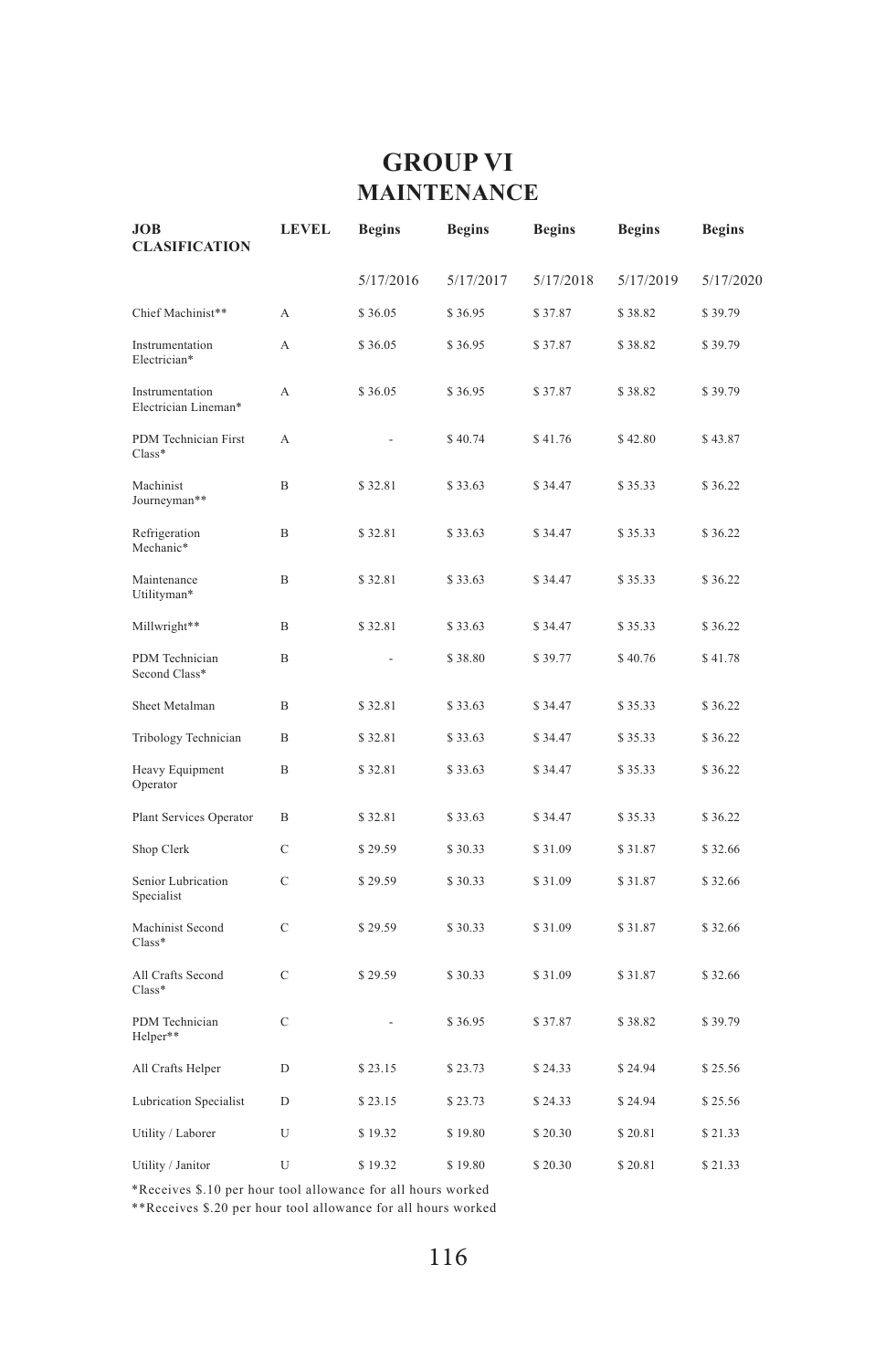#### **GROUP VII BORIC ACID DEPARTMENT**

| <b>JOB</b><br><b>CLASIFICATION</b> | <b>LEVEL</b> | <b>Begins</b> | <b>Begins</b> | <b>Begins</b> | <b>Begins</b> | <b>Begins</b> |
|------------------------------------|--------------|---------------|---------------|---------------|---------------|---------------|
|                                    |              | 5/17/2016     | 5/17/2017     | 5/17/2018     | 5/17/2019     | 5/17/2020     |
| BAP Operator B,<br>Chief           | B            | \$32.81       | \$33.63       | \$34.47       | \$35.33       | \$36.22       |
| BAP Operator C                     | C            | \$29.59       | \$30.33       | \$31.09       | \$31.87       | \$32.66       |
| <b>BAP</b> Operator D              | D            | \$23.15       | \$23.73       | \$24.33       | \$24.94       | \$25.56       |

### **GROUP VIII LABORATORY DEPARTMENT**

| JOB<br><b>CLASIFICATION</b> | <b>LEVEL</b> | <b>Begins</b> | <b>Begins</b> | <b>Begins</b> | <b>Begins</b> | <b>Begins</b> |
|-----------------------------|--------------|---------------|---------------|---------------|---------------|---------------|
|                             |              | 5/17/2016     | 5/17/2017     | 5/17/2018     | 5/17/2019     | 5/17/2020     |
| Senior Analyst              | C            | \$29.59       | \$30.33       | \$31.09       | \$31.87       | \$32.66       |
| Analyst                     | D            | \$23.15       | \$23.73       | \$24.33       | \$24.94       | \$25.56       |

## **GROUP IX PILOT PLANT**

| <b>JOB</b><br><b>CLASIFICATION</b> | <b>LEVEL</b>  | <b>Begins</b> | <b>Begins</b> | <b>Begins</b> | <b>Begins</b> | <b>Begins</b> |
|------------------------------------|---------------|---------------|---------------|---------------|---------------|---------------|
|                                    |               | 5/17/2016     | 5/17/2017     | 5/17/2018     | 5/17/2019     | 5/17/2020     |
| Utility Maintenance<br>Technician  | B             | \$32.81       | \$33.63       | \$34.47       | \$35.33       | \$36.22       |
| Senior Pilot Plant<br>Technician   | $\mathcal{C}$ | \$29.59       | \$30.33       | \$31.09       | \$31.87       | \$32.66       |
| Pilot Plant<br>Technician          | D             | \$23.15       | \$23.73       | \$24.33       | \$24.94       | \$25.56       |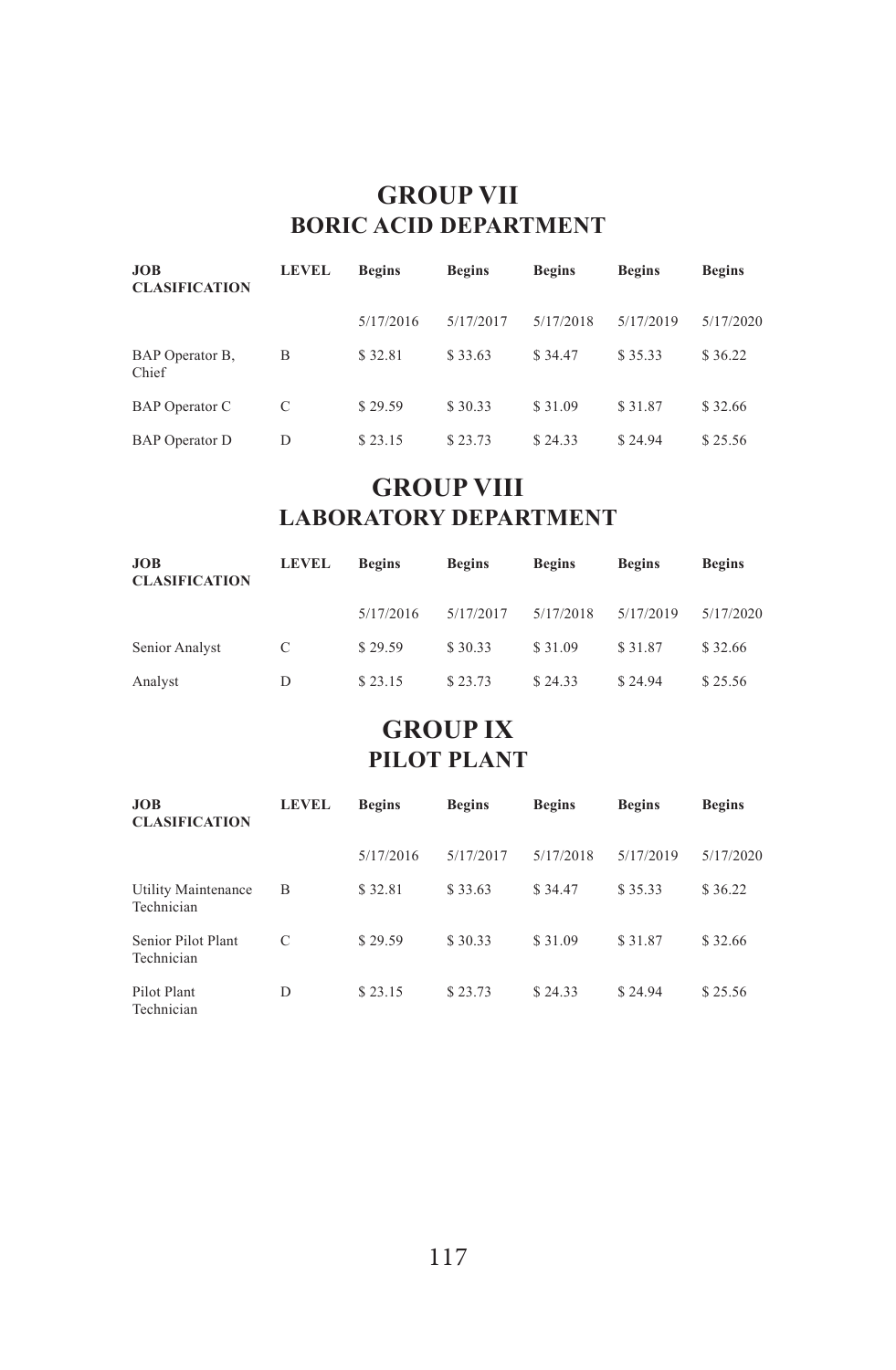### **GROUP X ENGINEERING DEPARTMENT**

| <b>JOB</b><br><b>CLASIFICATION</b>    | <b>LEVEL</b> | <b>Begins</b> | <b>Begins</b> | <b>Begins</b> | <b>Begins</b> | <b>Begins</b> |
|---------------------------------------|--------------|---------------|---------------|---------------|---------------|---------------|
|                                       |              | 5/17/2016     | 5/17/2017     | 5/17/2018     | 5/17/2019     | 5/17/2020     |
| Senior<br>Environmental<br>Technician | C            | \$29.59       | \$30.33       | \$31.09       | \$31.87       | \$32.66       |

### **GROUP XI SUPPLY WAREHOUSE**

| <b>JOB</b><br><b>CLASIFICATION</b> | <b>LEVEL</b> | <b>Begins</b> | <b>Begins</b> | <b>Begins</b> | <b>Begins</b> | <b>Begins</b> |
|------------------------------------|--------------|---------------|---------------|---------------|---------------|---------------|
|                                    |              | 5/17/2016     | 5/17/2017     | 5/17/2018     | 5/17/2019     | 5/17/2020     |
| Senior Supply<br>Specialist        | C            | \$29.59       | \$30.33       | \$31.09       | \$31.87       | \$32.66       |
| Supply Specialist                  | D            | \$23.15       | \$23.73       | \$24.33       | \$24.94       | \$25.56       |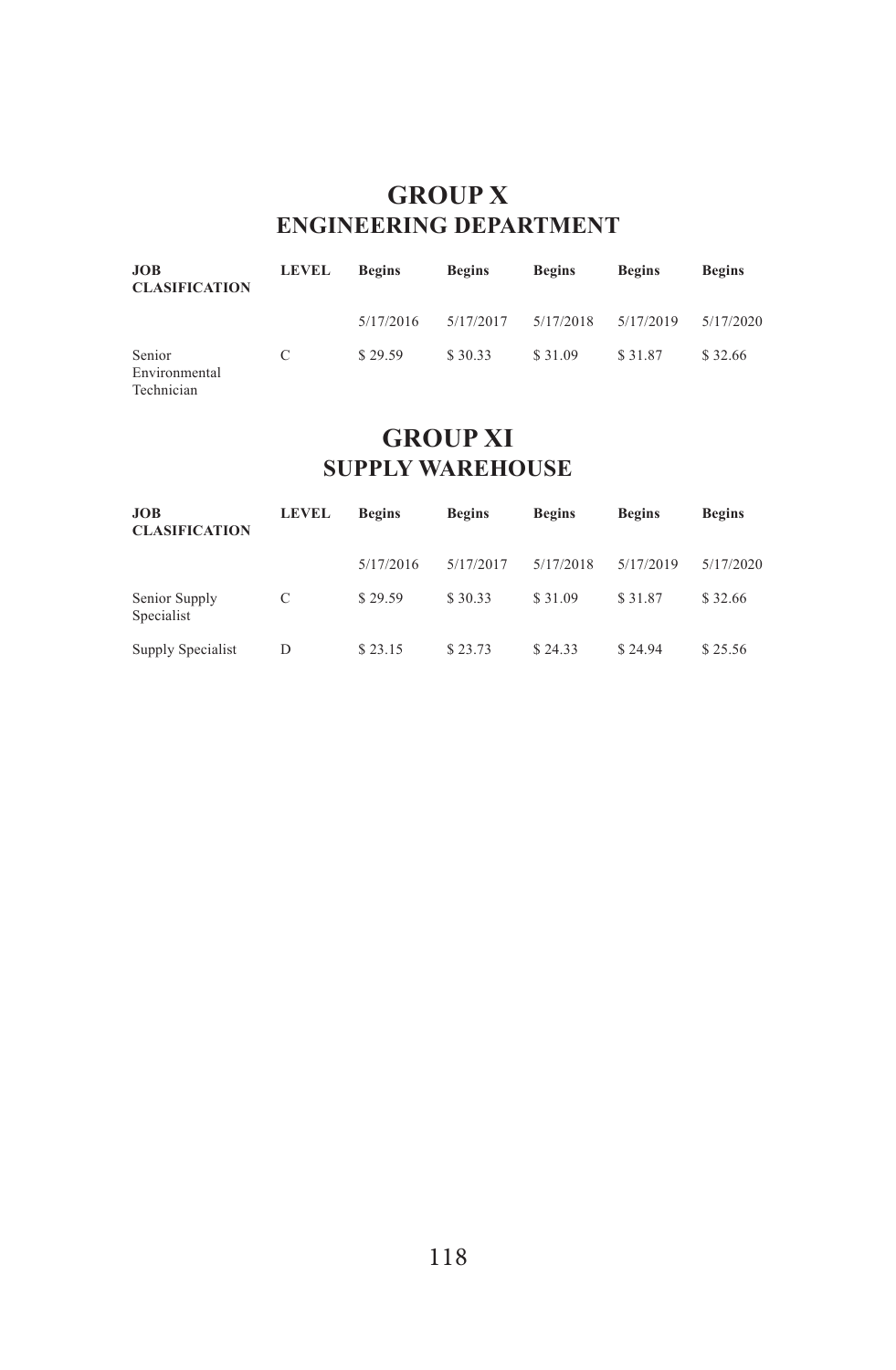#### **APPENDIX B 401(k) PLAN**

(1) Employees shall be eligible to participate on the first of the month following the start of their employment.

(2) Ongoing outside administrative costs and expenses shall be paid from the Boron Hourly 401(k) Plan and will not be borne by U.S. Borax.

(3) Catch-up contributions shall be permitted, to the extent allowed by law.

(4) Each eligible participant may direct that one percent (1%) to thirty percent (30%) in full percentages only, of his/her eligible gross pay be reduced to fund his/her 401(k) account. Such contributions shall be on a before-tax basis and through payroll deduction. All contributions will be subject to applicable laws and regulations.

(5) Contributions to be invested in a fixed income fund chosen by the Company and such other investment option(s) as the Company may decide to make available in its sole discretion or as required by law. Participants may select the investment option(s) of their choice from those available and direct and allocate the amounts to be applied to such option(s) in accordance with Plan provisions established by the Company.

(6) Company to match employee contributions at 30% up to 5% of eligible earnings.

(7) Complaints or disputes concerning the 401(k) Plan shall not be a proper subject of the grievance and arbitration procedure and are therefore excluded from such procedure without exception.

(8) Loans will be permitted as allowable by law. The Company shall have the right to charge participants fees for loans and administration expenses.

(9) In-service withdrawals shall be permitted in accordance with IRS hardship withdrawal regulations.

(10) Changes in the amount of before-tax contributions and/or investment options twice per year on dates selected by the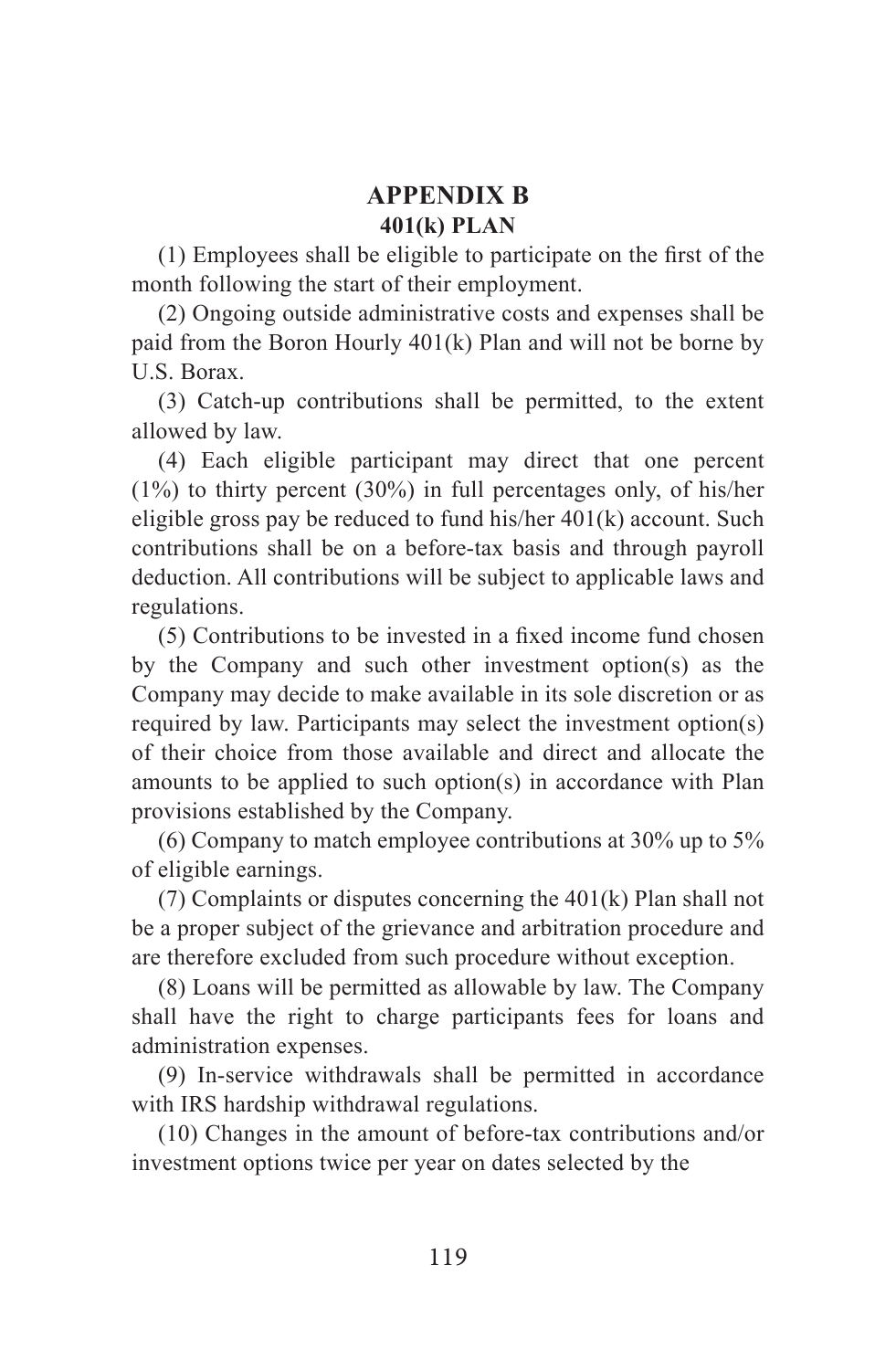Company. A participant may stop all contributions at any time, but must then wait one (1) year before commencing contributions again.

(11) Any items not covered above, including but not limited to administration, funding and investment management, shall be at the sole discretion of the Company.

(12) The Company will pay the  $401(k)$  administrative fees for each plan participant, but the Company will not pay any investment management fees, which investment management fees shall continue to be charged to each participant's account.

### **APPENDIX C WORK RULES & CONDUCT GUIDELINES**

We strive to deliver high-quality products and services, while maintaining a good relationship with our customers and within our Company. All employees are expected to conduct themselves in a manner that will further this objective. Disregarding or failing to conform to these general standards shall warrant progressive disciplinary action, ranging from verbal counseling, to corrective notice, to written warnings, to disciplinary time off, to dismissal. Notwithstanding the foregoing, in the case of a serious violation of these Work Rules, the Company may proceed with any form of discipline, up to and including discharge, based on the nature and seriousness of the offense. There shall be only one track of discipline, not separate tracks based for absenteeism, drugs alcohol, safety violations, bad acts, and/or different categories of bad acts. The record of any discipline that is in an employee's personnel file will not be considered for the purpose of future discipline or discharge beyond three (3) years from the date discipline was issued.

The list that is contained in the following pages is a catalogue of offenses that are recognized as being grounds for discharge or discipline. This list is not intended to be exhaustive. Because these Work Rules are intended only as a non-comprehensive guideline,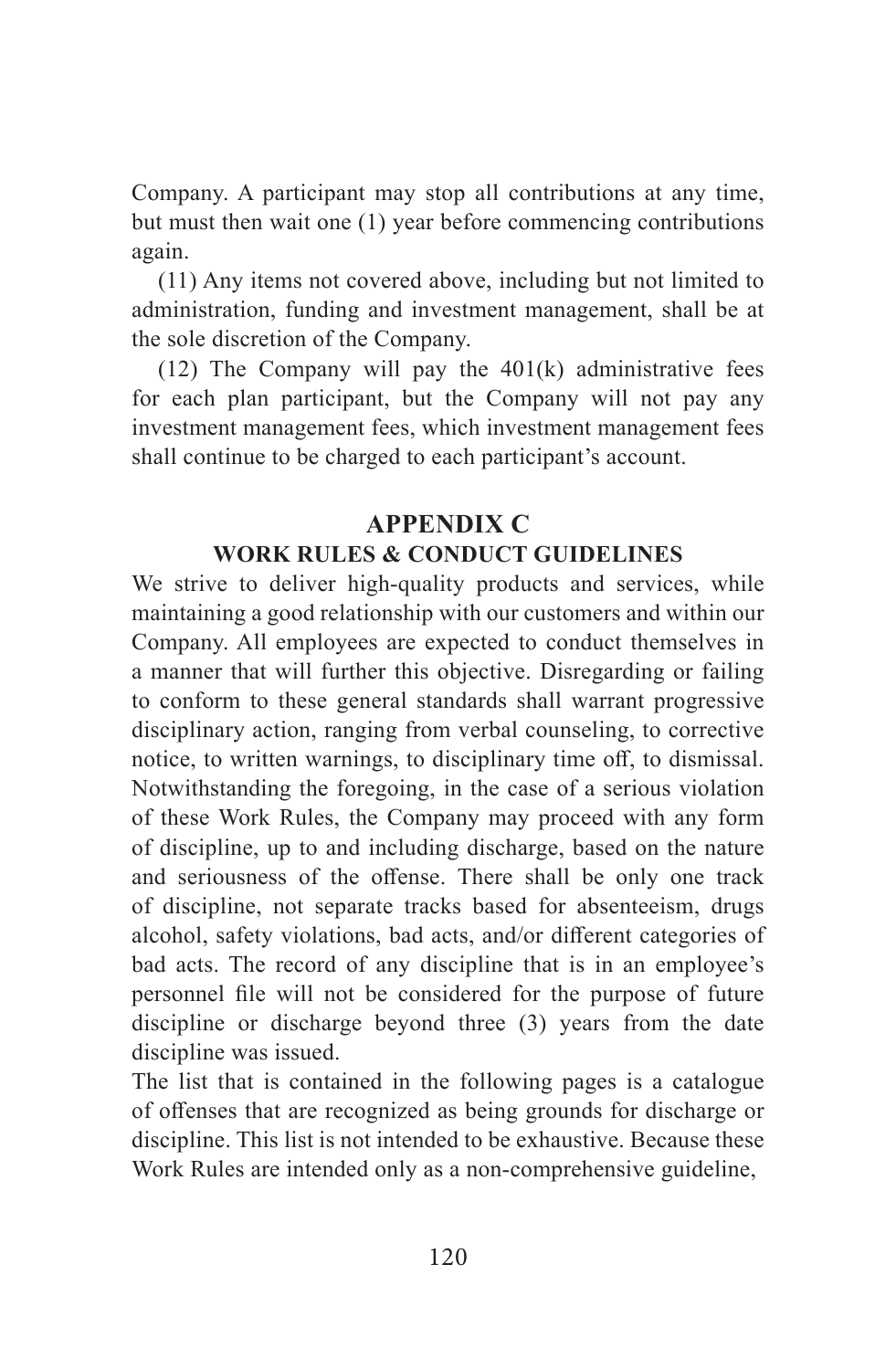grounds for disciplinary action (up to and including dismissal) include, but are not limited to, the following:

1. Sleeping during working time as verified by two witnesses. 2. Possession, use, or sale of alcohol, illegal drugs, prescription medication without a prescription, or drug paraphernalia on Company premises.

3. Destroying or damaging, or the proof of concealment, unauthorized removal, or theft from Company premises of, property or product of the Company or its suppliers, employees, or visitors.

4. Sexual, lewd acts, or unlawful or criminal activity on Company premises.

5. Possession of firearms, weapons, or other dangerous, nonwork related items on Company premises.

6. Failure to comply with established safety and health rules, regulations, or operating procedures, or performing any acts or engaging in any behavior that endangers the safety or health of any person, including:

a. Operating equipment or performing any task without required and documented safety training.

b. Failing to following established safe-work practices, including but not limited to failing to perform a pre-operation or other required inspection before performing one's job responsibilities.

c. Working without required Personal Protective Equipment (PPE).

d. Working at heights without fall-prevention or fallprotection equipment.

e. Entering into a confined space without following entry procedures.

f. Working on plant or equipment without following lockout tagout/isolation procedures.

g. Tampering with, sabotaging, or making inoperable any Company property or equipment, including safety devices.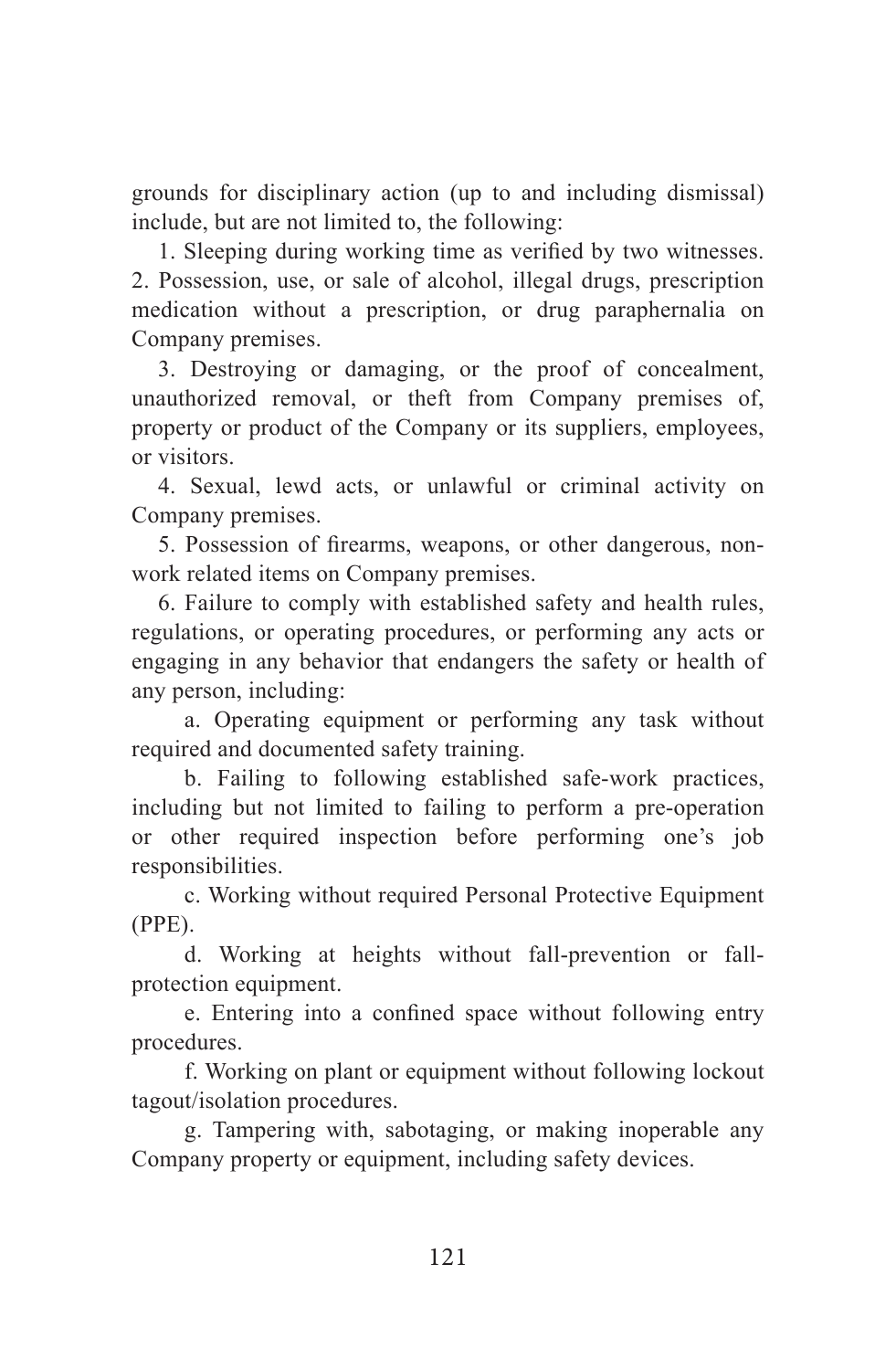h. Smoking on Company property in other than designated areas.

i. Failing to promptly report to your supervisor an on-thejob injury or accident (regardless of how minor) involving an employee.

j. Exceeding the posted speed limit, failing to use seat belts, or violating traffic rules while on duty, while on Company property, while operating Company equipment.

k. Any employee creating or contributing to unsanitary, hazardous, unsafe, or poor housekeeping conditions.

l. Any action which results in, or could result in, property damage or personal injury.

m. Reporting for work, or engaging in work, while unfit for duty, except for reasons of illness or injury if authorized by the Company's Occupational Health Department.

7. Fighting on Company premises, unless in self-defense when the fight was started solely by the other party and the self defense was a reasonable response thereto.

8. Horseplay.

9. Insubordination or other refusal to follow a direct order or instruction.

10. Use of abusive or threatening language.

11. Falsification of, or failure to properly or timely complete, any Company-required or government-required document, including the unauthorized punching, signing, or altering of another employee's time card or recording the time of another employee (or allowing the same to be done to your time card), and further including the misrepresentation or withholding of pertinent facts in securing or maintaining employment or dishonesty in any Company investigation.

12. Walking off the job or otherwise quitting work early without authorization.

13. Unauthorized loss of time from work due to arrest, confinement, restricted activity order, court appearance, plea, or conviction.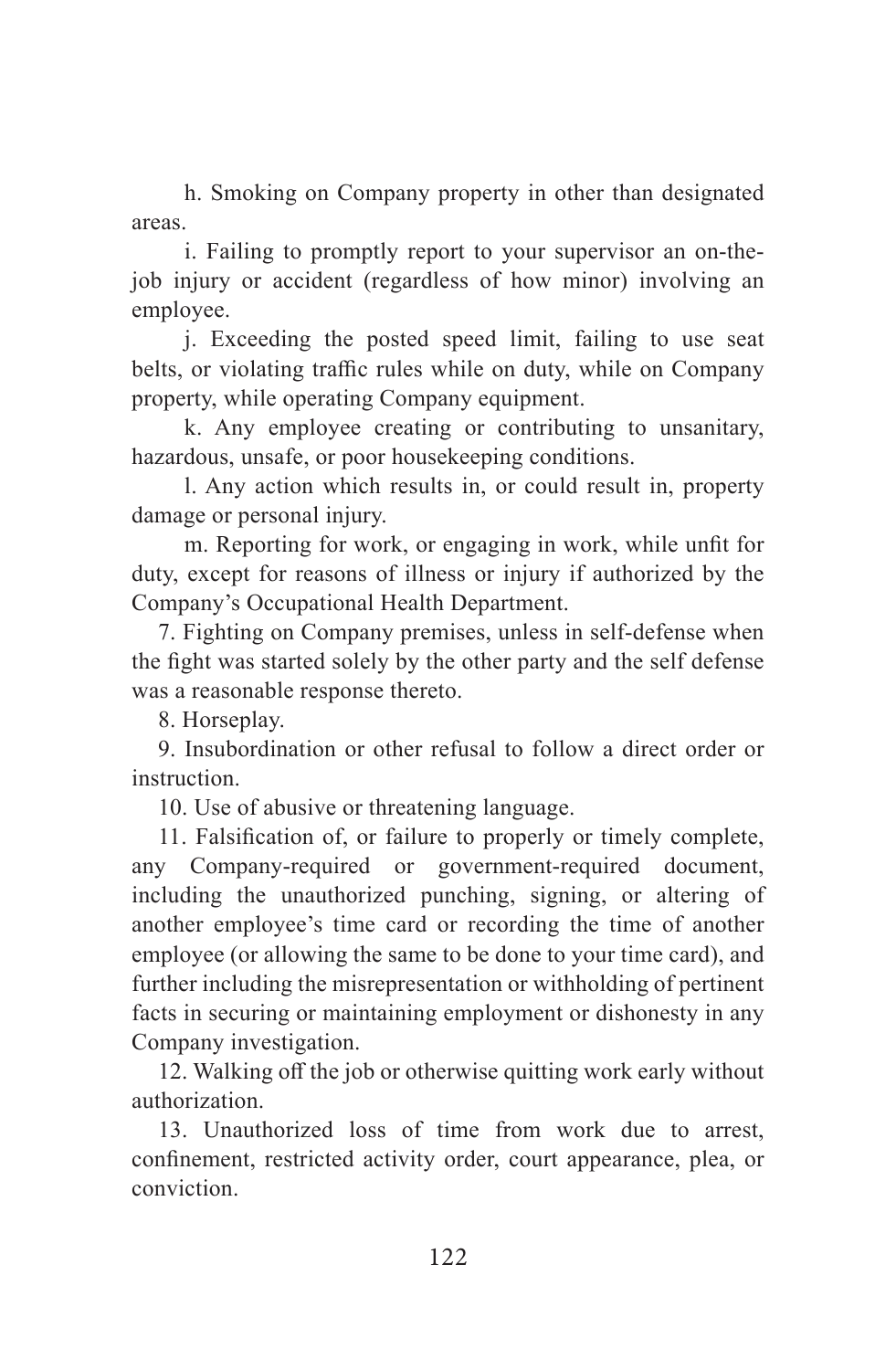14. Participating in or promoting a work stoppage, a work slow down, or a sympathy strike.

15. Careless operation of equipment that results in damage or downtime.

16. Leaving one's assigned work area without authorization.

17. Unauthorized or excessive tardiness.

18. Violation of Company Attendance Policy.

19. Abuse of break times and meal periods.

20. Reading or viewing of unauthorized materials during working time, or possessing or viewing pornographic materials, gambling, game playing, or engaging in any other inappropriate personal activities at any time on Company premises, or bringing on to Company premises television, satellite equipment or video players without the Company's prior authorization (excluding personal computers).

21. Unsatisfactory work performance.

22. Bringing or parking unauthorized vehicles inside the plant gates.

23. Posting of unauthorized materials on bulletin boards or elsewhere on Company premises.

24. Violating the Company's rules concerning solicitation and distribution of literature, including the unauthorized distribution of literature during working time or in work areas, and including the unauthorized solicitation of employees during working time.

25. Improper or unauthorized use of Company communications and computer equipment and systems.

26. Failing to comply, if the employee has been informed, with any applicable rule or regulation issued by any governmental entity.

27. Unauthorized disclosure of confidential or proprietary matters concerning Company business, its customers, suppliers, employees or personnel associated with the Company.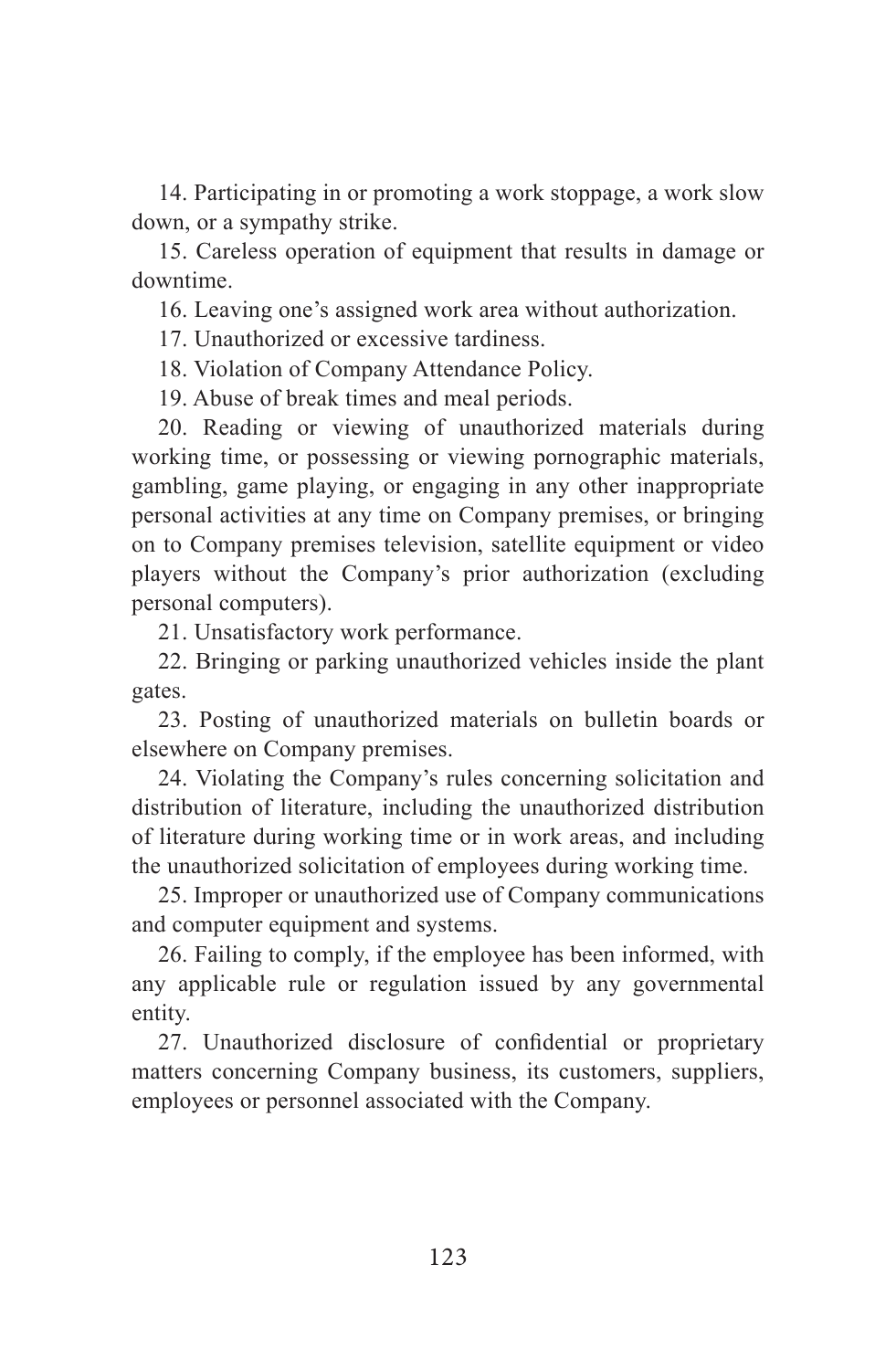These rules and guidelines shall supersede all previous rules, guidelines, and agreements related to the subject matters addressed herein.

#### **APPENDIX D**

#### **SURVIVING SIDE LETTERS AND PAST PRACTICES**

The following past practices, settlement agreements, and side letters shall survive the expiration of the 2010-2017 collective bargaining agreement and shall remain in force and effect throughout the term of this Agreement:

1. Those employees in the I/E Group with a job seniority date prior to January 6, 1986, should not be subject to disqualification from I/E Group due to lack of qualification in the classification to which they were reclassified as of March 14, 1995.

2. The Company will advise the Union of Craft Qualification testing and extend an invitation to observe such testing.

3. The Company will notify the Union of anyone participating in craft testing off the street or in the plant.

4. Hours taken as paid vacation within the fixed work week shall be counted as hours worked for the purposes of calculating overtime for that work week.

5. An employee on Long Term Disability will retain his/her seniority for days off and shift selection for a period of two (2) years.

6. The Company will periodically perform Performance Assessments. The Company and Union agree to use Performance Assessment for the sole purpose of consultation and communication, unless the Company should implement a performance incentive plan which, in the Company's sole discretion, may utilize the Performance Assessment process.

7. The Company will maintain two (2) Chief Operators on all shifts in the Dissolving and Thickening Department, Granulating Department, and Boric Acid Department.

8. Gr. 2011-45 and Mine & Shipping Step-Up (dated March 16, 2012).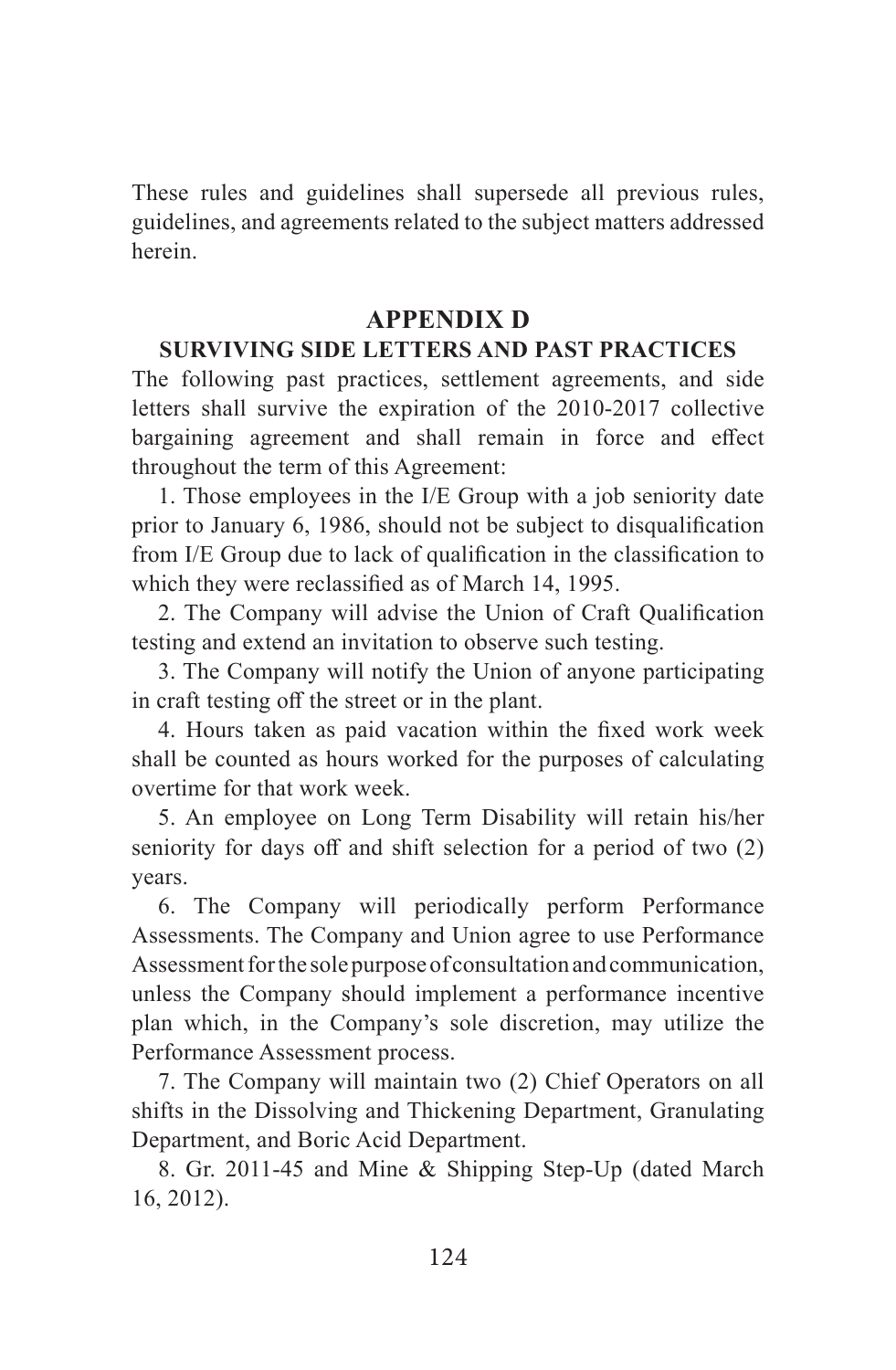9. Gr. 2012-08 (dated effective April 23, 2013).

10. Gr. 2015-25 (dated Sept. 8, 2015).

11. Gr. 2011-19 re: Robbie West's Fusing seniority.

12. Gr. 2013-12 (dated Sept. 29, 2014) and Gr. 2014-36 (dated Sept. 27, 2016).

#### **APPENDIX E DEFINED CONTRIBUTION PLAN/COMPANY CONTRIBUTION**

**Eligibility** – You are generally eligible to receive the Company contribution after you have satisfied the probationary period.

**Company Contribution** – The Company contributes on your behalf 4% of eligible base pay.

Eligible base pay used to determine the Company contribution generally excludes:

- Overtime
- Shift Differentials
- Any extraordinary items such as tool allowances or any expense reimbursements
- Ratification bonus
- Gifts and awards paid to an employee
- Severance pay paid after termination of employment

**Investments** – You may invest the Company contributions made to your account in any of the investment funds offered by the U.S. Borax 401(k) Plan. However, you will not be able to invest any of the Company contributions into Company stock.

**Vesting** – You are vested in the Company contributions and earnings based upon the following schedule:

| Completed Full Years of<br>Vesting Service | Vested Percentage |
|--------------------------------------------|-------------------|
| Five                                       | $100\%$           |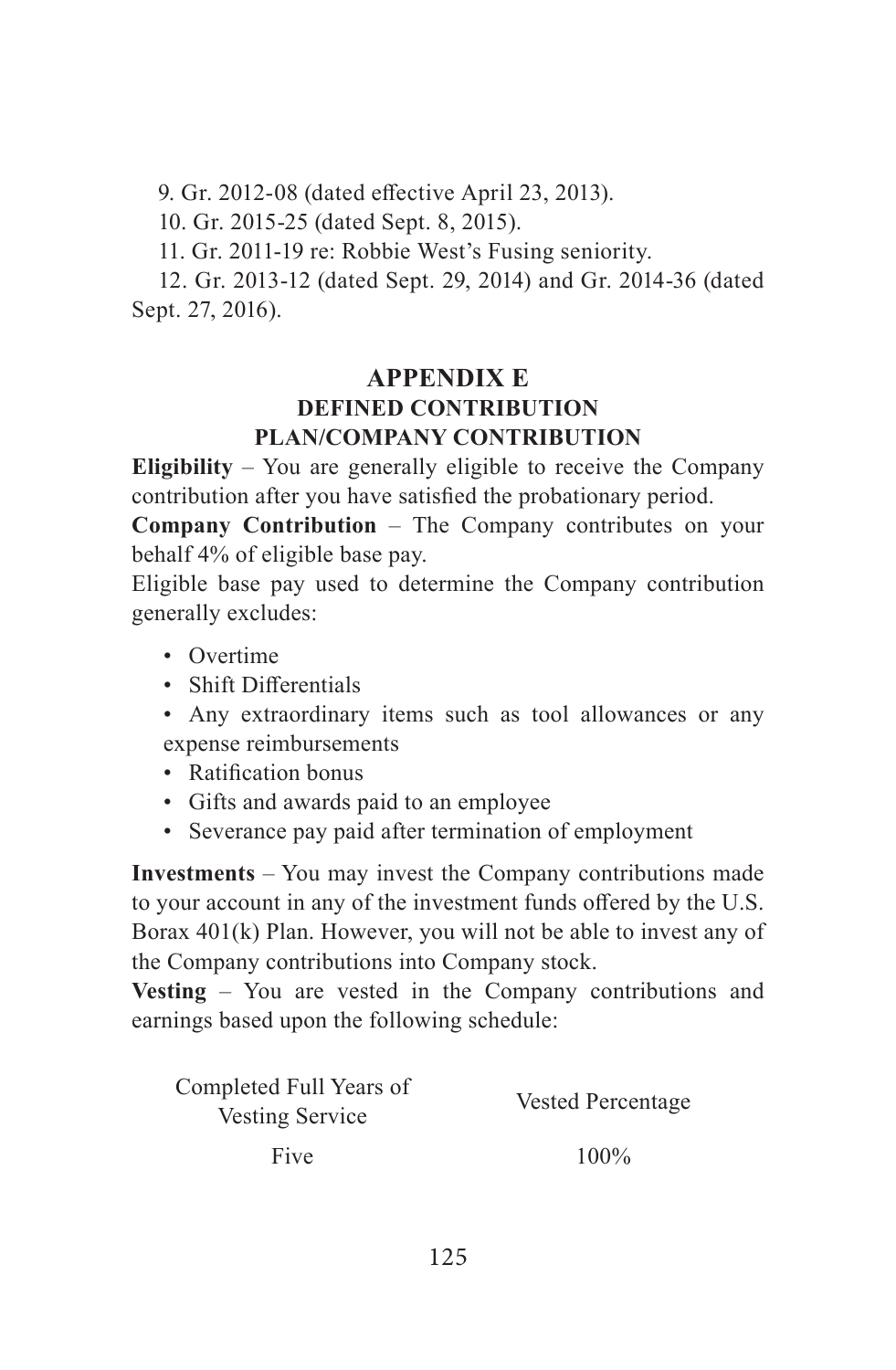**Distributions** – At retirement or if you otherwise terminate employment, you may choose how to have your account distributed. You may elect one of the following options:

- A lump sum distribution paid to you
- A rollover distribution to a qualified plan or IRA, or
- Installment payments for up to one (1) year.

**Access to your Company Contributions** – The main purpose of the Company Contributions is to help you save for retirement. Therefore, the following are not allowed by the Plan:

- Loans
- Withdrawals while employed
- Hardship withdrawals

### **LETTER OF UNDERSTANDING Red-Circle Pay**

The time during which employees were locked-out from January 31, 2010, through May 17, 2010, shall be excluded from the calculation of the 12-month duration applicable to red-circle pay, pursuant to Article XXII.Section 2 above of the Agreement.

### **LETTER OF UNDERSTANDING Group III – Primary Process**

As a result of the consolidation of Groups II and III from the 2004 Agreement into Group III (Primary Process) in this Agreement, no employee's job seniority (as defined in Article VIII.Section 1(b) of this Agreement) is being affected, and Plant 1 and Plants 2, 3, and 4 shall continue to be separate departments for shifts and days off and shall continue to maintain separate "group" overtime boards. Furthermore, no layoff shall result from this consolidation.